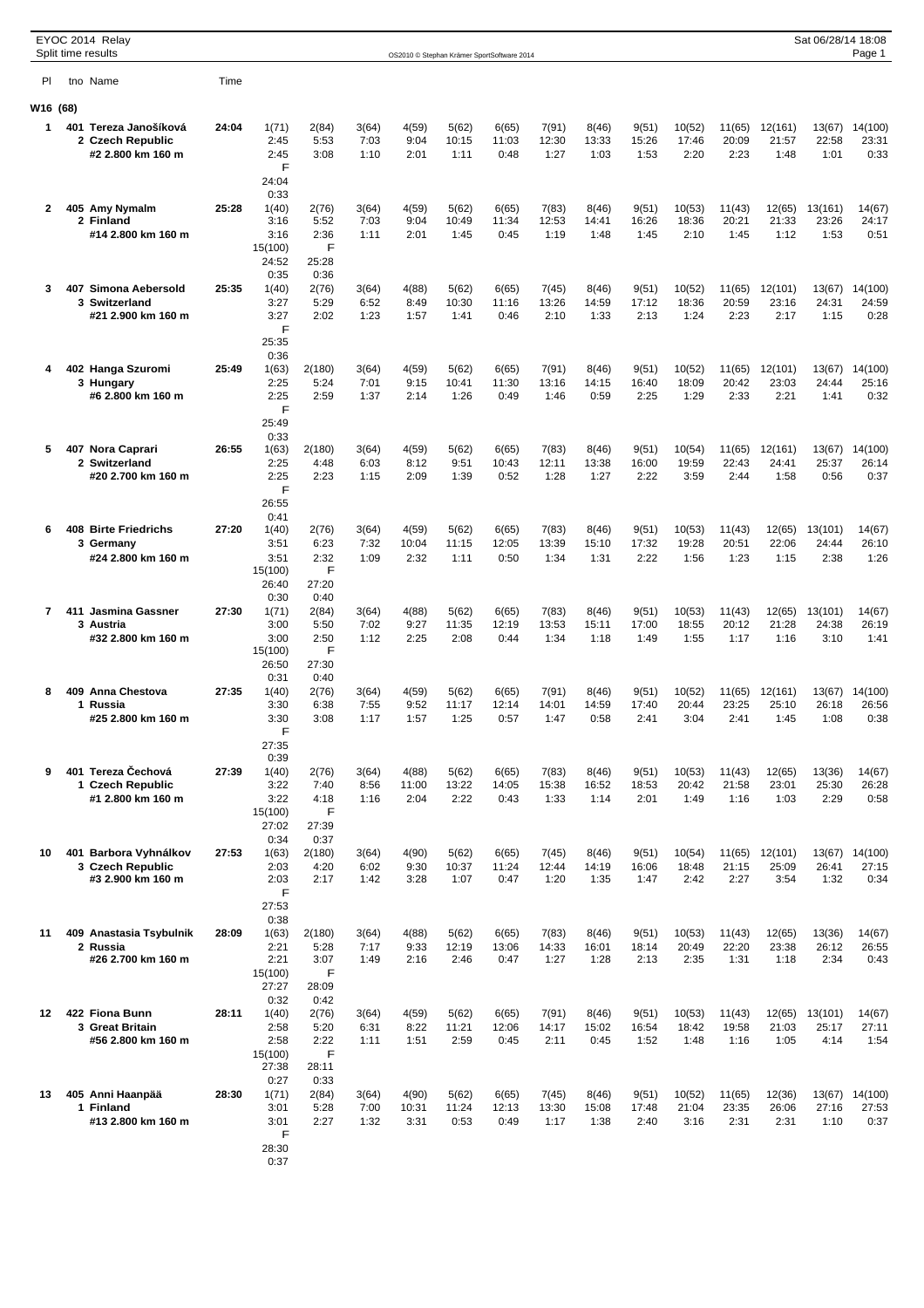|          |     | EYOC 2014 Relay<br>Split time results                          |       |                                                                    |                                                              |                                          |                        |                        | OS2010 © Stephan Krämer SportSoftware 2014 |                        |                        |                        |                         |                         |                          | Sat 06/28/14 18:08       | Page 2                          |
|----------|-----|----------------------------------------------------------------|-------|--------------------------------------------------------------------|--------------------------------------------------------------|------------------------------------------|------------------------|------------------------|--------------------------------------------|------------------------|------------------------|------------------------|-------------------------|-------------------------|--------------------------|--------------------------|---------------------------------|
| PI.      |     | tno Name                                                       | Time  |                                                                    |                                                              |                                          |                        |                        |                                            |                        |                        |                        |                         |                         |                          |                          |                                 |
|          |     |                                                                |       |                                                                    |                                                              |                                          |                        |                        |                                            |                        |                        |                        |                         |                         |                          |                          |                                 |
| W16 (68) |     |                                                                |       |                                                                    |                                                              | (cont.)                                  |                        |                        |                                            |                        |                        |                        |                         |                         |                          |                          |                                 |
| 1.       |     | 401 Tereza Janošíková<br>2 Czech Republic<br>#2 2.800 km 160 m | 24:04 | 1(71)<br>2:45<br>2:45<br>F<br>24:04<br>0:33                        | 2(84)<br>5:53<br>3:08                                        | 3(64)<br>7:03<br>1:10                    | 4(59)<br>9:04<br>2:01  | 5(62)<br>10:15<br>1:11 | 6(65)<br>11:03<br>0:48                     | 7(91)<br>12:30<br>1:27 | 8(46)<br>13:33<br>1:03 | 9(51)<br>15:26<br>1:53 | 10(52)<br>17:46<br>2:20 | 11(65)<br>20:09<br>2:23 | 12(161)<br>21:57<br>1:48 | 13(67)<br>22:58<br>1:01  | 14(100)<br>23:31<br>0:33        |
| 14       |     | 402 Vanda Vekony<br>2 Hungary<br>#5 2.800 km 160 m             | 28:31 | 1(71)<br>2:38<br>2:38<br>F                                         | 2(84)<br>5:21<br>2:43                                        | 3(64)<br>6:44<br>1:23                    | 4(88)<br>8:48<br>2:04  | 5(62)<br>10:49<br>2:01 | 6(65)<br>11:56<br>1:07                     | 7(83)<br>13:56<br>2:00 | 8(46)<br>15:44<br>1:48 | 9(51)<br>17:49<br>2:05 | 10(54)<br>21:49<br>4:00 | 11(65)<br>24:17<br>2:28 | 12(161)<br>26:22<br>2:05 | 13(67)<br>27:18<br>0:56  | 14(100)<br>27:58<br>0:40        |
| 15       | 405 | Veera Klemettinen<br>3 Finland<br>#15 2.800 km 160 m           | 28:38 | 28:31<br>0:33<br>1(63)<br>2:13<br>2:13<br>F                        | 2(180)<br>4:52<br>2:39                                       | 3(64)<br>6:07<br>1:15                    | 4(88)<br>8:31<br>2:24  | 5(62)<br>11:01<br>2:30 | 6(65)<br>11:44<br>0:43                     | 7(91)<br>14:11<br>2:27 | 8(46)<br>15:11<br>1:00 | 9(51)<br>17:39<br>2:28 | 10(54)<br>21:18<br>3:39 | 11(65)<br>23:31<br>2:13 | 12(101)<br>26:00<br>2:29 | 13(67)<br>27:28<br>1:28  | 14(100)<br>28:01<br>0:33        |
| 16       |     | 409 Anastasia Godunov<br>3 Russia<br>#27 2.900 km 160 m        | 28:42 | 28:38<br>0:37<br>1(71)<br>2:43<br>2:43<br>F<br>28:42               | 2(84)<br>5:31<br>2:48                                        | 3(64)<br>7:29<br>1:58<br>$*161$<br>24:41 | 4(90)<br>10:22<br>2:53 | 5(62)<br>11:28<br>1:06 | 6(65)<br>12:19<br>0:51                     | 7(45)<br>13:37<br>1:18 | 8(46)<br>15:05<br>1:28 | 9(51)<br>17:11<br>2:06 | 10(54)<br>19:54<br>2:43 | 11(65)<br>22:16<br>2:22 | 12(101)<br>25:26<br>3:10 | 13(67)<br>27:37<br>2:11  | 14(100)<br>28:08<br>0:31        |
| 17       |     | <b>404 Marie Vuitton</b><br>1 France<br>#10 2.700 km 160 m     | 28:59 | 0:34<br>1(71)<br>3:04<br>3:04<br>15(100)<br>28:19                  | 2(84)<br>6:09<br>3:05<br>F<br>28:59                          | 3(64)<br>7:38<br>1:29                    | 4(59)<br>9:56<br>2:18  | 5(62)<br>11:26<br>1:30 | 6(65)<br>12:18<br>0:52                     | 7(83)<br>13:46<br>1:28 | 8(46)<br>15:14<br>1:28 | 9(51)<br>17:46<br>2:32 | 10(53)<br>21:34<br>3:48 | 11(43)<br>23:20<br>1:46 | 12(65)<br>24:41<br>1:21  | 13(161)<br>26:44<br>2:03 | 14(67)<br>27:42<br>0:58         |
| 18       |     | 403 Agnes N rg rd Krac<br>3 Denmark<br>#9 2.800 km 160 m       | 29:12 | 0:37<br>1(71)<br>2:51<br>2:51<br>F                                 | 0:40<br>2(84)<br>5:42<br>2:51                                | 3(64)<br>6:54<br>1:12                    | 4(88)<br>9:18<br>2:24  | 5(62)<br>11:35<br>2:17 | 6(65)<br>12:21<br>0:46                     | 7(83)<br>13:44<br>1:23 | 8(46)<br>15:21<br>1:37 | 9(51)<br>17:12<br>1:51 | 10(54)<br>19:45<br>2:33 | 11(65)<br>22:25<br>2:40 | 12(101)<br>25:19<br>2:54 | 13(67)<br>26:53<br>1:34  | 14(100)<br>27:24<br>0:31        |
| 19       |     | 413 Andreaya Dyaksova<br>3 Bulgaria<br>#36 2.800 km 160 m      | 29:55 | 29:12<br>1:48<br>1(63)<br>2:33<br>2:33<br>F                        | 2(180)<br>5:22<br>2:49                                       | 3(64)<br>6:38<br>1:16                    | 4(59)<br>8:55<br>2:17  | 5(62)<br>11:09<br>2:14 | 6(65)<br>11:59<br>0:50                     | 7(45)<br>13:17<br>1:18 | 8(46)<br>15:13<br>1:56 | 9(51)<br>18:02<br>2:49 | 10(54)<br>20:26<br>2:24 | 11(65)<br>23:09<br>2:43 | 12(101)<br>27:13<br>4:04 | 13(67)<br>28:50<br>1:37  | 14(100)<br>29:19<br>0:29        |
| 20       |     | 422 Emma Wilson<br>2 Great Britain<br>#55 2.800 km 160 m       | 30:18 | 29:55<br>0:36<br>1(63)<br>2:54<br>2:54<br>F                        | 2(180)<br>5:10<br>2:16                                       | 3(64)<br>6:35<br>1:25                    | 4(88)<br>8:41<br>2:06  | 5(62)<br>10:35<br>1:54 | 6(65)<br>11:45<br>1:10                     | 7(45)<br>15:25<br>3:40 | 8(46)<br>16:59<br>1:34 | 9(51)<br>19:29<br>2:30 | 10(52)<br>21:58<br>2:29 | 11(65)<br>25:28<br>3:30 | 12(161)<br>27:48<br>2:20 | 13(67)<br>29:00<br>1:12  | 14(100)<br>29:39<br>0:39        |
| 21       |     | 408 Mareike Seeger<br>2 Germany<br>#23 2.800 km 160 m          | 30:37 | 30:18<br>0:39<br>1(71)<br>3:20<br>3:20<br>F                        | 2(84)<br>6:12<br>2:52                                        | 3(64)<br>7:26<br>1:14                    | 4(90)<br>12:01<br>4:35 | 5(62)<br>13:22<br>1:21 | 6(65)<br>14:25<br>1:03                     | 7(91)<br>16:26<br>2:01 | 8(46)<br>17:32<br>1:06 | 9(51)<br>19:52<br>2:20 | 10(52)<br>22:22<br>2:30 | 11(65)<br>25:19<br>2:57 | 12(161)<br>27:38<br>2:19 | 13(67)<br>29:13<br>1:35  | 14(100)<br>29:59<br>0:46        |
| 22       |     | 404 Juliete Basset<br>2 France<br>#11 2.800 km 160 m           | 31:13 | 30:37<br>0:38<br>1(63)<br>2:39<br>2:39<br>F                        | 2(180)<br>5:19<br>2:40                                       | 3(64)<br>7:02<br>1:43                    | 4(88)<br>10:09<br>3:07 | 5(62)<br>12:25<br>2:16 | 6(65)<br>13:19<br>0:54                     | 7(45)<br>14:48<br>1:29 | 8(46)<br>16:42<br>1:54 | 9(51)<br>19:18<br>2:36 | 10(52)<br>21:38<br>2:20 | 11(65)<br>24:57<br>3:19 | 12(36)<br>28:12<br>3:15  | 13(67)<br>29:49<br>1:37  | 14(100)<br>30:26<br>0:37        |
| 23       |     | 416 Néda Ágnes<br>3 Romania<br>#44 2.900 km 160 m              | 31:21 | 31:13<br>0:47<br>1(40)<br>3:50<br>3:50<br>F                        | 2(76)<br>7:13<br>3:23                                        | 3(64)<br>8:49<br>1:36                    | 4(59)<br>11:02<br>2:13 | 5(62)<br>13:06<br>2:04 | 6(65)<br>14:23<br>1:17                     | 7(91)<br>17:00<br>2:37 | 8(46)<br>18:09<br>1:09 | 9(51)<br>20:21<br>2:12 | 10(52)<br>22:23<br>2:02 | 11(65)<br>25:08<br>2:45 | 12(101)<br>27:53<br>2:45 | 30:10<br>2:17            | 13(67) 14(100)<br>30:43<br>0:33 |
| 24       |     | 406 Agne Juodagalvyte<br>3 Lithuania<br>#18 2.800 km 160 m     | 31:32 | 31:21<br>0:38<br>1(40)<br>4:34<br>4:34<br>15(100)                  | 2(76)<br>8:38<br>4:04<br>F                                   | 3(64)<br>10:05<br>1:27                   | 4(88)<br>12:08<br>2:03 | 5(62)<br>14:02<br>1:54 | 6(65)<br>14:54<br>0:52                     | 7(91)<br>16:47<br>1:53 | 8(46)<br>17:39<br>0:52 | 9(51)<br>19:26<br>1:47 | 10(53)<br>21:07<br>1:41 | 11(43)<br>22:23<br>1:16 | 12(65)<br>23:36<br>1:13  | 13(101)<br>27:58<br>4:22 | 14(67)<br>30:23<br>2:25         |
| 25       |     | 402 Reka Pataki<br>1 Hungary<br>#4 2.800 km 160 m              | 32:28 | 30:54<br>0:31<br>1(40)<br>3:47<br>3:47<br>15(100)<br>31:57<br>0:29 | 31:32<br>0:38<br>2(76)<br>7:47<br>4:00<br>F<br>32:28<br>0:31 | 3(64)<br>8:57<br>1:10                    | 4(90)<br>11:53<br>2:56 | 5(62)<br>13:25<br>1:32 | 6(65)<br>14:07<br>0:42                     | 7(45)<br>15:37<br>1:30 | 8(46)<br>17:07<br>1:30 | 9(51)<br>20:24<br>3:17 | 10(53)<br>22:26<br>2:02 | 11(43)<br>26:30<br>4:04 | 12(65)<br>27:36<br>1:06  | 13(36)<br>30:27<br>2:51  | 14(67)<br>31:28<br>1:01         |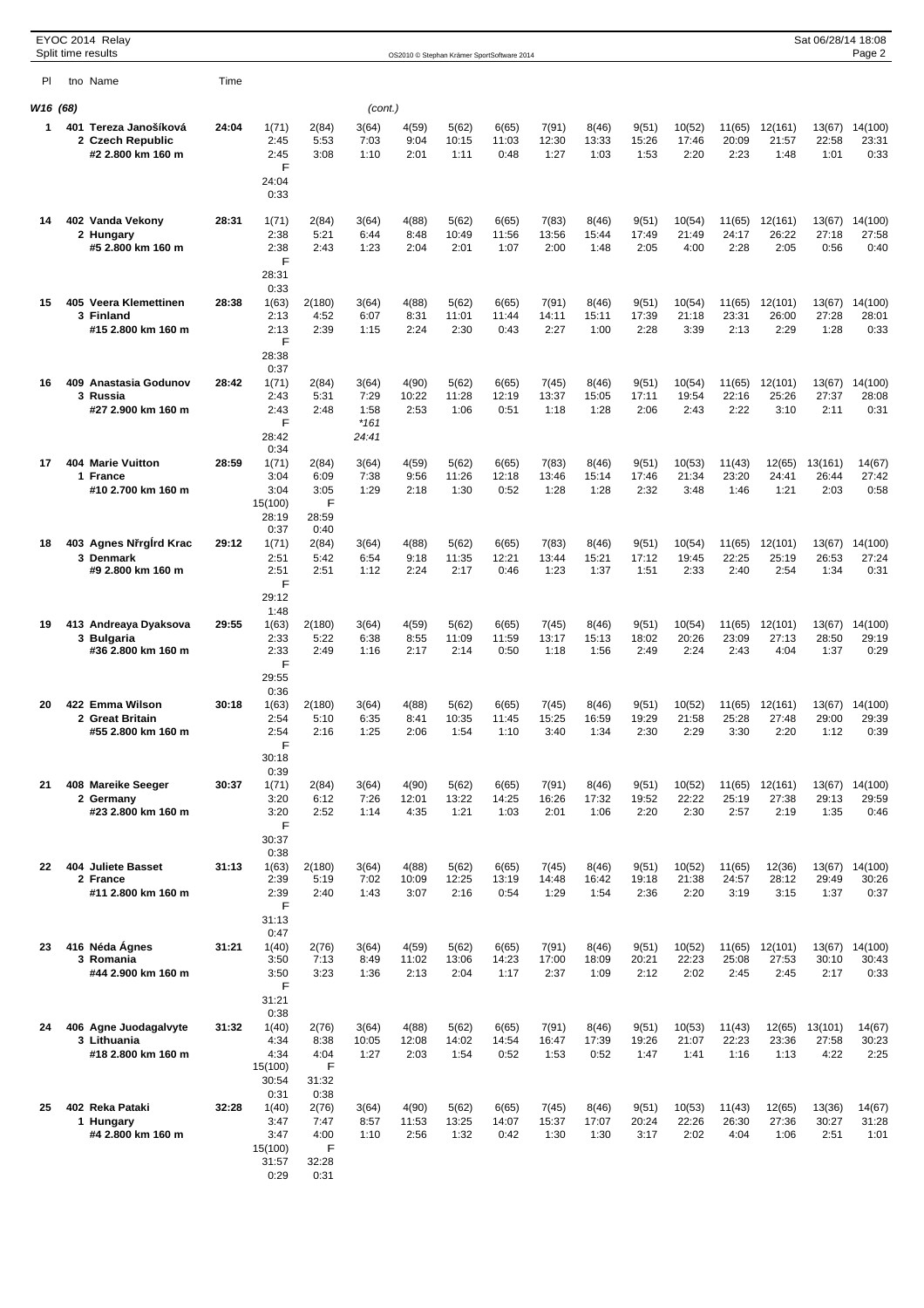|          |  | EYOC 2014 Relay<br>Split time results                          |       |                                                              |                                         |                        |                        |                        | OS2010 © Stephan Krämer SportSoftware 2014 |                        |                        |                        |                          |                         |                          | Sat 06/28/14 18:08      | Page 3                   |
|----------|--|----------------------------------------------------------------|-------|--------------------------------------------------------------|-----------------------------------------|------------------------|------------------------|------------------------|--------------------------------------------|------------------------|------------------------|------------------------|--------------------------|-------------------------|--------------------------|-------------------------|--------------------------|
| PI.      |  | tno Name                                                       | Time  |                                                              |                                         |                        |                        |                        |                                            |                        |                        |                        |                          |                         |                          |                         |                          |
| W16 (68) |  |                                                                |       |                                                              |                                         | (cont.)                |                        |                        |                                            |                        |                        |                        |                          |                         |                          |                         |                          |
| 1        |  | 401 Tereza Janošíková<br>2 Czech Republic<br>#2 2.800 km 160 m | 24:04 | 1(71)<br>2:45<br>2:45<br>F<br>24:04                          | 2(84)<br>5:53<br>3:08                   | 3(64)<br>7:03<br>1:10  | 4(59)<br>9:04<br>2:01  | 5(62)<br>10:15<br>1:11 | 6(65)<br>11:03<br>0:48                     | 7(91)<br>12:30<br>1:27 | 8(46)<br>13:33<br>1:03 | 9(51)<br>15:26<br>1:53 | 10(52)<br>17:46<br>2:20  | 11(65)<br>20:09<br>2:23 | 12(161)<br>21:57<br>1:48 | 13(67)<br>22:58<br>1:01 | 14(100)<br>23:31<br>0:33 |
| 25       |  | 419 Maria Prieto del Ca<br>1 Spain<br>#1 2.800 km 160 m        | 32:28 | 0:33<br>1(40)<br>3:25<br>3:25<br>15(100)<br>31:55            | 2(76)<br>7:43<br>4:18<br>F<br>32:28     | 3(64)<br>8:58<br>1:15  | 4(88)<br>11:09<br>2:11 | 5(62)<br>13:30<br>2:21 | 6(65)<br>14:32<br>1:02                     | 7(83)<br>17:33<br>3:01 | 8(46)<br>19:01<br>1:28 | 9(51)<br>22:31<br>3:30 | 10(53)<br>24:44<br>2:13  | 11(43)<br>26:36<br>1:52 | 12(65)<br>27:41<br>1:05  | 13(36)<br>30:31<br>2:50 | 14(67)<br>31:27<br>0:56  |
| 27       |  | 413 Patricia Cenkova<br>1 Bulgaria<br>#35 2.800 km 160 m       | 32:30 | 0:28<br>1(71)<br>2:41<br>2:41<br>F<br>32:30                  | 0:33<br>2(84)<br>6:01<br>3:20           | 3(64)<br>7:40<br>1:39  | 4(88)<br>10:49<br>3:09 | 5(62)<br>13:42<br>2:53 | 6(65)<br>14:33<br>0:51                     | 7(83)<br>16:15<br>1:42 | 8(46)<br>18:16<br>2:01 | 9(51)<br>20:34<br>2:18 | 10(52)<br>23:05<br>2:31  | 11(65)<br>26:20<br>3:15 | 12(36)<br>30:06<br>3:46  | 13(67)<br>31:19<br>1:13 | 14(100)<br>31:53<br>0:34 |
| 28       |  | 414 Kristin Viikmaa<br>2 Estonia<br>#38 2.800 km 160 m         | 32:35 | 0:37<br>1(63)<br>3:23<br>3:23<br>F                           | 2(180)<br>6:29<br>3:06                  | 3(64)<br>8:32<br>2:03  | 4(88)<br>11:41<br>3:09 | 5(62)<br>14:12<br>2:31 | 6(65)<br>15:05<br>0:53                     | 7(45)<br>16:34<br>1:29 | 8(46)<br>18:33<br>1:59 | 9(51)<br>20:44<br>2:11 | 10(54)<br>24:12<br>3:28  | 11(65)<br>27:59<br>3:47 | 12(161)<br>30:15<br>2:16 | 13(67)<br>31:18<br>1:03 | 14(100)<br>31:57<br>0:39 |
| 29       |  | 422 Pippa Dakin<br>1 Great Britain<br>#54 2.800 km 160 m       | 32:41 | 32:35<br>0:38<br>1(71)<br>2:23<br>2:23<br>F                  | 2(84)<br>5:13<br>2:50                   | 3(64)<br>6:57<br>1:44  | 4(90)<br>10:30<br>3:33 | 5(62)<br>11:32<br>1:02 | 6(65)<br>12:26<br>0:54                     | 7(83)<br>14:54<br>2:28 | 8(46)<br>16:29<br>1:35 | 9(51)<br>18:44<br>2:15 | 10(54)<br>24:12<br>5:28  | 11(65)<br>26:55<br>2:43 | 12(36)<br>30:34<br>3:39  | 13(67)<br>31:30<br>0:56 | 14(100)<br>32:02<br>0:32 |
| 30       |  | 421 Elvita Alksne<br>1 Latvia<br>#53 2.800 km 160 m            | 32:49 | 32:41<br>0:39<br>1(63)<br>3:00<br>3:00                       | 2(180)<br>6:18<br>3:18                  | 3(64)<br>7:59<br>1:41  | 4(59)<br>10:56<br>2:57 | 5(62)<br>13:24<br>2:28 | 6(65)<br>14:13<br>0:49                     | 7(83)<br>16:12<br>1:59 | 8(46)<br>18:15<br>2:03 | 9(51)<br>20:45<br>2:30 | 10(52)<br>23:12<br>2:27  | 11(65)<br>26:49<br>3:37 | 12(36)<br>30:19<br>3:30  | 13(67)<br>31:37<br>1:18 | 14(100)<br>32:11<br>0:34 |
| 31       |  | 407 Elena Pezzati<br>1 Switzerland<br>#19 2.700 km 160 m       | 34:30 | F<br>32:49<br>0:38<br>1(71)<br>2:48<br>2:48<br>15(100)       | 2(84)<br>5:49<br>3:01<br>F              | 3(64)<br>7:17<br>1:28  | 4(90)<br>10:19<br>3:02 | 5(62)<br>11:21<br>1:02 | 6(65)<br>12:39<br>1:18                     | 7(91)<br>14:25<br>1:46 | 8(46)<br>15:20<br>0:55 | 9(51)<br>17:44<br>2:24 | 10(53)<br>23:24<br>5:40  | 11(43)<br>26:01<br>2:37 | 12(65)<br>27:21<br>1:20  | 13(36)<br>32:00<br>4:39 | 14(67)<br>33:08<br>1:08  |
| 32       |  | 416 Diana Habina<br>1 Romania<br>#43 2.800 km 160 m            | 35:10 | 33:46<br>0:38<br>1(63)<br>3:13<br>3:13<br>F                  | 34:30<br>0:44<br>2(180)<br>5:59<br>2:46 | 3(64)<br>7:30<br>1:31  | 4(90)<br>12:01<br>4:31 | 5(62)<br>13:35<br>1:34 | 6(65)<br>14:26<br>0:51                     | 7(45)<br>17:14<br>2:48 | 8(46)<br>19:19<br>2:05 | 9(51)<br>22:34<br>3:15 | 10(54)<br>26:10<br>3:36  | 11(65)<br>28:41<br>2:31 | 12(161)<br>31:47<br>3:06 | 13(67)<br>33:52<br>2:05 | 14(100)<br>34:27<br>0:35 |
| 33       |  | 406 Karolina Sakalausk<br>2 Lithuania<br>#17 2.800 km 160 m    | 36:25 | 35:10<br>0:43<br>1(71)<br>2:53<br>2:53<br>F                  | 2(84)<br>6:26<br>3:33                   | 3(64)<br>11:46<br>5:20 | 4(90)<br>16:19<br>4:33 | 5(62)<br>17:36<br>1:17 | 6(65)<br>18:33<br>0:57                     | 7(45)<br>21:45<br>3:12 | 8(46)<br>23:42<br>1:57 | 9(51)<br>26:30<br>2:48 | 10(52)<br>28:17<br>1:47  | 11(65)<br>31:40<br>3:23 | 12(161)<br>34:03<br>2:23 | 13(67)<br>35:03<br>1:00 | 14(100)<br>35:42<br>0:39 |
| 34       |  | 406 Deimante Motiejuna<br>1 Lithuania<br>#16 2.800 km 160 m    | 37:08 | 36:25<br>0:43<br>1(63)<br>2:53<br>2:53<br>F                  | 2(180)<br>5:20<br>2:27                  | 3(64)<br>7:46<br>2:26  | 4(59)<br>9:58<br>2:12  | 5(62)<br>11:19<br>1:21 | 6(65)<br>12:13<br>0:54                     | 7(83)<br>13:52<br>1:39 | 8(46)<br>15:16<br>1:24 | 9(51)<br>17:50<br>2:34 | 10(54)<br>29:22<br>11:32 | 11(65)<br>31:44<br>2:22 | 12(36)<br>34:58<br>3:14  | 13(67)<br>35:39<br>0:41 | 14(100)<br>36:17<br>0:38 |
| 35       |  | 412 Hannah Thiels<br>1 Belgium<br>#31 2.800 km 160 m           | 37:21 | 37:08<br>0:51<br>1(63)<br>4:05<br>4:05<br>F                  | 2(180)<br>7:21<br>3:16                  | 3(64)<br>9:11<br>1:50  | 4(59)<br>14:28<br>5:17 | 5(62)<br>16:43<br>2:15 | 6(65)<br>18:24<br>1:41                     | 7(91)<br>20:51<br>2:27 | 8(46)<br>22:11<br>1:20 | 9(51)<br>25:06<br>2:55 | 10(52)<br>27:15<br>2:09  | 11(65)<br>31:34<br>4:19 | 12(161)<br>34:15<br>2:41 | 13(67)<br>35:56<br>1:41 | 14(100)<br>36:38<br>0:42 |
| 36       |  | 410 Goenko Maria<br>2 Ukraine<br>#29 2.800 km 160 m            | 37:25 | 37:21<br>0:43<br>1(40)<br>6:26<br>6:26<br>F                  | 2(76)<br>10:24<br>3:58                  | 3(64)<br>12:12<br>1:48 | 4(90)<br>17:08<br>4:56 | 5(62)<br>18:32<br>1:24 | 6(65)<br>19:31<br>0:59                     | 7(45)<br>21:16<br>1:45 | 8(46)<br>23:18<br>2:02 | 9(51)<br>25:34<br>2:16 | 10(54)<br>29:17<br>3:43  | 11(65)<br>32:45<br>3:28 | 12(161)<br>34:57<br>2:12 | 13(67)<br>36:06<br>1:09 | 14(100)<br>36:41<br>0:35 |
| 37       |  | 403 Camilla Larsen<br>1 Denmark<br>#7 2.800 km 160 m           | 38:32 | 37:25<br>0:44<br>1(63)<br>6:26<br>6:26<br>F<br>38:32<br>0:42 | 2(180)<br>15:05<br>8:39                 | 3(64)<br>16:29<br>1:24 | 4(59)<br>18:41<br>2:12 | 5(62)<br>20:04<br>1:23 | 6(65)<br>20:58<br>0:54                     | 7(45)<br>22:18<br>1:20 | 8(46)<br>23:56<br>1:38 | 9(51)<br>25:57<br>2:01 | 10(52)<br>30:12<br>4:15  | 11(65)<br>33:14<br>3:02 | 12(36)<br>36:01<br>2:47  | 13(67)<br>37:15<br>1:14 | 14(100)<br>37:50<br>0:35 |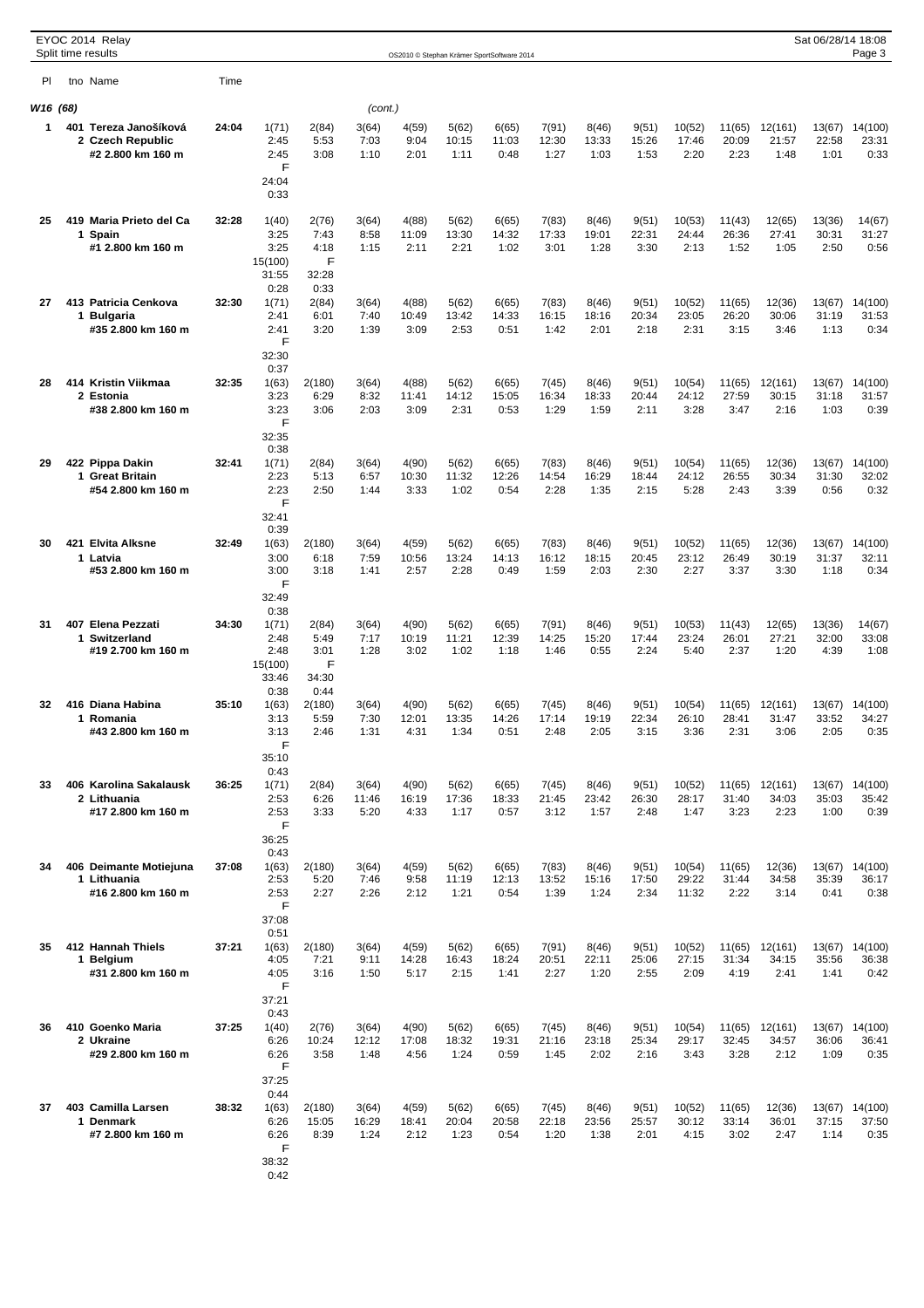|          | Split time results |          | EYOC 2014 Relay                                                |       |                                                                    |                                                              |                                          | OS2010 © Stephan Krämer SportSoftware 2014 |                        |                        |                        |                        |                        |                         |                         |                          | Sat 06/28/14 18:08       | Page 4                   |
|----------|--------------------|----------|----------------------------------------------------------------|-------|--------------------------------------------------------------------|--------------------------------------------------------------|------------------------------------------|--------------------------------------------|------------------------|------------------------|------------------------|------------------------|------------------------|-------------------------|-------------------------|--------------------------|--------------------------|--------------------------|
| PI.      |                    | tno Name |                                                                | Time  |                                                                    |                                                              |                                          |                                            |                        |                        |                        |                        |                        |                         |                         |                          |                          |                          |
| W16 (68) |                    |          |                                                                |       |                                                                    |                                                              | (cont.)                                  |                                            |                        |                        |                        |                        |                        |                         |                         |                          |                          |                          |
| 1.       |                    |          | 401 Tereza Janošíková<br>2 Czech Republic<br>#2 2.800 km 160 m | 24:04 | 1(71)<br>2:45<br>2:45<br>F<br>24:04<br>0:33                        | 2(84)<br>5:53<br>3:08                                        | 3(64)<br>7:03<br>1:10                    | 4(59)<br>9:04<br>2:01                      | 5(62)<br>10:15<br>1:11 | 6(65)<br>11:03<br>0:48 | 7(91)<br>12:30<br>1:27 | 8(46)<br>13:33<br>1:03 | 9(51)<br>15:26<br>1:53 | 10(52)<br>17:46<br>2:20 | 11(65)<br>20:09<br>2:23 | 12(161)<br>21:57<br>1:48 | 13(67)<br>22:58<br>1:01  | 14(100)<br>23:31<br>0:33 |
| 38       |                    |          | 420 Elif Gokce Avci<br>1 Turkey<br>#51 2.900 km 160 m          | 38:41 | 1(40)<br>7:26<br>7:26<br>F<br>38:41                                | 2(76)<br>10:14<br>2:48                                       | 3(64)<br>11:46<br>1:32                   | 4(90)<br>19:06<br>7:20                     | 5(62)<br>20:15<br>1:09 | 6(65)<br>21:20<br>1:05 | 7(45)<br>23:02<br>1:42 | 8(46)<br>25:06<br>2:04 | 9(51)<br>27:12<br>2:06 | 10(52)<br>30:24<br>3:12 | 11(65)<br>34:14<br>3:50 | 12(161)<br>36:13<br>1:59 | 13(67)<br>37:19<br>1:06  | 14(100)<br>37:55<br>0:36 |
| 39       |                    |          | 411 Antonia Erhart<br>1 Austria<br>#30 2.900 km 160 m          | 38:56 | 0:46<br>1(40)<br>3:53<br>3:53<br>F                                 | 2(76)<br>9:06<br>5:13                                        | 3(64)<br>10:57<br>1:51                   | 4(90)<br>15:18<br>4:21                     | 5(62)<br>16:27<br>1:09 | 6(65)<br>18:12<br>1:45 | 7(45)<br>19:43<br>1:31 | 8(46)<br>21:44<br>2:01 | 9(51)<br>24:47<br>3:03 | 10(54)<br>29:24<br>4:37 | 11(65)<br>32:01<br>2:37 | 12(36)<br>35:51<br>3:50  | 13(67)<br>37:33<br>1:42  | 14(100)<br>38:16<br>0:43 |
| 40       |                    |          | 418 Monika Ravnikar<br>1 Slovenia<br>#48 2.800 km 160 m        | 39.23 | 38:56<br>0:40<br>1(71)<br>2:52<br>2:52<br>F                        | 2(84)<br>11:05<br>8:13                                       | 3(64)<br>13:59<br>2:54                   | 4(88)<br>17:07<br>3:08                     | 5(62)<br>19:36<br>2:29 | 6(65)<br>20:23<br>0:47 | 7(91)<br>22:45<br>2:22 | 8(46)<br>24:14<br>1:29 | 9(51)<br>26:28<br>2:14 | 10(52)<br>28:35<br>2:07 | 11(65)<br>32:03<br>3:28 | 12(36)<br>35:55<br>3:52  | 13(67)<br>37:45<br>1:50  | 14(100)<br>38:37<br>0:52 |
| 41       |                    | 2 Spain  | 419 Maria Cornejo Garcí<br>#2 2.800 km 160 m                   | 39:27 | 39:23<br>0:46<br>1(71)<br>3:21<br>3:21<br>F<br>39:27               | 2(84)<br>11:42<br>8:21                                       | 3(64)<br>14:02<br>2:20<br>$*75$<br>22:28 | 4(59)<br>16:51<br>2:49                     | 5(62)<br>19:19<br>2:28 | 6(65)<br>20:09<br>0:50 | 7(91)<br>24:20<br>4:11 | 8(46)<br>25:29<br>1:09 | 9(51)<br>27:55<br>2:26 | 10(52)<br>30:29<br>2:34 | 11(65)<br>33:32<br>3:03 | 12(161)<br>36:09<br>2:37 | 13(67)<br>37:58<br>1:49  | 14(100)<br>38:39<br>0:41 |
| 42       |                    |          | 404 Florence Hanauer<br>3 France<br>#12 2.900 km 160 m         | 39:42 | 0:48<br>1(40)<br>3:25<br>3:25                                      | 2(76)<br>6:05<br>2:40                                        | 3(64)<br>7:32<br>1:27                    | 4(90)<br>10:45<br>3:13                     | 5(62)<br>12:13<br>1:28 | 6(65)<br>12:58<br>0:45 | 7(91)<br>15:28<br>2:30 | 8(46)<br>16:21<br>0:53 | 9(51)<br>22:26<br>6:05 | 10(54)<br>29:21<br>6:55 | 11(65)<br>31:33<br>2:12 | 12(101)<br>36:54<br>5:21 | 13(67)<br>38:41<br>1:47  | 14(100)<br>39:10<br>0:29 |
| 43       |                    | 3 Latvia | 421 Vilma Alberinga<br>#42 2.900 km 160 m                      | 39:55 | F<br>39:42<br>0:32<br>1(71)<br>4:10<br>4:10                        | 2(84)<br>7:31<br>3:21                                        | 3(64)<br>8:52<br>1:21                    | 4(88)<br>16:48<br>7:56                     | 5(62)<br>20:30<br>3:42 | 6(65)<br>21:13<br>0:43 | 7(45)<br>25:22<br>4:09 | 8(46)<br>26:57<br>1:35 | 9(51)<br>29:17<br>2:20 | 10(54)<br>32:11<br>2:54 | 11(65)<br>34:33<br>2:22 | 12(101)<br>37:23<br>2:50 | 13(67)<br>38:45<br>1:22  | 14(100)<br>39:15<br>0:30 |
| 44       |                    |          | 411 Rosa Trummer<br>2 Austria<br>#31 2.800 km 160 m            | 40:30 | F<br>39:55<br>0:40<br>1(63)<br>5:21<br>5:21<br>F                   | 2(180)<br>8:22<br>3:01                                       | 3(64)<br>9:49<br>1:27                    | 4(59)<br>16:57<br>7:08                     | 5(62)<br>19:50<br>2:53 | 6(65)<br>20:44<br>0:54 | 7(91)<br>26:32<br>5:48 | 8(46)<br>27:33<br>1:01 | 9(51)<br>29:34<br>2:01 | 10(52)<br>32:26<br>2:52 | 11(65)<br>35:40<br>3:14 | 12(161)<br>38:09<br>2:29 | 13(67)<br>39:24<br>1:15  | 14(100)<br>39:54<br>0:30 |
| 45       |                    |          | 403 Ida Obro<br>2 Denmark<br>#8 2.800 km 160 m                 | 41:00 | 40:30<br>0:36<br>1(40)<br>7:32<br>7:32<br>15(100)                  | 2(76)<br>9:43<br>2:11<br>F                                   | 3(64)<br>14:31<br>4:48                   | 4(90)<br>19:37<br>5:06                     | 5(62)<br>20:39<br>1:02 | 6(65)<br>21:32<br>0:53 | 7(91)<br>23:22<br>1:50 | 8(46)<br>24:15<br>0:53 | 9(51)<br>31:41<br>7:26 | 10(53)<br>33:45<br>2:04 | 11(43)<br>35:21<br>1:36 | 12(65)<br>36:25<br>1:04  | 13(161)<br>38:42<br>2:17 | 14(67)<br>39:43<br>1:01  |
| 46       |                    |          | 410 Tkachenko Anzhela<br>3 Ukraine<br>#6 2.800 km 160 m        | 41:13 | 40:22<br>0:39<br>1(63)<br>3:27<br>3:27<br>F                        | 41:00<br>0:38<br>2(180)<br>6:11<br>2:44                      | 3(64)<br>7:49<br>1:38                    | 4(59)<br>11:38<br>3:49                     | 5(62)<br>15:06<br>3:28 | 6(65)<br>15:58<br>0:52 | 7(91)<br>17:52<br>1:54 | 8(46)<br>18:51<br>0:59 | 9(51)<br>25:36<br>6:45 | 10(52)<br>30:15<br>4:39 | 11(65)<br>34:12<br>3:57 | 12(101)<br>37:14<br>3:02 | 13(67)<br>39:54<br>2:40  | 14(100)<br>40:34<br>0:40 |
| 47       |                    |          | 416 Adela Galateanu<br>2 Romania<br>#28 2.700 km 160 m         | 42:23 | 41:13<br>0:39<br>1(71)<br>3:18<br>3:18<br>15(100)<br>41:47         | 2(84)<br>6:16<br>2:58<br>F<br>42:23                          | 3(64)<br>7:57<br>1:41                    | 4(88)<br>10:54<br>2:57<br>$*54$<br>30:47   | 5(62)<br>13:21<br>2:27 | 6(65)<br>14:11<br>0:50 | 7(83)<br>23:31<br>9:20 | 8(46)<br>25:13<br>1:42 | 9(51)<br>27:34<br>2:21 | 10(53)<br>33:25<br>5:51 | 11(43)<br>35:03<br>1:38 | 12(65)<br>36:50<br>1:47  | 13(36)<br>40:00<br>3:10  | 14(67)<br>40:57<br>0:57  |
| 48       |                    |          | 410 Kotliar Polina<br>1 Ukraine<br>#28 2.700 km 160 m          | 43:14 | 0:50<br>1(71)<br>2:54<br>2:54<br>15(100)                           | 0:36<br>2(84)<br>6:04<br>3:10<br>F                           | 3(64)<br>7:43<br>1:39                    | 4(88)<br>11:14<br>3:31                     | 5(62)<br>15:44<br>4:30 | 6(65)<br>16:42<br>0:58 | 7(83)<br>20:20<br>3:38 | 8(46)<br>22:14<br>1:54 | 9(51)<br>25:17<br>3:03 | 10(53)<br>31:35<br>6:18 | 11(43)<br>35:43<br>4:08 | 12(65)<br>37:21<br>1:38  | 13(36)<br>40:32<br>3:11  | 14(67)<br>41:50<br>1:18  |
| 49       |                    | 2 Latvia | 421 Sintija Ozola<br>#8 2.800 km 160 m                         | 44:40 | 42:36<br>0:46<br>1(40)<br>4:13<br>4:13<br>15(100)<br>44:04<br>0:39 | 43:14<br>0:38<br>2(76)<br>7:02<br>2:49<br>F<br>44:40<br>0:36 | 3(64)<br>8:49<br>1:47                    | 4(90)<br>19:51<br>11:02                    | 5(62)<br>21:03<br>1:12 | 6(65)<br>22:27<br>1:24 | 7(91)<br>24:32<br>2:05 | 8(46)<br>25:28<br>0:56 | 9(51)<br>33:07<br>7:39 | 10(53)<br>36:57<br>3:50 | 11(43)<br>38:34<br>1:37 | 12(65)<br>40:03<br>1:29  | 13(161)<br>42:24<br>2:21 | 14(67)<br>43:25<br>1:01  |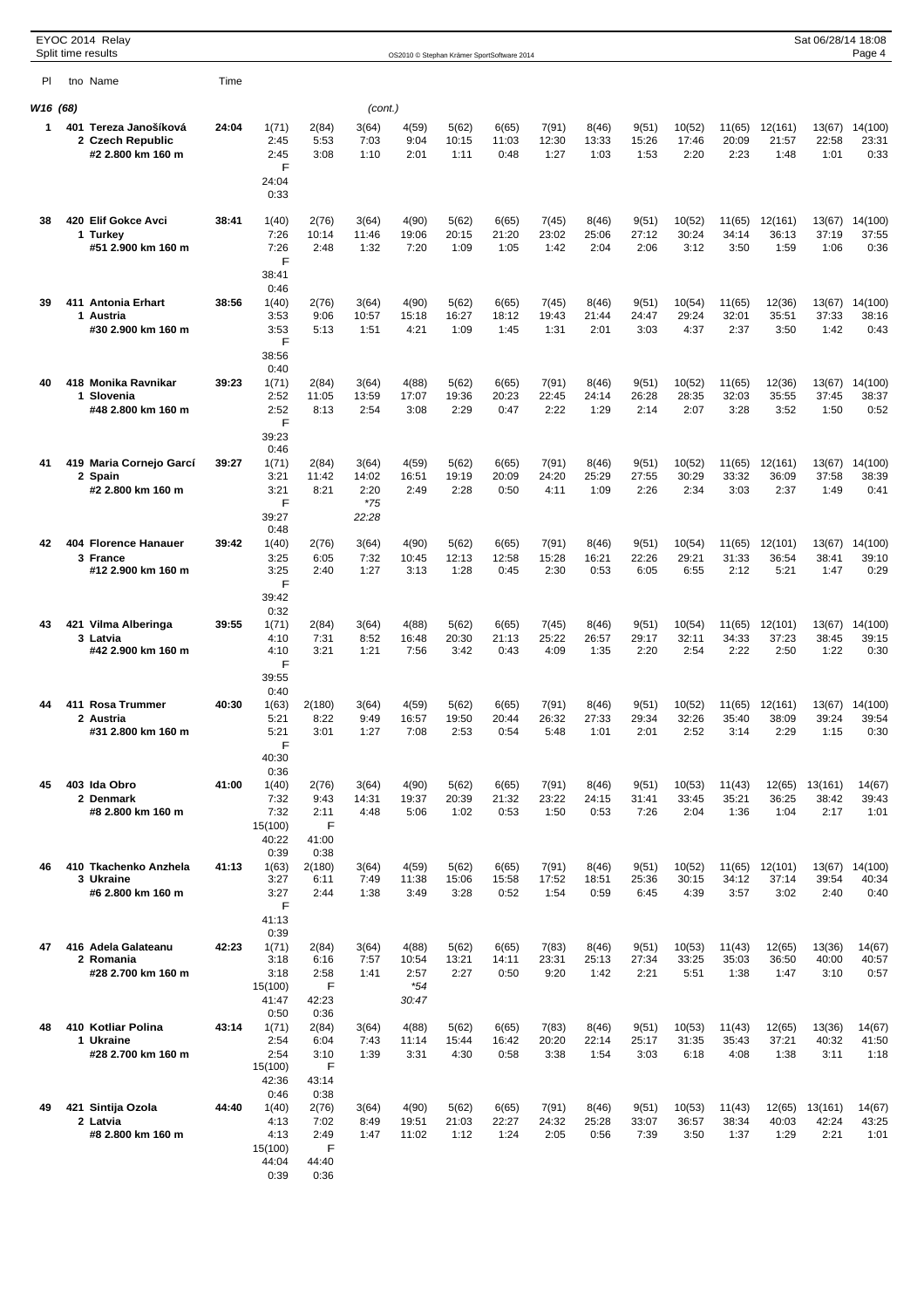|          | EYOC 2014 Relay<br>Split time results                          |       |                                                              |                                              |                        | OS2010 © Stephan Krämer SportSoftware 2014 |                        |                        |                        |                        |                         |                          |                         |                          | Sat 06/28/14 18:08       | Page 5                   |
|----------|----------------------------------------------------------------|-------|--------------------------------------------------------------|----------------------------------------------|------------------------|--------------------------------------------|------------------------|------------------------|------------------------|------------------------|-------------------------|--------------------------|-------------------------|--------------------------|--------------------------|--------------------------|
| PI.      | tno Name                                                       | Time  |                                                              |                                              |                        |                                            |                        |                        |                        |                        |                         |                          |                         |                          |                          |                          |
| W16 (68) |                                                                |       |                                                              |                                              | (cont.)                |                                            |                        |                        |                        |                        |                         |                          |                         |                          |                          |                          |
| 1.       | 401 Tereza Janošíková<br>2 Czech Republic<br>#2 2.800 km 160 m | 24:04 | 1(71)<br>2:45<br>2:45<br>F<br>24:04<br>0:33                  | 2(84)<br>5:53<br>3:08                        | 3(64)<br>7:03<br>1:10  | 4(59)<br>9:04<br>2:01                      | 5(62)<br>10:15<br>1:11 | 6(65)<br>11:03<br>0:48 | 7(91)<br>12:30<br>1:27 | 8(46)<br>13:33<br>1:03 | 9(51)<br>15:26<br>1:53  | 10(52)<br>17:46<br>2:20  | 11(65)<br>20:09<br>2:23 | 12(161)<br>21:57<br>1:48 | 13(67)<br>22:58<br>1:01  | 14(100)<br>23:31<br>0:33 |
| 50       | 413 Tsveta Ilieva<br>2 Bulgaria<br>#8 2.800 km 160 m           | 45:02 | 1(40)<br>8:21<br>8:21<br>15(100)<br>44:21<br>0:39            | 2(76)<br>11:09<br>2:48<br>F<br>45:02<br>0:41 | 3(64)<br>15:03<br>3:54 | 4(90)<br>21:36<br>6:33                     | 5(62)<br>23:13<br>1:37 | 6(65)<br>24:58<br>1:45 | 7(91)<br>26:51<br>1:53 | 8(46)<br>27:49<br>0:58 | 9(51)<br>30:57<br>3:08  | 10(53)<br>37:14<br>6:17  | 11(43)<br>38:55<br>1:41 | 12(65)<br>40:23<br>1:28  | 13(161)<br>42:41<br>2:18 | 14(67)<br>43:42<br>1:01  |
| 51       | 419 Maria Soriano Rama<br>3 Spain<br>#3 2.900 km 160 m         | 46:20 | 1(63)<br>4:26<br>4:26<br>F<br>46:20                          | 2(180)<br>7:21<br>2:55                       | 3(64)<br>12:10<br>4:49 | 4(90)<br>24:34<br>12:24                    | 5(62)<br>26:12<br>1:38 | 6(65)<br>26:53<br>0:41 | 7(45)<br>28:40<br>1:47 | 8(46)<br>30:55<br>2:15 | 9(51)<br>33:52<br>2:57  | 10(54)<br>37:40<br>3:48  | 11(65)<br>40:08<br>2:28 | 12(101)<br>43:08<br>3:00 | 13(67)<br>45:03<br>1:55  | 14(100)<br>45:41<br>0:38 |
| 52       | 417 Olga Stanojevic<br>2 Serbia<br>#46 2.800 km 160 m          | 46:40 | 0:39<br>1(40)<br>4:44<br>4:44<br>15(100)<br>45:51            | 2(76)<br>8:02<br>3:18<br>F<br>46:40          | 3(64)<br>10:49<br>2:47 | 4(90)<br>21:21<br>10:32                    | 5(62)<br>22:49<br>1:28 | 6(65)<br>23:44<br>0:55 | 7(45)<br>25:24<br>1:40 | 8(46)<br>27:41<br>2:17 | 9(51)<br>30:58<br>3:17  | 10(53)<br>37:15<br>6:17  | 11(43)<br>39:55<br>2:40 | 12(65)<br>41:31<br>1:36  | 13(161)<br>43:55<br>2:24 | 14(67)<br>45:03<br>1:08  |
| 53       | 423 Dalit Mansoor<br>3 Israel<br>#42 2.900 km 160 m            | 47:03 | 0:48<br>1(71)<br>6:48<br>6:48<br>F                           | 0:49<br>2(84)<br>12:44<br>5:56               | 3(64)<br>14:29<br>1:45 | 4(88)<br>17:33<br>3:04                     | 5(62)<br>20:00<br>2:27 | 6(65)<br>21:03<br>1:03 | 7(45)<br>25:16<br>4:13 | 8(46)<br>27:24<br>2:08 | 9(51)<br>30:02<br>2:38  | 10(54)<br>34:57<br>4:55  | 11(65)<br>38:25<br>3:28 | 12(101)<br>43:13<br>4:48 | 13(67)<br>45:48<br>2:35  | 14(100)<br>46:26<br>0:38 |
| 54       | 417 Tija Radovanovic<br>1 Serbia<br>#45 2.800 km 160 m         | 48:42 | 47:03<br>0:37<br>1(63)<br>3:39<br>3:39<br>F                  | 2(180)<br>6:23<br>2:44                       | 3(64)<br>8:02<br>1:39  | 4(59)<br>18:26<br>10:24                    | 5(62)<br>20:53<br>2:27 | 6(65)<br>21:38<br>0:45 | 7(91)<br>26:08<br>4:30 | 8(46)<br>27:45<br>1:37 | 9(51)<br>33:02<br>5:17  | 10(54)<br>38:19<br>5:17  | 11(65)<br>42:01<br>3:42 | 12(36)<br>45:39<br>3:38  | 13(67)<br>46:45<br>1:06  | 14(100)<br>47:32<br>0:47 |
| 55       | 414 Marie Anna Blehner<br>3 Estonia<br>#39 2.800 km 160 m      | 48:46 | 48:42<br>1:10<br>1(71)<br>3:05<br>3:05<br>15(100)            | 2(84)<br>8:33<br>5:28<br>F                   | 3(64)<br>10:30<br>1:57 | 4(59)<br>18:28<br>7:58                     | 5(62)<br>20:07<br>1:39 | 6(65)<br>21:26<br>1:19 | 7(91)<br>23:14<br>1:48 | 8(46)<br>24:21<br>1:07 | 9(51)<br>36:53<br>12:32 | 10(53)<br>39:12<br>2:19  | 11(43)<br>40:43<br>1:31 | 12(65)<br>42:02<br>1:19  | 13(101)<br>45:54<br>3:52 | 14(67)<br>47:31<br>1:37  |
| 56       | 423 Noam Yasur<br>1 Israel<br>#57 2.800 km 160 m               | 50:11 | 48:06<br>0:35<br>1(63)<br>3:37<br>3:37<br>F                  | 48:46<br>0:40<br>2(180)<br>6:20<br>2:43      | 3(64)<br>7:57<br>1:37  | 4(90)<br>14:56<br>6:59                     | 5(62)<br>19:38<br>4:42 | 6(65)<br>20:24<br>0:46 | 7(91)<br>22:16<br>1:52 | 8(46)<br>24:22<br>2:06 | 9(51)<br>35:57<br>11:35 | 10(52)<br>41:12<br>5:15  | 11(65)<br>45:19<br>4:07 | 12(161)<br>47:37<br>2:18 | 13(67)<br>48:53<br>1:16  | 14(100)<br>49:33<br>0:40 |
| 57       | 420 Zeynep Ocak<br>3 Turkey<br>#52 2.800 km 160 m              | 50:31 | 50:11<br>0:38<br>1(63)<br>3:46<br>3:46<br>15(100)            | 2(180)<br>6:42<br>2:56<br>F                  | 3(64)<br>13:02<br>6:20 | 4(59)<br>15:35<br>2:33                     | 5(62)<br>19:18<br>3:43 | 6(65)<br>20:16<br>0:58 | 7(91)<br>23:33<br>3:17 | 8(46)<br>24:32<br>0:59 | 9(51)<br>32:17<br>7:45  | 10(53)<br>40:04<br>7:47  | 11(43)<br>42:26<br>2:22 | 12(65)<br>44:03<br>1:37  | 13(101)<br>47:26<br>3:23 | 14(67)<br>49:23<br>1:57  |
| 58       | 412 Magalie Gillet<br>2 Belgium<br>#33 2.800 km 160 m          | 51:21 | 49:56<br>0:33<br>1(71)<br>4:05<br>4:05<br>F                  | 50:31<br>0:35<br>2(84)<br>11:46<br>7:41      | 3(64)<br>14:26<br>2:40 | 4(88)<br>17:47<br>3:21                     | 5(62)<br>24:35<br>6:48 | 6(65)<br>25:34<br>0:59 | 7(83)<br>27:22<br>1:48 | 8(46)<br>29:17<br>1:55 | 9(51)<br>33:40<br>4:23  | 10(54)<br>38:02<br>4:22  | 11(65)<br>40:58<br>2:56 | 12(36)<br>44:56<br>3:58  | 13(67)<br>49:31<br>4:35  | 14(100)<br>50:35<br>1:04 |
| 59       | 414 Emily Raudkepp<br>1 Estonia<br>#37 2.800 km 160 m          | 54:28 | 51:21<br>0:46<br>1(40)<br>6:13<br>6:13<br>F                  | 2(76)<br>8:44<br>2:31                        | 3(64)<br>10:26<br>1:42 | 4(90)<br>29:45<br>19:19                    | 5(62)<br>33:17<br>3:32 | 6(65)<br>34:05<br>0:48 | 7(83)<br>36:52<br>2:47 | 8(46)<br>38:48<br>1:56 | 9(51)<br>41:11<br>2:23  | 10(52)<br>43:57<br>2:46  | 11(65)<br>47:13<br>3:16 | 12(36)<br>51:47<br>4:34  | 13(67)<br>53:00<br>1:13  | 14(100)<br>53:45<br>0:45 |
| 60       | 418 Brina Foski<br>2 Slovenia<br>#49 2.800 km 160 m            | 54:36 | 54:28<br>0:43<br>1(63)<br>3:59<br>3:59<br>F                  | 2(180)<br>8:24<br>4:25                       | 3(64)<br>10:42<br>2:18 | 4(59)<br>26:37<br>15:55                    | 5(62)<br>29:41<br>3:04 | 6(65)<br>30:38<br>0:57 | 7(45)<br>32:28<br>1:50 | 8(46)<br>35:14<br>2:46 | 9(51)<br>38:33<br>3:19  | 10(54)<br>46:46<br>8:13  | 11(65)<br>49:27<br>2:41 | 12(161)<br>52:05<br>2:38 | 13(67)<br>53:21<br>1:16  | 14(100)<br>53:56<br>0:35 |
| 61       | 420 Humeyra Altinisik<br>2 Turkey<br>#33 2.800 km 160 m        | 55:35 | 54:36<br>0:40<br>1(71)<br>3:27<br>3:27<br>F<br>55:35<br>0:45 | 2(84)<br>7:41<br>4:14                        | 3(64)<br>9:42<br>2:01  | 4(88)<br>13:45<br>4:03                     | 5(62)<br>16:08<br>2:23 | 6(65)<br>17:04<br>0:56 | 7(83)<br>20:17<br>3:13 | 8(46)<br>21:49<br>1:32 | 9(51)<br>25:12<br>3:23  | 10(54)<br>41:14<br>16:02 | 11(65)<br>44:12<br>2:58 | 12(36)<br>50:24<br>6:12  | 13(67)<br>54:13<br>3:49  | 14(100)<br>54:50<br>0:37 |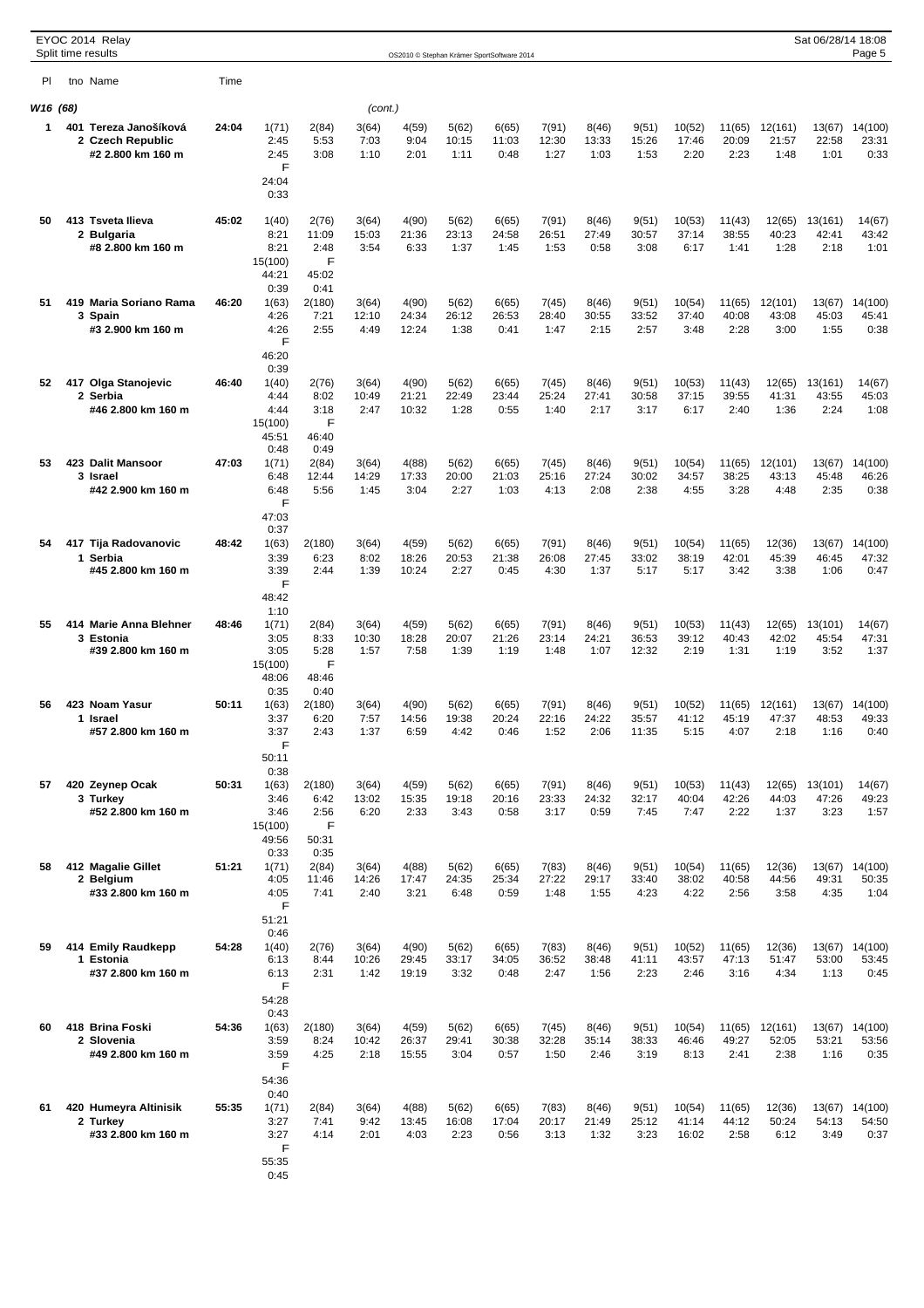|              |  | EYOC 2014 Relay<br>Split time results                          |         |                                                                 |                                                            |                                                      | OS2010 © Stephan Krämer SportSoftware 2014 |                        |                        |                        |                        |                         |                         |                         |                                   | Sat 06/28/14 18:08         | Page 6                          |
|--------------|--|----------------------------------------------------------------|---------|-----------------------------------------------------------------|------------------------------------------------------------|------------------------------------------------------|--------------------------------------------|------------------------|------------------------|------------------------|------------------------|-------------------------|-------------------------|-------------------------|-----------------------------------|----------------------------|---------------------------------|
| PI.          |  | tno Name                                                       | Time    |                                                                 |                                                            |                                                      |                                            |                        |                        |                        |                        |                         |                         |                         |                                   |                            |                                 |
|              |  |                                                                |         |                                                                 |                                                            |                                                      |                                            |                        |                        |                        |                        |                         |                         |                         |                                   |                            |                                 |
| W16 (68)     |  |                                                                |         |                                                                 |                                                            | (cont.)                                              |                                            |                        |                        |                        |                        |                         |                         |                         |                                   |                            |                                 |
| 1            |  | 401 Tereza Janošíková<br>2 Czech Republic<br>#2 2.800 km 160 m | 24:04   | 1(71)<br>2:45<br>2:45<br>F                                      | 2(84)<br>5:53<br>3:08                                      | 3(64)<br>7:03<br>1:10                                | 4(59)<br>9:04<br>2:01                      | 5(62)<br>10:15<br>1:11 | 6(65)<br>11:03<br>0:48 | 7(91)<br>12:30<br>1:27 | 8(46)<br>13:33<br>1:03 | 9(51)<br>15:26<br>1:53  | 10(52)<br>17:46<br>2:20 | 11(65)<br>20:09<br>2:23 | 12(161)<br>21:57<br>1:48          | 13(67)<br>22:58<br>1:01    | 14(100)<br>23:31<br>0:33        |
|              |  |                                                                |         | 24:04<br>0:33                                                   |                                                            |                                                      |                                            |                        |                        |                        |                        |                         |                         |                         |                                   |                            |                                 |
| 62           |  | 423 Aya Webman<br>2 Israel<br>#58 2.800 km 160 m               | 56:14   | 1(40)<br>5:08<br>5:08<br>15(100)<br>55:16<br>1:24               | 2(76)<br>12:18<br>7:10<br>F<br>56:14<br>0:58               | 3(64)<br>15:17<br>2:59                               | 4(59)<br>22:05<br>6:48                     | 5(62)<br>26:53<br>4:48 | 6(65)<br>27:52<br>0:59 | 7(83)<br>31:21<br>3:29 | 8(46)<br>34:30<br>3:09 | 9(51)<br>38:29<br>3:59  | 10(53)<br>41:02<br>2:33 | 11(43)<br>45:54<br>4:52 | 12(65)<br>47:09<br>1:15           | 13(36)<br>52:21<br>5:12    | 14(67)<br>53:52<br>1:31         |
| 63           |  | 418 Marjeta Lipužic<br>3 Slovenia<br>#50 2.800 km 160 m        | 57:01   | 1(40)<br>4:43<br>4:43<br>15(100)<br>56:18<br>0:53               | 2(76)<br>11:21<br>6:38<br>F<br>57:01<br>0:43               | 3(64)<br>14:29<br>3:08                               | 4(90)<br>23:25<br>8:56                     | 5(62)<br>25:00<br>1:35 | 6(65)<br>26:49<br>1:49 | 7(83)<br>29:17<br>2:28 | 8(46)<br>31:31<br>2:14 | 9(51)<br>40:32<br>9:01  | 10(53)<br>44:29<br>3:57 | 11(43)<br>46:53<br>2:24 | 12(65)<br>49:05<br>2:12           | 13(101)<br>53:11<br>4:06   | 14(67)<br>55:25<br>2:14         |
| 64           |  | 417 Jovana Grozdanic<br>3 Serbia<br>#47 2.800 km 160 m         | 1:09:10 | 1(71)<br>17:30<br>17:30<br>F<br>1:09:10                         | 2(84)<br>23:00<br>5:30                                     | 3(64)<br>25:19<br>2:19                               | 4(88)<br>28:19<br>3:00                     | 5(62)<br>30:58<br>2:39 | 6(65)<br>32:15<br>1:17 | 7(83)<br>34:56<br>2:41 | 8(46)<br>40:44<br>5:48 | 9(51)<br>45:09<br>4:25  | 10(52)<br>49:01<br>3:52 | 11(65)<br>52:44<br>3:43 | 12(101)<br>56:34<br>3:50          | 13(67)<br>1:07:25<br>10:51 | 14(100)<br>1:08:22<br>0:57      |
|              |  |                                                                |         | 0:48                                                            |                                                            |                                                      |                                            |                        |                        |                        |                        |                         |                         |                         |                                   |                            |                                 |
|              |  | 408 Paula Mühlstein<br>1 Germany<br>#22 2.800 km 160 m         | mp      | 1(63)<br>5:55<br>5:55<br>F<br>35:06                             | 2(180)<br>-----                                            | 3(64)<br>9:13<br>3:18<br>$*40$<br>7:53               | 4(88)<br>11:52<br>2:39                     | 5(62)<br>15:10<br>3:18 | 6(65)<br>16:23<br>1:13 | 7(45)<br>17:46<br>1:23 | 8(46)<br>19:59<br>2:13 | 9(51)<br>22:59<br>3:00  | 10(54)<br>26:00<br>3:01 | 11(65)<br>29:26<br>3:26 | 12(36)<br>32:46<br>3:20           | 13(67)<br>33:56<br>1:10    | 14(100)<br>34:31<br>0:35        |
|              |  | 415 Ivana Trajkoska<br>3 Macedonia<br>#42 2.900 km 160 m       | mp      | 0:35<br>1(71)<br>15:41<br>15:41                                 | 2(84)<br>-----                                             | 3(64)<br>28:10<br>12:29                              | 4(88)<br>43:10<br>15:00                    | 5(62)<br>1.1.1.1       | 6(65)<br>$- - - - -$   | 7(45)<br>-----         | 8(46)<br>$- - - - -$   | 9(51)<br>-----          | 10(54)<br>-----         | 11(65)<br>-----         | 12(101)<br>-----                  | 13(67)<br>-----            | 14(100)<br>54:29<br>11:19       |
|              |  | 415 Eleonora Krzheska<br>1 Macedonia<br>#40 2.700 km 160 m     | mp      | F<br>55:18<br>0:49<br>1(63)<br>3:41<br>3:41<br>15(100)<br>57:09 | 2(180)<br>6:24<br>2:43<br>F<br>57:52                       | 3(64)<br>8:00<br>1:36                                | 4(90)<br>-----                             | 5(62)<br>14:26<br>6:26 | 6(65)<br>15:17<br>0:51 | 7(83)<br>18:45<br>3:28 | 8(46)<br>22:16<br>3:31 | 9(51)<br>25:05<br>2:49  | 10(53)                  | 11(43)                  | 12(65)<br>55:10<br>30:05          | 13(161)                    | 14(67)                          |
|              |  | 415 Stefanija Krzheska<br>2 Macedonia<br>#41 2.800 km 160 m    | mp      | 1:59<br>1(40)<br>10:36<br>10:36<br>F<br>1:09:23<br>0:46         | 0:43<br>2(76)<br>14:56<br>4:20                             | 3(64)<br>28:31<br>13:35                              | 4(59)<br>34:31<br>6:00                     | 5(62)<br>38:13<br>3:42 | 6(65)<br>39:11<br>0:58 | 7(91)<br>43:27<br>4:16 | 8(46)<br>47:13<br>3:46 | 9(51)<br>57:38<br>10:25 | 10(52)                  | 11(65)<br>4:14          | 12(36)<br>1:01:52 1:05:48<br>3:56 | 1:07:41 1:08:37<br>1:53    | 13(67) 14(100)<br>0:56          |
| M16 (69)     |  |                                                                |         |                                                                 |                                                            |                                                      |                                            |                        |                        |                        |                        |                         |                         |                         |                                   |                            |                                 |
| 1            |  | 302 Tuomas Heikkilä<br>3 Finland<br>#6 3.700 km 170 m          | 28:33   | 1(88)<br>2:20<br>2:20<br>15(67)                                 | 2(84)<br>4:42<br>2:22<br>16(100)                           | 3(92)<br>6:18<br>1:36<br>F                           | 4(112)<br>10:11<br>3:53                    | 5(61)<br>11:16<br>1:05 | 6(65)<br>12:23<br>1:07 | 7(91)<br>13:40<br>1:17 | 8(46)<br>14:22<br>0:42 | 9(73)<br>16:02<br>1:40  | 10(72)<br>17:16<br>1:14 | 11(51)<br>19:44<br>2:28 | 12(54)<br>21:41<br>1:57           | 13(65)<br>23:30<br>1:49    | 14(101)<br>26:23<br>2:53        |
| $\mathbf{2}$ |  | 303 Nicola Banfi<br>2 Switzerland<br>#8 3.600 km 170 m         | 30:26   | 27:32<br>1:09<br>1(88)<br>2:22<br>2:22<br>15(67)<br>29:18       | 28:00<br>0:28<br>2(84)<br>4:53<br>2:31<br>16(100)<br>29:54 | 28:33<br>0:33<br>3(92)<br>6:42<br>1:49<br>F<br>30:26 | 4(112)<br>11:41<br>4:59                    | 5(61)<br>12:51<br>1:10 | 6(65)<br>13:48<br>0:57 | 7(91)<br>15:15<br>1:27 | 8(46)<br>15:56<br>0:41 | 9(73)<br>17:46<br>1:50  | 10(72)<br>18:48<br>1:02 | 11(51)<br>21:33<br>2:45 | 12(54)<br>23:45<br>2:12           | 13(65)<br>26:27<br>2:42    | 14(36)<br>28:38<br>2:11         |
| 3            |  | 309 Mathieu Perrin<br>3 France<br>#27 3.600 km 170 m           | 30:32   | 0:40<br>1(88)<br>2:04<br>2:04                                   | 0:36<br>2(84)<br>4:26<br>2:22                              | 0:32<br>3(92)<br>6:15<br>1:49                        | 4(109)<br>10:55<br>4:40                    | 5(62)<br>12:28<br>1:33 | 6(65)<br>13:08<br>0:40 | 7(91)<br>14:36<br>1:28 | 8(46)<br>15:16<br>0:40 | 9(73)<br>18:04<br>2:48  | 10(72)<br>18:59<br>0:55 | 11(48)<br>21:38<br>2:39 | 12(53)<br>23:55<br>2:17           | 25:47<br>1:52              | 13(65) 14(101)<br>27:56<br>2:09 |
| 4            |  | 315 Vojt ch Sýkora<br>1 Czech Republic                         | 31:05   | 15(67)<br>29:32<br>1:36<br>1(88)<br>1:59                        | 16(100)<br>29:58<br>0:26<br>2(84)<br>7:15                  | F<br>30:32<br>0:34<br>3(92)<br>8:54                  | 4(109)<br>13:21                            | 5(62)<br>15:06         | 6(65)<br>15:41         | 7(45)<br>17:01         | 8(46)<br>18:18         | 9(73)<br>20:16          | 10(72)<br>21:17         | 11(48)<br>23:21         | 12(53)<br>25:56                   | 13(65)<br>27:44            | 14(161)<br>29:09                |
|              |  | #42 3.600 km 170 m                                             |         | 1:59<br>15(67)<br>30:06<br>0:57                                 | 5:16<br>16(100)<br>30:30<br>0:24                           | 1:39<br>F<br>31:05<br>0:35                           | 4:27                                       | 1:45                   | 0:35                   | 1:20                   | 1:17                   | 1:58                    | 1:01                    | 2:04                    | 2:35                              | 1:48                       | 1:25                            |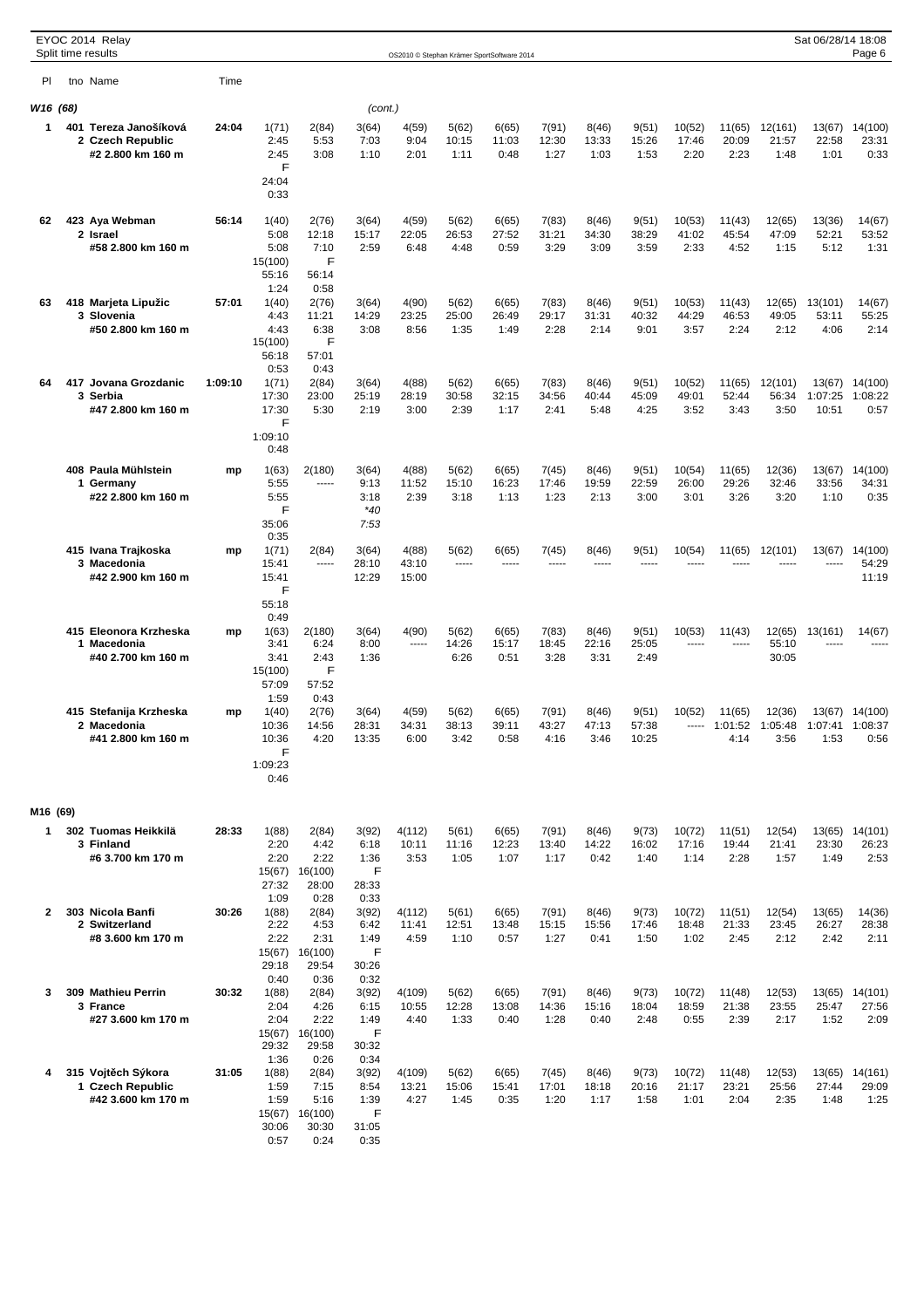|          | EYOC 2014 Relay<br>Split time results |       |                 |                  |               | OS2010 © Stephan Krämer SportSoftware 2014 |                 |                |                |                |                 |                 |                 |                 | Sat 06/28/14 18:08 | Page 7           |
|----------|---------------------------------------|-------|-----------------|------------------|---------------|--------------------------------------------|-----------------|----------------|----------------|----------------|-----------------|-----------------|-----------------|-----------------|--------------------|------------------|
| PI.      | tno Name                              | Time  |                 |                  |               |                                            |                 |                |                |                |                 |                 |                 |                 |                    |                  |
|          |                                       |       |                 |                  |               |                                            |                 |                |                |                |                 |                 |                 |                 |                    |                  |
| M16 (69) | 302 Tuomas Heikkilä                   |       |                 |                  | (cont.)       |                                            |                 |                |                |                |                 |                 |                 |                 |                    |                  |
| 1        | 3 Finland                             | 28:33 | 1(88)<br>2:20   | 2(84)<br>4:42    | 3(92)<br>6:18 | 4(112)<br>10:11                            | 5(61)<br>11:16  | 6(65)<br>12:23 | 7(91)<br>13:40 | 8(46)<br>14:22 | 9(73)<br>16:02  | 10(72)<br>17:16 | 11(51)<br>19:44 | 12(54)<br>21:41 | 13(65)<br>23:30    | 14(101)<br>26:23 |
|          | #6 3.700 km 170 m                     |       | 2:20            | 2:22             | 1:36          | 3:53                                       | 1:05            | 1:07           | 1:17           | 0:42           | 1:40            | 1:14            | 2:28            | 1:57            | 1:49               | 2:53             |
|          |                                       |       | 15(67)<br>27:32 | 16(100)<br>28:00 | F<br>28:33    |                                            |                 |                |                |                |                 |                 |                 |                 |                    |                  |
|          |                                       |       | 1:09            | 0:28             | 0:33          |                                            |                 |                |                |                |                 |                 |                 |                 |                    |                  |
| 5        | 302 Teemu Eerola                      | 31:13 | 1(59)           | 2(76)            | 3(92)         | 4(109)                                     | 5(62)           | 6(65)          | 7(83)          | 8(46)          | 9(104)          | 10(72)          | 11(48)          | 12(53)          | 13(65)             | 14(161)          |
|          | 1 Finland                             |       | 1:25            | 4:15             | 5:31          | 12:26                                      | 14:07           | 14:48          | 15:55          | 17:21          | 18:29           | 21:07           | 23:19           | 25:54           | 27:52              | 29:18            |
|          | #4 3.600 km 170 m                     |       | 1:25<br>15(67)  | 2:50<br>16(100)  | 1:16<br>F     | 6:55                                       | 1:41            | 0:41           | 1:07           | 1:26           | 1:08            | 2:38            | 2:12            | 2:35            | 1:58               | 1:26             |
|          |                                       |       | 30:03           | 30:32            | 31:13         |                                            |                 |                |                |                |                 |                 |                 |                 |                    |                  |
|          | 303 Andrin Gründler                   | 32:34 | 0:45            | 0:29<br>2(76)    | 0:41          |                                            |                 |                |                |                |                 |                 |                 |                 |                    |                  |
| 6        | 3 Switzerland                         |       | 1(59)<br>2:01   | 4:46             | 3(92)<br>6:18 | 4(109)<br>10:38                            | 5(62)<br>12:14  | 6(65)<br>13:10 | 7(83)<br>14:55 | 8(46)<br>16:02 | 9(31)<br>19:14  | 10(72)<br>20:06 | 11(48)<br>22:06 | 12(53)<br>25:15 | 13(65)<br>27:17    | 14(101)<br>29:46 |
|          | #9 3.600 km 170 m                     |       | 2:01            | 2:45             | 1:32          | 4:20                                       | 1:36            | 0:56           | 1:45           | 1:07           | 3:12            | 0:52            | 2:00            | 3:09            | 2:02               | 2:29             |
|          |                                       |       | 15(67)<br>30:56 | 16(100)<br>31:25 | F<br>32:34    |                                            |                 |                |                |                |                 |                 |                 |                 |                    |                  |
|          |                                       |       | 1:10            | 0:29             | 1:09          |                                            |                 |                |                |                |                 |                 |                 |                 |                    |                  |
| 7        | 308 Pranas Germanavici<br>1 Lithuania | 33:20 | 1(87)<br>1:49   | 2(187)<br>5:01   | 3(92)<br>6:23 | 4(112)<br>11:49                            | 5(61)<br>13:16  | 6(65)<br>14:23 | 7(45)<br>16:55 | 8(46)<br>18:17 | 9(73)<br>20:23  | 10(72)<br>21:23 | 11(51)<br>24:45 | 12(54)<br>26:55 | 13(65)<br>29:12    | 14(161)<br>31:09 |
|          | #22 3.700 km 170 m                    |       | 1:49            | 3:12             | 1:22          | 5:26                                       | 1:27            | 1:07           | 2:32           | 1:22           | 2:06            | 1:00            | 3:22            | 2:10            | 2:17               | 1:57             |
|          |                                       |       | 15(67)          | 16(100)          | F             |                                            |                 |                |                |                |                 |                 |                 |                 |                    |                  |
|          |                                       |       | 32:04<br>0:55   | 32:34<br>0:30    | 33:20<br>0:46 |                                            |                 |                |                |                |                 |                 |                 |                 |                    |                  |
| 8        | 316 Oliver Kutt                       | 33:52 | 1(59)           | 2(76)            | 3(92)         | 4(56)                                      | 5(41)           | 6(65)          | 7(45)          | 8(46)          | 9(73)           | 10(72)          | 11(51)          | 12(54)          | 13(65)             | 14(161)          |
|          | 2 Estonia<br>#45 3.600 km 170 m       |       | 2:20<br>2:20    | 5:44<br>3:24     | 6:57<br>1:13  | 12:05<br>5:08                              | 14:49<br>2:44   | 15:44<br>0:55  | 16:49<br>1:05  | 18:13<br>1:24  | 20:17<br>2:04   | 22:58<br>2:41   | 25:32<br>2:34   | 27:54<br>2:22   | 30:33<br>2:39      | 32:03<br>1:30    |
|          |                                       |       | 15(67)          | 16(100)          | F             |                                            |                 |                |                |                |                 |                 |                 |                 |                    |                  |
|          |                                       |       | 32:43<br>0:40   | 33:12            | 33:52         |                                            |                 |                |                |                |                 |                 |                 |                 |                    |                  |
| 9        | 312 Ricardo Esteves                   | 35:17 | 1(59)           | 0:29<br>2(76)    | 0:40<br>3(92) | 4(109)                                     | 5(62)           | 6(65)          | 7(83)          | 8(46)          | 9(31)           | 10(72)          | 11(48)          | 12(53)          | 13(65)             | 14(161)          |
|          | 2 Portugal                            |       | 2:16            | 5:29             | 6:39          | 11:42                                      | 14:16           | 15:04          | 16:24          | 17:33          | 21:30           | 22:42           | 25:34           | 29:55           | 31:49              | 33:31            |
|          | #11 3.600 km 170 m                    |       | 2:16<br>15(67)  | 3:13<br>16(100)  | 1:10<br>F     | 5:03                                       | 2:34            | 0:48           | 1:20           | 1:09           | 3:57            | 1:12            | 2:52            | 4:21            | 1:54               | 1:42             |
|          |                                       |       | 34:17           | 34:45            | 35:17         |                                            |                 |                |                |                |                 |                 |                 |                 |                    |                  |
| 10       | 303 Timo Suter                        | 35:30 | 0:46<br>1(87)   | 0:28<br>2(187)   | 0:32<br>3(92) | 4(56)                                      | 5(41)           | 6(65)          | 7(45)          | 8(46)          | 9(104)          | 10(72)          | 11(47)          | 12(43)          | 13(65)             | 14(161)          |
|          | 1 Switzerland                         |       | 1:38            | 5:49             | 7:39          | 17:03                                      | 19:24           | 20:00          | 21:06          | 22:23          | 23:25           | 25:34           | 27:50           | 31:11           | 32:16              | 33:45            |
|          | #7 3.700 km 170 m                     |       | 1:38            | 4:11             | 1:50          | 9:24                                       | 2:21            | 0:36           | 1:06           | 1:17           | 1:02            | 2:09            | 2:16            | 3:21            | 1:05               | 1:29             |
|          |                                       |       | 15(67)<br>34:24 | 16(100)<br>34:54 | F<br>35:30    |                                            | $*109$<br>12:28 |                |                |                |                 |                 |                 |                 |                    |                  |
|          |                                       |       | 0:39            | 0:30             | 0:36          |                                            |                 |                |                |                |                 |                 |                 |                 |                    |                  |
| 11       | 304 Uldis Upitis<br>3 Latvia          | 35:47 | 1(87)<br>2:05   | 2(187)<br>5:03   | 3(92)<br>8:16 | 4(56)<br>13:10                             | 5(41)<br>15:44  | 6(65)<br>16:18 | 7(91)<br>18:35 | 8(46)<br>19:18 | 9(104)<br>20:23 | 10(72)<br>22:28 | 11(47)<br>24:59 | 12(43)<br>28:17 | 13(65)<br>29:17    | 14(101)<br>33:23 |
|          | #12 3.700 km 170 m                    |       | 2:05            | 2:58             | 3:13          | 4:54                                       | 2:34            | 0:34           | 2:17           | 0:43           | 1:05            | 2:05            | 2:31            | 3:18            | 1:00               | 4:06             |
|          |                                       |       | 15(67)          | 16(100)          | F             |                                            |                 |                |                |                |                 |                 |                 |                 |                    |                  |
|          |                                       |       | 34:39<br>1:16   | 35:10<br>0:31    | 35:47<br>0:37 |                                            |                 |                |                |                |                 |                 |                 |                 |                    |                  |
| 12       | 302 Aaro Julkunen                     | 36:12 | 1(87)           | 2(187)           | 3(92)         | 4(56)                                      | 5(41)           | 6(65)          | 7(45)          | 8(46)          | 9(31)           | 10(72)          | 11(47)          | 12(43)          | 13(65)             | 14(36)           |
|          | 2 Finland<br>#5 3.700 km 170 m        |       | 2:00<br>2:00    | 4:44<br>2:44     | 9:06<br>4:22  | 15:01<br>5:55                              | 18:21<br>3:20   | 19:12<br>0:51  | 20:32<br>1:20  | 21:56<br>1:24  | 25:29<br>3:33   | 26:20<br>0:51   | 27:51<br>1:31   | 31:10<br>3:19   | 32:03<br>0:53      | 34:22<br>2:19    |
|          |                                       |       | 15(67)          | 16(100)          | F             |                                            |                 |                |                |                |                 |                 |                 |                 |                    |                  |
|          |                                       |       | 35:08<br>0:46   | 35:37<br>0:29    | 36:12<br>0:35 |                                            |                 |                |                |                |                 |                 |                 |                 |                    |                  |
| 12       | 309 Benjamin Leduc                    | 36:12 | 1(59)           | 2(76)            | 3(92)         | 4(112)                                     | 5(61)           | 6(65)          | 7(83)          | 8(46)          | 9(31)           | 10(72)          | 11(47)          | 12(43)          | 13(65)             | 14(161)          |
|          | 1 France                              |       | 1:34            | 4:33             | 6:38          | 15:16                                      | 17:44           | 19:06          | 21:04          | 22:17          | 24:53           | 26:09           | 27:59           | 31:29           | 32:29              | 34:10            |
|          | #25 3.600 km 170 m                    |       | 1:34<br>15(67)  | 2:59<br>16(100)  | 2:05<br>F     | 8:38                                       | 2:28            | 1:22           | 1:58           | 1:13           | 2:36            | 1:16            | 1:50            | 3:30            | 1:00               | 1:41             |
|          |                                       |       | 34:51           | 35:23            | 36:12         |                                            |                 |                |                |                |                 |                 |                 |                 |                    |                  |
| 14       | 313 Ole Hennseler                     | 36:14 | 0:41<br>1(87)   | 0:32<br>2(187)   | 0:49<br>3(92) | 4(56)                                      | 5(41)           | 6(65)          | 7(91)          | 8(46)          | 9(104)          | 10(72)          | 11(47)          | 12(43)          | 13(65)             | 14(36)           |
|          | 2 Germany                             |       | 2:15            | 5:11             | 7:42          | 14:26                                      | 16:53           | 17:40          | 19:14          | 20:02          | 21:07           | 26:00           | 27:52           | 30:56           | 32:03              | 34:24            |
|          | #37 3.600 km 170 m                    |       | 2:15<br>15(67)  | 2:56<br>16(100)  | 2:31<br>F     | 6:44                                       | 2:27            | 0:47           | 1:34           | 0:48           | 1:05            | 4:53            | 1:52            | 3:04            | 1:07               | 2:21             |
|          |                                       |       | 35:13           | 35:40            | 36:14         |                                            |                 |                |                |                |                 |                 |                 |                 |                    |                  |
|          |                                       |       | 0:49            | 0:27             | 0:34          |                                            |                 |                |                |                |                 |                 |                 |                 |                    |                  |
| 15       | 315 Otakar Hirs<br>2 Czech Republic   | 36:16 | 1(87)<br>2:13   | 2(187)<br>5:24   | 3(92)<br>6:36 | 4(112)<br>12:28                            | 5(61)<br>13:55  | 6(65)<br>15:09 | 7(83)<br>16:20 | 8(46)<br>17:29 | 9(104)<br>18:40 | 10(72)<br>20:50 | 11(47)<br>27:48 | 12(43)<br>31:03 | 13(65)<br>32:07    | 14(36)<br>34:31  |
|          | #43 3.600 km 170 m                    |       | 2:13            | 3:11             | 1:12          | 5:52                                       | 1:27            | 1:14           | 1:11           | 1:09           | 1:11            | 2:10            | 6:58            | 3:15            | 1:04               | 2:24             |
|          |                                       |       | 15(67)<br>35:17 | 16(100)<br>35:46 | F<br>36:16    |                                            |                 |                |                |                |                 |                 |                 |                 |                    |                  |
|          |                                       |       | 0:46            | 0:29             | 0:30          |                                            |                 |                |                |                |                 |                 |                 |                 |                    |                  |
| 16       | 311 Dusan Slama                       | 36:44 | 1(59)           | 2(76)            | 3(92)         | 4(112)                                     | 5(61)           | 6(65)          | 7(91)          | 8(46)          | 9(73)           | 10(72)          | 11(51)          | 12(54)          | 13(65)             | 14(36)           |
|          | 2 Slovakia<br>#32 3.600 km 170 m      |       | 2:47<br>2:47    | 7:06<br>4:19     | 9:57<br>2:51  | 15:14<br>5:17                              | 16:46<br>1:32   | 18:03<br>1:17  | 19:34<br>1:31  | 20:15<br>0:41  | 22:52<br>2:37   | 25:09<br>2:17   | 27:22<br>2:13   | 29:30<br>2:08   | 31:12<br>1:42      | 35:09<br>3:57    |
|          |                                       |       | 15(67)          | 16(100)          | F             |                                            |                 |                |                |                |                 |                 |                 |                 |                    |                  |
|          |                                       |       | 35:35<br>0:26   | 36:04<br>0:29    | 36:44<br>0:40 |                                            |                 |                |                |                |                 |                 |                 |                 |                    |                  |
|          |                                       |       |                 |                  |               |                                            |                 |                |                |                |                 |                 |                 |                 |                    |                  |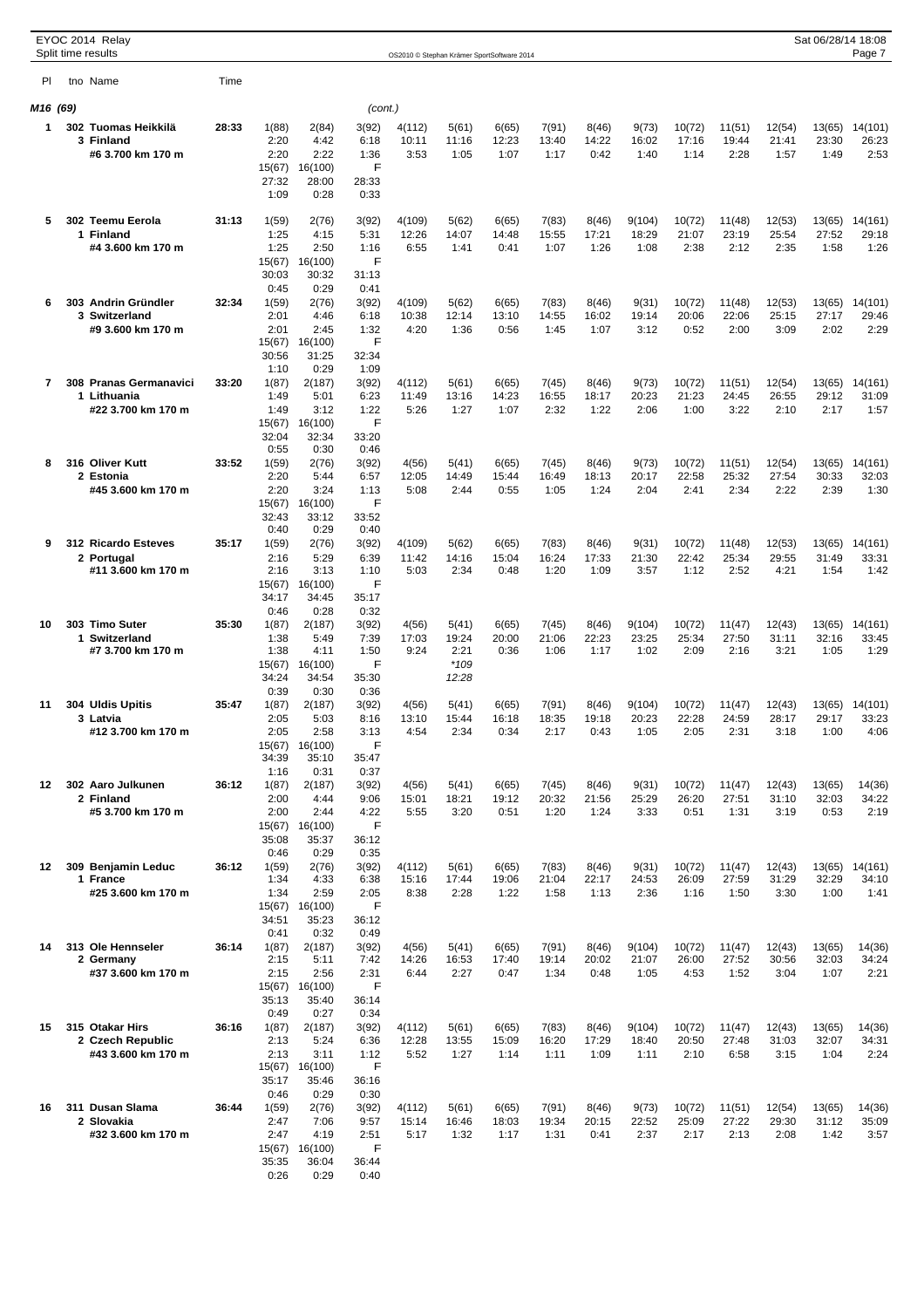|          | EYOC 2014 Relay                      |       |                 |                  |               |                                            |                |                |                |                |                 |                 |                 |                 | Sat 06/28/14 18:08 |                  |
|----------|--------------------------------------|-------|-----------------|------------------|---------------|--------------------------------------------|----------------|----------------|----------------|----------------|-----------------|-----------------|-----------------|-----------------|--------------------|------------------|
|          | Split time results                   |       |                 |                  |               | OS2010 © Stephan Krämer SportSoftware 2014 |                |                |                |                |                 |                 |                 |                 |                    | Page 8           |
| PI       | tno Name                             | Time  |                 |                  |               |                                            |                |                |                |                |                 |                 |                 |                 |                    |                  |
| M16 (69) |                                      |       |                 |                  | (cont.)       |                                            |                |                |                |                |                 |                 |                 |                 |                    |                  |
| 1        | 302 Tuomas Heikkilä                  | 28:33 | 1(88)           | 2(84)            | 3(92)         | 4(112)                                     | 5(61)          | 6(65)          | 7(91)          | 8(46)          | 9(73)           | 10(72)          | 11(51)          | 12(54)          | 13(65)             | 14(101)          |
|          | 3 Finland                            |       | 2:20            | 4:42             | 6:18          | 10:11                                      | 11:16          | 12:23          | 13:40          | 14:22          | 16:02           | 17:16           | 19:44           | 21:41           | 23:30              | 26:23            |
|          | #6 3.700 km 170 m                    |       | 2:20<br>15(67)  | 2:22<br>16(100)  | 1:36<br>F     | 3:53                                       | 1:05           | 1:07           | 1:17           | 0:42           | 1:40            | 1:14            | 2:28            | 1:57            | 1:49               | 2:53             |
|          |                                      |       | 27:32           | 28:00            | 28:33         |                                            |                |                |                |                |                 |                 |                 |                 |                    |                  |
|          |                                      |       | 1:09            | 0:28             | 0:33          |                                            |                |                |                |                |                 |                 |                 |                 |                    |                  |
| 17       | 307 Rune Ostergaard                  | 37:39 | 1(88)           | 2(84)            | 3(92)         | 4(109)                                     | 5(62)          | 6(65)          | 7(45)          | 8(46)          | 9(104)          | 10(72)          | 11(47)          | 12(43)          | 13(65)             | 14(36)           |
|          | 1 Denmark<br>#19 3.600 km 170 m      |       | 1:36<br>1:36    | 6:15<br>4:39     | 8:15<br>2:00  | 15:25<br>7:10                              | 17:41<br>2:16  | 18:32<br>0:51  | 19:49<br>1:17  | 21:22<br>1:33  | 23:04<br>1:42   | 26:01<br>2:57   | 28:01<br>2:00   | 31:56<br>3:55   | 33:08<br>1:12      | 35:33<br>2:25    |
|          |                                      |       | 15(67)          | 16(100)          | F             |                                            |                |                |                |                |                 |                 |                 |                 |                    |                  |
|          |                                      |       | 36:25           | 36:58            | 37:39         |                                            |                |                |                |                |                 |                 |                 |                 |                    |                  |
| 18       | 315 Daniel Vandas                    | 37:43 | 0:52<br>1(59)   | 0:33<br>2(76)    | 0:41<br>3(92) | 4(56)                                      | 5(41)          | 6(65)          | 7(91)          | 8(46)          | 9(31)           | 10(72)          | 11(51)          | 12(54)          | 13(65)             | 14(101)          |
|          | 3 Czech Republic                     |       | 1:49            | 4:43             | 6:06          | 16:56                                      | 19:43          | 20:10          | 21:31          | 22:10          | 24:28           | 25:46           | 28:55           | 30:51           | 32:43              | 35:09            |
|          | #44 3.700 km 170 m                   |       | 1:49<br>15(67)  | 2:54<br>16(100)  | 1:23<br>F     | 10:50                                      | 2:47           | 0:27           | 1:21           | 0:39           | 2:18            | 1:18            | 3:09            | 1:56            | 1:52               | 2:26             |
|          |                                      |       | 36:40           | 37:07            | 37:43         |                                            |                |                |                |                |                 |                 |                 |                 |                    |                  |
|          | 306 Harrison McCartney               | 37:49 | 1:31            | 0:27<br>2(84)    | 0:36          |                                            |                |                |                |                |                 |                 |                 |                 |                    |                  |
| 19       | 2 Great Britain                      |       | 1(88)<br>4:36   | 7:20             | 3(92)<br>9:31 | 4(109)<br>16:26                            | 5(62)<br>18:22 | 6(65)<br>19:31 | 7(45)<br>20:35 | 8(46)<br>21:55 | 9(31)<br>24:30  | 10(72)<br>25:55 | 11(47)<br>28:14 | 12(43)<br>31:38 | 13(65)<br>33:04    | 14(36)<br>35:16  |
|          | #17 3.600 km 170 m                   |       | 4:36            | 2:44             | 2:11          | 6:55                                       | 1:56           | 1:09           | 1:04           | 1:20           | 2:35            | 1:25            | 2:19            | 3:24            | 1:26               | 2:12             |
|          |                                      |       | 15(67)<br>36:48 | 16(100)<br>37:19 | F<br>37:49    |                                            |                |                |                |                |                 |                 |                 |                 |                    |                  |
|          |                                      |       | 1:32            | 0:31             | 0:30          |                                            |                |                |                |                |                 |                 |                 |                 |                    |                  |
| 20       | 307 Laurits Bidstrup Mo<br>3 Denmark | 38:20 | 1(59)<br>2:00   | 2(76)<br>5:40    | 3(92)<br>7:19 | 4(56)<br>12:05                             | 5(41)<br>15:07 | 6(65)<br>16:03 | 7(83)<br>17:18 | 8(46)<br>18:31 | 9(31)<br>21:35  | 10(72)<br>24:45 | 11(51)<br>27:30 | 12(54)<br>29:48 | 13(65)<br>32:07    | 14(101)<br>35:13 |
|          | #21 3.700 km 170 m                   |       | 2:00            | 3:40             | 1:39          | 4:46                                       | 3:02           | 0:56           | 1:15           | 1:13           | 3:04            | 3:10            | 2:45            | 2:18            | 2:19               | 3:06             |
|          |                                      |       | 15(67)          | 16(100)          | F             |                                            |                |                |                |                |                 |                 |                 |                 |                    |                  |
|          |                                      |       | 37:08<br>1:55   | 37:41<br>0:33    | 38:20<br>0:39 |                                            |                |                |                |                |                 |                 |                 |                 |                    |                  |
| 21       | <b>320 Stanislav Polianicts</b>      | 38:30 | 1(87)           | 2(187)           | 3(92)         | 4(56)                                      | 5(41)          | 6(65)          | 7(45)          | 8(46)          | 9(31)           | 10(72)          | 11(47)          | 12(43)          | 13(65)             | 14(161)          |
|          | 2 Ukraine<br>#55 3.700 km 170 m      |       | 2:14<br>2:14    | 9:01<br>6:47     | 12:35<br>3:34 | 18:38<br>6:03                              | 20:51<br>2:13  | 21:35<br>0:44  | 22:38<br>1:03  | 23:59<br>1:21  | 26:20<br>2:21   | 27:36<br>1:16   | 29:23<br>1:47   | 34:07<br>4:44   | 35:10<br>1:03      | 36:42<br>1:32    |
|          |                                      |       | 15(67)          | 16(100)          | F             |                                            |                |                |                |                |                 |                 |                 |                 |                    |                  |
|          |                                      |       | 37:30<br>0:48   | 37:55<br>0:25    | 38:30<br>0:35 |                                            |                |                |                |                |                 |                 |                 |                 |                    |                  |
| 22       | 305 Mátyás Szuromi                   | 38:38 | 1(88)           | 2(84)            | 3(92)         | 4(109)                                     | 5(62)          | 6(65)          | 7(45)          | 8(46)          | 9(73)           | 10(72)          | 11(47)          | 12(43)          | 13(65)             | 14(101)          |
|          | 3 Hungary                            |       | 2:18            | 5:14             | 7:07          | 12:34                                      | 15:02          | 15:46          | 17:05          | 18:48          | 20:51           | 22:11           | 23:58           | 27:30           | 28:40              | 36:11            |
|          | #15 3.600 km 170 m                   |       | 2:18<br>15(67)  | 2:56<br>16(100)  | 1:53<br>F     | 5:27                                       | 2:28<br>$*36$  | 0:44           | 1:19           | 1:43           | 2:03            | 1:20            | 1:47            | 3:32            | 1:10               | 7:31             |
|          |                                      |       | 37:31           | 37:56            | 38:38         |                                            | 32:56          |                |                |                |                 |                 |                 |                 |                    |                  |
| 23       | 312 Antonio Ferreira                 | 38:45 | 1:20<br>1(88)   | 0:25<br>2(84)    | 0:42<br>3(92) | 4(112)                                     | 5(61)          | 6(65)          | 7(91)          | 8(46)          | 9(104)          | 10(72)          | 11(47)          | 12(43)          | 13(65)             | 14(101)          |
|          | 3 Portugal                           |       | 3:03            | 5:57             | 8:24          | 14:16                                      | 16:30          | 17:55          | 19:28          | 20:18          | 21:36           | 24:07           | 25:50           | 31:40           | 33:07              | 36:01            |
|          | #35 3.600 km 170 m                   |       | 3:03            | 2:54             | 2:27<br>F     | 5:52                                       | 2:14           | 1:25           | 1:33           | 0:50           | 1:18            | 2:31            | 1:43            | 5:50            | 1:27               | 2:54             |
|          |                                      |       | 15(67)<br>37:24 | 16(100)<br>38:07 | 38:45         |                                            |                |                |                |                |                 |                 |                 |                 |                    |                  |
|          |                                      |       | 1:23            | 0:43             | 0:38          |                                            |                |                |                |                |                 |                 |                 |                 |                    |                  |
| 24       | 310 Jannis Bonek<br>3 Austria        | 38:50 | 1(87)<br>2:24   | 2(187)<br>5:30   | 3(92)<br>7:09 | 4(109)<br>18:08                            | 5(62)<br>20:03 | 6(65)<br>20:41 | 7(83)<br>21:59 | 8(46)<br>23:17 | 9(104)<br>24:30 | 10(72)<br>26:34 | 11(51)<br>29:35 | 12(54)<br>31:44 | 13(65)<br>33:56    | 14(101)<br>36:17 |
|          | #30 3.700 km 170 m                   |       | 2:24            | 3:06             | 1:39          | 10:59                                      | 1:55           | 0:38           | 1:18           | 1:18           | 1:13            | 2:04            | 3:01            | 2:09            | 2:12               | 2:21             |
|          |                                      |       | 15(67)<br>37:45 | 16(100)<br>38:13 | F<br>38:50    |                                            |                |                |                |                |                 |                 |                 |                 |                    |                  |
|          |                                      |       | 1:28            | 0:28             | 0:37          |                                            |                |                |                |                |                 |                 |                 |                 |                    |                  |
| 25       | 305 Zacher Marton                    | 38:57 | 1(59)           | 2(76)            | 3(92)         | 4(112)                                     | 5(61)          | 6(65)          | 7(83)          | 8(46)          | 9(31)           | 10(72)          | 11(48)          | 12(53)          | 13(65)             | 14(161)          |
|          | 1 Hungary<br>#13 3.600 km 170 m      |       | 1:41<br>1:41    | 5:18<br>3:37     | 6:15<br>0:57  | 13:32<br>7:17                              | 14:37<br>1:05  | 15:41<br>1:04  | 18:44<br>3:03  | 19:50<br>1:06  | 22:54<br>3:04   | 25:10<br>2:16   | 28:32<br>3:22   | 33:42<br>5:10   | 35:27<br>1:45      | 37:07<br>1:40    |
|          |                                      |       | 15(67)          | 16(100)          | F             |                                            |                |                |                |                |                 |                 |                 |                 |                    |                  |
|          |                                      |       | 37:56<br>0:49   | 38:21<br>0:25    | 38:57<br>0:36 |                                            |                |                |                |                |                 |                 |                 |                 |                    |                  |
| 26       | 301 Semen Petrov                     | 39:19 | 1(88)           | 2(84)            | 3(92)         | 4(109)                                     | 5(62)          | 6(65)          | 7(83)          | 8(46)          | 9(104)          | 10(72)          | 11(51)          | 12(54)          | 13(65)             | 14(161)          |
|          | 2 Russia<br>#2 3.600 km 170 m        |       | 2:18<br>2:18    | 5:16<br>2:58     | 7:13<br>1:57  | 13:59<br>6:46                              | 16:38<br>2:39  | 17:26<br>0:48  | 20:44<br>3:18  | 22:02<br>1:18  | 23:35<br>1:33   | 27:40<br>4:05   | 30:55<br>3:15   | 33:22<br>2:27   | 35:46<br>2:24      | 37:22<br>1:36    |
|          |                                      |       | 15(67)          | 16(100)          | F             |                                            |                |                |                |                |                 |                 |                 |                 |                    |                  |
|          |                                      |       | 38:05           | 38:38            | 39:19         |                                            |                |                |                |                |                 |                 |                 |                 |                    |                  |
| 27       | 310 Clemens Wolfram                  | 39:25 | 0:43<br>1(88)   | 0:33<br>2(84)    | 0:41<br>3(92) | 4(112)                                     | 5(61)          | 6(65)          | 7(45)          | 8(46)          | 9(31)           | 10(72)          | 11(47)          | 12(43)          | 13(65)             | 14(36)           |
|          | 2 Austria                            |       | 2:19            | 5:24             | 7:24          | 13:37                                      | 17:15          | 18:31          | 20:04          | 21:51          | 24:20           | 25:33           | 29:51           | 33:49           | 34:59              | 37:16            |
|          | #29 3.700 km 170 m                   |       | 2:19<br>15(67)  | 3:05<br>16(100)  | 2:00<br>F     | 6:13                                       | 3:38           | 1:16           | 1:33           | 1:47           | 2:29            | 1:13            | 4:18            | 3:58            | 1:10               | 2:17             |
|          |                                      |       | 38:12           | 38:49            | 39:25         |                                            |                |                |                |                |                 |                 |                 |                 |                    |                  |
|          | 320 Kyrylo Barannyk                  | 39:43 | 0:56            | 0:37             | 0:36          |                                            |                |                |                |                |                 |                 |                 |                 |                    |                  |
| 28       | 1 Ukraine                            |       | 1(88)<br>2:30   | 2(84)<br>5:46    | 3(92)<br>8:31 | 4(109)<br>14:56                            | 5(62)<br>17:27 | 6(65)<br>18:09 | 7(83)<br>19:50 | 8(46)<br>21:55 | 9(104)<br>23:14 | 10(72)<br>26:05 | 11(48)<br>28:35 | 12(53)<br>32:29 | 13(65)<br>35:05    | 14(36)<br>37:49  |
|          | #54 3.600 km 170 m                   |       | 2:30            | 3:16             | 2:45          | 6:25                                       | 2:31           | 0:42           | 1:41           | 2:05           | 1:19            | 2:51            | 2:30            | 3:54            | 2:36               | 2:44             |
|          |                                      |       | 15(67)<br>38:39 | 16(100)<br>39:12 | F<br>39:43    |                                            |                |                |                |                |                 |                 |                 |                 |                    |                  |
|          |                                      |       | 0:50            | 0:33             | 0:31          |                                            |                |                |                |                |                 |                 |                 |                 |                    |                  |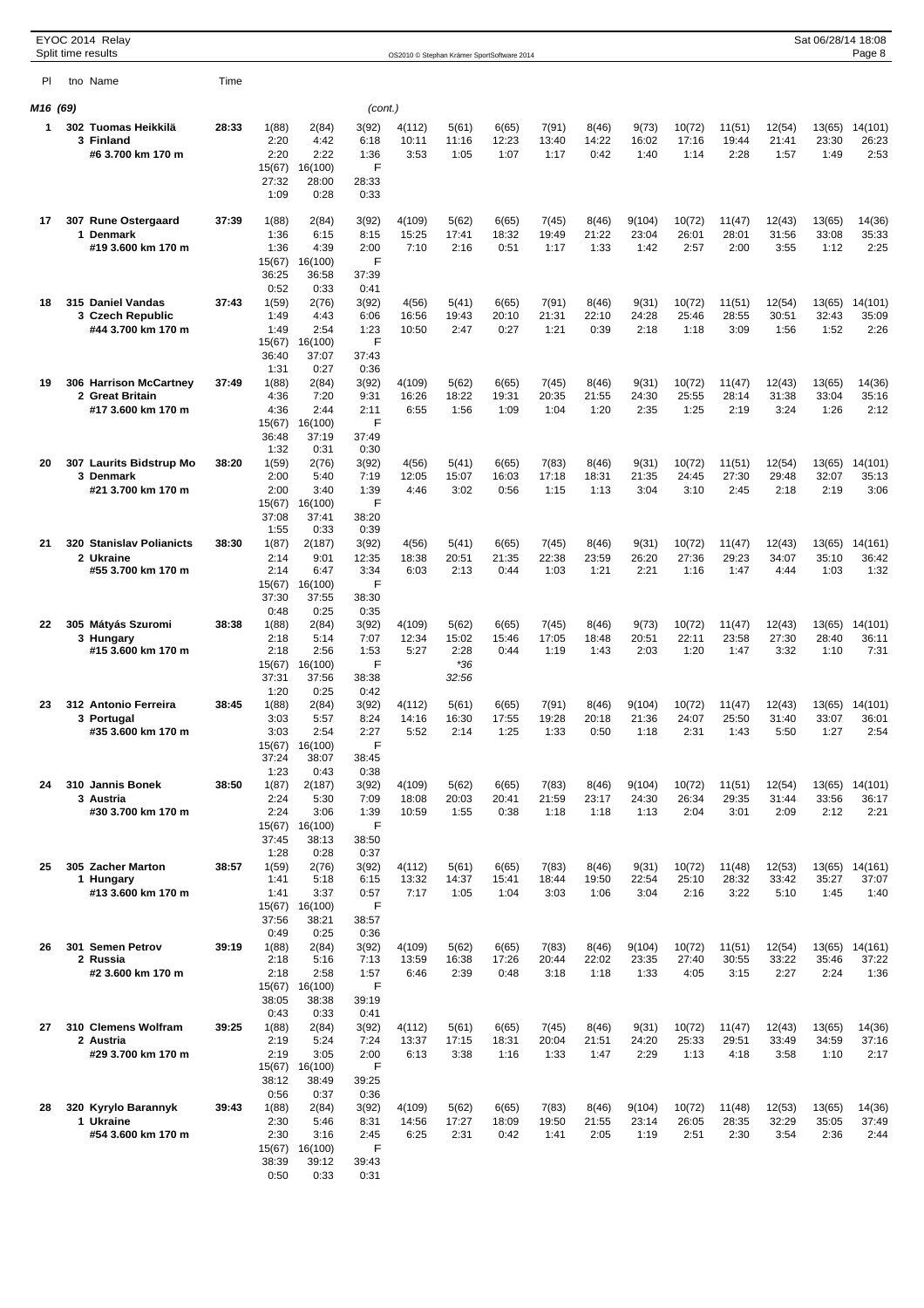|          | EYOC 2014 Relay                       |       |                 |                  |                |                 |                |                                            |                |                |                 |                 |                 |                 | Sat 06/28/14 18:08 |                  |
|----------|---------------------------------------|-------|-----------------|------------------|----------------|-----------------|----------------|--------------------------------------------|----------------|----------------|-----------------|-----------------|-----------------|-----------------|--------------------|------------------|
|          | Split time results                    |       |                 |                  |                |                 |                | OS2010 © Stephan Krämer SportSoftware 2014 |                |                |                 |                 |                 |                 |                    | Page 9           |
| PI       | tno Name                              | Time  |                 |                  |                |                 |                |                                            |                |                |                 |                 |                 |                 |                    |                  |
| M16 (69) |                                       |       |                 |                  | (cont.)        |                 |                |                                            |                |                |                 |                 |                 |                 |                    |                  |
| 1        | 302 Tuomas Heikkilä                   | 28:33 | 1(88)           | 2(84)            | 3(92)          | 4(112)          | 5(61)          | 6(65)                                      | 7(91)          | 8(46)          | 9(73)           | 10(72)          | 11(51)          | 12(54)          | 13(65)             | 14(101)          |
|          | 3 Finland<br>#6 3.700 km 170 m        |       | 2:20<br>2:20    | 4:42<br>2:22     | 6:18<br>1:36   | 10:11<br>3:53   | 11:16<br>1:05  | 12:23<br>1:07                              | 13:40<br>1:17  | 14:22<br>0:42  | 16:02<br>1:40   | 17:16<br>1:14   | 19:44<br>2:28   | 21:41<br>1:57   | 23:30<br>1:49      | 26:23<br>2:53    |
|          |                                       |       | 15(67)          | 16(100)          | F              |                 |                |                                            |                |                |                 |                 |                 |                 |                    |                  |
|          |                                       |       | 27:32<br>1:09   | 28:00<br>0:28    | 28:33<br>0:33  |                 |                |                                            |                |                |                 |                 |                 |                 |                    |                  |
|          |                                       |       |                 |                  |                |                 |                |                                            |                |                |                 |                 |                 |                 |                    |                  |
| 29       | 313 Erik Döhler<br>3 Germany          | 39:48 | 1(59)<br>2:06   | 2(76)<br>5:05    | 3(92)<br>6:31  | 4(109)<br>16:06 | 5(62)<br>18:11 | 6(65)<br>18:53                             | 7(45)<br>19:57 | 8(46)<br>21:25 | 9(73)<br>24:37  | 10(72)<br>26:02 | 11(51)<br>29:47 | 12(54)<br>32:00 | 13(65)<br>34:43    | 14(101)<br>37:06 |
|          | #38 3.600 km 170 m                    |       | 2:06            | 2:59             | 1:26           | 9:35            | 2:05           | 0:42                                       | 1:04           | 1:28           | 3:12            | 1:25            | 3:45            | 2:13            | 2:43               | 2:23             |
|          |                                       |       | 15(67)<br>38:40 | 16(100)<br>39:10 | F<br>39:48     |                 |                |                                            |                |                |                 |                 |                 |                 |                    |                  |
|          |                                       |       | 1:34            | 0:30             | 0:38           |                 |                |                                            |                |                |                 |                 |                 |                 |                    |                  |
| 30       | 301 Aleksei lurikov<br>3 Russia       | 39:58 | 1(87)<br>1:59   | 2(187)<br>5:53   | 3(92)<br>11:05 | 4(56)<br>16:20  | 5(41)<br>18:55 | 6(65)<br>19:30                             | 7(45)<br>22:17 | 8(46)<br>23:59 | 9(31)<br>26:50  | 10(72)<br>28:51 | 11(47)<br>31:20 | 12(43)<br>34:28 | 13(65)<br>35:40    | 14(101)<br>37:48 |
|          | #3 3.700 km 170 m                     |       | 1:59            | 3:54             | 5:12           | 5:15            | 2:35           | 0:35                                       | 2:47           | 1:42           | 2:51            | 2:01            | 2:29            | 3:08            | 1:12               | 2:08             |
|          |                                       |       | 15(67)<br>38:59 | 16(100)<br>39:31 | F<br>39:58     |                 |                |                                            |                |                |                 |                 |                 |                 |                    |                  |
|          |                                       |       | 1:11            | 0:32             | 0:27           |                 |                |                                            |                |                |                 |                 |                 |                 |                    |                  |
| 31       | 321 Ivaylo Petkov<br>2 Bulgaria       | 40:04 | 1(88)<br>2:43   | 2(84)<br>5:37    | 3(92)<br>7:39  | 4(112)<br>14:24 | 5(61)<br>15:57 | 6(65)<br>17:19                             | 7(91)<br>20:54 | 8(46)<br>21:59 | 9(73)<br>24:07  | 10(72)<br>25:55 | 11(51)<br>30:17 | 12(54)<br>34:32 | 13(65)<br>36:23    | 14(161)<br>38:03 |
|          | #58 3.600 km 170 m                    |       | 2:43            | 2:54             | 2:02           | 6:45            | 1:33           | 1:22                                       | 3:35           | 1:05           | 2:08            | 1:48            | 4:22            | 4:15            | 1:51               | 1:40             |
|          |                                       |       | 15(67)<br>39:07 | 16(100)<br>39:33 | F<br>40:04     |                 |                |                                            |                |                |                 |                 |                 |                 |                    |                  |
|          |                                       |       | 1:04            | 0:26             | 0:31           |                 |                |                                            |                |                |                 |                 |                 |                 |                    |                  |
| 32       | 308 Jonas Kuke<br>2 Lithuania         | 40:12 | 1(59)<br>1:50   | 2(76)<br>5:16    | 3(92)<br>7:06  | 4(109)<br>13:12 | 5(62)<br>16:36 | 6(65)<br>17:14                             | 7(83)<br>18:56 | 8(46)<br>20:18 | 9(104)<br>21:49 | 10(72)<br>27:53 | 11(48)<br>30:25 | 12(53)<br>33:42 | 13(65)<br>35:57    | 14(36)<br>38:18  |
|          | #23 3.600 km 170 m                    |       | 1:50            | 3:26             | 1:50           | 6:06            | 3:24           | 0:38                                       | 1:42           | 1:22           | 1:31            | 6:04            | 2:32            | 3:17            | 2:15               | 2:21             |
|          |                                       |       | 15(67)          | 16(100)          | F              |                 | $*81$          |                                            |                |                |                 |                 |                 |                 |                    |                  |
|          |                                       |       | 39:07<br>0:49   | 39:34<br>0:27    | 40:12<br>0:38  |                 | 23:29          |                                            |                |                |                 |                 |                 |                 |                    |                  |
| 33       | 307 Rasmus Damgaard                   | 40:36 | 1(87)           | 2(187)           | 3(92)          | 4(112)          | 5(61)          | 6(65)                                      | 7(91)          | 8(46)          | 9(73)           | 10(72)          | 11(48)          | 12(53)          | 13(65)             | 14(161)          |
|          | 2 Denmark<br>#20 3.600 km 170 m       |       | 2:37<br>2:37    | 5:32<br>2:55     | 7:09<br>1:37   | 14:48<br>7:39   | 16:23<br>1:35  | 17:37<br>1:14                              | 20:34<br>2:57  | 21:24<br>0:50  | 25:32<br>4:08   | 29:35<br>4:03   | 32:07<br>2:32   | 34:45<br>2:38   | 36:59<br>2:14      | 38:44<br>1:45    |
|          |                                       |       | 15(67)          | 16(100)          | F              |                 | $*81$          |                                            |                |                |                 |                 |                 |                 |                    |                  |
|          |                                       |       | 39:26<br>0:42   | 39:57<br>0:31    | 40:36<br>0:39  |                 | 26:25          |                                            |                |                |                 |                 |                 |                 |                    |                  |
| 34       | 321 Martin Penchev                    | 40:38 | 1(87)           | 2(187)           | 3(92)          | 4(56)           | 5(41)          | 6(65)                                      | 7(45)          | 8(46)          | 9(104)          | 10(72)          | 11(47)          | 12(43)          | 13(65)             | 14(36)           |
|          | 1 Bulgaria<br>#57 3.700 km 170 m      |       | 2:02<br>2:02    | 6:34<br>4:32     | 9:03<br>2:29   | 18:06<br>9:03   | 20:59<br>2:53  | 21:53<br>0:54                              | 23:33<br>1:40  | 25:08<br>1:35  | 26:37<br>1:29   | 28:21<br>1:44   | 30:31<br>2:10   | 34:47<br>4:16   | 36:06<br>1:19      | 38:39<br>2:33    |
|          |                                       |       | 15(67)          | 16(100)          | F              |                 |                |                                            |                |                |                 |                 |                 |                 |                    |                  |
|          |                                       |       | 39:31<br>0:52   | 40:01<br>0:30    | 40:38<br>0:37  |                 |                |                                            |                |                |                 |                 |                 |                 |                    |                  |
| 35       | 306 Alex Carcas                       | 41:36 | 1(59)           | 2(76)            | 3(92)          | 4(56)           | 5(41)          | 6(65)                                      | 7(91)          | 8(46)          | 9(104)          | 10(72)          | 11(48)          | 12(53)          | 13(65)             | 14(161)          |
|          | 1 Great Britain<br>#16 3.600 km 170 m |       | 1:19<br>1:19    | 4:19<br>3:00     | 5:23<br>1:04   | 13:26<br>8:03   | 16:32<br>3:06  | 17:17<br>0:45                              | 20:22<br>3:05  | 21:18<br>0:56  | 22:52<br>1:34   | 25:38<br>2:46   | 28:02<br>2:24   | 36:01<br>7:59   | 37:54<br>1:53      | 39:46<br>1:52    |
|          |                                       |       | 15(67)          | 16(100)          | F              |                 | $*109$         | $*81$                                      |                |                |                 |                 |                 |                 |                    |                  |
|          |                                       |       | 40:40<br>0:54   | 41:04            | 41:36          |                 | 12:29          | 24:25                                      |                |                |                 |                 |                 |                 |                    |                  |
| 36       | 310 Georg Groll                       | 41:53 | 1(59)           | 0:24<br>2(76)    | 0:32<br>3(92)  | 4(56)           | 5(41)          | 6(65)                                      | 7(91)          | 8(46)          | 9(73)           | 10(72)          | 11(48)          | 12(53)          |                    | 13(65) 14(161)   |
|          | 1 Austria<br>#28 3.600 km 170 m       |       | 1:31<br>1:31    | 5:35<br>4:04     | 6:32<br>0:57   | 21:59<br>15:27  | 24:42<br>2:43  | 25:28<br>0:46                              | 26:59<br>1:31  | 27:52<br>0:53  | 30:04<br>2:12   | 31:05<br>1:01   | 33:42<br>2:37   | 36:20<br>2:38   | 38:21<br>2:01      | 40:00<br>1:39    |
|          |                                       |       | 15(67)          | 16(100)          | F              |                 |                |                                            |                |                |                 |                 |                 |                 |                    |                  |
|          |                                       |       | 40:46           | 41:16            | 41:53          |                 |                |                                            |                |                |                 |                 |                 |                 |                    |                  |
| 37       | 306 Aidan Rigby                       | 42:44 | 0:46<br>1(87)   | 0:30<br>2(187)   | 0:37<br>3(92)  | 4(112)          | 5(61)          | 6(65)                                      | 7(83)          | 8(46)          | 9(73)           | 10(72)          | 11(51)          | 12(54)          | 13(65)             | 14(101)          |
|          | 3 Great Britain                       |       | 2:54            | 6:15             | 9:34           | 17:21           | 18:51          | 20:25                                      | 23:29          | 24:53          | 27:06           | 29:05           | 31:49           | 34:11           | 36:43              | 40:23            |
|          | #18 3.700 km 170 m                    |       | 2:54<br>15(67)  | 3:21<br>16(100)  | 3:19<br>F      | 7:47            | 1:30<br>$*109$ | 1:34                                       | 3:04           | 1:24           | 2:13            | 1:59            | 2:44            | 2:22            | 2:32               | 3:40             |
|          |                                       |       | 41:34           | 42:09            | 42:44          |                 | 15:03          |                                            |                |                |                 |                 |                 |                 |                    |                  |
| 38       | <b>308 Rokas Vaitikus</b>             | 42:55 | 1:11<br>1(88)   | 0:35<br>2(84)    | 0:35<br>3(92)  | 4(56)           | 5(41)          | 6(65)                                      | 7(91)          | 8(46)          | 9(31)           | 10(72)          | 11(47)          | 12(43)          | 13(65)             | 14(101)          |
|          | 3 Lithuania                           |       | 1:57            | 8:56             | 10:45          | 18:34           | 21:23          | 21:57                                      | 23:23          | 24:15          | 27:05           | 29:26           | 33:11           | 36:40           | 37:49              | 39:57            |
|          | #24 3.700 km 170 m                    |       | 1:57<br>15(67)  | 6:59<br>16(100)  | 1:49<br>F      | 7:49            | 2:49           | 0:34                                       | 1:26           | 0:52           | 2:50            | 2:21            | 3:45            | 3:29            | 1:09               | 2:08             |
|          |                                       |       | 41:58           | 42:22            | 42:55          |                 |                |                                            |                |                |                 |                 |                 |                 |                    |                  |
| 39       | 301 Kiril Ageev                       | 43:26 | 2:01<br>1(59)   | 0:24<br>2(76)    | 0:33<br>3(92)  | 4(112)          | 5(61)          | 6(65)                                      | 7(91)          | 8(46)          | 9(73)           | 10(72)          | 11(48)          | 12(53)          | 13(65)             | 14(36)           |
|          | 1 Russia                              |       | 1:49            | 5:11             | 6:21           | 20:37           | 23:52          | 25:19                                      | 26:52          | 27:47          | 29:56           | 31:08           | 33:45           | 36:25           | 38:24              | 40:50            |
|          | #1 3.600 km 170 m                     |       | 1:49<br>15(67)  | 3:22<br>16(100)  | 1:10<br>F      | 14:16           | 3:15<br>$*161$ | 1:27<br>$*100$                             | 1:33           | 0:55           | 2:09            | 1:12            | 2:37            | 2:40            | 1:59               | 2:26             |
|          |                                       |       | 42:20           | 42:48            | 43:26          |                 | 40:07          | 42:48                                      |                |                |                 |                 |                 |                 |                    |                  |
| 40       | 304 Edgars Ustinovs                   | 43:29 | 1:30<br>1(59)   | 0:28<br>2(76)    | 0:38<br>3(92)  | 4(109)          | 5(62)          | 6(65)                                      | 7(83)          | 8(46)          | 9(31)           | 10(72)          | 11(48)          | 12(53)          | 13(65)             | 14(161)          |
|          | 2 Latvia                              |       | 2:01            | 5:15             | 6:23           | 20:11           | 22:48          | 23:27                                      | 25:05          | 26:13          | 28:35           | 29:39           | 34:33           | 37:57           | 40:03              | 41:40            |
|          | #11 3.600 km 170 m                    |       | 2:01<br>15(67)  | 3:14<br>16(100)  | 1:08<br>F      | 13:48           | 2:37           | 0:39                                       | 1:38           | 1:08           | 2:22            | 1:04            | 4:54            | 3:24            | 2:06               | 1:37             |
|          |                                       |       | 42:24           | 42:51            | 43:29          |                 |                |                                            |                |                |                 |                 |                 |                 |                    |                  |
|          |                                       |       | 0:44            | 0:27             | 0:38           |                 |                |                                            |                |                |                 |                 |                 |                 |                    |                  |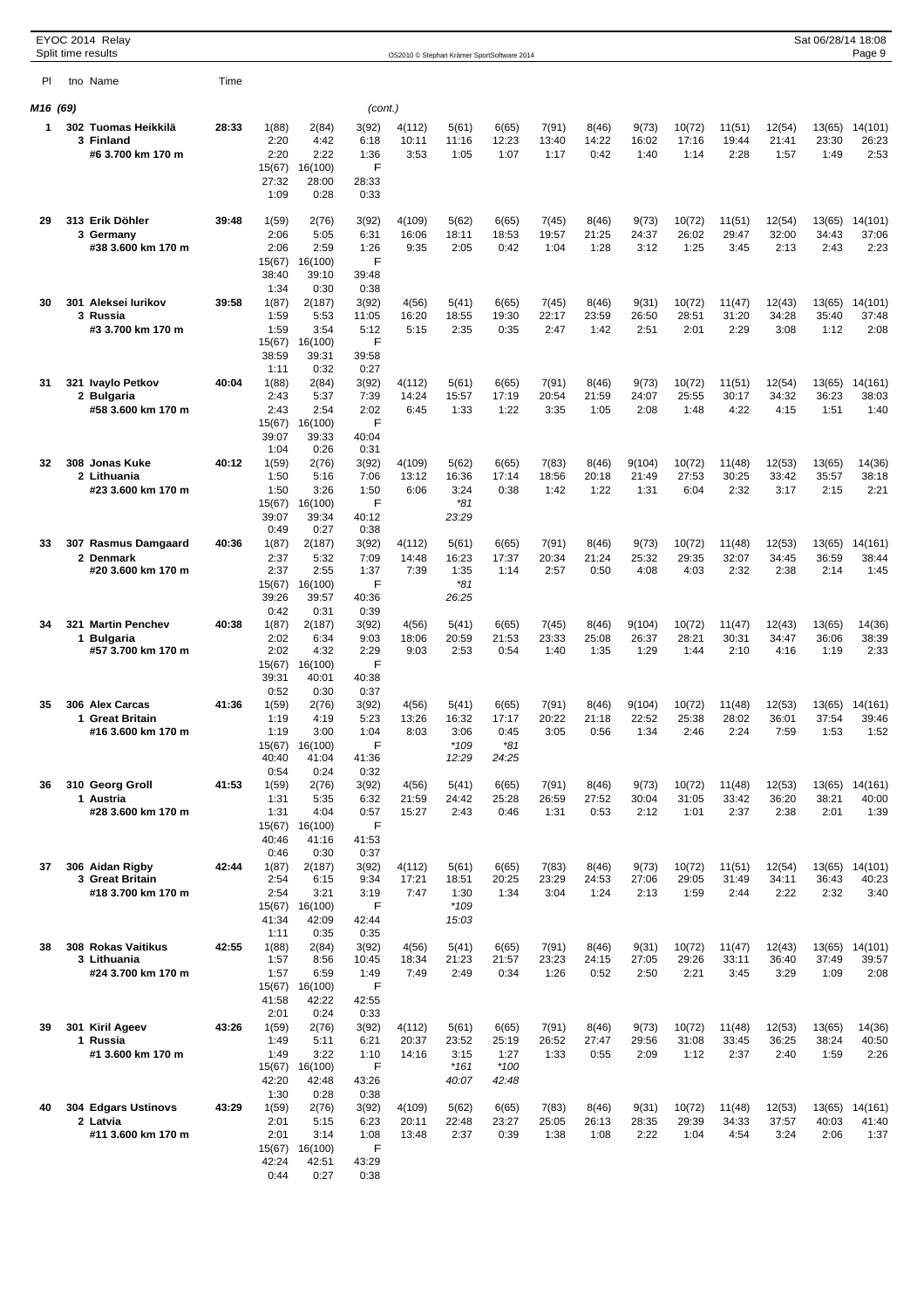|          | EYOC 2014 Relay<br>Split time results |       |                 |                  |               |                 |                | OS2010 © Stephan Krämer SportSoftware 2014 |                |                |                |                 |                 |                 | Sat 06/28/14 18:08 | Page 10          |
|----------|---------------------------------------|-------|-----------------|------------------|---------------|-----------------|----------------|--------------------------------------------|----------------|----------------|----------------|-----------------|-----------------|-----------------|--------------------|------------------|
| PI       | tno Name                              | Time  |                 |                  |               |                 |                |                                            |                |                |                |                 |                 |                 |                    |                  |
|          |                                       |       |                 |                  |               |                 |                |                                            |                |                |                |                 |                 |                 |                    |                  |
| M16 (69) |                                       |       |                 |                  | (cont.)       |                 |                |                                            |                |                |                |                 |                 |                 |                    |                  |
| 1        | 302 Tuomas Heikkilä<br>3 Finland      | 28:33 | 1(88)<br>2:20   | 2(84)<br>4:42    | 3(92)<br>6:18 | 4(112)<br>10:11 | 5(61)<br>11:16 | 6(65)<br>12:23                             | 7(91)<br>13:40 | 8(46)<br>14:22 | 9(73)<br>16:02 | 10(72)<br>17:16 | 11(51)<br>19:44 | 12(54)<br>21:41 | 13(65)<br>23:30    | 14(101)<br>26:23 |
|          | #6 3.700 km 170 m                     |       | 2:20            | 2:22             | 1:36          | 3:53            | 1:05           | 1:07                                       | 1:17           | 0:42           | 1:40           | 1:14            | 2:28            | 1:57            | 1:49               | 2:53             |
|          |                                       |       | 15(67)<br>27:32 | 16(100)<br>28:00 | F<br>28:33    |                 |                |                                            |                |                |                |                 |                 |                 |                    |                  |
|          |                                       |       | 1:09            | 0:28             | 0:33          |                 |                |                                            |                |                |                |                 |                 |                 |                    |                  |
| 41       | 318 Divin Peter                       | 43:38 | 1(88)           | 2(84)            | 3(92)         | 4(112)          | 5(61)          | 6(65)                                      | 7(83)          | 8(46)          | 9(31)          | 10(72)          | 11(47)          | 12(43)          | 13(65)             | 14(161)          |
|          | 1 Romania<br>#48 3.600 km 170 m       |       | 2:27<br>2:27    | 8:30<br>6:03     | 10:33<br>2:03 | 17:30<br>6:57   | 19:19<br>1:49  | 21:10<br>1:51                              | 24:51<br>3:41  | 26:34<br>1:43  | 31:17<br>4:43  | 32:28<br>1:11   | 34:27<br>1:59   | 38:31<br>4:04   | 39:48<br>1:17      | 41:23<br>1:35    |
|          |                                       |       | 15(67)          | 16(100)          | F             |                 |                |                                            |                |                |                |                 |                 |                 |                    |                  |
|          |                                       |       | 42:24<br>1:01   | 43:03<br>0:39    | 43:38<br>0:35 |                 |                |                                            |                |                |                |                 |                 |                 |                    |                  |
| 42       | 313 Viet Sladowski                    | 43:46 | 1(88)           | 2(84)            | 3(92)         | 4(112)          | 5(61)          | 6(65)                                      | 7(83)          | 8(46)          | 9(31)          | 10(72)          | 11(48)          | 12(53)          | 13(65)             | 14(161)          |
|          | 1 Germany<br>#36 3.600 km 170 m       |       | 2:30<br>2:30    | 4:55<br>2:25     | 8:26<br>3:31  | 18:57<br>10:31  | 21:10<br>2:13  | 23:05<br>1:55                              | 24:44<br>1:39  | 26:11<br>1:27  | 28:38<br>2:27  | 29:48<br>1:10   | 32:26<br>2:38   | 37:48<br>5:22   | 40:13<br>2:25      | 41:48<br>1:35    |
|          |                                       |       | 15(67)          | 16(100)          | F             |                 |                |                                            |                |                |                |                 |                 |                 |                    |                  |
|          |                                       |       | 42:36<br>0:48   | 43:11<br>0:35    | 43:46<br>0:35 |                 |                |                                            |                |                |                |                 |                 |                 |                    |                  |
| 43       | 316 Tomi-Andre Piirmets               | 44:25 | 1(87)           | 2(187)           | 3(92)         | 4(112)          | 5(61)          | 6(65)                                      | 7(83)          | 8(46)          | 9(104)         | 10(72)          | 11(47)          | 12(43)          | 13(65)             | 14(36)           |
|          | 1 Estonia<br>#43 3.600 km 170 m       |       | 1:45<br>1:45    | 4:50<br>3:05     | 6:26<br>1:36  | 22:55<br>16:29  | 24:55<br>2:00  | 26:19<br>1:24                              | 27:36<br>1:17  | 28:51<br>1:15  | 30:16<br>1:25  | 32:40<br>2:24   | 34:40<br>2:00   | 39:24<br>4:44   | 40:23<br>0:59      | 42:35<br>2:12    |
|          |                                       |       | 15(67)          | 16(100)          | F             |                 |                |                                            |                |                |                |                 |                 |                 |                    |                  |
|          |                                       |       | 43:20<br>0:45   | 43:52<br>0:32    | 44:25<br>0:33 |                 |                |                                            |                |                |                |                 |                 |                 |                    |                  |
| 44       | 305 Egei Patrik                       | 44:28 | 1(87)           | 2(187)           | 3(92)         | 4(56)           | 5(41)          | 6(65)                                      | 7(91)          | 8(46)          | 9(104)         | 10(72)          | 11(51)          | 12(54)          | 13(65)             | 14(36)           |
|          | 2 Hungary<br>#14 3.700 km 170 m       |       | 2:02<br>2:02    | 4:47<br>2:45     | 8:54<br>4:07  | 19:56<br>11:02  | 22:08<br>2:12  | 23:02<br>0:54                              | 25:01<br>1:59  | 25:53<br>0:52  | 27:46<br>1:53  | 30:53<br>3:07   | 36:01<br>5:08   | 38:00<br>1:59   | 39:44<br>1:44      | 42:34<br>2:50    |
|          |                                       |       | 15(67)          | 16(100)          | F             |                 |                |                                            |                |                |                |                 |                 |                 |                    |                  |
|          |                                       |       | 43:30<br>0:56   | 43:58<br>0:28    | 44:28<br>0:30 |                 |                |                                            |                |                |                |                 |                 |                 |                    |                  |
| 45       | 323 Talha Gunday                      | 45:14 | 1(59)           | 2(76)            | 3(92)         | 4(112)          | 5(61)          | 6(65)                                      | 7(83)          | 8(46)          | 9(31)          | 10(72)          | 11(47)          | 12(43)          | 13(65)             | 14(161)          |
|          | 1 Turkey<br>#25 3.600 km 170 m        |       | 2:46<br>2:46    | 6:38<br>3:52     | 9:18<br>2:40  | 17:13<br>7:55   | 19:17<br>2:04  | 21:00<br>1:43                              | 22:40<br>1:40  | 23:59<br>1:19  | 31:36<br>7:37  | 33:46<br>2:10   | 36:06<br>2:20   | 39:55<br>3:49   | 41:09<br>1:14      | 43:01<br>1:52    |
|          |                                       |       | 15(67)          | 16(100)          | F             |                 |                |                                            |                |                |                |                 |                 |                 |                    |                  |
|          |                                       |       | 44:04<br>1:03   | 44:39<br>0:35    | 45:14<br>0:35 |                 |                |                                            |                |                |                |                 |                 |                 |                    |                  |
| 46       | 311 Jakub Chupek                      | 45:44 | 1(88)           | 2(84)            | 3(92)         | 4(109)          | 5(62)          | 6(65)                                      | 7(83)          | 8(46)          | 9(104)         | 10(72)          | 11(47)          | 12(43)          | 13(65)             | 14(161)          |
|          | 1 Slovakia<br>#31 3.500 km 170 m      |       | 2:26<br>2:26    | 5:00<br>2:34     | 6:54<br>1:54  | 12:54<br>6:00   | 15:28<br>2:34  | 16:04<br>0:36                              | 21:39<br>5:35  | 23:10<br>1:31  | 24:42<br>1:32  | 26:45<br>2:03   | 37:24<br>10:39  | 40:55<br>3:31   | 41:55<br>1:00      | 43:42<br>1:47    |
|          |                                       |       | 15(67)          | 16(100)          | F             |                 |                |                                            |                |                |                |                 |                 |                 |                    |                  |
|          |                                       |       | 44:25<br>0:43   | 44:58<br>0:33    | 45:44<br>0:46 |                 |                |                                            |                |                |                |                 |                 |                 |                    |                  |
| 47       | 319 Ido Bahat                         | 47:07 | 1(87)           | 2(187)           | 3(92)         | 4(112)          | 5(61)          | 6(65)                                      | 7(45)          | 8(46)          | 9(31)          | 10(72)          | 11(47)          | 12(43)          | 13(65)             | 14(101)          |
|          | 3 Israel<br>#53 3.700 km 170 m        |       | 3:01<br>3:01    | 7:28<br>4:27     | 9:37<br>2:09  | 17:36<br>7:59   | 19:25<br>1:49  | 21:10<br>1:45                              | 23:01<br>1:51  | 24:43<br>1:42  | 27:50<br>3:07  | 29:58<br>2:08   | 32:14<br>2:16   | 40:11<br>7:57   | 41:57<br>1:46      | 44:09<br>2:12    |
|          |                                       |       | 15(67)          | 16(100)          | F             |                 |                |                                            |                |                |                |                 |                 |                 |                    |                  |
|          |                                       |       | 45:58<br>1:49   | 46:35<br>0:37    | 47:07<br>0:32 |                 |                |                                            |                |                |                |                 |                 |                 |                    |                  |
| 48       | 314 Jorge Paricio Franc               | 47:17 | 1(59)           | 2(76)            | 3(92)         | 4(56)           | 5(41)          | 6(65)                                      | 7(91)          | 8(46)          | 9(104)         | 10(72)          | 11(47)          | 12(43)          | 13(65)             | 14(161)          |
|          | 1 Spain<br>#39 3.600 km 170 m         |       | 1:44<br>1:44    | 5:20<br>3:36     | 6:25<br>1:05  | 22:17<br>15:52  | 27:04<br>4:47  | 27:56<br>0:52                              | 29:39<br>1:43  | 30:45<br>1:06  | 33:17<br>2:32  | 35:24<br>2:07   | 37:25<br>2:01   | 42:33<br>5:08   | 43:31<br>0:58      | 45:17<br>1:46    |
|          |                                       |       | 15(67)          | 16(100)          | F             |                 |                |                                            |                |                |                |                 |                 |                 |                    |                  |
|          |                                       |       | 46:11<br>0:54   | 46:40<br>0:29    | 47:17<br>0:37 |                 |                |                                            |                |                |                |                 |                 |                 |                    |                  |
| 49       | 309 Pierre Erbland                    | 47:28 | 1(87)           | 2(187)           | 3(92)         | 4(56)           | 5(41)          | 6(65)                                      | 7(45)          | 8(46)          | 9(104)         | 10(72)          | 11(51)          | 12(54)          | 13(65)             | 14(36)           |
|          | 2 France<br>#26 3.700 km 170 m        |       | 2:36<br>2:36    | 5:48<br>3:12     | 9:08<br>3:20  | 22:57<br>13:49  | 26:38<br>3:41  | 27:18<br>0:40                              | 28:31<br>1:13  | 30:08<br>1:37  | 31:25<br>1:17  | 33:42<br>2:17   | 37:05<br>3:23   | 41:26<br>4:21   | 43:27<br>2:01      | 45:40<br>2:13    |
|          |                                       |       | 15(67)          | 16(100)          | F             |                 |                |                                            |                |                |                |                 |                 |                 |                    |                  |
|          |                                       |       | 46:24<br>0:44   | 46:52<br>0:28    | 47:28<br>0:36 |                 |                |                                            |                |                |                |                 |                 |                 |                    |                  |
| 50       | 321 Tsvetan Ivanov                    | 49:10 | 1(59)           | 2(76)            | 3(92)         | 4(109)          | 5(62)          | 6(65)                                      | 7(83)          | 8(46)          | 9(31)          | 10(72)          | 11(48)          | 12(53)          | 13(65)             | 14(101)          |
|          | 3 Bulgaria<br>#9 3.600 km 170 m       |       | 3:02<br>3:02    | 6:22<br>3:20     | 7:56<br>1:34  | 13:48<br>5:52   | 16:28<br>2:40  | 17:12<br>0:44                              | 18:46<br>1:34  | 21:47<br>3:01  | 25:15<br>3:28  | 27:55<br>2:40   | 37:25<br>9:30   | 41:01<br>3:36   | 43:29<br>2:28      | 46:06<br>2:37    |
|          |                                       |       | 15(67)          | 16(100)          | F             |                 | *81            |                                            |                |                |                |                 |                 |                 |                    |                  |
|          |                                       |       | 47:54<br>1:48   | 48:26<br>0:32    | 49:10<br>0:44 |                 | 26:31          |                                            |                |                |                |                 |                 |                 |                    |                  |
| 51       | 312 Joao Bernandino<br>1 Portugal     | 49:54 | 1(87)<br>2:59   | 2(187)           | 3(92)<br>8:56 | 4(56)           | 5(41)<br>20:10 | 6(65)                                      | 7(45)<br>22:30 | 8(46)          | 9(73)          | 10(72)<br>30:59 | 11(51)<br>39:11 | 12(54)<br>42:56 | 13(65)             | 14(36)<br>47:44  |
|          | #34 3.700 km 170 m                    |       | 2:59            | 6:06<br>3:07     | 2:50          | 17:09<br>8:13   | 3:01           | 21:23<br>1:13                              | 1:07           | 23:53<br>1:23  | 30:03<br>6:10  | 0:56            | 8:12            | 3:45            | 45:12<br>2:16      | 2:32             |
|          |                                       |       | 15(67)          | 16(100)          | F             |                 |                |                                            |                |                |                |                 |                 |                 |                    |                  |
|          |                                       |       | 48:36<br>0:52   | 49:16<br>0:40    | 49:54<br>0:38 |                 |                |                                            |                |                |                |                 |                 |                 |                    |                  |
| 52       | 323 Ismail Kilinc                     | 51:01 | 1(88)           | 2(84)            | 3(92)         | 4(109)          | 5(62)          | 6(65)                                      | 7(45)          | 8(46)          | 9(73)          | 10(72)          | 11(48)          | 12(53)          | 13(65)             | 14(101)          |
|          | 3 Turkey<br>#59 3.700 km 170 m        |       | 4:04<br>4:04    | 6:46<br>2:42     | 8:48<br>2:02  | 18:18<br>9:30   | 20:31<br>2:13  | 21:12<br>0:41                              | 22:19<br>1:07  | 23:54<br>1:35  | 30:52<br>6:58  | 33:03<br>2:11   | 35:24<br>2:21   | 43:54<br>8:30   | 45:57<br>2:03      | 48:20<br>2:23    |
|          |                                       |       | 15(67)          | 16(100)          | F             |                 |                |                                            |                |                |                |                 |                 |                 |                    |                  |
|          |                                       |       | 49:54<br>1:34   | 50:30<br>0:36    | 51:01<br>0:31 |                 |                |                                            |                |                |                |                 |                 |                 |                    |                  |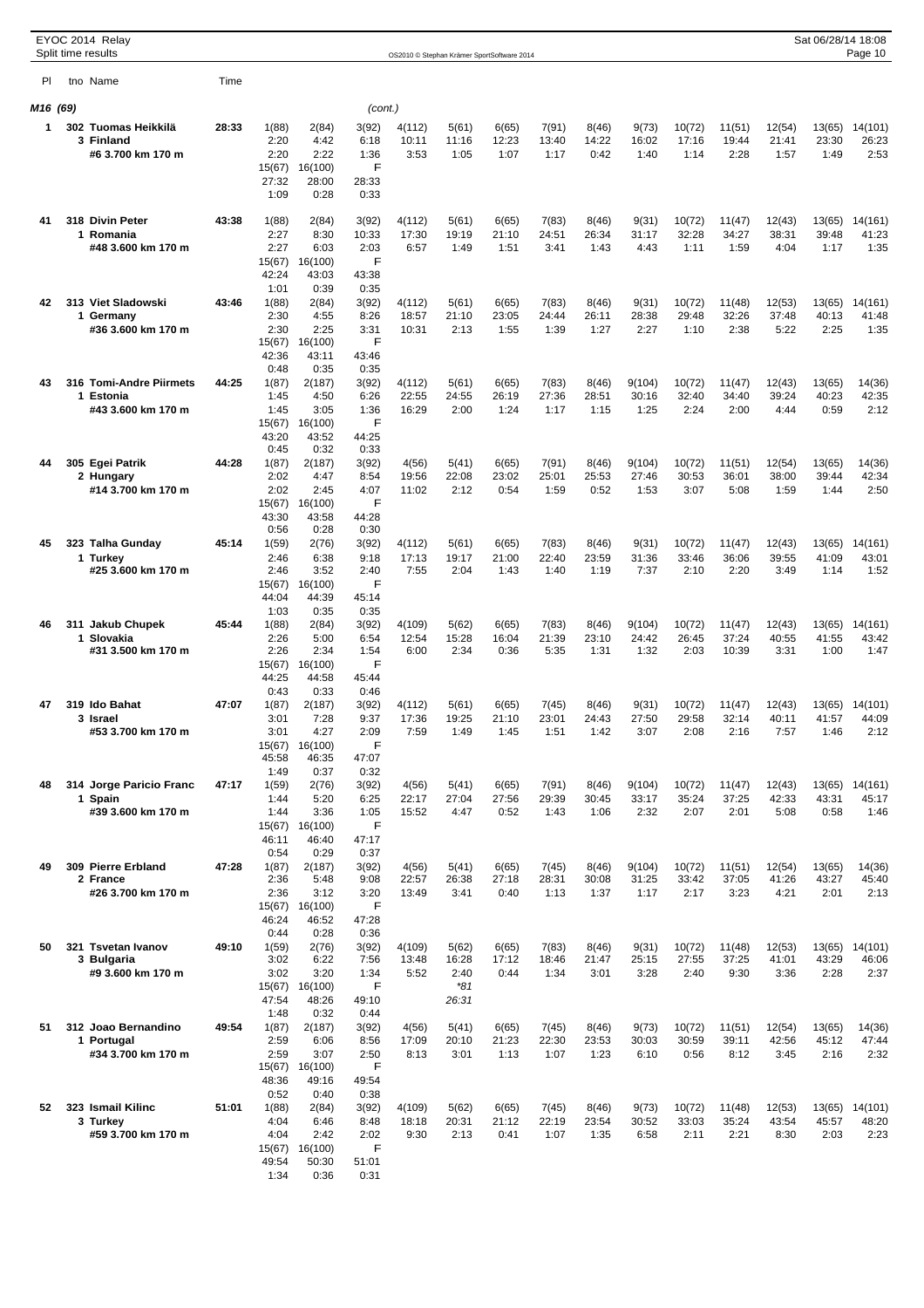|          | EYOC 2014 Relay<br>Split time results |         |                 |                         |                 | OS2010 © Stephan Krämer SportSoftware 2014 |                |                |                |                |                |                 |                 |                 | Sat 06/28/14 18:08 | Page 11          |
|----------|---------------------------------------|---------|-----------------|-------------------------|-----------------|--------------------------------------------|----------------|----------------|----------------|----------------|----------------|-----------------|-----------------|-----------------|--------------------|------------------|
| PI       |                                       | Time    |                 |                         |                 |                                            |                |                |                |                |                |                 |                 |                 |                    |                  |
|          | tno Name                              |         |                 |                         |                 |                                            |                |                |                |                |                |                 |                 |                 |                    |                  |
| M16 (69) |                                       |         |                 |                         | (cont.)         |                                            |                |                |                |                |                |                 |                 |                 |                    |                  |
| 1.       | 302 Tuomas Heikkilä<br>3 Finland      | 28:33   | 1(88)<br>2:20   | 2(84)<br>4:42           | 3(92)<br>6:18   | 4(112)<br>10:11                            | 5(61)<br>11:16 | 6(65)<br>12:23 | 7(91)<br>13:40 | 8(46)<br>14:22 | 9(73)<br>16:02 | 10(72)<br>17:16 | 11(51)<br>19:44 | 12(54)<br>21:41 | 13(65)<br>23:30    | 14(101)<br>26:23 |
|          | #6 3.700 km 170 m                     |         | 2:20            | 2:22                    | 1:36            | 3:53                                       | 1:05           | 1:07           | 1:17           | 0:42           | 1:40           | 1:14            | 2:28            | 1:57            | 1:49               | 2:53             |
|          |                                       |         | 15(67)<br>27:32 | 16(100)<br>28:00        | F<br>28:33      |                                            |                |                |                |                |                |                 |                 |                 |                    |                  |
|          |                                       |         | 1:09            | 0:28                    | 0:33            |                                            |                |                |                |                |                |                 |                 |                 |                    |                  |
| 53       | 319 Rotem Lanes                       | 51:23   | 1(88)           | 2(84)                   | 3(92)           | 4(109)                                     | 5(62)          | 6(65)          | 7(83)          | 8(46)          | 9(104)         | 10(72)          | 11(51)          | 12(54)          | 13(65)             | 14(36)           |
|          | 2 Israel                              |         | 2:51            | 6:23                    | 8:43            | 18:33                                      | 23:09          | 24:09          | 27:00          | 28:27          | 30:17          | 33:19           | 38:04           | 42:54           | 45:14              | 48:37            |
|          | #52 3.600 km 170 m                    |         | 2:51<br>15(67)  | 3:32<br>16(100)         | 2:20<br>F       | 9:50                                       | 4:36           | 1:00           | 2:51           | 1:27           | 1:50           | 3:02            | 4:45            | 4:50            | 2:20               | 3:23             |
|          |                                       |         | 49:57           | 50:35                   | 51:23           |                                            |                |                |                |                |                |                 |                 |                 |                    |                  |
| 54       | 314 Ignacio Sanchez Mu                | 54:34   | 1:20<br>1(88)   | 0:38<br>2(84)           | 0:48<br>3(92)   | 4(109)                                     | 5(62)          | 6(65)          | 7(45)          | 8(46)          | 9(73)          | 10(72)          | 11(48)          | 12(53)          | 13(65)             | 14(36)           |
|          | 2 Spain                               |         | 2:45            | 7:09                    | 9:44            | 19:34                                      | 21:50          | 22:32          | 23:45          | 25:21          | 28:53          | 31:25           | 35:54           | 45:43           | 48:11              | 51:16            |
|          | #40 3.600 km 170 m                    |         | 2:45<br>15(67)  | 4:24<br>16(100)         | 2:35<br>F       | 9:50                                       | 2:16           | 0:42           | 1:13           | 1:36           | 3:32           | 2:32            | 4:29            | 9:49            | 2:28               | 3:05             |
|          |                                       |         | 53:30           | 53:58                   | 54:34           |                                            |                |                |                |                |                |                 |                 |                 |                    |                  |
| 55       | 323 Mehmet Emin Avchil                | 54:41   | 2:14<br>1(87)   | 0:28<br>2(187)          | 0:36<br>3(92)   | 4(56)                                      | 5(41)          | 6(65)          | 7(91)          | 8(46)          | 9(104)         | 10(72)          | 11(51)          | 12(54)          | 13(65)             | 14(36)           |
|          | 2 Turkey                              |         | 3:31            | 11:22                   | 14:31           | 24:25                                      | 28:17          | 29:23          | 31:05          | 32:18          | 33:38          | 39:09           | 42:28           | 45:52           | 49:11              | 51:55            |
|          | #14 3.700 km 170 m                    |         | 3:31<br>15(67)  | 7:51<br>16(100)         | 3:09<br>F       | 9:54                                       | 3:52           | 1:06           | 1:42           | 1:13           | 1:20           | 5:31            | 3:19            | 3:24            | 3:19               | 2:44             |
|          |                                       |         | 53:29           | 54:08                   | 54:41           |                                            |                |                |                |                |                |                 |                 |                 |                    |                  |
| 56       | 304 Matiss Sliksjanis                 | 55:24   | 1:34<br>1(88)   | 0:39<br>2(84)           | 0:33<br>3(92)   | 4(112)                                     | 5(61)          | 6(65)          | 7(45)          | 8(46)          | 9(73)          | 10(72)          | 11(51)          | 12(54)          | 13(65)             | 14(36)           |
|          | 1 Latvia                              |         | 1:39            | 6:30                    | 8:22            | 16:47                                      | 18:12          | 19:17          | 20:21          | 22:02          | 28:05          | 30:16           | 42:26           | 47:10           | 50:05              | 52:31            |
|          | #10 3.700 km 170 m                    |         | 1:39<br>15(67)  | 4:51<br>16(100)         | 1:52<br>F       | 8:25                                       | 1:25           | 1:05           | 1:04           | 1:41           | 6:03           | 2:11            | 12:10           | 4:44            | 2:55               | 2:26             |
|          |                                       |         | 54:26           | 54:52                   | 55:24           |                                            |                |                |                |                |                |                 |                 |                 |                    |                  |
| 57       | 311 Stanislav Franko                  | 56:48   | 1:55<br>1(87)   | 0:26<br>2(187)          | 0:32<br>3(92)   | 4(56)                                      | 5(41)          | 6(65)          | 7(45)          | 8(46)          | 9(31)          | 10(72)          | 11(48)          | 12(53)          | 13(65)             | 14(101)          |
|          | 3 Slovakia                            |         | 2:43            | 6:06                    | 15:03           | 20:35                                      | 24:43          | 25:46          | 27:16          | 28:47          | 38:41          | 40:12           | 45:25           | 48:51           | 51:26              | 54:05            |
|          | #33 3.800 km 170 m                    |         | 2:43<br>15(67)  | 3:23<br>16(100)         | 8:57<br>F       | 5:32                                       | 4:08           | 1:03           | 1:30           | 1:31           | 9:54           | 1:31            | 5:13            | 3:26            | 2:35               | 2:39             |
|          |                                       |         | 55:45           | 56:19                   | 56:48           |                                            |                |                |                |                |                |                 |                 |                 |                    |                  |
| 58       | 318 Peter Knobloch-Esz                | 58:18   | 1:40<br>1(59)   | 0:34<br>2(76)           | 0:29<br>3(92)   | 4(56)                                      | 5(41)          | 6(65)          | 7(91)          | 8(46)          | 9(73)          | 10(72)          | 11(48)          | 12(53)          | 13(65)             | 14(36)           |
|          | 2 Romania                             |         | 3:10            | 7:11                    | 9:03            | 15:26                                      | 20:07          | 20:49          | 22:46          | 23:55          | 27:14          | 28:50           | 43:22           | 49:45           | 52:30              | 55:43            |
|          | #50 3.600 km 170 m                    |         | 3:10<br>15(67)  | 4:01<br>16(100)         | 1:52<br>F       | 6:23                                       | 4:41           | 0:42           | 1:57           | 1:09           | 3:19           | 1:36            | 14:32           | 6:23            | 2:45               | 3:13             |
|          |                                       |         | 57:06           | 57:39                   | 58:18           |                                            |                |                |                |                |                |                 |                 |                 |                    |                  |
| 59       | 316 Lauri Pahn                        | 58:45   | 1:23<br>1(88)   | 0:33<br>2(84)           | 0:39<br>3(92)   | 4(109)                                     | 5(62)          | 6(65)          | 7(91)          | 8(46)          | 9(31)          | 10(72)          | 11(48)          | 12(53)          | 13(65)             | 14(101)          |
|          | 3 Estonia<br>#46 3.700 km 170 m       |         | 3:44<br>3:44    | 6:59<br>3:15            | 9:26<br>2:27    | 18:07<br>8:41                              | 22:36<br>4:29  | 23:22<br>0:46  | 26:04<br>2:42  | 40:01<br>13:57 | 42:19<br>2:18  | 43:56<br>1:37   | 46:31<br>2:35   | 50:42<br>4:11   | 53:30<br>2:48      | 56:01<br>2:31    |
|          |                                       |         | 15(67)          | 16(100)                 | F               |                                            | $*31$          | $*72$          |                |                |                |                 |                 |                 |                    |                  |
|          |                                       |         | 57:45<br>1:44   | 58:12<br>0:27           | 58:45<br>0:33   |                                            | 31:00          | 36:54          |                |                |                |                 |                 |                 |                    |                  |
| 60       | 318 Tamas Malin                       | 1:01:34 | 1(87)           | 2(187)                  | 3(92)           | 4(109)                                     | 5(62)          | 6(65)          | 7(45)          | 8(46)          | 9(104)         | 10(72)          | 11(51)          | 12(54)          | 13(65)             | 14(101)          |
|          | 3 Romania<br>#51 3.700 km 170 m       |         | 2:18<br>2:18    | 5:29<br>3:11            | 15:54<br>10:25  | 27:11<br>11:17                             | 35:45<br>8:34  | 36:41<br>0:56  | 38:02<br>1:21  | 39:45<br>1:43  | 41:06<br>1:21  | 43:38<br>2:32   | 47:12<br>3:34   | 51:02<br>3:50   | 53:38<br>2:36      | 58:58<br>5:20    |
|          |                                       |         | 15(67)          | 16(100)                 | F               |                                            |                |                |                |                |                |                 |                 |                 |                    |                  |
|          |                                       |         | 1:00:27<br>1:29 | 1:00:55<br>0:28         | 1:01:34<br>0:39 |                                            |                |                |                |                |                |                 |                 |                 |                    |                  |
| 61       | 314 Abel Herrero Gómez 1:02:08        |         | 1(87)           | 2(187)                  | 3(92)           | 4(112)                                     | 5(61)          | 6(65)          | 7(83)          | 8(46)          | 9(31)          | 10(72)          | 11(51)          | 12(54)          | 13(65)             | 14(101)          |
|          | 3 Spain<br>#41 3.700 km 170 m         |         | 2:16<br>2:16    | 6:13<br>3:57            | 8:42<br>2:29    | 15:14<br>6:32                              | 20:00<br>4:46  | 21:52<br>1:52  | 24:18<br>2:26  | 25:59<br>1:41  | 41:04<br>15:05 | 43:38<br>2:34   | 47:13<br>3:35   | 53:10<br>5:57   | 55:27<br>2:17      | 58:06<br>2:39    |
|          |                                       |         |                 | 15(67) 16(100)          | F               |                                            |                |                |                |                |                |                 |                 |                 |                    |                  |
|          |                                       |         | 1:01:04<br>2:58 | 1:01:33<br>0:29         | 1:02:08<br>0:35 |                                            |                |                |                |                |                |                 |                 |                 |                    |                  |
| 62       | 319 Stav Barkai                       | 1:05:38 | 1(59)           | 2(76)                   | 3(92)           | 4(56)                                      | 5(41)          | 6(65)          | 7(91)          | 8(46)          | 9(73)          | 10(72)          | 11(48)          | 12(53)          |                    | 13(65) 14(161)   |
|          | 1 Israel<br>#28 3.600 km 170 m        |         | 1:59<br>1:59    | 5:17<br>3:18            | 6:24<br>1:07    | 22:34<br>16:10                             | 32:28<br>9:54  | 33:18<br>0:50  | 35:02<br>1:44  | 36:22<br>1:20  | 47:02<br>10:40 | 48:11<br>1:09   | 55:19<br>7:08   | 59:15<br>3:56   | 1:01:25<br>2:10    | 1:03:35<br>2:10  |
|          |                                       |         |                 | 15(67) 16(100)          | F               |                                            |                |                |                |                |                |                 |                 |                 |                    |                  |
|          |                                       |         | 0:48            | 1:04:23 1:05:02<br>0:39 | 1:05:38<br>0:36 |                                            |                |                |                |                |                |                 |                 |                 |                    |                  |
| 63       | 320 Efimenko Igor                     | 1:09:11 | 1(59)           | 2(76)                   | 3(92)           | 4(112)                                     | 5(61)          | 6(65)          | 7(91)          | 8(46)          | 9(73)          | 10(72)          | 11(51)          | 12(54)          |                    | 13(65) 14(101)   |
|          | 3 Ukraine<br>#56 3.600 km 170 m       |         | 2:22<br>2:22    | 5:43<br>3:21            | 7:12<br>1:29    | 22:13<br>15:01                             | 23:26<br>1:13  | 24:48<br>1:22  | 26:23<br>1:35  | 27:17<br>0:54  | 46:19<br>19:02 | 47:08<br>0:49   | 53:36<br>6:28   | 56:37<br>3:01   | 58:50<br>2:13      | 1:05:16<br>6:26  |
|          |                                       |         | 15(67)          | 16(100)                 | F               |                                            |                |                |                |                |                |                 |                 |                 |                    |                  |
|          |                                       |         | 1:08:01<br>2:45 | 1:08:35<br>0:34         | 1:09:11<br>0:36 |                                            |                |                |                |                |                |                 |                 |                 |                    |                  |
|          | 322 Kristijan Mirceski                | mp      | 1(87)           | 2(187)                  | 3(92)           | 4(56)                                      | 5(41)          | 6(65)          | 7(91)          | 8(46)          | 9(104)         | 10(72)          | 11(47)          | 12(43)          |                    | 13(65) 14(101)   |
|          | 3 Macedonia                           |         | 22:10           | -----                   | -----           |                                            |                | -----          |                |                |                |                 |                 |                 |                    |                  |
|          | #12 3.700 km 170 m                    |         | 22:10<br>15(67) | 16(100)                 | F               |                                            |                |                |                |                |                |                 |                 |                 |                    |                  |
|          |                                       |         | -----           | 55:15                   | 56:02           |                                            |                |                |                |                |                |                 |                 |                 |                    |                  |
|          |                                       |         |                 | 33:05                   | 0:47            |                                            |                |                |                |                |                |                 |                 |                 |                    |                  |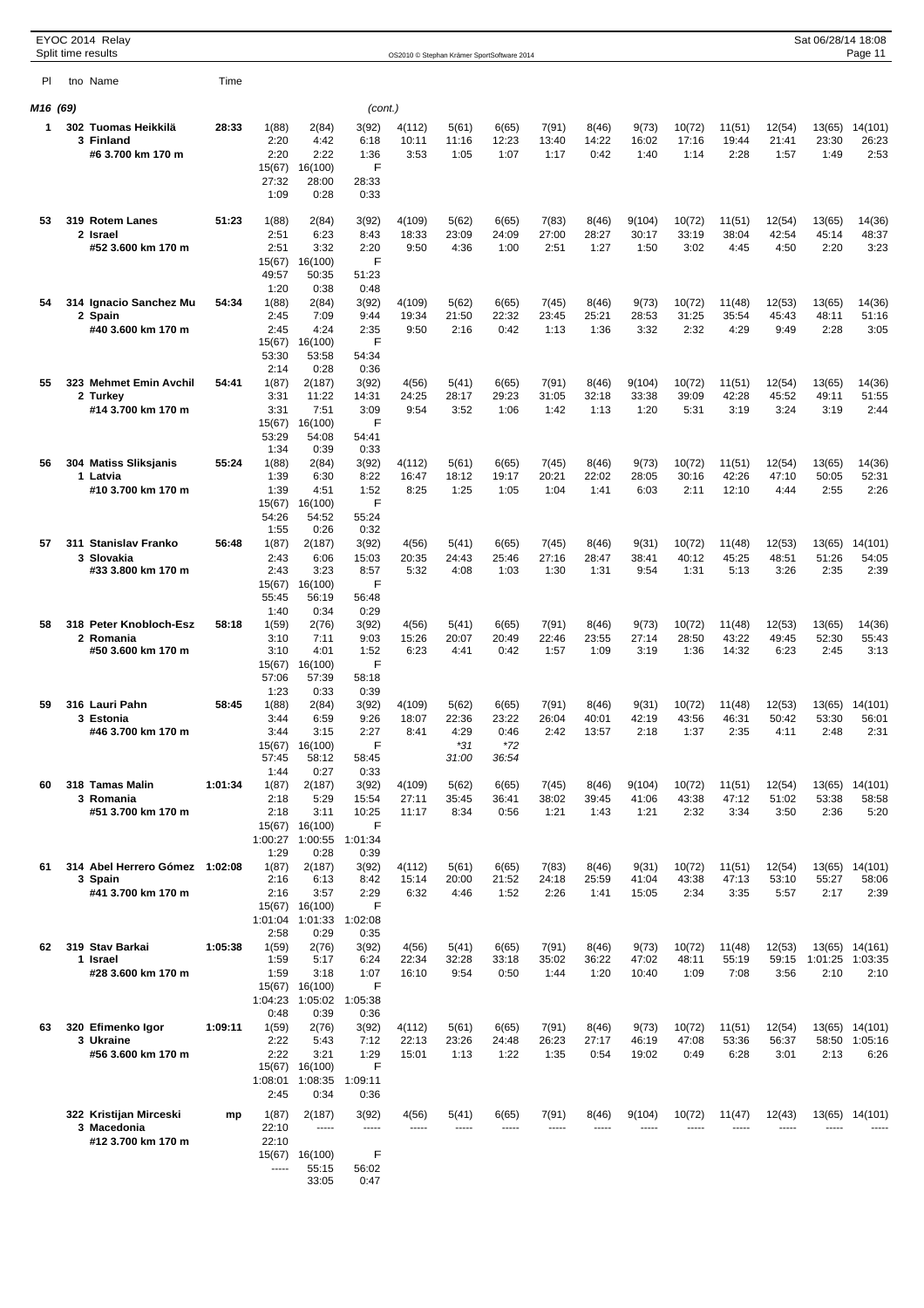|          | EYOC 2014 Relay<br>Split time results                          |       |                                                  |                                                   |                                             |                                            |                                           |                                 |                         |                        |                         |                         |                           |                           | Sat 06/28/14 18:08       | Page 12                           |
|----------|----------------------------------------------------------------|-------|--------------------------------------------------|---------------------------------------------------|---------------------------------------------|--------------------------------------------|-------------------------------------------|---------------------------------|-------------------------|------------------------|-------------------------|-------------------------|---------------------------|---------------------------|--------------------------|-----------------------------------|
|          |                                                                |       |                                                  |                                                   |                                             | OS2010 © Stephan Krämer SportSoftware 2014 |                                           |                                 |                         |                        |                         |                         |                           |                           |                          |                                   |
| PI.      | tno Name                                                       | Time  |                                                  |                                                   |                                             |                                            |                                           |                                 |                         |                        |                         |                         |                           |                           |                          |                                   |
| M16 (69) |                                                                |       |                                                  |                                                   | (cont.)                                     |                                            |                                           |                                 |                         |                        |                         |                         |                           |                           |                          |                                   |
| 1        | 302 Tuomas Heikkilä<br>3 Finland<br>#6 3.700 km 170 m          | 28:33 | 1(88)<br>2:20<br>2:20<br>15(67)<br>27:32         | 2(84)<br>4:42<br>2:22<br>16(100)<br>28:00         | 3(92)<br>6:18<br>1:36<br>F<br>28:33         | 4(112)<br>10:11<br>3:53                    | 5(61)<br>11:16<br>1:05                    | 6(65)<br>12:23<br>1:07          | 7(91)<br>13:40<br>1:17  | 8(46)<br>14:22<br>0:42 | 9(73)<br>16:02<br>1:40  | 10(72)<br>17:16<br>1:14 | 11(51)<br>19:44<br>2:28   | 12(54)<br>21:41<br>1:57   | 13(65)<br>23:30<br>1:49  | 14(101)<br>26:23<br>2:53          |
|          |                                                                |       | 1:09                                             | 0:28                                              | 0:33                                        |                                            |                                           |                                 |                         |                        |                         |                         |                           |                           |                          |                                   |
|          | 322 Jovan Todorovski<br>2 Macedonia<br>#11 3.600 km 170 m      | mp    | 1(59)<br>9:42<br>9:42<br>15(67)                  | 2(76)<br>33:49<br>24:07<br>16(100)                | 3(92)<br>41:02<br>7:13<br>F                 | 4(109)<br>-----                            | 5(62)<br>-----                            | 6(65)<br>-----                  | 7(83)<br>-----          | 8(46)<br>-----         | 9(31)<br>-----          | 10(72)                  | 11(48)                    | 12(53)                    | 13(65)                   | 14(161)                           |
|          | 322 Mario Koteski<br>1 Macedonia                               | mp    | -----<br>1(88)<br>3:33                           | 1:27:35<br>46:33<br>2(84)<br>11:43                | 1:28:16<br>0:41<br>3(92)<br>21:44           | 4(112)<br>-----                            | 5(61)<br>$- - - - -$                      | 6(65)<br>59:42                  | 7(45)<br>1:03:59        | 8(46)<br>1:06:07       | 9(73)<br>1:22:36        | 10(72)<br>1:23:54       | 11(51)<br>-----           | 12(54)                    | 13(65)<br>1:31:26        | 14(36)<br>-----                   |
|          | #10 3.700 km 170 m                                             |       | 3:33<br>15(67)<br>-----                          | 8:10<br>16(100)<br>1:36:25<br>4:59                | 10:01<br>F<br>1:37:08<br>0:43               |                                            |                                           | 37:58                           | 4:17                    | 2:08                   | 16:29                   | 1:18                    |                           |                           | 7:32                     |                                   |
|          | 317 Ruben Jasmin<br>2 Belgium<br>#48 3.600 km 170 m            | disq  | 1(88)<br>11:05<br>11:05<br>15(67)<br>50:29       | 2(84)<br>14:26<br>3:21<br>16(100)<br>50:55        | 3(92)<br>17:56<br>3:30<br>F<br>51:26        | 4(112)<br>23:58<br>6:02                    | 5(61)<br>25:45<br>1:47                    | 6(65)<br>27:06<br>1:21          | 7(83)<br>29:44<br>2:38  | 8(46)<br>31:18<br>1:34 | 9(31)<br>34:26<br>3:08  | 10(72)<br>38:03<br>3:37 | 11(47)<br>39:46<br>1:43   | 12(43)<br>46:43<br>6:57   | 13(65)<br>47:45<br>1:02  | 14(161)<br>49:25<br>1:40          |
|          | 317 Wout Keuppens                                              | disq  | 1:04<br>1(59)                                    | 0:26<br>2(76)                                     | 0:31<br>3(92)                               | 4(56)                                      | 5(41)                                     | 6(65)                           | 7(45)                   | 8(46)                  | 9(73)                   | 10(72)                  | 11(51)                    | 12(54)                    | 13(65)                   | 14(36)                            |
|          | 1 Belgium<br>#47 3.700 km 170 m                                |       | 1:36<br>1:36<br>15(67)<br>53:14                  | 4:37<br>3:01<br>16(100)<br>53:47                  | 6:41<br>2:04<br>F<br>54:25                  | 22:09<br>15:28                             | 28:08<br>5:59                             | 28:41<br>0:33                   | 29:52<br>1:11           | 31:36<br>1:44          | 34:46<br>3:10           | 35:47<br>1:01           | 40:17<br>4:30             | 47:09<br>6:52             | 49:17<br>2:08            | 52:07<br>2:50                     |
|          | 317 Klaas Mellebeek<br>3 Belgium<br>#49 3.700 km 170 m         | disq  | 1:07<br>1(87)<br>3:19<br>3:19<br>15(67)          | 0:33<br>2(187)<br>6:38<br>3:19<br>16(100)         | 0:38<br>3(92)<br>12:23<br>5:45<br>F         | 4(109)<br>41:29<br>29:06                   | 5(62)<br>44:09<br>2:40<br>$*57$           | 6(65)<br>45:03<br>0:54<br>$*81$ | 7(91)<br>51:42<br>6:39  | 8(46)<br>54:51<br>3:09 | 9(104)<br>56:24<br>1:33 | 10(72)<br>58:51<br>2:27 | 11(48)<br>1:01:49<br>2:58 | 12(53)<br>1:05:54<br>4:05 | 1:08:32<br>2:38          | 13(65) 14(101)<br>1:11:38<br>3:06 |
|          |                                                                |       | 1:14:02<br>2:24                                  | 1:14:47<br>0:45                                   | 1:15:26<br>0:39                             |                                            | 19:34                                     | 58:05                           |                         |                        |                         |                         |                           |                           |                          |                                   |
| W18 (84) |                                                                |       |                                                  |                                                   |                                             |                                            |                                           |                                 |                         |                        |                         |                         |                           |                           |                          |                                   |
| 1        | 204 Aleksandra Hornik<br>1 Poland                              | 31:49 | 1(84)<br>3:33                                    | 2(76)<br>4:43                                     | 3(90)<br>8:25                               | 4(65)<br>9:43                              | 5(91)<br>11:33                            | 6(104)<br>12:58                 | 7(31)<br>14:15          | 8(51)<br>18:31         | 9(43)<br>21:30          | 10(65)<br>22:44         | 11(101)<br>25:27          | 12(103)<br>27:00          | 13(71)<br>29:12          | 14(67)<br>30:22                   |
|          | #10 3.500 km 170 m                                             |       | 3:33<br>15(100)<br>30:54<br>0:32                 | 1:10<br>F<br>31:49<br>0:55                        | 3:42                                        | 1:18                                       | 1:50                                      | 1:25                            | 1:17                    | 4:16                   | 2:59                    | 1:14                    | 2:43                      | 1:33                      | 2:12                     | 1:10                              |
| 2        | 208 Emmi Jokela<br>3 Finland<br>#23 3.500 km 170 m             | 31:50 | 1(84)<br>4:23<br>4:23<br>15(67)                  | 2(76)<br>5:19<br>0:56<br>16(100)                  | 3(59)<br>7:53<br>2:34<br>F                  | 4(62)<br>9:01<br>1:08                      | 5(65)<br>9:47<br>0:46                     | 6(91)<br>11:21<br>1:34          | 7(104)<br>12:51<br>1:30 | 8(31)<br>14:31<br>1:40 | 9(51)<br>18:12<br>3:41  | 10(43)<br>21:00<br>2:48 | 11(65)<br>22:04<br>1:04   | 12(36)<br>24:18<br>2:14   | 13(39)<br>28:00<br>3:42  | 14(71)<br>29:37<br>1:37           |
| 3        | 213 Megan Davies                                               | 33:26 | 30:44<br>1:07<br>1(40)                           | 31:12<br>0:28<br>2(76)                            | 31:50<br>0:38<br>3(90)                      | 4(65)                                      | 5(45)                                     | 6(104)                          | 7(31)                   | 8(51)                  | 9(43)                   | 10(65)                  | 11(101)                   | 12(103)                   | 13(71)                   | 14(67)                            |
|          | 1 Great Britain<br>#36 3.500 km 170 m                          |       | 3:06<br>3:06<br>15(100)<br>32:51                 | 5:12<br>2:06<br>F<br>33:26                        | 9:09<br>3:57                                | 10:21<br>1:12                              | 11:39<br>1:18                             | 13:40<br>2:01                   | 16:11<br>2:31           | 19:35<br>3:24          | 23:25<br>3:50           | 24:22<br>0:57           | 27:03<br>2:41             | 28:33<br>1:30             | 30:51<br>2:18            | 32:16<br>1:25                     |
| 4        | 201 Pim Hedberg<br>2 Sweden                                    | 34:03 | 0:35<br>1(84)<br>3:42                            | 0:35<br>2(76)<br>5:05                             | 3(90)<br>9:27                               | 4(65)<br>10:49                             | 5(83)<br>12:10                            | 6(104)<br>14:22                 | 7(31)<br>15:47          | 8(51)<br>19:28         | 9(43)<br>22:38          | 10(65)<br>23:59         | 11(101)<br>26:45          | 12(103)<br>28:52          | 13(71)<br>31:14          | 14(67)<br>32:43                   |
|          | #2 3.500 km 170 m                                              |       | 3:42<br>15(100)<br>33:19<br>0:36                 | 1:23<br>F<br>34:03<br>0:44                        | 4:22                                        | 1:22                                       | 1:21                                      | 2:12                            | 1:25                    | 3:41                   | 3:10                    | 1:21                    | 2:46                      | 2:07                      | 2:22                     | 1:29                              |
| 5        | 209 Gabriela Hiršová<br>2 Czech Republic<br>#25 3.600 km 170 m | 34:08 | 1(180)<br>3:49<br>3:49<br>15(67)                 | 2(76)<br>5:28<br>1:39<br>16(100)                  | 3(59)<br>9:21<br>3:53<br>F                  | 4(62)<br>10:36<br>1:15                     | 5(65)<br>11:25<br>0:49                    | 6(45)<br>12:44<br>1:19          | 7(104)<br>14:50<br>2:06 | 8(79)<br>17:53<br>3:03 | 9(47)<br>20:01<br>2:08  | 10(43)<br>23:39<br>3:38 | 11(65)<br>24:53<br>1:14   | 12(101)<br>27:26<br>2:33  | 13(103)<br>29:26<br>2:00 | 14(71)<br>31:43<br>2:17           |
| 6        | 207 Olena Postelniak                                           | 34:19 | 32:50<br>1:07<br>1(180)                          | 33:24<br>0:34<br>2(76)                            | 34:08<br>0:44<br>3(88)                      | 4(60)                                      | 5(65)                                     | 6(83)                           | 7(104)                  | 8(79)                  | 9(47)                   | 10(43)                  | 11(65)                    | 12(36)                    | 13(39)                   | 14(71)                            |
|          | 3 Ukraine<br>#20 3.600 km 170 m                                |       | 3:53<br>3:53<br>15(67)<br>33:09<br>1:20          | 5:45<br>1:52<br>16(100)<br>33:44<br>0:35          | 8:51<br>3:06<br>F<br>34:19<br>0:35          | 11:04<br>2:13                              | 12:20<br>1:16                             | 13:46<br>1:26                   | 15:50<br>2:04           | 18:12<br>2:22          | 20:29<br>2:17           | 24:14<br>3:45           | 25:20<br>1:06             | 27:50<br>2:30             | 30:14<br>2:24            | 31:49<br>1:35                     |
| 7        | 203 Iaroslava Mediantce<br>2 Russia<br>#8 3.500 km 170 m       | 35:02 | 1(40)<br>3:13<br>3:13<br>15(67)<br>33:54<br>1:11 | 2(76)<br>5:28<br>2:15<br>16(100)<br>34:25<br>0:31 | 3(59)<br>8:42<br>3:14<br>F<br>35:02<br>0:37 | 4(62)<br>10:00<br>1:18                     | 5(65)<br>10:44<br>0:44<br>$*161$<br>26:56 | 6(91)<br>13:45<br>3:01          | 7(104)<br>15:22<br>1:37 | 8(81)<br>16:59<br>1:37 | 9(48)<br>20:10<br>3:11  | 10(43)<br>24:03<br>3:53 | 11(65)<br>25:17<br>1:14   | 12(36)<br>27:49<br>2:32   | 13(102)<br>29:45<br>1:56 | 14(71)<br>32:43<br>2:58           |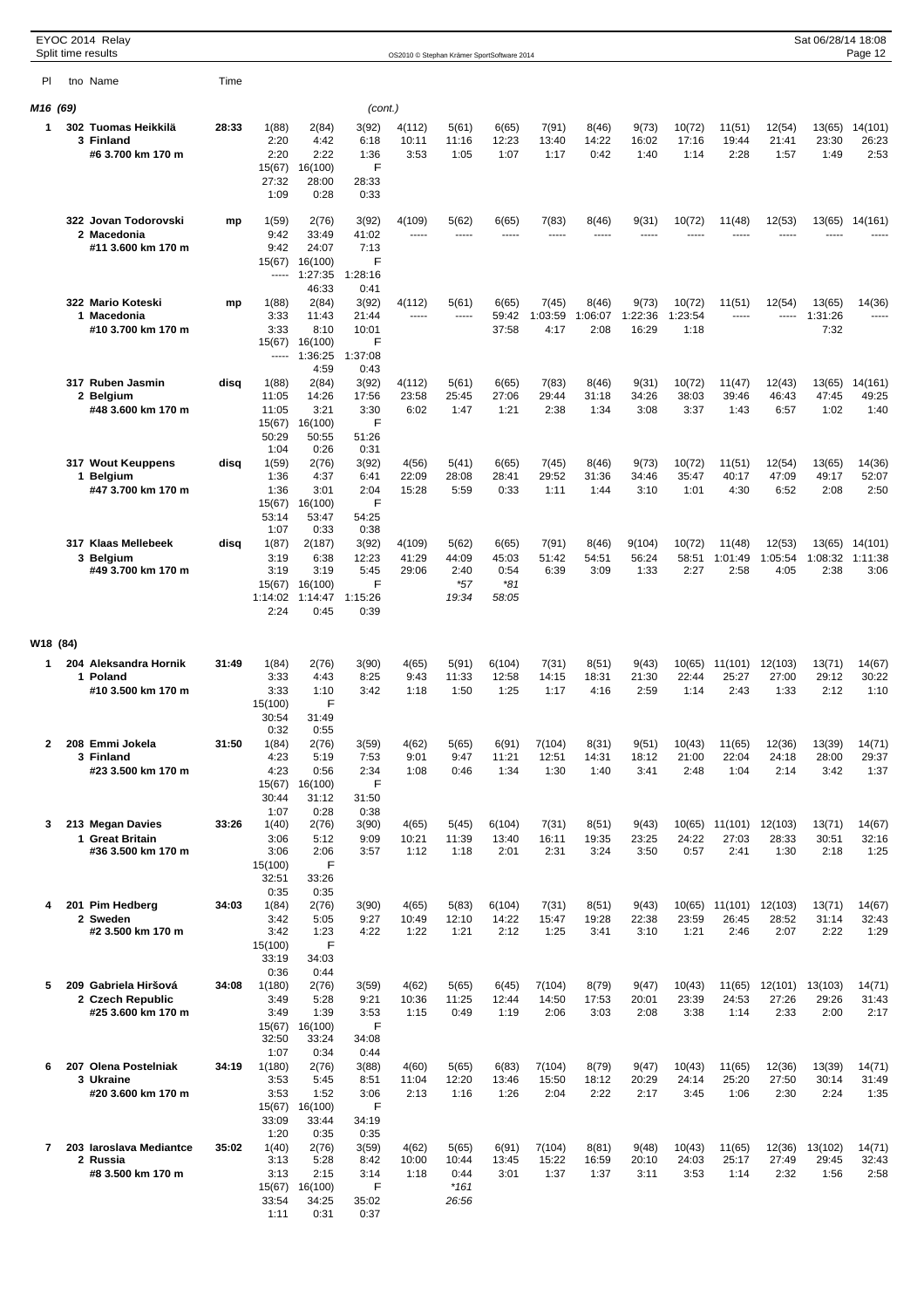|          | EYOC 2014 Relay<br>Split time results  |       |                  |                  |               |                |                |                                            |                 |                |                |                 |                  |                  | Sat 06/28/14 18:08 | Page 13         |
|----------|----------------------------------------|-------|------------------|------------------|---------------|----------------|----------------|--------------------------------------------|-----------------|----------------|----------------|-----------------|------------------|------------------|--------------------|-----------------|
|          |                                        |       |                  |                  |               |                |                | OS2010 © Stephan Krämer SportSoftware 2014 |                 |                |                |                 |                  |                  |                    |                 |
| PI.      | tno Name                               | Time  |                  |                  |               |                |                |                                            |                 |                |                |                 |                  |                  |                    |                 |
| W18 (84) |                                        |       |                  |                  | (cont.)       |                |                |                                            |                 |                |                |                 |                  |                  |                    |                 |
| 1        | 204 Aleksandra Hornik<br>1 Poland      | 31:49 | 1(84)<br>3:33    | 2(76)<br>4:43    | 3(90)<br>8:25 | 4(65)<br>9:43  | 5(91)<br>11:33 | 6(104)<br>12:58                            | 7(31)<br>14:15  | 8(51)<br>18:31 | 9(43)<br>21:30 | 10(65)<br>22:44 | 11(101)<br>25:27 | 12(103)<br>27:00 | 13(71)<br>29:12    | 14(67)<br>30:22 |
|          | #10 3.500 km 170 m                     |       | 3:33             | 1:10             | 3:42          | 1:18           | 1:50           | 1:25                                       | 1:17            | 4:16           | 2:59           | 1:14            | 2:43             | 1:33             | 2:12               | 1:10            |
|          |                                        |       | 15(100)          | F                |               |                |                |                                            |                 |                |                |                 |                  |                  |                    |                 |
|          |                                        |       | 30:54<br>0:32    | 31:49<br>0:55    |               |                |                |                                            |                 |                |                |                 |                  |                  |                    |                 |
| 8        | 204 Zuzana Wanczyk                     | 35:24 | 1(40)            | 2(76)            | 3(88)         | 4(60)          | 5(65)          | 6(45)                                      | 7(104)          | 8(79)          | 9(47)          | 10(43)          | 11(65)           | 12(36)           | 13(102)            | 14(71)          |
|          | 2 Poland                               |       | 2:56             | 5:44             | 8:24          | 9:40           | 10:53          | 14:06                                      | 16:02           | 18:23          | 21:41          | 24:51           | 25:53            | 28:21            | 30:30              | 32:55           |
|          | #11 3.600 km 170 m                     |       | 2:56<br>15(67)   | 2:48<br>16(100)  | 2:40<br>F     | 1:16           | 1:13           | 3:13                                       | 1:56            | 2:21           | 3:18           | 3:10            | 1:02             | 2:28             | 2:09               | 2:25            |
|          |                                        |       | 34:15            | 34:50            | 35:24         |                |                |                                            |                 |                |                |                 |                  |                  |                    |                 |
| 9        | 210 Chloe Haberkorn                    | 35:45 | 1:20<br>1(180)   | 0:35<br>2(76)    | 0:34<br>3(88) | 4(60)          | 5(65)          | 6(83)                                      | 7(104)          | 8(31)          | 9(51)          | 10(43)          | 11(65)           | 12(101)          | 13(103)            | 14(71)          |
|          | 1 France                               |       | 3:24             | 5:03             | 8:14          | 11:09          | 12:20          | 13:48                                      | 15:50           | 17:35          | 22:22          | 25:03           | 26:11            | 29:05            | 31:07              | 33:23           |
|          | #27 3.500 km 170 m                     |       | 3:24<br>15(67)   | 1:39<br>16(100)  | 3:11<br>F     | 2:55           | 1:11           | 1:28                                       | 2:02            | 1:45           | 4:47           | 2:41            | 1:08             | 2:54             | 2:02               | 2:16            |
|          |                                        |       | 34:30            | 35:05            | 35:45         |                |                |                                            |                 |                |                |                 |                  |                  |                    |                 |
|          |                                        |       | 1:07             | 0:35             | 0:40          |                |                |                                            |                 |                |                |                 |                  |                  |                    |                 |
| 10       | 209 Eliška Kulhavá<br>1 Czech Republic | 35:57 | 1(84)<br>3:32    | 2(76)<br>4:49    | 3(90)<br>8:55 | 4(65)<br>10:16 | 5(91)<br>12:16 | 6(104)<br>13:51                            | 7(31)<br>16:17  | 8(51)<br>21:44 | 9(43)<br>25:09 | 10(65)<br>26:12 | 11(36)<br>28:56  | 12(102)<br>31:08 | 13(71)<br>33:31    | 14(67)<br>34:38 |
|          | #24 3.500 km 170 m                     |       | 3:32             | 1:17             | 4:06          | 1:21           | 2:00           | 1:35                                       | 2:26            | 5:27           | 3:25           | 1:03            | 2:44             | 2:12             | 2:23               | 1:07            |
|          |                                        |       | 15(100)<br>35:13 | F<br>35:57       |               |                |                |                                            |                 |                |                |                 |                  |                  |                    |                 |
|          |                                        |       | 0:35             | 0:44             |               |                |                |                                            |                 |                |                |                 |                  |                  |                    |                 |
| 11       | 202 Hanna Müller<br>3 Switzerland      | 36:00 | 1(84)<br>5:18    | 2(76)<br>6:14    | 3(90)<br>9:35 | 4(65)<br>10:50 | 5(45)<br>13:05 | 6(104)<br>15:36                            | 7(31)<br>16:54  | 8(51)<br>21:04 | 9(43)<br>25:21 | 10(65)<br>26:35 | 11(36)<br>29:12  | 12(39)<br>32:21  | 13(71)<br>33:40    | 14(67)<br>34:46 |
|          | #6 3.500 km 170 m                      |       | 5:18             | 0:56             | 3:21          | 1:15           | 2:15           | 2:31                                       | 1:18            | 4:10           | 4:17           | 1:14            | 2:37             | 3:09             | 1:19               | 1:06            |
|          |                                        |       | 15(100)<br>35:17 | F<br>36:00       |               |                |                |                                            |                 |                |                |                 |                  |                  |                    |                 |
|          |                                        |       | 0:31             | 0:43             |               |                |                |                                            |                 |                |                |                 |                  |                  |                    |                 |
| 12       | 201 Linnea Golsäter<br>1 Sweden        | 36:14 | 1(180)<br>5:11   | 2(76)<br>6:47    | 3(59)<br>9:38 | 4(62)<br>11:33 | 5(65)<br>12:23 | 6(91)<br>14:15                             | 7(104)<br>15:55 | 8(79)<br>18:53 | 9(47)<br>20:51 | 10(43)<br>25:01 | 11(65)<br>26:08  | 12(36)<br>28:49  | 13(102)<br>31:11   | 14(71)<br>33:33 |
|          | #1 3.600 km 170 m                      |       | 5:11             | 1:36             | 2:51          | 1:55           | 0:50           | 1:52                                       | 1:40            | 2:58           | 1:58           | 4:10            | 1:07             | 2:41             | 2:22               | 2:22            |
|          |                                        |       | 15(67)<br>35:01  | 16(100)<br>35:38 | F<br>36:14    |                |                |                                            |                 |                |                |                 |                  |                  |                    |                 |
|          |                                        |       | 1:28             | 0:37             | 0:36          |                |                |                                            |                 |                |                |                 |                  |                  |                    |                 |
| 13       | 209 Anna Šticková                      | 36:31 | 1(40)            | 2(76)            | 3(88)         | 4(60)          | 5(65)          | 6(83)                                      | 7(104)          | 8(81)          | 9(48)<br>23:02 | 10(43)          | 11(65)           | 12(36)           | 13(39)             | 14(71)          |
|          | 3 Czech Republic<br>#26 3.500 km 170 m |       | 3:12<br>3:12     | 5:43<br>2:31     | 8:26<br>2:43  | 9:23<br>0:57   | 10:28<br>1:05  | 11:43<br>1:15                              | 14:13<br>2:30   | 15:53<br>1:40  | 7:09           | 27:06<br>4:04   | 28:20<br>1:14    | 30:43<br>2:23    | 33:14<br>2:31      | 34:27<br>1:13   |
|          |                                        |       | 15(67)           | 16(100)          | F             |                |                |                                            |                 |                |                |                 |                  |                  |                    |                 |
|          |                                        |       | 35:30<br>1:03    | 35:56<br>0:26    | 36:31<br>0:35 |                |                |                                            |                 |                |                |                 |                  |                  |                    |                 |
| 14       | 205 Luka Szuromi                       | 36:33 | 1(84)            | 2(76)            | 3(90)         | 4(65)          | 5(91)          | 6(104)                                     | 7(31)           | 8(51)          | 9(43)          | 10(65)          | 11(101)          | 12(103)          | 13(71)             | 14(67)          |
|          | 2 Hungary<br>#10 3.500 km 170 m        |       | 4:31<br>4:31     | 5:46<br>1:15     | 9:48<br>4:02  | 11:25<br>1:37  | 13:18<br>1:53  | 15:00<br>1:42                              | 17:29<br>2:29   | 22:09<br>4:40  | 25:39<br>3:30  | 26:50<br>1:11   | 29:30<br>2:40    | 31:37<br>2:07    | 33:57<br>2:20      | 35:16<br>1:19   |
|          |                                        |       | 15(100)          | F                |               |                |                |                                            |                 |                |                |                 |                  |                  |                    |                 |
|          |                                        |       | 35:54<br>0:38    | 36:33<br>0:39    |               |                |                |                                            |                 |                |                |                 |                  |                  |                    |                 |
| 15       | 202 Joana Wälti                        | 37:21 | 1(180)           | 2(76)            | 3(59)         | 4(62)          | 5(65)          | 6(83)                                      | 7(104)          | 8(79)          | 9(47)          | 10(43)          | 11(65)           | 12(36)           | 13(102)            | 14(71)          |
|          | 2 Switzerland<br>#5 3.600 km 170 m     |       | 5:04<br>5:04     | 7:43<br>2:39     | 10:42<br>2:59 | 12:01<br>1:19  | 12:50<br>0:49  | 15:36<br>2:46                              | 17:46<br>2:10   | 20:14<br>2:28  | 22:00<br>1:46  | 25:34<br>3:34   | 26:37<br>1:03    | 30:19<br>3:42    | 32:16<br>1:57      | 34:53<br>2:37   |
|          |                                        |       | 15(67)           | 16(100)          | F             |                |                |                                            |                 |                |                |                 |                  |                  |                    |                 |
|          |                                        |       | 36:07<br>1:14    | 36:39<br>0:32    | 37:21<br>0:42 |                |                |                                            |                 |                |                |                 |                  |                  |                    |                 |
| 16       | 201 Elin Pettersson                    | 37:34 | 1(40)            | 2(76)            | 3(88)         | 4(60)          | 5(65)          | 6(45)                                      | 7(104)          | 8(81)          | 9(48)          | 10(43)          | 11(65)           | 12(36)           | 13(39)             | 14(71)          |
|          | 3 Sweden<br>#3 3.500 km 170 m          |       | 3:18<br>3:18     | 5:27<br>2:09     | 8:16<br>2:49  | 9:19<br>1:03   | 10:17<br>0:58  | 12:38<br>2:21                              | 15:43<br>3:05   | 17:42<br>1:59  | 20:56<br>3:14  | 24:44<br>3:48   | 25:48<br>1:04    | 28:27<br>2:39    | 33:05<br>4:38      | 34:23<br>1:18   |
|          |                                        |       | 15(67)           | 16(100)          | F             |                |                |                                            |                 |                |                |                 |                  |                  |                    |                 |
|          |                                        |       | 36:33<br>2:10    | 37:01<br>0:28    | 37:34<br>0:33 |                |                |                                            |                 |                |                |                 |                  |                  |                    |                 |
| 17       | 216 Taufer Ariana                      | 37:35 | 1(40)            | 2(76)            | 3(90)         | 4(65)          | 5(91)          | 6(104)                                     | 7(81)           | 8(48)          | 9(43)          | 10(65)          | 11(101)          | 12(103)          | 13(71)             | 14(67)          |
|          | 1 Italy                                |       | 3:52             | 6:19             | 10:52         | 12:18          | 14:08          | 16:49                                      | 18:24           | 21:43          | 25:48          | 27:06           | 30:27            | 32:40            | 35:12              | 36:23           |
|          | #18 3.600 km 170 m                     |       | 3:52<br>15(100)  | 2:27<br>F        | 4:33          | 1:26           | 1:50           | 2:41                                       | 1:35            | 3:19           | 4:05           | 1:18            | 3:21             | 2:13             | 2:32               | 1:11            |
|          |                                        |       | 36:58            | 37:35            |               |                |                |                                            |                 |                |                |                 |                  |                  |                    |                 |
| 18       | 208 Noora Koskinen                     | 37:40 | 0:35<br>1(40)    | 0:37<br>2(76)    | 3(90)         | 4(65)          | 5(83)          | 6(104)                                     | 7(81)           | 8(48)          | 9(43)          | 10(65)          | 11(36)           | 12(102)          | 13(71)             | 14(67)          |
|          | 2 Finland                              |       | 3:31             | 5:40             | 10:21         | 11:41          | 13:14          | 15:26                                      | 17:33           | 20:31          | 26:26          | 27:37           | 30:15            | 32:08            | 35:10              | 36:27           |
|          | #22 3.500 km 170 m                     |       | 3:31<br>15(100)  | 2:09<br>F        | 4:41          | 1:20           | 1:33           | 2:12                                       | 2:07            | 2:58           | 5:55           | 1:11            | 2:38             | 1:53             | 3:02               | 1:17            |
|          |                                        |       | 36:57            | 37:40            |               |                |                |                                            |                 |                |                |                 |                  |                  |                    |                 |
| 19       | 202 Sofie Bachmann                     | 37:45 | 0:30<br>1(40)    | 0:43<br>2(76)    | 3(88)         | 4(60)          | 5(65)          | 6(91)                                      | 7(104)          | 8(81)          | 9(48)          | 10(43)          | 11(65)           | 12(101)          | 13(103)            | 14(71)          |
|          | 1 Switzerland                          |       | 4:38             | 6:37             | 9:43          | 10:51          | 12:02          | 13:50                                      | 15:57           | 18:06          | 22:15          | 26:38           | 28:16            | 30:47            | 32:53              | 35:15           |
|          | #4 3.600 km 170 m                      |       | 4:38<br>15(67)   | 1:59<br>16(100)  | 3:06<br>F     | 1:08           | 1:11           | 1:48                                       | 2:07            | 2:09           | 4:09           | 4:23            | 1:38             | 2:31             | 2:06               | 2:22            |
|          |                                        |       | 36:30            | 37:06            | 37:45         |                |                |                                            |                 |                |                |                 |                  |                  |                    |                 |
|          |                                        |       | 1:15             | 0:36             | 0:39          |                |                |                                            |                 |                |                |                 |                  |                  |                    |                 |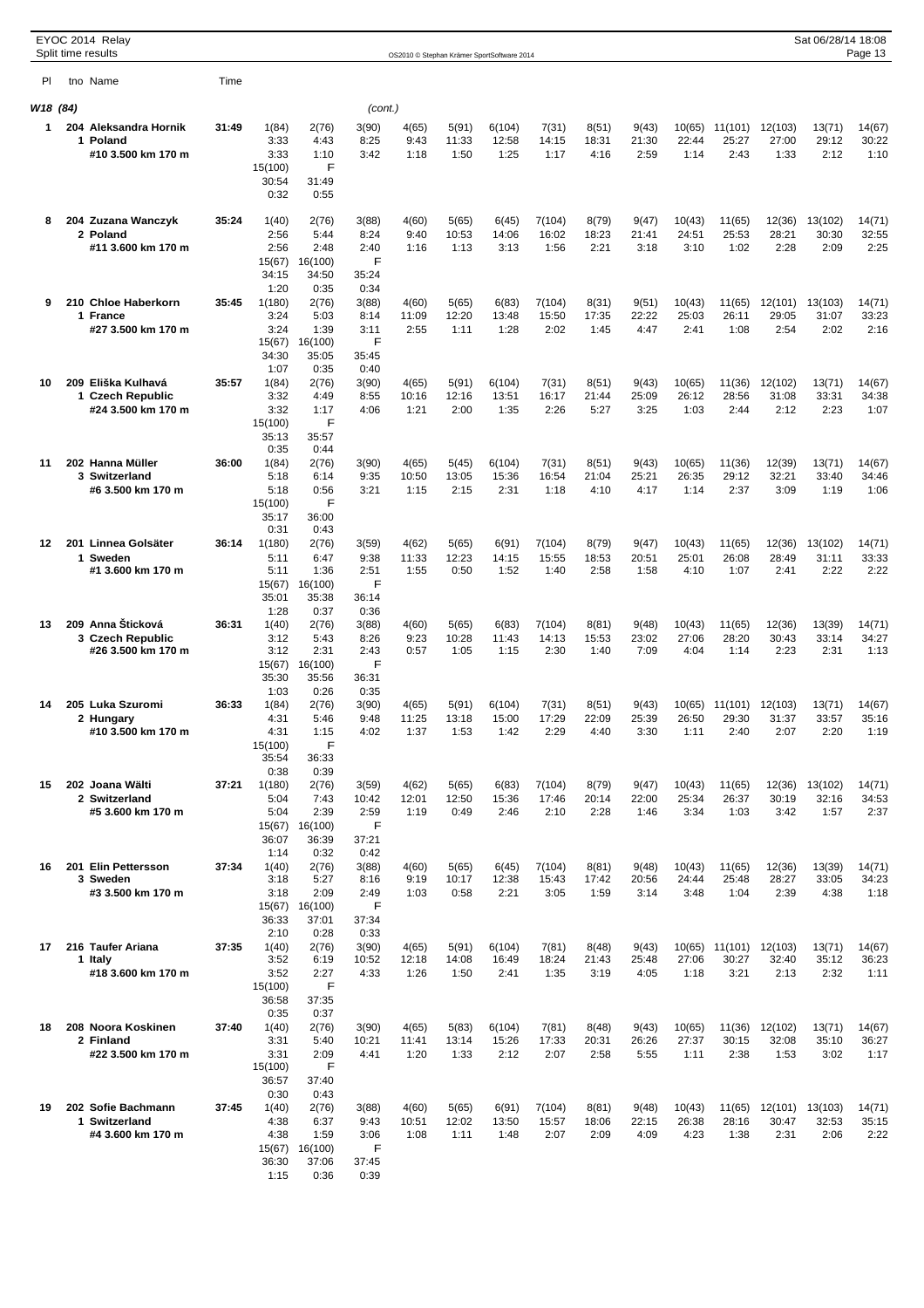|          | EYOC 2014 Relay<br>Split time results |       |                  |                  |               |                |                | OS2010 © Stephan Krämer SportSoftware 2014 |                 |                |                |                 |                  |                  | Sat 06/28/14 18:08 | Page 14         |
|----------|---------------------------------------|-------|------------------|------------------|---------------|----------------|----------------|--------------------------------------------|-----------------|----------------|----------------|-----------------|------------------|------------------|--------------------|-----------------|
| PI       | tno Name                              | Time  |                  |                  |               |                |                |                                            |                 |                |                |                 |                  |                  |                    |                 |
|          |                                       |       |                  |                  |               |                |                |                                            |                 |                |                |                 |                  |                  |                    |                 |
| W18 (84) |                                       |       |                  |                  | (cont.)       |                |                |                                            |                 |                |                |                 |                  |                  |                    |                 |
| 1        | 204 Aleksandra Hornik<br>1 Poland     | 31:49 | 1(84)<br>3:33    | 2(76)<br>4:43    | 3(90)<br>8:25 | 4(65)<br>9:43  | 5(91)<br>11:33 | 6(104)<br>12:58                            | 7(31)<br>14:15  | 8(51)<br>18:31 | 9(43)<br>21:30 | 10(65)<br>22:44 | 11(101)<br>25:27 | 12(103)<br>27:00 | 13(71)<br>29:12    | 14(67)<br>30:22 |
|          | #10 3.500 km 170 m                    |       | 3:33             | 1:10             | 3:42          | 1:18           | 1:50           | 1:25                                       | 1:17            | 4:16           | 2:59           | 1:14            | 2:43             | 1:33             | 2:12               | 1:10            |
|          |                                       |       | 15(100)<br>30:54 | F<br>31:49       |               |                |                |                                            |                 |                |                |                 |                  |                  |                    |                 |
|          |                                       |       | 0:32             | 0:55             |               |                |                |                                            |                 |                |                |                 |                  |                  |                    |                 |
| 20       | 214 Anika Gassner                     | 37:51 | 1(180)           | 2(76)            | 3(90)         | 4(65)          | 5(83)          | 6(104)                                     | 7(81)           | 8(48)          | 9(43)          | 10(65)          | 11(101)          | 12(103)          | 13(71)             | 14(67)          |
|          | 1 Austria                             |       | 4:29             | 6:05             | 9:50          | 11:11          | 14:08          | 16:27                                      | 18:21           | 21:24          | 25:43          | 27:05           | 30:24            | 32:41            | 35:22              | 36:33           |
|          | #39 3.600 km 170 m                    |       | 4:29             | 1:36             | 3:45          | 1:21           | 2:57           | 2:19                                       | 1:54            | 3:03           | 4:19           | 1:22            | 3:19             | 2:17             | 2:41               | 1:11            |
|          |                                       |       | 15(100)<br>37:08 | F<br>37:51       |               |                |                |                                            |                 |                |                |                 |                  |                  |                    |                 |
|          |                                       |       | 0:35             | 0:43             |               |                |                |                                            |                 |                |                |                 |                  |                  |                    |                 |
| 21       | 205 Viniczai Csenge<br>3 Hungary      | 38:00 | 1(40)<br>3:33    | 2(76)<br>5:43    | 3(59)<br>8:33 | 4(62)<br>9:48  | 5(65)<br>10:35 | 6(45)<br>11:50                             | 7(104)<br>14:08 | 8(79)<br>20:12 | 9(47)<br>22:22 | 10(43)<br>25:47 | 11(65)<br>26:55  | 12(36)<br>29:29  | 13(39)<br>32:33    | 14(71)<br>34:19 |
|          | #14 3.600 km 170 m                    |       | 3:33             | 2:10             | 2:50          | 1:15           | 0:47           | 1:15                                       | 2:18            | 6:04           | 2:10           | 3:25            | 1:08             | 2:34             | 3:04               | 1:46            |
|          |                                       |       | 15(67)           | 16(100)          | F             |                |                |                                            |                 |                |                |                 |                  |                  |                    |                 |
|          |                                       |       | 37:00<br>2:41    | 37:25<br>0:25    | 38:00<br>0:35 |                |                |                                            |                 |                |                |                 |                  |                  |                    |                 |
| 22       | 203 Zlata Malysheva                   | 39:21 | 1(180)           | 2(76)            | 3(90)         | 4(65)          | 5(83)          | 6(104)                                     | 7(31)           | 8(51)          | 9(43)          | 10(65)          | 11(36)           | 12(39)           | 13(71)             | 14(67)          |
|          | 3 Russia                              |       | 4:21             | 6:19             | 10:12         | 11:34          | 15:01          | 17:37                                      | 19:07           | 24:37          | 27:44          | 29:00           | 31:53            | 34:58            | 37:00              | 38:15           |
|          | #9 3.500 km 170 m                     |       | 4:21<br>15(100)  | 1:58<br>F        | 3:53          | 1:22           | 3:27           | 2:36                                       | 1:30            | 5:30           | 3:07           | 1:16            | 2:53             | 3:05             | 2:02               | 1:15            |
|          |                                       |       | 38:44            | 39:21            |               |                |                |                                            |                 |                |                |                 |                  |                  |                    |                 |
| 23       | 208 Karolina Ukskoski                 | 39:27 | 0:29<br>1(180)   | 0:37<br>2(76)    | 3(88)         | 4(60)          | 5(65)          | 6(45)                                      | 7(104)          | 8(79)          | 9(47)          | 10(43)          | 11(65)           | 12(101)          | 13(103)            | 14(71)          |
|          | 1 Finland                             |       | 4:48             | 7:36             | 10:30         | 12:20          | 13:30          | 14:40                                      | 16:46           | 19:05          | 21:12          | 25:06           | 26:13            | 33:01            | 34:33              | 37:00           |
|          | #21 3.600 km 170 m                    |       | 4:48             | 2:48             | 2:54          | 1:50           | 1:10           | 1:10                                       | 2:06            | 2:19           | 2:07           | 3:54            | 1:07             | 6:48             | 1:32               | 2:27            |
|          |                                       |       | 15(67)<br>38:13  | 16(100)<br>38:53 | F<br>39:27    |                |                |                                            |                 |                |                |                 |                  |                  |                    |                 |
|          |                                       |       | 1:13             | 0:40             | 0:34          |                |                |                                            |                 |                |                |                 |                  |                  |                    |                 |
| 24       | 206 Marie Olaussen<br>2 Norway        | 39:43 | 1(180)<br>4:02   | 2(76)<br>5:34    | 3(88)<br>8:43 | 4(60)<br>10:01 | 5(65)<br>11:39 | 6(83)<br>13:35                             | 7(104)<br>15:42 | 8(81)<br>21:01 | 9(48)<br>24:08 | 10(43)<br>28:47 | 11(65)<br>29:45  | 12(101)<br>32:35 | 13(103)<br>34:10   | 14(71)<br>37:13 |
|          | #16 3.600 km 170 m                    |       | 4:02             | 1:32             | 3:09          | 1:18           | 1:38           | 1:56                                       | 2:07            | 5:19           | 3:07           | 4:39            | 0:58             | 2:50             | 1:35               | 3:03            |
|          |                                       |       | 15(67)           | 16(100)          | F             |                |                |                                            |                 |                |                |                 |                  |                  |                    |                 |
|          |                                       |       | 38:24<br>1:11    | 39:04<br>0:40    | 39:43<br>0:39 |                |                |                                            |                 |                |                |                 |                  |                  |                    |                 |
| 25       | 205 Weiler Virag                      | 39:44 | 1(180)           | 2(76)            | 3(88)         | 4(60)          | 5(65)          | 6(83)                                      | 7(104)          | 8(81)          | 9(48)          | 10(43)          | 11(65)           | 12(36)           | 13(102)            | 14(71)          |
|          | 1 Hungary                             |       | 5:09             | 6:40             | 9:45          | 10:53          | 12:02          | 15:22                                      | 17:19           | 18:47          | 22:12          | 25:56           | 27:10            | 31:57            | 34:29              | 37:13           |
|          | #13 3.600 km 170 m                    |       | 5:09<br>15(67)   | 1:31<br>16(100)  | 3:05<br>F     | 1:08           | 1:09           | 3:20                                       | 1:57            | 1:28           | 3:25           | 3:44            | 1:14             | 4:47             | 2:32               | 2:44            |
|          |                                       |       | 38:24            | 39:02            | 39:44         |                |                |                                            |                 |                |                |                 |                  |                  |                    |                 |
| 26       | 203 Natalia Kostina                   | 39:49 | 1:11<br>1(84)    | 0:38<br>2(76)    | 0:42<br>3(88) | 4(60)          | 5(65)          | 6(45)                                      | 7(104)          | 8(79)          | 9(47)          | 10(43)          | 11(65)           | 12(101)          | 13(103)            | 14(71)          |
|          | 1 Russia                              |       | 3:44             | 4:58             | 8:10          | 10:23          | 11:56          | 13:16                                      | 16:24           | 19:02          | 21:21          | 25:57           | 27:20            | 32:58            | 34:40              | 37:22           |
|          | #7 3.600 km 170 m                     |       | 3:44             | 1:14             | 3:12          | 2:13           | 1:33           | 1:20                                       | 3:08            | 2:38           | 2:19           | 4:36            | 1:23             | 5:38             | 1:42               | 2:42            |
|          |                                       |       | 15(67)<br>38:33  | 16(100)<br>39:04 | F<br>39:49    |                |                |                                            |                 |                |                |                 |                  |                  |                    |                 |
|          |                                       |       | 1:11             | 0:31             | 0:45          |                |                |                                            |                 |                |                |                 |                  |                  |                    |                 |
| 27       | 215 Leonore Winkler<br>1 Germany      | 39:50 | 1(180)<br>3:43   | 2(76)<br>5:10    | 3(59)<br>8:12 | 4(62)<br>9:44  | 5(65)<br>10:39 | 6(45)<br>12:48                             | 7(104)<br>16:28 | 8(79)<br>19:07 | 9(47)<br>20:57 | 10(43)<br>25:11 | 11(65)<br>26:14  | 12(101)<br>32:21 | 13(103)<br>34:11   | 14(71)<br>37:06 |
|          | #25 3.600 km 170 m                    |       | 3:43             | 1:27             | 3:02          | 1:32           | 0:55           | 2:09                                       | 3:40            | 2:39           | 1:50           | 4:14            | 1:03             | 6:07             | 1:50               | 2:55            |
|          |                                       |       | 15(67)<br>38:22  | 16(100)<br>39:00 | F<br>39:50    |                |                |                                            |                 |                |                |                 |                  |                  |                    |                 |
|          |                                       |       | 1:16             | 0:38             | 0:50          |                |                |                                            |                 |                |                |                 |                  |                  |                    |                 |
| 28       | 207 Moskalenko Daria                  | 39:55 | 1(40)            | 2(76)            | 3(90)         | 4(65)          | 5(91)          | 6(104)                                     | 7(81)           | 8(48)          | 9(43)          | 10(65)          | 11(101)          | 12(103)          | 13(71)             | 14(67)          |
|          | 1 Ukraine<br>#18 3.600 km 170 m       |       | 3:45<br>3:45     | 6:18<br>2:33     | 10:47<br>4:29 | 12:17<br>1:30  | 15:37<br>3:20  | 17:34<br>1:57                              | 19:42<br>2:08   | 22:53<br>3:11  | 29:26<br>6:33  | 30:35<br>1:09   | 33:22<br>2:47    | 35:06<br>1:44    | 37:24<br>2:18      | 38:33<br>1:09   |
|          |                                       |       | 15(100)          | F                |               |                |                |                                            |                 |                |                |                 |                  |                  |                    |                 |
|          |                                       |       | 39:06<br>0:33    | 39:55<br>0:49    |               |                |                |                                            |                 |                |                |                 |                  |                  |                    |                 |
| 29       | 227 Caroline Finderup                 | 40:19 | 1(180)           | 2(76)            | 3(59)         | 4(62)          | 5(65)          | 6(45)                                      | 7(104)          | 8(79)          | 9(47)          | 10(43)          | 11(65)           | 12(36)           | 13(102)            | 14(71)          |
|          | 2 Denmark                             |       | 3:46             | 5:24             | 12:51         | 14:38          | 15:28          | 16:55                                      | 19:30           | 22:44          | 25:08          | 28:49           | 29:42            | 32:40            | 34:51              | 37:39           |
|          | #63 3.600 km 170 m                    |       | 3:46<br>15(67)   | 1:38<br>16(100)  | 7:27<br>F     | 1:47           | 0:50<br>$*161$ | 1:27                                       | 2:35            | 3:14           | 2:24           | 3:41            | 0:53             | 2:58             | 2:11               | 2:48            |
|          |                                       |       | 39:06            | 39:41            | 40:19         |                | 31:33          |                                            |                 |                |                |                 |                  |                  |                    |                 |
| 30       |                                       | 40:39 | 1:27<br>1(180)   | 0:35             | 0:38          |                |                |                                            |                 |                |                |                 |                  |                  |                    |                 |
|          | 204 Weronika Cych<br>3 Poland         |       | 3:25             | 2(76)<br>5:15    | 3(59)<br>7:44 | 4(62)<br>11:16 | 5(65)<br>12:04 | 6(83)<br>13:18                             | 7(104)<br>16:17 | 8(81)<br>23:28 | 9(48)<br>26:01 | 10(43)<br>30:09 | 11(65)<br>31:24  | 12(36)<br>33:40  | 13(39)<br>36:47    | 14(71)<br>38:30 |
|          | #12 3.600 km 170 m                    |       | 3:25             | 1:50             | 2:29          | 3:32           | 0:48           | 1:14                                       | 2:59            | 7:11           | 2:33           | 4:08            | 1:15             | 2:16             | 3:07               | 1:43            |
|          |                                       |       | 15(67)<br>39:41  | 16(100)<br>40:08 | F<br>40:39    |                |                |                                            |                 |                |                |                 |                  |                  |                    |                 |
|          |                                       |       | 1:11             | 0:27             | 0:31          |                |                |                                            |                 |                |                |                 |                  |                  |                    |                 |
| 31       | 206 Emma Arnesen                      | 40:49 | 1(84)            | 2(76)            | 3(59)         | 4(62)          | 5(65)          | 6(45)                                      | 7(104)          | 8(79)          | 9(47)          | 10(43)          | 11(65)           | 12(36)           | 13(102)            | 14(71)          |
|          | 1 Norway<br>#15 3.600 km 170 m        |       | 3:11<br>3:11     | 4:19<br>1:08     | 7:07<br>2:48  | 8:55<br>1:48   | 9:41<br>0:46   | 10:55<br>1:14                              | 12:59<br>2:04   | 17:56<br>4:57  | 25:59<br>8:03  | 29:22<br>3:23   | 30:32<br>1:10    | 33:13<br>2:41    | 35:24<br>2:11      | 38:41<br>3:17   |
|          |                                       |       | 15(67)           | 16(100)          | F             |                |                |                                            |                 |                |                |                 |                  |                  |                    |                 |
|          |                                       |       | 39:45<br>1:04    | 40:12<br>0:27    | 40:49<br>0:37 |                |                |                                            |                 |                |                |                 |                  |                  |                    |                 |
|          |                                       |       |                  |                  |               |                |                |                                            |                 |                |                |                 |                  |                  |                    |                 |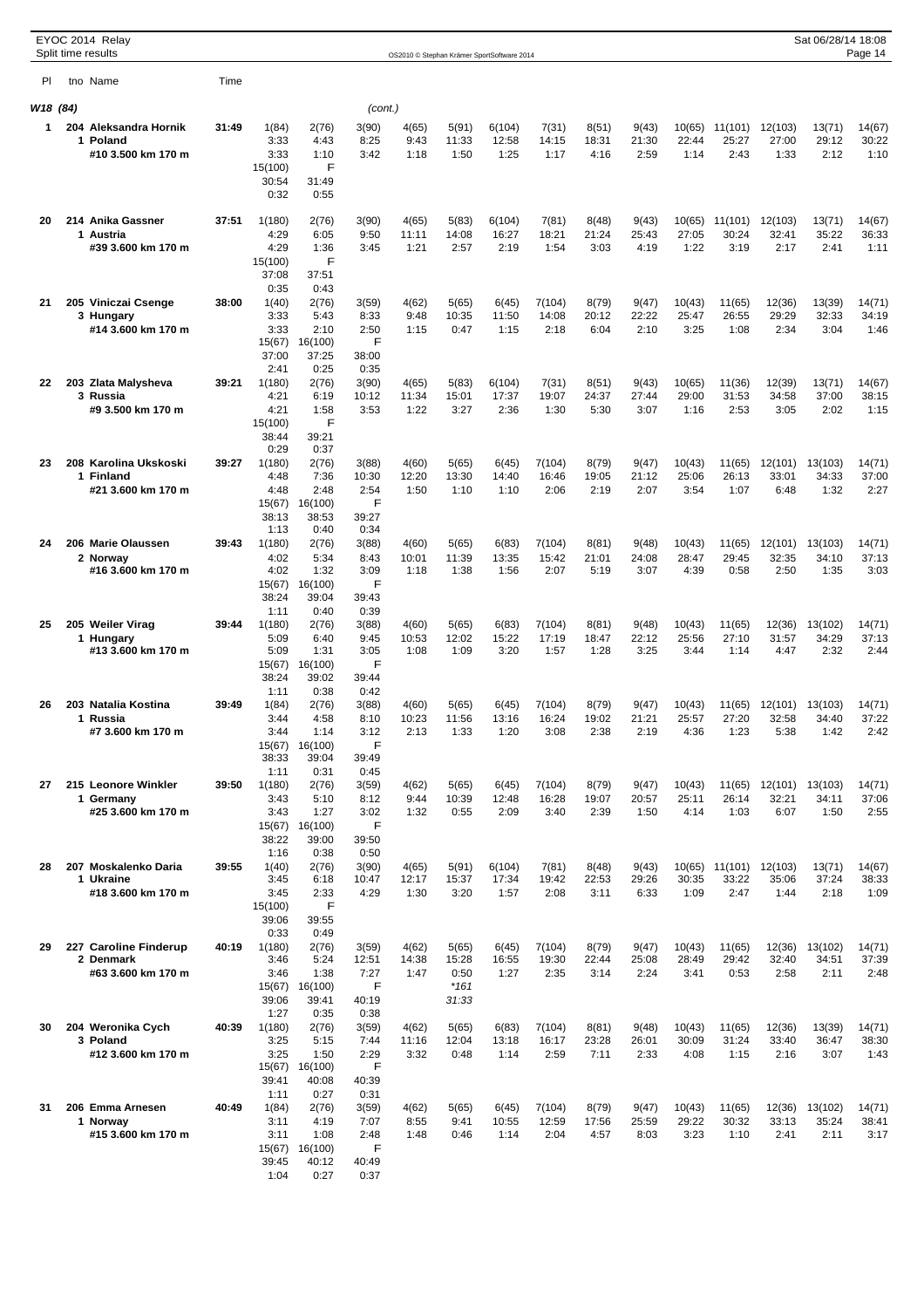|          | EYOC 2014 Relay<br>Split time results |       |                  |                  |                |                |                | OS2010 © Stephan Krämer SportSoftware 2014 |                 |                |                |                 |                  |                  | Sat 06/28/14 18:08 | Page 15         |
|----------|---------------------------------------|-------|------------------|------------------|----------------|----------------|----------------|--------------------------------------------|-----------------|----------------|----------------|-----------------|------------------|------------------|--------------------|-----------------|
| PI       | tno Name                              | Time  |                  |                  |                |                |                |                                            |                 |                |                |                 |                  |                  |                    |                 |
|          |                                       |       |                  |                  |                |                |                |                                            |                 |                |                |                 |                  |                  |                    |                 |
| W18 (84) | 204 Aleksandra Hornik                 |       |                  |                  | (cont.)        |                |                |                                            |                 |                |                |                 |                  |                  |                    |                 |
| 1        | 1 Poland                              | 31:49 | 1(84)<br>3:33    | 2(76)<br>4:43    | 3(90)<br>8:25  | 4(65)<br>9:43  | 5(91)<br>11:33 | 6(104)<br>12:58                            | 7(31)<br>14:15  | 8(51)<br>18:31 | 9(43)<br>21:30 | 10(65)<br>22:44 | 11(101)<br>25:27 | 12(103)<br>27:00 | 13(71)<br>29:12    | 14(67)<br>30:22 |
|          | #10 3.500 km 170 m                    |       | 3:33             | 1:10             | 3:42           | 1:18           | 1:50           | 1:25                                       | 1:17            | 4:16           | 2:59           | 1:14            | 2:43             | 1:33             | 2:12               | 1:10            |
|          |                                       |       | 15(100)<br>30:54 | F<br>31:49       |                |                |                |                                            |                 |                |                |                 |                  |                  |                    |                 |
|          |                                       |       | 0:32             | 0:55             |                |                |                |                                            |                 |                |                |                 |                  |                  |                    |                 |
| 32       | 222 Andrea Papugová                   | 40:53 | 1(180)           | 2(76)            | 3(90)          | 4(65)          | 5(91)          | 6(104)                                     | 7(81)           | 8(48)          | 9(43)          | 10(65)          | 11(101)          | 12(103)          | 13(71)             | 14(67)          |
|          | 1 Slovakia                            |       | 4:55             | 6:42             | 10:49          | 12:21          | 14:17          | 15:59                                      | 18:13           | 22:21          | 27:51          | 29:16           | 33:47            | 35:48            | 38:22              | 39:43           |
|          | #54 3.600 km 170 m                    |       | 4:55<br>15(100)  | 1:47<br>F        | 4:07           | 1:32           | 1:56           | 1:42                                       | 2:14            | 4:08           | 5:30           | 1:25            | 4:31             | 2:01             | 2:34               | 1:21            |
|          |                                       |       | 40:16            | 40:53            |                |                |                |                                            |                 |                |                |                 |                  |                  |                    |                 |
|          |                                       |       | 0:33             | 0:37             |                |                |                |                                            |                 |                |                |                 |                  |                  |                    |                 |
| 33       | 218 Sofia Berenguer Sa<br>1 Spain     | 40:54 | 1(84)<br>6:24    | 2(76)<br>7:42    | 3(90)<br>12:16 | 4(65)<br>13:39 | 5(83)<br>16:23 | 6(104)<br>19:08                            | 7(79)<br>22:22  | 8(47)<br>25:14 | 9(43)<br>29:29 | 10(65)<br>30:46 | 11(101)<br>33:42 | 12(103)<br>35:55 | 13(71)<br>38:35    | 14(67)<br>39:48 |
|          | #34 3.600 km 170 m                    |       | 6:24             | 1:18             | 4:34           | 1:23           | 2:44           | 2:45                                       | 3:14            | 2:52           | 4:15           | 1:17            | 2:56             | 2:13             | 2:40               | 1:13            |
|          |                                       |       | 15(100)<br>40:19 | F<br>40:54       |                |                |                |                                            |                 |                |                |                 |                  |                  |                    |                 |
|          |                                       |       | 0:31             | 0:35             |                |                |                |                                            |                 |                |                |                 |                  |                  |                    |                 |
| 34       | 227 Nikoline Tillings e<br>1 Denmark  | 40:57 | 1(40)<br>5:06    | 2(76)<br>7:28    | 3(88)<br>10:50 | 4(60)<br>12:18 | 5(65)<br>13:31 | 6(83)<br>16:22                             | 7(104)<br>18:41 | 8(81)<br>20:49 | 9(48)<br>24:16 | 10(43)<br>29:34 | 11(65)<br>30:50  | 12(101)<br>33:33 | 13(103)<br>35:24   | 14(71)<br>38:23 |
|          | #62 3.600 km 170 m                    |       | 5:06             | 2:22             | 3:22           | 1:28           | 1:13           | 2:51                                       | 2:19            | 2:08           | 3:27           | 5:18            | 1:16             | 2:43             | 1:51               | 2:59            |
|          |                                       |       | 15(67)           | 16(100)          | F              |                |                |                                            |                 |                |                |                 |                  |                  |                    |                 |
|          |                                       |       | 39:40<br>1:17    | 40:15<br>0:35    | 40:57<br>0:42  |                |                |                                            |                 |                |                |                 |                  |                  |                    |                 |
| 35       | 224 Nusa Jeram                        | 40:59 | 1(84)            | 2(76)            | 3(90)          | 4(65)          | 5(91)          | 6(104)                                     | 7(31)           | 8(51)          | 9(43)          | 10(65)          | 11(36)           | 12(102)          | 13(71)             | 14(67)          |
|          | 1 Slovenia<br>#24 3.500 km 170 m      |       | 4:03<br>4:03     | 5:25<br>1:22     | 10:59<br>5:34  | 12:35<br>1:36  | 14:53<br>2:18  | 16:42<br>1:49                              | 18:20<br>1:38   | 22:58<br>4:38  | 27:53<br>4:55  | 29:13<br>1:20   | 32:39<br>3:26    | 35:19<br>2:40    | 38:27<br>3:08      | 39:50<br>1:23   |
|          |                                       |       | 15(100)          | F                |                |                |                |                                            |                 |                |                |                 |                  |                  |                    |                 |
|          |                                       |       | 40:22            | 40:59            |                |                |                |                                            |                 |                |                |                 |                  |                  |                    |                 |
| 36       | 214 Carina Polzer                     | 41:23 | 0:32<br>1(84)    | 0:37<br>2(76)    | 3(59)          | 4(62)          | 5(65)          | 6(91)                                      | 7(104)          | 8(31)          | 9(51)          | 10(43)          | 11(65)           | 12(36)           | 13(39)             | 14(71)          |
|          | 3 Austria                             |       | 4:01             | 5:44             | 10:28          | 12:00          | 12:48          | 15:02                                      | 16:44           | 22:08          | 26:05          | 29:46           | 30:40            | 33:41            | 36:41              | 38:46           |
|          | #23 3.500 km 170 m                    |       | 4:01<br>15(67)   | 1:43<br>16(100)  | 4:44<br>F      | 1:32           | 0:48           | 2:14                                       | 1:42            | 5:24           | 3:57           | 3:41            | 0:54             | 3:01             | 3:00               | 2:05            |
|          |                                       |       | 40:05            | 40:35            | 41:23          |                |                |                                            |                 |                |                |                 |                  |                  |                    |                 |
| 37       |                                       | 41:30 | 1:19             | 0:30             | 0:48           |                |                |                                            |                 |                |                |                 |                  |                  |                    | 14(67)          |
|          | 219 Kendija Aparjode<br>2 Latvia      |       | 1(84)<br>4:10    | 2(76)<br>5:29    | 3(90)<br>11:04 | 4(65)<br>12:30 | 5(83)<br>16:32 | 6(104)<br>19:18                            | 7(31)<br>21:21  | 8(51)<br>25:40 | 9(43)<br>29:12 | 10(65)<br>30:24 | 11(36)<br>33:42  | 12(102)<br>35:36 | 13(71)<br>38:36    | 40:14           |
|          | #47 3.500 km 170 m                    |       | 4:10             | 1:19             | 5:35           | 1:26           | 4:02           | 2:46                                       | 2:03            | 4:19           | 3:32           | 1:12            | 3:18             | 1:54             | 3:00               | 1:38            |
|          |                                       |       | 15(100)<br>40:50 | F<br>41:30       |                |                |                |                                            |                 |                |                |                 |                  |                  |                    |                 |
|          |                                       |       | 0:36             | 0:40             |                |                |                |                                            |                 |                |                |                 |                  |                  |                    |                 |
| 38       | 213 Alice Rigby<br>2 Great Britain    | 41:37 | 1(180)<br>4:21   | 2(76)<br>6:07    | 3(59)<br>9:48  | 4(62)<br>11:12 | 5(65)<br>12:31 | 6(91)<br>14:42                             | 7(104)<br>16:40 | 8(81)<br>18:44 | 9(48)<br>22:38 | 10(43)<br>28:16 | 11(65)<br>29:40  | 12(36)<br>32:43  | 13(102)<br>35:31   | 14(71)<br>38:54 |
|          | #37 3.600 km 170 m                    |       | 4:21             | 1:46             | 3:41           | 1:24           | 1:19           | 2:11                                       | 1:58            | 2:04           | 3:54           | 5:38            | 1:24             | 3:03             | 2:48               | 3:23            |
|          |                                       |       | 15(67)           | 16(100)          | F              |                |                |                                            |                 |                |                |                 |                  |                  |                    |                 |
|          |                                       |       | 40:20<br>1:26    | 40:57<br>0:37    | 41:37<br>0:40  |                |                |                                            |                 |                |                |                 |                  |                  |                    |                 |
| 39       | 210 Lucile Girard                     | 41:43 | 1(40)            | 2(76)            | 3(90)          | 4(65)          | 5(91)          | 6(104)                                     | 7(81)           | 8(48)          | 9(43)          | 10(65)          | 11(36)           | 12(102)          | 13(71)             | 14(67)          |
|          | 2 France<br>#28 3.600 km 170 m        |       | 3:29<br>3:29     | 6:03<br>2:34     | 10:11<br>4:08  | 11:38<br>1:27  | 13:27<br>1:49  | 15:05<br>1:38                              | 18:52<br>3:47   | 26:10<br>7:18  | 30:13<br>4:03  | 31:24<br>1:11   | 34:11<br>2:47    | 35:58<br>1:47    | 38:51<br>2:53      | 40:17<br>1:26   |
|          |                                       |       | 15(100)          | F                |                |                |                |                                            |                 |                |                |                 |                  |                  |                    |                 |
|          |                                       |       | 40:51<br>0:34    | 41:43<br>0:52    |                |                |                |                                            |                 |                |                |                 |                  |                  |                    |                 |
| 40       | 222 Tereza Šmelíková                  | 41:49 | 1(40)            | 2(76)            | 3(88)          | 4(60)          | 5(65)          | 6(45)                                      | 7(104)          | 8(79)          | 9(47)          | 10(43)          | 11(65)           | 12(36)           | 13(102)            | 14(71)          |
|          | 2 Slovakia                            |       | 3:47             | 6:15             | 9:31           | 11:14          | 12:28          | 13:50                                      | 16:20           | 20:05          | 23:55          | 28:52           | 29:45            | 32:42            | 35:01              | 39:19           |
|          | #11 3.600 km 170 m                    |       | 3:47<br>15(67)   | 2:28<br>16(100)  | 3:16<br>F      | 1:43           | 1:14           | 1:22                                       | 2:30            | 3:45           | 3:50           | 4:57            | 0:53             | 2:57             | 2:19               | 4:18            |
|          |                                       |       | 40:37            | 41:11            | 41:49          |                |                |                                            |                 |                |                |                 |                  |                  |                    |                 |
| 41       | 219 Annija Anna Zalaisk               | 41:50 | 1:18<br>1(180)   | 0:34<br>2(76)    | 0:38<br>3(59)  | 4(62)          | 5(65)          | 6(91)                                      | 7(104)          | 8(81)          | 9(48)          | 10(43)          | 11(65)           | 12(101)          | 13(103)            | 14(71)          |
|          | 1 Latvia                              |       | 3:54             | 5:42             | 9:06           | 10:34          | 11:25          | 13:17                                      | 15:17           | 18:03          | 22:54          | 28:48           | 30:21            | 33:21            | 35:39              | 39:03           |
|          | #46 3.600 km 170 m                    |       | 3:54             | 1:48<br>16(100)  | 3:24<br>F      | 1:28           | 0:51           | 1:52                                       | 2:00            | 2:46           | 4:51           | 5:54            | 1:33             | 3:00             | 2:18               | 3:24            |
|          |                                       |       | 15(67)<br>40:32  | 41:08            | 41:50          |                |                |                                            |                 |                |                |                 |                  |                  |                    |                 |
|          |                                       |       | 1:29             | 0:36             | 0:42           |                |                |                                            |                 |                |                |                 |                  |                  |                    |                 |
| 42       | 221 Róisín Long<br>2 Ireland          | 42:34 | 1(40)<br>4:07    | 2(76)<br>6:40    | 3(59)<br>11:32 | 4(62)<br>13:12 | 5(65)<br>14:13 | 6(91)<br>16:24                             | 7(104)<br>18:18 | 8(81)<br>20:38 | 9(48)<br>24:22 | 10(43)<br>29:15 | 11(65)<br>30:43  | 12(36)<br>34:08  | 13(102)<br>36:53   | 14(71)<br>39:48 |
|          | #8 3.500 km 170 m                     |       | 4:07             | 2:33             | 4:52           | 1:40           | 1:01           | 2:11                                       | 1:54            | 2:20           | 3:44           | 4:53            | 1:28             | 3:25             | 2:45               | 2:55            |
|          |                                       |       | 15(67)<br>41:17  | 16(100)<br>41:51 | F<br>42:34     |                |                |                                            |                 |                |                |                 |                  |                  |                    |                 |
|          |                                       |       | 1:29             | 0:34             | 0:43           |                |                |                                            |                 |                |                |                 |                  |                  |                    |                 |
| 43       | 210 Sol ne Droin                      | 42:42 | 1(84)            | 2(76)            | 3(59)          | 4(62)          | 5(65)          | 6(45)                                      | 7(104)          | 8(79)          | 9(47)          | 10(43)          | 11(65)           | 12(36)           | 13(39)             | 14(71)          |
|          | 3 France<br>#29 3.600 km 170 m        |       | 3:42<br>3:42     | 4:51<br>1:09     | 8:11<br>3:20   | 9:25<br>1:14   | 10:12<br>0:47  | 11:28<br>1:16                              | 14:15<br>2:47   | 17:10<br>2:55  | 19:11<br>2:01  | 31:01<br>11:50  | 32:16<br>1:15    | 34:59<br>2:43    | 38:09<br>3:10      | 39:57<br>1:48   |
|          |                                       |       |                  | 15(67) 16(100)   | F              |                |                |                                            |                 |                |                |                 |                  |                  |                    |                 |
|          |                                       |       | 41:24<br>1:27    | 42:05<br>0:41    | 42:42<br>0:37  |                |                |                                            |                 |                |                |                 |                  |                  |                    |                 |
|          |                                       |       |                  |                  |                |                |                |                                            |                 |                |                |                 |                  |                  |                    |                 |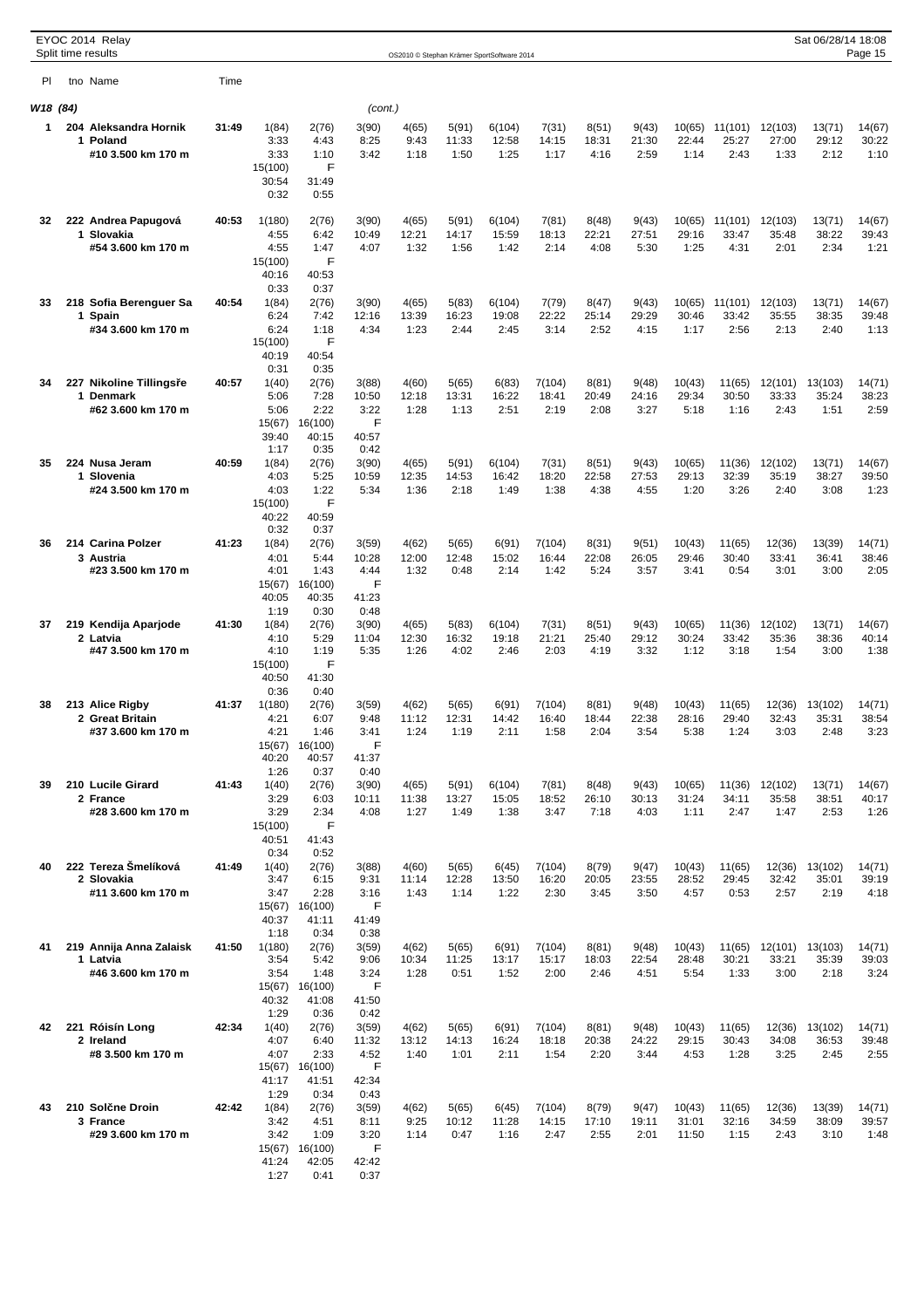|          | EYOC 2014 Relay<br>Split time results |       |                  |                  |                |                |                | OS2010 © Stephan Krämer SportSoftware 2014 |                 |                |                |                 |                  |                  | Sat 06/28/14 18:08 | Page 16         |
|----------|---------------------------------------|-------|------------------|------------------|----------------|----------------|----------------|--------------------------------------------|-----------------|----------------|----------------|-----------------|------------------|------------------|--------------------|-----------------|
|          |                                       | Time  |                  |                  |                |                |                |                                            |                 |                |                |                 |                  |                  |                    |                 |
| PI.      | tno Name                              |       |                  |                  |                |                |                |                                            |                 |                |                |                 |                  |                  |                    |                 |
| W18 (84) |                                       |       |                  |                  | (cont.)        |                |                |                                            |                 |                |                |                 |                  |                  |                    |                 |
| 1        | 204 Aleksandra Hornik<br>1 Poland     | 31:49 | 1(84)<br>3:33    | 2(76)<br>4:43    | 3(90)<br>8:25  | 4(65)<br>9:43  | 5(91)<br>11:33 | 6(104)<br>12:58                            | 7(31)<br>14:15  | 8(51)<br>18:31 | 9(43)<br>21:30 | 10(65)<br>22:44 | 11(101)<br>25:27 | 12(103)<br>27:00 | 13(71)<br>29:12    | 14(67)<br>30:22 |
|          | #10 3.500 km 170 m                    |       | 3:33             | 1:10             | 3:42           | 1:18           | 1:50           | 1:25                                       | 1:17            | 4:16           | 2:59           | 1:14            | 2:43             | 1:33             | 2:12               | 1:10            |
|          |                                       |       | 15(100)          | F                |                |                |                |                                            |                 |                |                |                 |                  |                  |                    |                 |
|          |                                       |       | 30:54<br>0:32    | 31:49<br>0:55    |                |                |                |                                            |                 |                |                |                 |                  |                  |                    |                 |
| 44       | 219 Laura Leiboma                     | 42:43 | 1(40)            | 2(76)            | 3(88)          | 4(60)          | 5(65)          | 6(45)                                      | 7(104)          | 8(79)          | 9(47)          | 10(43)          | 11(65)           | 12(36)           | 13(39)             | 14(71)          |
|          | 3 Latvia                              |       | 3:55             | 8:02             | 11:18          | 12:42          | 14:21          | 15:44                                      | 18:36           | 22:31          | 24:44          | 29:37           | 30:38            | 33:27            | 36:57              | 39:41           |
|          | #48 3.600 km 170 m                    |       | 3:55<br>15(67)   | 4:07<br>16(100)  | 3:16<br>F      | 1:24           | 1:39           | 1:23                                       | 2:52            | 3:55           | 2:13           | 4:53            | 1:01             | 2:49             | 3:30               | 2:44            |
|          |                                       |       | 41:27            | 42:02            | 42:43          |                |                |                                            |                 |                |                |                 |                  |                  |                    |                 |
|          |                                       |       | 1:46             | 0:35             | 0:41           |                |                |                                            |                 |                |                |                 |                  |                  |                    |                 |
| 45       | 220 Anele Kerpauskaite<br>2 Lithuania | 42:56 | 1(180)<br>5:09   | 2(76)<br>7:21    | 3(59)<br>10:40 | 4(62)<br>13:04 | 5(65)<br>14:03 | 6(83)<br>16:49                             | 7(104)<br>19:17 | 8(79)<br>23:31 | 9(47)<br>26:25 | 10(43)<br>30:48 | 11(65)<br>32:13  | 12(101)<br>35:06 | 13(103)<br>37:16   | 14(71)<br>40:02 |
|          | #50 3.600 km 170 m                    |       | 5:09             | 2:12             | 3:19           | 2:24           | 0:59           | 2:46                                       | 2:28            | 4:14           | 2:54           | 4:23            | 1:25             | 2:53             | 2:10               | 2:46            |
|          |                                       |       | 15(67)<br>41:32  | 16(100)<br>42:16 | F<br>42:56     |                |                |                                            |                 |                |                |                 |                  |                  |                    |                 |
|          |                                       |       | 1:30             | 0:44             | 0:40           |                |                |                                            |                 |                |                |                 |                  |                  |                    |                 |
| 46       | 215 Patricia Siegert<br>2 Germany     | 43:22 | 1(84)<br>3:49    | 2(76)<br>5:06    | 3(90)<br>12:20 | 4(65)<br>13:42 | 5(91)<br>15:20 | 6(104)<br>17:01                            | 7(31)<br>18:49  | 8(51)<br>23:21 | 9(43)<br>30:03 | 10(65)<br>31:25 | 11(36)<br>35:23  | 12(102)<br>37:54 | 13(71)<br>40:24    | 14(67)<br>42:09 |
|          | #24 3.500 km 170 m                    |       | 3:49             | 1:17             | 7:14           | 1:22           | 1:38           | 1:41                                       | 1:48            | 4:32           | 6:42           | 1:22            | 3:58             | 2:31             | 2:30               | 1:45            |
|          |                                       |       | 15(100)          | F                |                |                |                |                                            |                 |                |                |                 |                  |                  |                    |                 |
|          |                                       |       | 42:41<br>0:32    | 43:22<br>0:41    |                |                |                |                                            |                 |                |                |                 |                  |                  |                    |                 |
| 47       | 207 Yuliya Kobets                     | 43:43 | 1(84)            | 2(76)            | 3(59)          | 4(62)          | 5(65)          | 6(45)                                      | 7(104)          | 8(31)          | 9(51)          | 10(43)          | 11(65)           | 12(36)           | 13(102)            | 14(71)          |
|          | 2 Ukraine<br>#19 3.500 km 170 m       |       | 5:04<br>5:04     | 6:22<br>1:18     | 13:44<br>7:22  | 16:25<br>2:41  | 17:17<br>0:52  | 18:38<br>1:21                              | 21:14<br>2:36   | 23:13<br>1:59  | 27:31<br>4:18  | 31:09<br>3:38   | 32:16<br>1:07    | 35:35<br>3:19    | 37:24<br>1:49      | 41:13<br>3:49   |
|          |                                       |       | 15(67)           | 16(100)          | F              |                |                |                                            |                 |                |                |                 |                  |                  |                    |                 |
|          |                                       |       | 42:32            | 43:02            | 43:43          |                |                |                                            |                 |                |                |                 |                  |                  |                    |                 |
| 48       | 216 Taufer Franceska                  | 43:55 | 1:19<br>1(180)   | 0:30<br>2(76)    | 0:41<br>3(88)  | 4(60)          | 5(65)          | 6(83)                                      | 7(104)          | 8(79)          | 9(47)          | 10(43)          | 11(65)           | 12(36)           | 13(102)            | 14(71)          |
|          | 2 Italy                               |       | 5:48             | 7:37             | 11:34          | 12:40          | 13:45          | 15:19                                      | 17:44           | 20:36          | 22:46          | 29:32           | 31:24            | 35:08            | 37:43              | 41:15           |
|          | #40 3.600 km 170 m                    |       | 5:48<br>15(67)   | 1:49<br>16(100)  | 3:57<br>F      | 1:06           | 1:05           | 1:34                                       | 2:25            | 2:52           | 2:10           | 6:46            | 1:52             | 3:44             | 2:35               | 3:32            |
|          |                                       |       | 42:33            | 43:09            | 43:55          |                |                |                                            |                 |                |                |                 |                  |                  |                    |                 |
| 49       | 213 Sarah Jones                       | 44:02 | 1:18             | 0:36             | 0:46           |                |                |                                            |                 |                |                |                 |                  |                  |                    | 14(71)          |
|          | 3 Great Britain                       |       | 1(84)<br>4:07    | 2(76)<br>5:10    | 3(88)<br>10:46 | 4(60)<br>13:26 | 5(65)<br>14:45 | 6(83)<br>16:56                             | 7(104)<br>19:03 | 8(79)<br>22:10 | 9(47)<br>24:16 | 10(43)<br>29:59 | 11(65)<br>31:48  | 12(36)<br>34:30  | 13(39)<br>40:24    | 41:47           |
|          | #38 3.600 km 170 m                    |       | 4:07             | 1:03             | 5:36           | 2:40           | 1:19           | 2:11                                       | 2:07            | 3:07           | 2:06           | 5:43            | 1:49             | 2:42             | 5:54               | 1:23            |
|          |                                       |       | 15(67)<br>42:59  | 16(100)<br>43:31 | F<br>44:02     |                |                |                                            |                 |                |                |                 |                  |                  |                    |                 |
|          |                                       |       | 1:12             | 0:32             | 0:31           |                |                |                                            |                 |                |                |                 |                  |                  |                    |                 |
| 50       | 211 Iveta Zasheva<br>1 Bulgaria       | 45:07 | 1(84)<br>3:48    | 2(76)<br>5:18    | 3(59)<br>8:43  | 4(62)<br>10:54 | 5(65)<br>11:50 | 6(83)<br>14:39                             | 7(104)<br>16:51 | 8(81)<br>18:58 | 9(48)<br>23:31 | 10(43)<br>29:27 | 11(65)<br>30:39  | 12(101)<br>35:01 | 13(103)<br>36:58   | 14(71)<br>40:18 |
|          | #30 3.500 km 170 m                    |       | 3:48             | 1:30             | 3:25           | 2:11           | 0:56           | 2:49                                       | 2:12            | 2:07           | 4:33           | 5:56            | 1:12             | 4:22             | 1:57               | 3:20            |
|          |                                       |       | 15(67)           | 16(100)          | F              |                |                |                                            |                 |                |                |                 |                  |                  |                    |                 |
|          |                                       |       | 43:59<br>3:41    | 44:29<br>0:30    | 45:07<br>0:38  |                |                |                                            |                 |                |                |                 |                  |                  |                    |                 |
| 51       | 214 Johanna Trummer                   | 45:27 | 1(40)            | 2(76)            | 3(88)          | 4(60)          | 5(65)          | 6(45)                                      | 7(104)          | 8(79)          | 9(47)          | 10(43)          | 11(65)           | 12(36)           | 13(102)            | 14(71)          |
|          | 2 Austria<br>#11 3.600 km 170 m       |       | 3:43<br>3:43     | 7:29<br>3:46     | 10:54<br>3:25  | 12:26<br>1:32  | 13:31<br>1:05  | 15:00<br>1:29                              | 17:32<br>2:32   | 20:22<br>2:50  | 22:22<br>2:00  | 29:28<br>7:06   | 31:24<br>1:56    | 34:54<br>3:30    | 37:18<br>2:24      | 42:30<br>5:12   |
|          |                                       |       | 15(67)           | 16(100)          | F              |                |                |                                            |                 |                |                |                 |                  |                  |                    |                 |
|          |                                       |       | 44:07<br>1:37    | 44:43<br>0:36    | 45:27<br>0:44  |                |                |                                            |                 |                |                |                 |                  |                  |                    |                 |
| 52       | 223 Beatriz Moreira                   | 45:35 | 1(180)           | 2(76)            | 3(88)          | 4(60)          | 5(65)          | 6(45)                                      | 7(104)          | 8(79)          | 9(47)          | 10(43)          | 11(65)           | 12(36)           | 13(102)            | 14(71)          |
|          | 1 Portugal                            |       | 5:24             | 7:12             | 10:52          | 12:33          | 13:55          | 15:22                                      | 18:18           | 20:54          | 26:20          | 32:17           | 33:51            | 37:07            | 39:12              | 42:27           |
|          | #56 3.600 km 170 m                    |       | 5:24<br>15(67)   | 1:48<br>16(100)  | 3:40<br>F      | 1:41           | 1:22           | 1:27                                       | 2:56            | 2:36           | 5:26           | 5:57            | 1:34             | 3:16             | 2:05               | 3:15            |
|          |                                       |       | 44:07            | 44:52            | 45:35          |                |                |                                            |                 |                |                |                 |                  |                  |                    |                 |
| 53       | 227 Lise Termansen                    | 45:39 | 1:40<br>1(84)    | 0:45<br>2(76)    | 0:43<br>3(90)  | 4(65)          | 5(91)          | 6(104)                                     | 7(31)           | 8(51)          | 9(43)          | 10(65)          | 11(36)           | 12(39)           | 13(71)             | 14(67)          |
|          | 3 Denmark                             |       | 12:07            | 13:21            | 17:14          | 18:39          | 21:22          | 23:22                                      | 25:31           | 29:54          | 34:06          | 35:26           | 37:51            | 41:29            | 43:07              | 44:25           |
|          | #51 3.500 km 170 m                    |       | 12:07<br>15(100) | 1:14<br>F        | 3:53           | 1:25           | 2:43           | 2:00                                       | 2:09            | 4:23           | 4:12           | 1:20            | 2:25             | 3:38             | 1:38               | 1:18            |
|          |                                       |       | 45:01            | 45:39            |                |                |                |                                            |                 |                |                |                 |                  |                  |                    |                 |
|          |                                       |       | 0:36             | 0:38             |                |                |                |                                            |                 |                |                |                 |                  |                  |                    |                 |
| 54       | 206 Ingrid Lundanes<br>3 Norway       | 46:12 | 1(40)<br>3:23    | 2(76)<br>13:07   | 3(90)<br>17:13 | 4(65)<br>18:39 | 5(91)<br>20:12 | 6(104)<br>21:47                            | 7(31)<br>23:19  | 8(51)<br>28:14 | 9(43)<br>30:56 | 10(65)<br>32:37 | 11(36)<br>38:37  | 12(39)<br>42:23  | 13(71)<br>43:39    | 14(67)<br>44:52 |
|          | #17 3.500 km 170 m                    |       | 3:23             | 9:44             | 4:06           | 1:26           | 1:33           | 1:35                                       | 1:32            | 4:55           | 2:42           | 1:41            | 6:00             | 3:46             | 1:16               | 1:13            |
|          |                                       |       | 15(100)<br>45:36 | F<br>46:12       |                |                |                |                                            |                 |                |                |                 |                  |                  |                    |                 |
|          |                                       |       | 0:44             | 0:36             |                |                |                |                                            |                 |                |                |                 |                  |                  |                    |                 |
| 55       | 212 Silvia Luup                       | 47:31 | 1(84)            | 2(76)            | 3(90)          | 4(65)          | 5(83)          | 6(104)                                     | 7(79)           | 8(47)          | 9(43)          | 10(65)          | 11(101)          | 12(103)          | 13(71)             | 14(67)          |
|          | 2 Estonia<br>#34 3.600 km 170 m       |       | 8:14<br>8:14     | 9:37<br>1:23     | 14:14<br>4:37  | 15:51<br>1:37  | 17:29<br>1:38  | 20:01<br>2:32                              | 26:46<br>6:45   | 29:20<br>2:34  | 33:52<br>4:32  | 35:19<br>1:27   | 38:28<br>3:09    | 40:37<br>2:09    | 44:43<br>4:06      | 46:11<br>1:28   |
|          |                                       |       | 15(100)          | F                |                |                |                |                                            |                 |                |                |                 |                  |                  |                    |                 |
|          |                                       |       | 46:47<br>0:36    | 47:31<br>0:44    |                |                |                |                                            |                 |                |                |                 |                  |                  |                    |                 |
|          |                                       |       |                  |                  |                |                |                |                                            |                 |                |                |                 |                  |                  |                    |                 |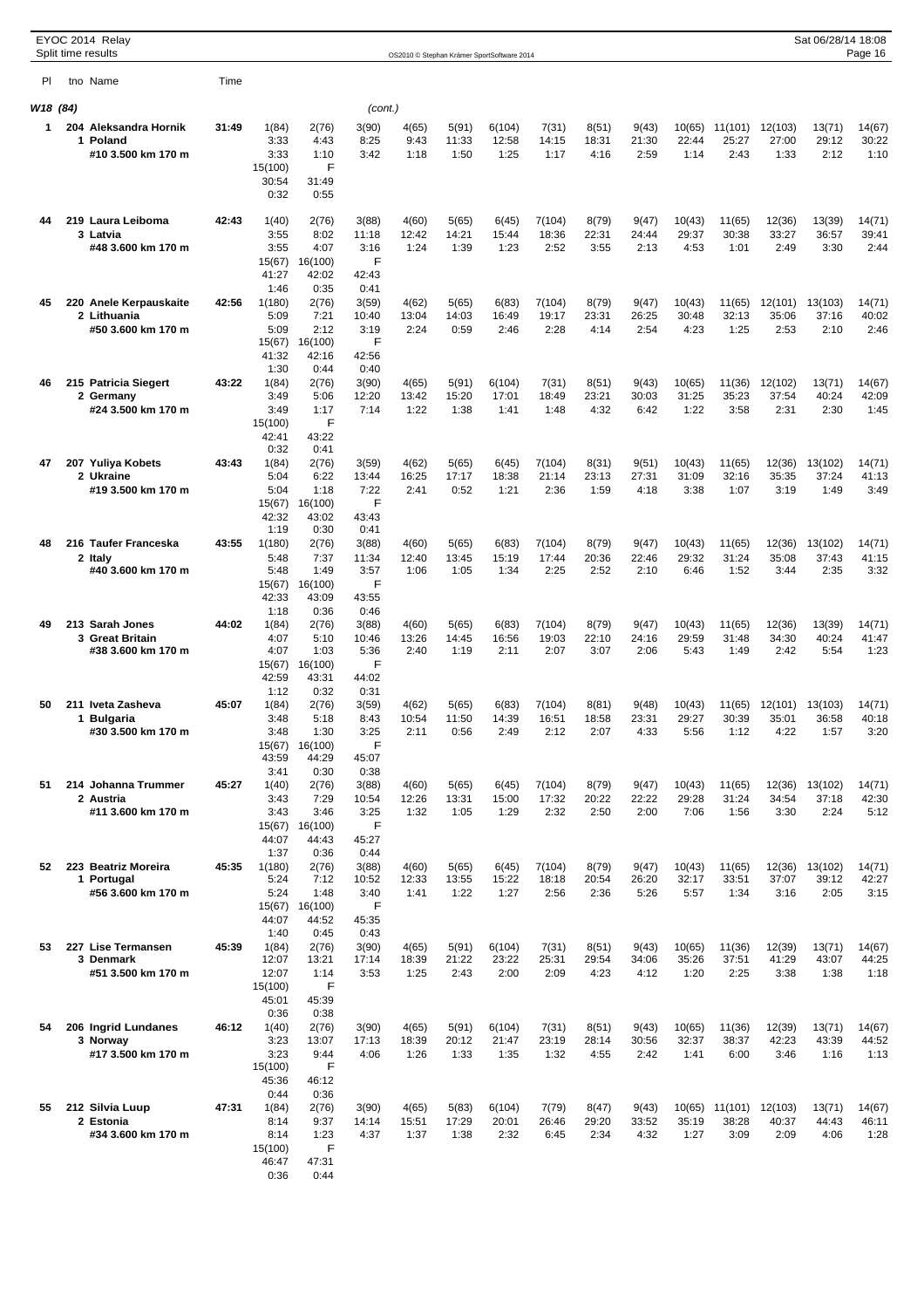|          |   | EYOC 2014 Relay<br>Split time results |         |                  |                         |                |                |                | OS2010 © Stephan Krämer SportSoftware 2014 |                 |                |                |                 |                  |                  | Sat 06/28/14 18:08 | Page 17         |
|----------|---|---------------------------------------|---------|------------------|-------------------------|----------------|----------------|----------------|--------------------------------------------|-----------------|----------------|----------------|-----------------|------------------|------------------|--------------------|-----------------|
| PI.      |   | tno Name                              | Time    |                  |                         |                |                |                |                                            |                 |                |                |                 |                  |                  |                    |                 |
| W18 (84) |   |                                       |         |                  |                         | (cont.)        |                |                |                                            |                 |                |                |                 |                  |                  |                    |                 |
| 1        |   | 204 Aleksandra Hornik                 | 31:49   | 1(84)            | 2(76)                   | 3(90)          | 4(65)          | 5(91)          | 6(104)                                     |                 | 8(51)          | 9(43)          | 10(65)          |                  |                  |                    |                 |
|          |   | 1 Poland                              |         | 3:33             | 4:43                    | 8:25           | 9:43           | 11:33          | 12:58                                      | 7(31)<br>14:15  | 18:31          | 21:30          | 22:44           | 11(101)<br>25:27 | 12(103)<br>27:00 | 13(71)<br>29:12    | 14(67)<br>30:22 |
|          |   | #10 3.500 km 170 m                    |         | 3:33             | 1:10                    | 3:42           | 1:18           | 1:50           | 1:25                                       | 1:17            | 4:16           | 2:59           | 1:14            | 2:43             | 1:33             | 2:12               | 1:10            |
|          |   |                                       |         | 15(100)<br>30:54 | F<br>31:49              |                |                |                |                                            |                 |                |                |                 |                  |                  |                    |                 |
|          |   |                                       |         | 0:32             | 0:55                    |                |                |                |                                            |                 |                |                |                 |                  |                  |                    |                 |
| 56       |   | 211 Mikaela Vitanova                  | 48:13   | 1(40)            | 2(76)                   | 3(90)          | 4(65)          | 5(91)          | 6(104)                                     | 7(79)           | 8(47)          | 9(43)          | 10(65)          | 11(36)           | 12(39)           | 13(71)             | 14(67)          |
|          |   | 3 Bulgaria                            |         | 3:40             | 6:54                    | 11:26          | 13:00          | 16:36          | 18:38                                      | 22:28           | 28:40          | 33:04          | 34:58           | 37:47            | 42:41            | 45:08              | 47:03           |
|          |   | #32 3.600 km 170 m                    |         | 3:40<br>15(100)  | 3:14<br>F               | 4:32           | 1:34           | 3:36           | 2:02                                       | 3:50            | 6:12           | 4:24           | 1:54            | 2:49             | 4:54             | 2:27               | 1:55            |
|          |   |                                       |         | 47:36            | 48:13                   |                |                |                |                                            |                 |                |                |                 |                  |                  |                    |                 |
|          |   |                                       |         | 0:33             | 0:37                    |                |                |                |                                            |                 |                |                |                 |                  |                  |                    |                 |
| 57       | 3 | 218 Yara Bores Escuder<br>Spain       | 49:24   | 1(180)<br>4:53   | 2(76)<br>7:13           | 3(59)<br>12:55 | 4(62)<br>15:33 | 5(65)<br>16:30 | 6(91)<br>18:31                             | 7(104)<br>20:25 | 8(81)<br>27:10 | 9(48)<br>31:01 | 10(43)<br>36:30 | 11(65)<br>37:59  | 12(36)<br>41:04  | 13(39)<br>44:14    | 14(71)<br>46:28 |
|          |   | #45 3.600 km 170 m                    |         | 4:53             | 2:20                    | 5:42           | 2:38           | 0:57           | 2:01                                       | 1:54            | 6:45           | 3:51           | 5:29            | 1:29             | 3:05             | 3:10               | 2:14            |
|          |   |                                       |         | 15(67)<br>48:01  | 16(100)<br>48:38        | F<br>49:24     |                |                |                                            |                 |                |                |                 |                  |                  |                    |                 |
|          |   |                                       |         | 1:33             | 0:37                    | 0:46           |                |                |                                            |                 |                |                |                 |                  |                  |                    |                 |
| 58       |   | 215 Dorothea Müller                   | 49:44   | 1(40)            | 2(76)                   | 3(88)          | 4(60)          | 5(65)          | 6(83)                                      | 7(104)          | 8(81)          | 9(48)          | 10(43)          | 11(65)           | 12(36)           | 13(39)             | 14(71)          |
|          |   | 3 Germany<br>#26 3.500 km 170 m       |         | 3:04<br>3:04     | 5:58<br>2:54            | 10:46<br>4:48  | 11:45<br>0:59  | 12:50<br>1:05  | 14:09<br>1:19                              | 16:17<br>2:08   | 18:07<br>1:50  | 30:53<br>12:46 | 35:49<br>4:56   | 37:06<br>1:17    | 40:34<br>3:28    | 45:30<br>4:56      | 47:06<br>1:36   |
|          |   |                                       |         | 15(67)           | 16(100)                 | F              |                |                |                                            |                 |                |                |                 |                  |                  |                    |                 |
|          |   |                                       |         | 48:26<br>1:20    | 49:04<br>0:38           | 49:44<br>0:40  |                |                |                                            |                 |                |                |                 |                  |                  |                    |                 |
| 59       |   | 212 Marianne Haug                     | 51:17   | 1(40)            | 2(76)                   | 3(59)          | 4(62)          | 5(65)          | 6(45)                                      | 7(104)          | 8(81)          | 9(48)          | 10(43)          | 11(65)           | 12(36)           | 13(102)            | 14(71)          |
|          |   | 1 Estonia<br>#33 3.500 km 170 m       |         | 10:59<br>10:59   | 13:26<br>2:27           | 19:44<br>6:18  | 21:23<br>1:39  | 22:29<br>1:06  | 24:56<br>2:27                              | 27:43<br>2:47   | 31:15<br>3:32  | 34:36<br>3:21  | 39:01<br>4:25   | 40:21<br>1:20    | 43:00<br>2:39    | 45:05<br>2:05      | 48:13<br>3:08   |
|          |   |                                       |         | 15(67)           | 16(100)                 | F              |                |                |                                            |                 |                |                |                 |                  |                  |                    |                 |
|          |   |                                       |         | 49:54            | 50:36                   | 51:17          |                |                |                                            |                 |                |                |                 |                  |                  |                    |                 |
| 60       |   | 220 Jogvile Sušinskaite               | 51:23   | 1:41<br>1(84)    | 0:42<br>2(76)           | 0:41<br>3(90)  | 4(65)          | 5(91)          | 6(104)                                     | 7(31)           | 8(51)          | 9(43)          | 10(65)          | 11(36)           | 12(39)           | 13(71)             | 14(67)          |
|          |   | 3 Lithuania                           |         | 12:41            | 13:59                   | 18:29          | 20:01          | 24:54          | 26:45                                      | 28:24           | 35:13          | 39:11          | 40:33           | 43:35            | 46:50            | 48:34              | 50:14           |
|          |   | #51 3.500 km 170 m                    |         | 12:41<br>15(100) | 1:18<br>F               | 4:30           | 1:32           | 4:53           | 1:51                                       | 1:39            | 6:49           | 3:58           | 1:22            | 3:02             | 3:15             | 1:44               | 1:40            |
|          |   |                                       |         | 50:46            | 51:23                   |                |                |                |                                            |                 |                |                |                 |                  |                  |                    |                 |
|          |   |                                       |         | 0:32             | 0:37                    |                |                |                |                                            |                 |                |                |                 |                  |                  |                    |                 |
| 61       |   | 212 Doris Kudre<br>3 Estonia          | 52:39   | 1(180)<br>7:26   | 2(76)<br>9:21           | 3(88)<br>12:49 | 4(60)<br>19:56 | 5(65)<br>21:12 | 6(91)<br>23:13                             | 7(104)<br>28:05 | 8(31)<br>29:55 | 9(51)<br>35:06 | 10(43)<br>40:26 | 11(65)<br>41:45  | 12(36)<br>44:39  | 13(39)<br>48:12    | 14(71)<br>50:07 |
|          |   | #35 3.500 km 170 m                    |         | 7:26             | 1:55                    | 3:28           | 7:07           | 1:16           | 2:01                                       | 4:52            | 1:50           | 5:11           | 5:20            | 1:19             | 2:54             | 3:33               | 1:55            |
|          |   |                                       |         | 15(67)<br>51:20  | 16(100)<br>51:56        | F<br>52:39     |                |                |                                            |                 |                |                |                 |                  |                  |                    |                 |
|          |   |                                       |         | 1:13             | 0:36                    | 0:43           |                |                |                                            |                 |                |                |                 |                  |                  |                    |                 |
| 62       |   | 221 Aoife Mc Cavana<br>3 Ireland      | 53:00   | 1(180)<br>4:33   | 2(76)<br>7:41           | 3(88)<br>11:31 | 4(60)<br>14:27 | 5(65)<br>16:06 | 6(83)<br>19:29                             | 7(104)<br>23:13 | 8(31)<br>26:30 | 9(51)<br>32:12 | 10(43)<br>36:43 | 11(65)<br>38:02  | 12(36)<br>40:50  | 13(39)<br>47:42    | 14(71)<br>49:47 |
|          |   | #53 3.500 km 170 m                    |         | 4:33             | 3:08                    | 3:50           | 2:56           | 1:39           | 3:23                                       | 3:44            | 3:17           | 5:42           | 4:31            | 1:19             | 2:48             | 6:52               | 2:05            |
|          |   |                                       |         | 15(67)           | 16(100)                 | F              |                |                |                                            |                 |                |                |                 |                  |                  |                    |                 |
|          |   |                                       |         | 51:43<br>1:56    | 52:22<br>0:39           | 53:00<br>0:38  |                |                |                                            |                 |                |                |                 |                  |                  |                    |                 |
| 63       |   | 220 Vaiva Laurutyte                   | 55:53   | 1(40)            | 2(76)                   | 3(88)          | 4(60)          | 5(65)          | 6(45)                                      | 7(104)          | 8(81)          | 9(48)          | 10(43)          | 11(65)           | 12(36)           | 13(102)            | 14(71)          |
|          |   | 1 Lithuania<br>#49 3.500 km 170 m     |         | 7:21<br>7:21     | 9:30<br>2:09            | 18:40<br>9:10  | 19:48<br>1:08  | 21:08<br>1:20  | 22:51<br>1:43                              | 28:06<br>5:15   | 31:14<br>3:08  | 35:55<br>4:41  | 41:24<br>5:29   | 42:51<br>1:27    | 46:02<br>3:11    | 49:17<br>3:15      | 52:36<br>3:19   |
|          |   |                                       |         | 15(67)           | 16(100)                 | F              |                |                |                                            |                 |                |                |                 |                  |                  |                    |                 |
|          |   |                                       |         | 54:24<br>1:48    | 55:02<br>0:38           | 55:53          |                |                |                                            |                 |                |                |                 |                  |                  |                    |                 |
| 64       |   | 224 Lara Gantar                       | 56:09   | 1(40)            | 2(76)                   | 0:51<br>3(59)  | 4(62)          | 5(65)          | 6(45)                                      | 7(104)          | 8(79)          | 9(47)          | 10(43)          | 11(65)           | 12(36)           | 13(39)             | 14(71)          |
|          |   | 3 Slovenia                            |         | 4:18             | 9:44                    | 18:00          | 20:21          | 22:12          | 24:21                                      | 27:39           | 31:05          | 34:12          | 39:18           | 41:18            | 44:42            | 50:30              | 52:41           |
|          |   | #14 3.600 km 170 m                    |         | 4:18<br>15(67)   | 5:26<br>16(100)         | 8:16<br>F      | 2:21           | 1:51           | 2:09                                       | 3:18            | 3:26           | 3:07           | 5:06            | 2:00             | 3:24             | 5:48               | 2:11            |
|          |   |                                       |         | 54:56            | 55:34                   | 56:09          |                |                |                                            |                 |                |                |                 |                  |                  |                    |                 |
| 65       |   | 222 Antonia Šofránková                | 1:00:09 | 2:15<br>1(84)    | 0:38<br>2(76)           | 0:35<br>3(59)  | 4(62)          | 5(65)          | 6(83)                                      | 7(104)          | 8(31)          | 9(51)          | 10(43)          | 11(65)           | 12(36)           | 13(39)             | 14(71)          |
|          |   | 3 Slovakia                            |         | 4:28             | 11:29                   | 16:16          | 18:49          | 20:30          | 23:01                                      | 26:18           | 28:26          | 33:57          | 43:00           | 44:27            | 47:50            | 54:44              | 57:14           |
|          |   | #55 3.500 km 170 m                    |         | 4:28             | 7:01                    | 4:47           | 2:33           | 1:41           | 2:31                                       | 3:17            | 2:08           | 5:31           | 9:03            | 1:27             | 3:23             | 6:54               | 2:30            |
|          |   |                                       |         | 15(67)<br>58:51  | 16(100)<br>59:29        | F<br>1:00:09   |                |                |                                            |                 |                |                |                 |                  |                  |                    |                 |
|          |   |                                       |         | 1:37             | 0:38                    | 0:40           |                |                |                                            |                 |                |                |                 |                  |                  |                    |                 |
| 66       |   | 221 Caoimhe O'Boyle<br>1 Ireland      | 1:00:15 | 1(84)<br>4:37    | 2(76)<br>6:07           | 3(90)<br>11:13 | 4(65)<br>12:43 | 5(45)<br>14:12 | 6(104)<br>16:45                            | 7(79)<br>19:49  | 8(47)<br>39:23 | 9(43)<br>44:37 | 10(65)<br>46:11 | 11(101)<br>49:35 | 12(103)<br>52:17 | 13(71)<br>56:47    | 14(67)<br>58:41 |
|          |   | #52 3.600 km 170 m                    |         | 4:37             | 1:30                    | 5:06           | 1:30           | 1:29           | 2:33                                       | 3:04            | 19:34          | 5:14           | 1:34            | 3:24             | 2:42             | 4:30               | 1:54            |
|          |   |                                       |         | 15(100)<br>59:27 | F<br>1:00:15            |                | $*48$<br>28:53 |                |                                            |                 |                |                |                 |                  |                  |                    |                 |
|          |   |                                       |         | 0:46             | 0:48                    |                |                |                |                                            |                 |                |                |                 |                  |                  |                    |                 |
| 67       |   | 223 Beatriz Sanguino                  | 1:00:58 | 1(84)            | 2(76)                   | 3(90)          | 4(65)          | 5(91)          | 6(104)                                     | 7(31)           | 8(51)          | 9(43)          | 10(65)          | 11(101)          | 12(103)          | 13(71)             | 14(67)          |
|          |   | 2 Portugal<br>#10 3.500 km 170 m      |         | 5:07<br>5:07     | 6:49<br>1:42            | 17:03<br>10:14 | 19:05<br>2:02  | 20:59<br>1:54  | 22:56<br>1:57                              | 25:22<br>2:26   | 32:45<br>7:23  | 42:07<br>9:22  | 43:53<br>1:46   | 48:28<br>4:35    | 50:51<br>2:23    | 54:43<br>3:52      | 59:41<br>4:58   |
|          |   |                                       |         | 15(100)          | F                       |                |                |                |                                            |                 |                |                |                 |                  |                  |                    |                 |
|          |   |                                       |         | 0:36             | 1:00:17 1:00:58<br>0:41 |                |                |                |                                            |                 |                |                |                 |                  |                  |                    |                 |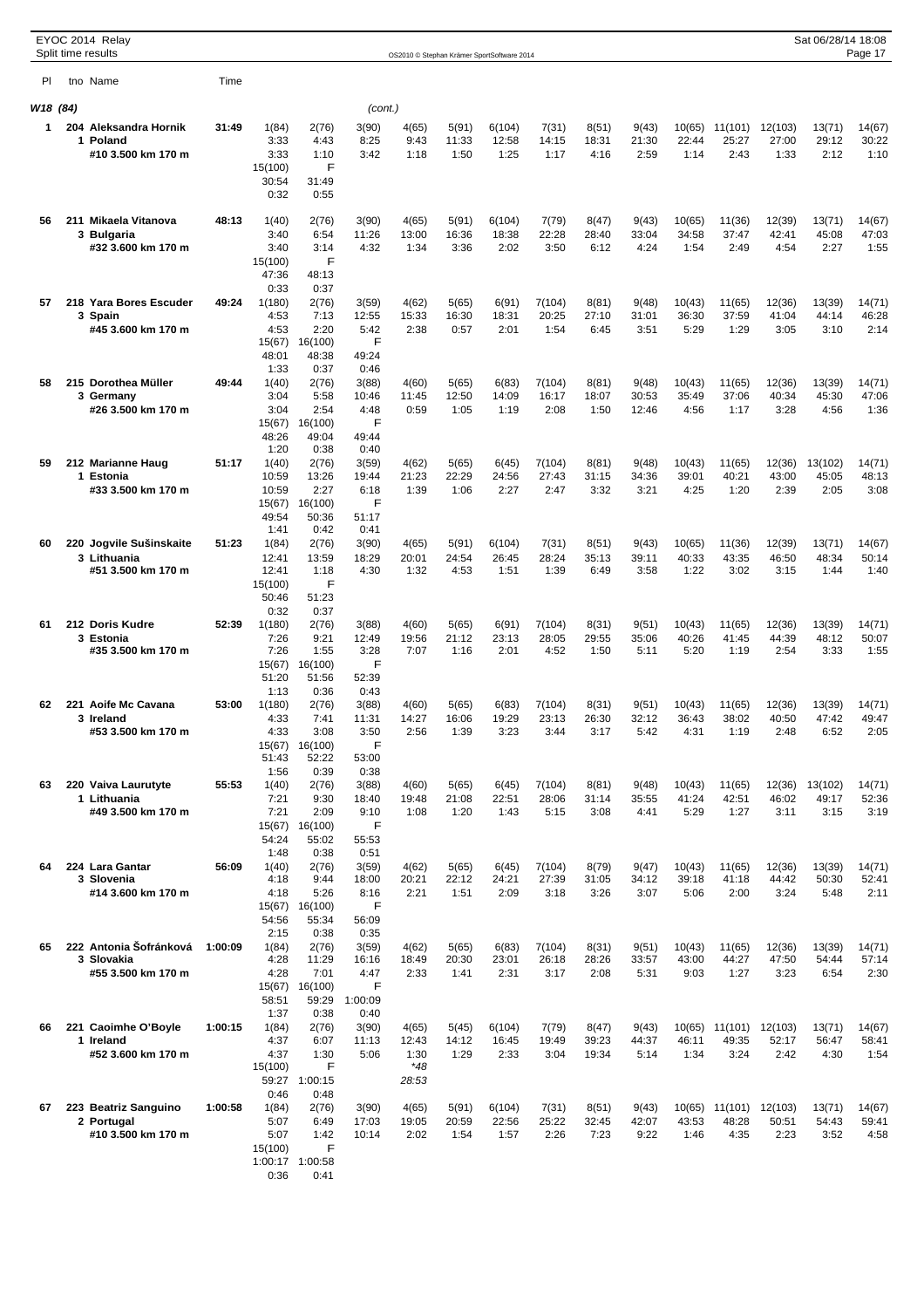|          | EYOC 2014 Relay<br>Split time results  |         |                   |                                   |                    |                |                                            |                  |                  |                  |                  |                       |                   |                  | Sat 06/28/14 18:08            | Page 18         |
|----------|----------------------------------------|---------|-------------------|-----------------------------------|--------------------|----------------|--------------------------------------------|------------------|------------------|------------------|------------------|-----------------------|-------------------|------------------|-------------------------------|-----------------|
|          |                                        |         |                   |                                   |                    |                | OS2010 © Stephan Krämer SportSoftware 2014 |                  |                  |                  |                  |                       |                   |                  |                               |                 |
| PI.      | tno Name                               | Time    |                   |                                   |                    |                |                                            |                  |                  |                  |                  |                       |                   |                  |                               |                 |
| W18 (84) |                                        |         |                   |                                   | (cont.)            |                |                                            |                  |                  |                  |                  |                       |                   |                  |                               |                 |
| 1        | 204 Aleksandra Hornik<br>1 Poland      | 31:49   | 1(84)<br>3:33     | 2(76)<br>4:43                     | 3(90)<br>8:25      | 4(65)<br>9:43  | 5(91)<br>11:33                             | 6(104)<br>12:58  | 7(31)<br>14:15   | 8(51)<br>18:31   | 9(43)<br>21:30   | 10(65)<br>22:44       | 11(101)<br>25:27  | 12(103)<br>27:00 | 13(71)<br>29:12               | 14(67)<br>30:22 |
|          | #10 3.500 km 170 m                     |         | 3:33              | 1:10                              | 3:42               | 1:18           | 1:50                                       | 1:25             | 1:17             | 4:16             | 2:59             | 1:14                  | 2:43              | 1:33             | 2:12                          | 1:10            |
|          |                                        |         | 15(100)<br>30:54  | F<br>31:49                        |                    |                |                                            |                  |                  |                  |                  |                       |                   |                  |                               |                 |
|          |                                        |         | 0:32              | 0:55                              |                    |                |                                            |                  |                  |                  |                  |                       |                   |                  |                               |                 |
| 68       | 226 Iva Lovrec                         | 1:01:03 | 1(84)             | 2(76)                             | 3(59)              | 4(62)          | 5(65)                                      | 6(91)            | 7(104)           | 8(31)            | 9(51)            | 10(43)                | 11(65)            | 12(101)          | 13(103)                       | 14(71)          |
|          | 1 Croatia                              |         | 6:13              | 7:52                              | 12:33              | 14:15          | 15:24                                      | 17:46            | 20:06            | 23:37            | 30:31            | 46:44                 | 48:15             | 52:12            | 54:36                         | 57:49           |
|          | #60 3.500 km 170 m                     |         | 6:13<br>15(67)    | 1:39<br>16(100)                   | 4:41<br>F          | 1:42           | 1:09                                       | 2:22             | 2:20             | 3:31             | 6:54             | 16:13                 | 1:31              | 3:57             | 2:24                          | 3:13            |
|          |                                        |         | 59:39             | 1:00:21                           | 1:01:03            |                |                                            |                  |                  |                  |                  |                       |                   |                  |                               |                 |
| 69       | 217 Viktoryia Mozhar                   | 1:04:38 | 1:50<br>1(180)    | 0:42<br>2(76)                     | 0:42<br>3(88)      | 4(60)          | 5(65)                                      | 6(45)            | 7(104)           | 8(31)            | 9(51)            | 10(43)                | 11(65)            | 12(36)           | 13(102)                       | 14(71)          |
|          | 1 Belarus                              |         | 8:32              | 9:51                              | 13:23              | 15:05          | 16:22                                      | 19:21            | 21:49            | 23:45            | 48:26            | 51:50                 | 53:11             | 56:15            | 58:22                         | 1:01:19         |
|          | #31 3.500 km 170 m                     |         | 8:32<br>15(67)    | 1:19<br>16(100)                   | 3:32<br>F          | 1:42           | 1:17                                       | 2:59             | 2:28             | 1:56             | 24:41            | 3:24                  | 1:21              | 3:04             | 2:07                          | 2:57            |
|          |                                        |         | 1:03:13           | 1:03:53                           | 1:04:38            |                |                                            |                  |                  |                  |                  |                       |                   |                  |                               |                 |
| 70       | 216 Anna Giovanelli                    | 1:08:39 | 1:54<br>1(84)     | 0:40<br>2(76)                     | 0:45<br>3(59)      | 4(62)          | 5(65)                                      | 6(45)            | 7(104)           | 8(31)            | 9(51)            | 10(43)                | 11(65)            | 12(36)           | 13(39)                        | 14(71)          |
|          | 3 Italy<br>#41 3.500 km 170 m          |         | 3:32<br>3:32      | 5:47<br>2:15                      | 22:16<br>16:29     | 24:12<br>1:56  | 25:05<br>0:53                              | 28:25<br>3:20    | 39:06<br>10:41   | 42:19<br>3:13    | 47:15<br>4:56    | 54:11<br>6:56         | 56:02<br>1:51     | 59:38<br>3:36    | 1:03:59<br>4:21               | 1:05:47<br>1:48 |
|          |                                        |         | 15(67)            | 16(100)                           | F                  |                |                                            |                  |                  |                  |                  |                       |                   |                  |                               |                 |
|          |                                        |         | 1:07:20<br>1:33   | 1:08:03<br>0:43                   | 1:08:39<br>0:36    |                |                                            |                  |                  |                  |                  |                       |                   |                  |                               |                 |
| 71       | 218 Elena Botica Artalej               | 1:10:23 | 1(40)             | 2(76)                             | 3(88)              | 4(60)          | 5(65)                                      | 6(45)            | 7(104)           | 8(31)            | 9(51)            | 10(43)                | 11(65)            | 12(36)           | 13(102)                       | 14(71)          |
|          | 2 Spain<br>#44 3.500 km 170 m          |         | 4:12<br>4:12      | 11:13<br>7:01                     | 15:15<br>4:02      | 18:27<br>3:12  | 19:50<br>1:23                              | 22:50<br>3:00    | 38:37<br>15:47   | 40:41<br>2:04    | 46:50<br>6:09    | 55:58<br>9:08         | 57:21<br>1:23     | 1:00:51<br>3:30  | 1:03:31<br>2:40               | 1:07:16<br>3:45 |
|          |                                        |         | 15(67)            | 16(100)                           | F                  |                |                                            |                  |                  |                  |                  |                       |                   |                  |                               |                 |
|          |                                        |         | 1:08:55<br>1:39   | 1:09:33<br>0:38                   | 1:10:23<br>0:50    |                |                                            |                  |                  |                  |                  |                       |                   |                  |                               |                 |
|          | 211 Kristiana Gecova                   | mp      | 1(180)            | 2(76)                             | 3(88)              | 4(60)          | 5(65)                                      | 6(45)            | 7(104)           | 8(31)            | 9(51)            | 10(43)                | 11(65)            | 12(36)           | 13(102)                       | 14(71)          |
|          | 2 Bulgaria                             |         | 4:25              | 6:25                              | 10:23              | 12:28          | 14:22                                      | 20:48            | 24:48            | 30:45            | 37:37            | 41:41                 | 42:58             | 46:53            | 51:59                         | 56:04           |
|          | #31 3.500 km 170 m                     |         | 4:25<br>15(67)    | 2:00<br>16(100)                   | 3:58<br>F          | 2:05           | 1:54                                       | 6:26             | 4:00             | 5:57             | 6:52             | 4:04                  | 1:17              | 3:55             | 5:06                          | 4:05            |
|          |                                        |         | -----             | 58:07                             | 58:49              |                |                                            |                  |                  |                  |                  |                       |                   |                  |                               |                 |
|          | 226 Roberta Orehoci                    | mp      | 1(40)             | 2:03<br>2(76)                     | 0:42<br>3(90)      | 4(65)          | 5(83)                                      | 6(104)           | 7(81)            | 8(48)            | 9(43)            | 10(65)                | 11(36)            | 12(102)          | 13(71)                        | 14(67)          |
|          | 2 Croatia                              |         | 19:37             | 28:08                             | 34:59              | 36:33          | 39:20                                      | 42:15            | -----            | -----            | $- - - - -$      | $- - - - -$           |                   |                  |                               |                 |
|          | #22 3.500 km 170 m                     |         | 19:37<br>15(100)  | 8:31<br>F                         | 6:51               | 1:34           | 2:47                                       | 2:55             |                  |                  |                  |                       |                   |                  |                               |                 |
|          |                                        |         | -----             | 59:10                             |                    |                |                                            |                  |                  |                  |                  |                       |                   |                  |                               |                 |
|          | 224 Ursa Begus                         | mp      | 1(180)            | 16:55<br>2(76)                    | 3(88)              | 4(60)          | 5(65)                                      | 6(83)            | 7(104)           | 8(81)            | 9(48)            | 10(43)                | 11(65)            | 12(101) 13(103)  |                               | 14(71)          |
|          | 2 Slovenia<br>#16 3.600 km 170 m       |         | 4:39<br>4:39      | 12:21<br>7:42                     | 17:16<br>4:55      |                | 26:14<br>8:58                              | 30:38<br>4:24    | 33:34<br>2:56    | 38:32<br>4:58    | 42:31<br>3:59    | 51:59<br>9:28         | 53:37<br>1:38     | 3:24             | 57:01 1:01:18 1:04:36<br>4:17 | 3:18            |
|          |                                        |         | 15(67)            | 16(100)                           | F                  |                | *90                                        | $*54$            |                  |                  |                  |                       |                   |                  |                               |                 |
|          |                                        |         | 1:06:06<br>1:30   | 1:06:47<br>0:41                   | 1:07:37<br>0:50    |                | 23:40                                      | 47:34            |                  |                  |                  |                       |                   |                  |                               |                 |
|          | 226 Dora Tezak                         | mp      | 1(180)            | 2(76)                             | 3(88)              | 4(60)          | 5(65)                                      | 6(45)            | 7(104)           | 8(79)            | 9(47)            | 10(43)                | 11(65)            | 12(36)           | 13(39)                        | 14(71)          |
|          | 3 Croatia<br>#61 3.600 km 170 m        |         | 12:36<br>12:36    | 15:00<br>2:24                     | 21:46<br>6:46      | 24:31<br>2:45  | 25:59<br>1:28                              | 31:03<br>5:04    | 35:31<br>4:28    | 39:19<br>3:48    | 55:37<br>16:18   | -----                 | 1:12:05<br>16:28  | $- - - -$        |                               |                 |
|          |                                        |         |                   | 15(67) 16(100)                    | F                  |                |                                            |                  |                  |                  |                  |                       |                   |                  |                               |                 |
|          |                                        |         | -----             | 1:13:10<br>1:05                   | 1:13:59<br>0:49    |                |                                            |                  |                  |                  |                  |                       |                   |                  |                               |                 |
|          | 217 Tatyana Latokurska                 | mp      | 1(84)             | 2(76)                             | 3(59)              | 4(62)          | 5(65)                                      | 6(91)            | 7(104)           | 8(81)            | 9(48)            | 10(43)                | 11(65)            | 12(101)          | 13(103)                       | 14(71)          |
|          | 2 Belarus<br>#42 3.600 km 170 m        |         | 6:02<br>6:02      | 8:06<br>2:04                      | 30:05<br>21:59     | 32:43<br>2:38  | 33:44<br>1:01                              | 38:43<br>4:59    | 41:39<br>2:56    | 44:58<br>3:19    | 58:57<br>13:59   | 1:07:55<br>8:58       | 1:09:59<br>2:04   |                  |                               |                 |
|          |                                        |         | 15(67)<br>1:14:02 | 16(100)                           | F<br>$--- 1:15:49$ |                |                                            |                  |                  |                  |                  |                       |                   |                  |                               |                 |
|          |                                        |         | 4:03              |                                   | 1:47               |                |                                            |                  |                  |                  |                  |                       |                   |                  |                               |                 |
|          | 223 Catarina Reis<br>3 Portugal        | mp      | 1(40)<br>24:24    | 2(76)<br>28:51                    | 3(59)<br>36:27     | 4(62)<br>38:16 | 5(65)<br>40:06                             | 6(83)<br>42:47   | 7(104)<br>48:36  | 8(81)<br>55:47   | 9(48)<br>1:06:02 | 10(43)<br>$- - - - -$ | 11(65)<br>1.1.1.1 | 12(36)<br>-----  | 13(39)                        | 14(71)          |
|          | #57 3.500 km 170 m                     |         | 24:24             | 4:27                              | 7:36               | 1:49           | 1:50                                       | 2:41             | 5:49             | 7:11             | 10:15            |                       |                   |                  |                               |                 |
|          |                                        |         | 15(67)<br>1.1.1.1 | 16(100)<br>-----                  | F<br>1:22:50       |                | *55<br>1:15:22                             |                  |                  |                  |                  |                       |                   |                  |                               |                 |
|          |                                        |         |                   |                                   | 16:48              |                |                                            |                  |                  |                  |                  |                       |                   |                  |                               |                 |
|          | 228 Aleksandra Risteska<br>3 Macedonia | mp      | 1(180)<br>-----   | 2(76)<br>24:12                    | 3(88)<br>1.1.1.1   | 4(60)          | 5(65)<br>55:42                             | 6(83)<br>1.1.1.1 | 7(104)<br>-----  | 8(79)<br>-----   | 9(47)<br>-----   | 10(43)<br>-----       | 11(65)<br>1:42:15 | 12(36)<br>-----  | 13(39)                        | 14(71)          |
|          | #20 3.600 km 170 m                     |         |                   | 24:12                             |                    |                | 31:30                                      |                  |                  |                  |                  |                       | 46:33             |                  |                               |                 |
|          |                                        |         |                   | 15(67) 16(100)<br>2:11:02 2:12:07 | F<br>2:12:50       |                | *84<br>15:32                               | $*62$<br>54:38   | $*46$<br>1:04:03 | $*72$<br>1:21:50 | *102<br>1:48:18  |                       |                   |                  |                               |                 |
|          |                                        |         | 28:47             | 1:05                              | 0:43               |                |                                            |                  |                  |                  |                  |                       |                   |                  |                               |                 |
|          | 225 Neda Katalin<br>1 Romania          | disa    | 1(180)<br>8:21    | 2(76)<br>10:04                    | 3(88)<br>14:04     | 4(60)<br>15:54 | 5(65)<br>17:18                             | 6(83)<br>19:06   | 7(104)<br>22:18  | 8(79)<br>28:07   | 9(47)<br>35:05   | 10(43)<br>39:12       | 11(65)<br>41:16   | 12(101)<br>49:27 | 13(103)<br>51:39              | 14(71)<br>55:07 |
|          | #58 3.600 km 170 m                     |         | 8:21              | 1:43                              | 4:00               | 1:50           | 1:24                                       | 1:48             | 3:12             | 5:49             | 6:58             | 4:07                  | 2:04              | 8:11             | 2:12                          | 3:28            |
|          |                                        |         | 15(67)<br>56:54   | 16(100)<br>57:36                  | F<br>58:27         |                |                                            |                  |                  |                  |                  |                       |                   |                  |                               |                 |
|          |                                        |         | 1:47              | 0:42                              | 0:51               |                |                                            |                  |                  |                  |                  |                       |                   |                  |                               |                 |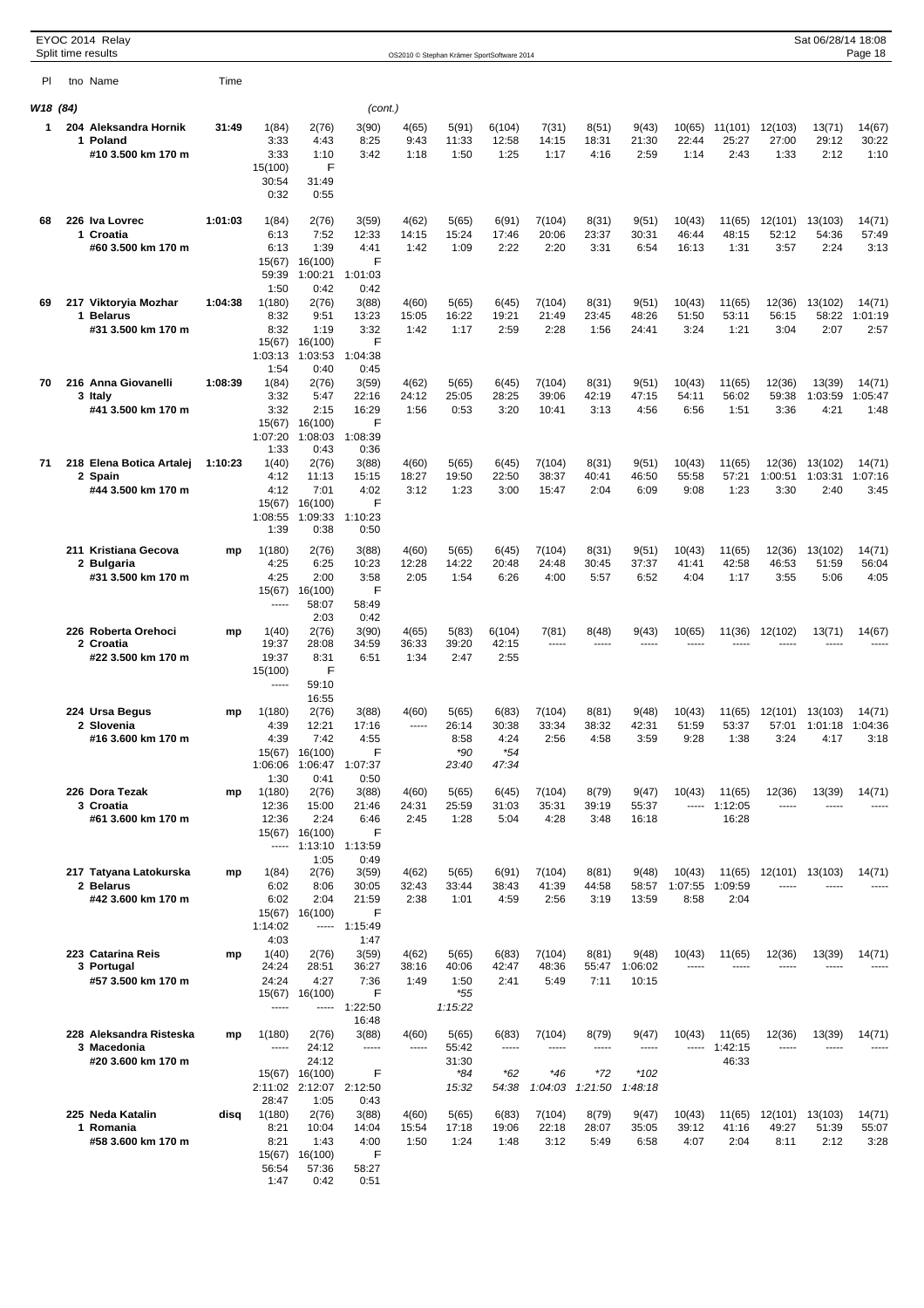|              | EYOC 2014 Relay<br>Split time results |       |                    |                            |                |                 |                |                                            |                 |                |                |                   |                   |                    | Sat 06/28/14 18:08 | Page 19           |
|--------------|---------------------------------------|-------|--------------------|----------------------------|----------------|-----------------|----------------|--------------------------------------------|-----------------|----------------|----------------|-------------------|-------------------|--------------------|--------------------|-------------------|
|              |                                       |       |                    |                            |                |                 |                | OS2010 © Stephan Krämer SportSoftware 2014 |                 |                |                |                   |                   |                    |                    |                   |
| PI.          | tho Name                              | Time  |                    |                            |                |                 |                |                                            |                 |                |                |                   |                   |                    |                    |                   |
| W18 (84)     |                                       |       |                    |                            | (cont.)        |                 |                |                                            |                 |                |                |                   |                   |                    |                    |                   |
| 1            | 204 Aleksandra Hornik<br>1 Poland     | 31:49 | 1(84)<br>3:33      | 2(76)<br>4:43              | 3(90)<br>8:25  | 4(65)<br>9:43   | 5(91)<br>11:33 | 6(104)<br>12:58                            | 7(31)<br>14:15  | 8(51)<br>18:31 | 9(43)<br>21:30 | 10(65)<br>22:44   | 11(101)<br>25:27  | 12(103)<br>27:00   | 13(71)<br>29:12    | 14(67)<br>30:22   |
|              | #10 3.500 km 170 m                    |       | 3:33               | 1:10                       | 3:42           | 1:18            | 1:50           | 1:25                                       | 1:17            | 4:16           | 2:59           | 1:14              | 2:43              | 1:33               | 2:12               | 1:10              |
|              |                                       |       | 15(100)            | F                          |                |                 |                |                                            |                 |                |                |                   |                   |                    |                    |                   |
|              |                                       |       | 30:54<br>0:32      | 31:49<br>0:55              |                |                 |                |                                            |                 |                |                |                   |                   |                    |                    |                   |
|              | 225 Alice Georgescu                   | disq  |                    |                            |                |                 |                |                                            |                 |                |                |                   |                   |                    |                    |                   |
|              | 3 Romania                             |       | 1(40)<br>4:09      | 2(76)<br>10:46             | 3(90)<br>17:07 | 4(65)<br>19:52  | 5(91)<br>22:34 | 6(104)<br>24:37                            | 7(81)<br>27:35  | 8(48)<br>31:38 | 9(43)<br>42:24 | 10(65)<br>44:54   | 11(36)<br>48:22   | 12(39)<br>52:56    | 13(71)<br>58:22    | 14(67)<br>1:00:57 |
|              | #59 3.600 km 170 m                    |       | 4:09               | 6:37                       | 6:21           | 2:45            | 2:42           | 2:03                                       | 2:58            | 4:03           | 10:46          | 2:30              | 3:28              | 4:34               | 5:26               | 2:35              |
|              |                                       |       | 15(100)<br>1:01:47 | F<br>1:02:32               |                |                 |                |                                            |                 |                |                |                   |                   |                    |                    |                   |
|              |                                       |       | 0:50               | 0:45                       |                |                 |                |                                            |                 |                |                |                   |                   |                    |                    |                   |
|              | 229 Ayse Bozkurt<br>1 Turkey          | disq  | 1(40)<br>9:40      | 2(76)<br>12:19             | 3(90)<br>18:07 | 4(65)<br>20:38  | 5(83)<br>23:28 | 6(104)<br>38:13                            | 7(81)<br>40:20  | 8(48)<br>44:05 | 9(43)<br>55:04 | 10(65)<br>56:19   | 11(101)<br>59:32  | 12(103)<br>1:01:49 | 13(71)<br>1:04:47  | 14(67)<br>1:07:08 |
|              | #64 3.600 km 170 m                    |       | 9:40               | 2:39                       | 5:48           | 2:31            | 2:50           | 14:45                                      | 2:07            | 3:45           | 10:59          | 1:15              | 3:13              | 2:17               | 2:58               | 2:21              |
|              |                                       |       | 15(100)<br>1:07:47 | F<br>1:08:25               |                |                 |                |                                            |                 |                |                |                   |                   |                    |                    |                   |
|              |                                       |       | 0:39               | 0:38                       |                |                 |                |                                            |                 |                |                |                   |                   |                    |                    |                   |
|              | 225 Virag Timea<br>2 Romania          | disq  | 1(84)<br>6:06      | 2(76)<br>8:09              | 3(59)<br>25:06 | 4(62)<br>27:35  | 5(65)<br>28:25 | 6(45)<br>29:42                             | 7(104)<br>32:19 | 8(31)<br>34:36 | 9(51)<br>44:45 | 10(43)<br>57:02   | 11(65)<br>58:16   | 12(36)<br>1:01:20  | 13(102)<br>1:04:22 | 14(71)<br>1:07:49 |
|              | #19 3.500 km 170 m                    |       | 6:06               | 2:03                       | 16:57          | 2:29            | 0:50           | 1:17                                       | 2:37            | 2:17           | 10:09          | 12:17             | 1:14              | 3:04               | 3:02               | 3:27              |
|              |                                       |       | 15(67)<br>1:09:42  | 16(100)<br>1:10:22         | F<br>1:11:03   |                 |                |                                            |                 |                |                |                   |                   |                    |                    |                   |
|              |                                       |       | 1:53               | 0:40                       | 0:41           |                 |                |                                            |                 |                |                |                   |                   |                    |                    |                   |
|              | 229 Rehime Sozbir<br>2 Turkey         | disa  | 1(180)<br>5:06     | 2(76)<br>7:37              | 3(88)<br>12:39 | 4(60)<br>15:00  | 5(65)<br>16:43 | 6(45)<br>33:30                             | 7(104)<br>38:06 | 8(31)<br>51:47 | 9(51)<br>58:31 | 10(43)<br>1:04:00 | 11(65)<br>1:05:34 | 12(36)<br>1:11:05  | 13(102)<br>1:14:14 | 14(71)<br>1:26:58 |
|              | #31 3.500 km 170 m                    |       | 5:06               | 2:31                       | 5:02           | 2:21            | 1:43           | 16:47                                      | 4:36            | 13:41          | 6:44           | 5:29              | 1:34              | 5:31               | 3:09               | 12:44             |
|              |                                       |       | 15(67)<br>1:28:32  | 16(100)<br>1:29:14         | F<br>1:29:59   |                 |                |                                            |                 |                |                |                   |                   |                    |                    |                   |
|              |                                       |       | 1:34               | 0:42                       | 0:45           |                 |                |                                            |                 |                |                |                   |                   |                    |                    |                   |
|              | 229 Beyza Yildirim<br>3 Turkey        | disq  | 1(84)<br>6:57      | 2(76)<br>9:01              | 3(59)<br>15:25 | 4(62)<br>17:42  | 5(65)<br>19:58 | 6(91)<br>24:29                             | 7(104)<br>34:29 | 8(79)<br>40:51 | 9(47)<br>43:58 | 10(43)<br>1:02:43 | 11(65)<br>1:05:26 | 12(36)<br>1:11:31  | 13(39)<br>1:15:38  | 14(71)<br>1:29:01 |
|              | #65 3.600 km 170 m                    |       | 6:57               | 2:04                       | 6:24           | 2:17            | 2:16           | 4:31                                       | 10:00           | 6:22           | 3:07           | 18:45             | 2:43              | 6:05               | 4:07               | 13:23             |
|              |                                       |       | 15(67)             | 16(100)<br>1:30:40 1:31:29 | F<br>1:32:18   |                 |                |                                            |                 |                |                |                   |                   |                    |                    |                   |
|              |                                       |       | 1:39               | 0:49                       | 0:49           |                 |                |                                            |                 |                |                |                   |                   |                    |                    |                   |
| M18 (87)     |                                       |       |                    |                            |                |                 |                |                                            |                 |                |                |                   |                   |                    |                    |                   |
| 1.           | 101 Olli Ojanaho                      | 32:39 | 1(40)              | 2(76)                      | 3(92)          | 4(109)          | 5(43)          | 6(65)                                      | 7(73)           | 8(79)          | 9(47)          | 10(52)            | 11(58)            | 12(90)             | 13(65)             | 14(36)            |
|              | 3 Finland<br>#3 4.300 km 190 m        |       | 2:50<br>2:50       | 4:25<br>1:35               | 5:20<br>0:55   | 9:21<br>4:01    | 10:53<br>1:32  | 11:48<br>0:55                              | 14:47<br>2:59   | 16:03<br>1:16  | 17:23<br>1:20  | 19:24<br>2:01     | 23:31<br>4:07     | 24:28<br>0:57      | 25:22<br>0:54      | 27:19<br>1:57     |
|              |                                       |       | 15(38)             | 16(39)                     | 17(67)         | 18(100)         | F              |                                            |                 |                |                |                   |                   |                    |                    |                   |
|              |                                       |       | 29:07              | 30:16                      | 31:52          | 32:12           | 32:39          |                                            |                 |                |                |                   |                   |                    |                    |                   |
| $\mathbf{2}$ | 104 Filip Grahn                       | 35:18 | 1:48<br>1(63)      | 1:09<br>2(187)             | 1:36<br>3(92)  | 0:20<br>4(112)  | 0:27<br>5(43)  | 6(65)                                      | 7(104)          | 8(81)          | 9(51)          | 10(52)            | 11(87)            | 12(60)             | 13(65)             | 14(101)           |
|              | 2 Sweden                              |       | 1:58               | 4:28                       | 5:35           | 10:09           | 11:35          | 12:32                                      | 15:05           | 16:27          | 19:01          | 20:10             | 24:14             | 26:25              | 27:23              | 29:28             |
|              | #11 4.300 km 190 m                    |       | 1:58<br>15(38)     | 2:30<br>16(39)             | 1:07<br>17(67) | 4:34<br>18(100) | 1:26<br>F      | 0:57                                       | 2:33            | 1:22           | 2:34           | 1:09              | 4:04              | 2:11               | 0:58               | 2:05              |
|              |                                       |       | 31:10              | 32:19                      | 34:12          | 34:45           | 35:18          |                                            |                 |                |                |                   |                   |                    |                    |                   |
| 3            | 103 Joey Hadorn                       | 36:45 | 1:42<br>1(40)      | 1:09<br>2(76)              | 1:53<br>3(92)  | 0:33<br>4(56)   | 0:33<br>5(43)  | 6(65)                                      | 7(104)          | 8(81)          | 9(51)          | 10(52)            | 11(87)            | 12(60)             | 13(65)             | 14(161)           |
|              | 1 Switzerland                         |       | 2:39               | 4:18                       | 5:24           | 9:36            | 12:30          | 13:34                                      | 16:17           | 17:50          | 21:28          | 23:05             | 27:33             | 29:16              | 30:14              | 31:38             |
|              | #7 4.300 km 190 m                     |       | 2:39<br>15(103)    | 1:39<br>16(39)             | 1:06<br>17(67) | 4:12<br>18(100) | 2:54<br>F      | 1:04                                       | 2:43<br>*59     | 1:33           | 3:38           | 1:37              | 4:28              | 1:43               | 0:58               | 1:24              |
|              |                                       |       | 33:07              | 34:15                      | 35:45          | 36:15           | 36:45          |                                            | 28:25           |                |                |                   |                   |                    |                    |                   |
| 4            | 102 Haakon Raadal Bj r                | 37:07 | 1:29<br>1(71)      | 1:08<br>2(84)              | 1:30<br>3(92)  | 0:30<br>4(56)   | 0:30<br>5(43)  | 6(65)                                      | 7(104)          | 8(81)          | 9(51)          | 10(52)            | 11(58)            | 12(59)             | 13(65)             | 14(161)           |
|              | 1 Norway                              |       | 1:43               | 3:36                       | 5:28           | 11:05           | 13:02          | 14:01                                      | 16:52           | 18:29          | 21:33          | 23:25             | 27:24             | 28:18              | 29:36              | 31:11             |
|              | #4 4.200 km 190 m                     |       | 1:43<br>15(103)    | 1:53<br>16(39)             | 1:52<br>17(67) | 5:37<br>18(100) | 1:57<br>F      | 0:59                                       | 2:51            | 1:37           | 3:04           | 1:52              | 3:59              | 0:54               | 1:18               | 1:35              |
|              |                                       |       | 33:02              | 34:25                      | 36:00          | 36:29           | 37:07          |                                            |                 |                |                |                   |                   |                    |                    |                   |
| 5            | 102 Elias M Invik                     | 37:15 | 1:51<br>1(40)      | 1:23<br>2(76)              | 1:35<br>3(92)  | 0:29<br>4(112)  | 0:38<br>5(43)  | 6(65)                                      | 7(73)           | 8(79)          | 9(47)          | 10(52)            | 11(58)            | 12(90)             | 13(65)             | 14(101)           |
|              | 2 Norway                              |       | 2:41               | 4:48                       | 5:45           | 10:28           | 11:43          | 12:42                                      | 15:52           | 17:10          | 19:41          | 22:41             | 26:53             | 27:43              | 28:45              | 30:48             |
|              | #5 4.300 km 190 m                     |       | 2:41<br>15(38)     | 2:07<br>16(39)             | 0:57<br>17(67) | 4:43<br>18(100) | 1:15<br>F      | 0:59                                       | 3:10            | 1:18           | 2:31           | 3:00              | 4:12              | 0:50               | 1:02               | 2:03              |
|              |                                       |       | 32:48              | 33:55                      | 35:43          | 36:10           | 37:15          |                                            |                 |                |                |                   |                   |                    |                    |                   |
| 6            | 124 Arnaud Perrin                     | 37:16 | 2:00<br>1(63)      | 1:07<br>2(187)             | 1:48<br>3(92)  | 0:27<br>4(112)  | 1:05<br>5(43)  | 6(65)                                      | 7(104)          | 8(81)          | 9(51)          | 10(52)            | 11(58)            | 12(59)             | 13(65)             | 14(36)            |
|              | 3 France                              |       | 1:49               | 4:42                       | 5:54           | 12:25           | 13:46          | 14:43                                      | 17:26           | 18:58          | 21:35          | 22:40             | 26:31             | 27:26              | 28:48              | 30:56             |
|              | #38 4.300 km 190 m                    |       | 1:49<br>15(38)     | 2:53<br>16(39)             | 1:12<br>17(67) | 6:31<br>18(100) | 1:21<br>F      | 0:57                                       | 2:43            | 1:32           | 2:37           | 1:05              | 3:51              | 0:55               | 1:22               | 2:08              |
|              |                                       |       | 32:51              | 34:27                      | 36:17          | 36:40           | 37:16          |                                            |                 |                |                |                   |                   |                    |                    |                   |
| 7            | 102 Olai Lillevold                    | 37:25 | 1:55<br>1(63)      | 1:36<br>2(187)             | 1:50<br>3(92)  | 0:23<br>4(109)  | 0:36<br>5(43)  | 6(65)                                      | 7(31)           | 8(72)          | 9(48)          | 10(52)            | 11(87)            | 12(60)             | 13(65)             | 14(36)            |
|              | 3 Norway                              |       | 1:33               | 4:11                       | 5:13           | 11:08           | 13:14          | 14:09                                      | 17:44           | 18:41          | 20:48          | 23:02             | 27:03             | 28:04              | 29:01              | 31:05             |
|              | #6 4.400 km 190 m                     |       | 1:33<br>15(38)     | 2:38<br>16(39)             | 1:02<br>17(67) | 5:55<br>18(100) | 2:06<br>F      | 0:55                                       | 3:35            | 0:57           | 2:07           | 2:14              | 4:01              | 1:01               | 0:57               | 2:04              |
|              |                                       |       | 33:07              | 34:10                      | 36:19          | 36:47           | 37:25          |                                            |                 |                |                |                   |                   |                    |                    |                   |
|              |                                       |       | 2:02               | 1:03                       | 2:09           | 0:28            | 0:38           |                                            |                 |                |                |                   |                   |                    |                    |                   |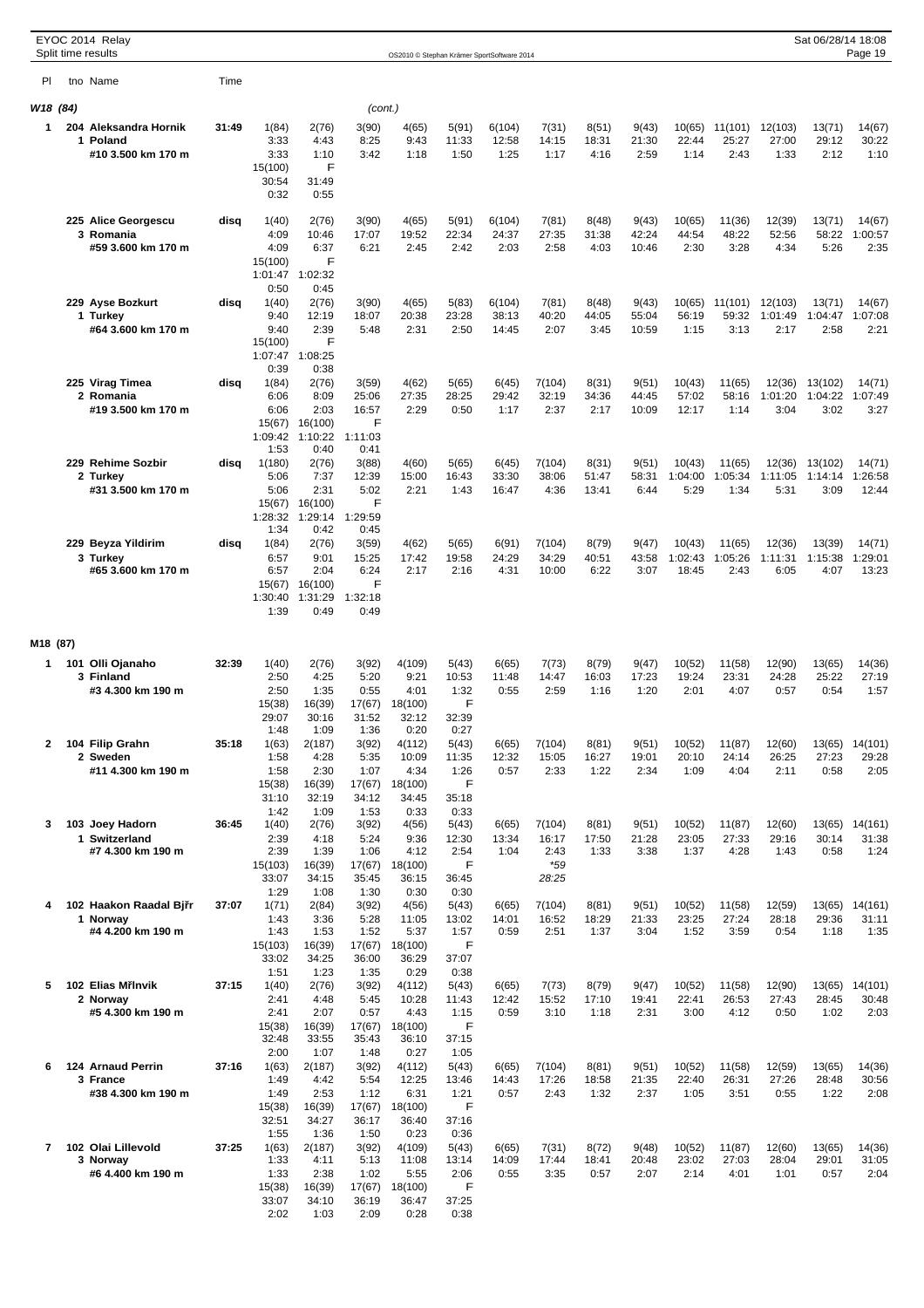|          | EYOC 2014 Relay<br>Split time results |       |                  |                 |                 |                  | OS2010 © Stephan Krämer SportSoftware 2014 |                |                 |                |                |                 |                 |                 | Sat 06/28/14 18:08 | Page 20          |
|----------|---------------------------------------|-------|------------------|-----------------|-----------------|------------------|--------------------------------------------|----------------|-----------------|----------------|----------------|-----------------|-----------------|-----------------|--------------------|------------------|
| PI.      | tno Name                              | Time  |                  |                 |                 |                  |                                            |                |                 |                |                |                 |                 |                 |                    |                  |
| M18 (87) |                                       |       |                  |                 | (cont.)         |                  |                                            |                |                 |                |                |                 |                 |                 |                    |                  |
| 1        | 101 Olli Ojanaho                      | 32:39 | 1(40)            | 2(76)           | 3(92)           | 4(109)           | 5(43)                                      | 6(65)          | 7(73)           | 8(79)          | 9(47)          | 10(52)          | 11(58)          | 12(90)          | 13(65)             | 14(36)           |
|          | 3 Finland                             |       | 2:50             | 4:25            | 5:20            | 9:21             | 10:53                                      | 11:48          | 14:47           | 16:03          | 17:23          | 19:24           | 23:31           | 24:28           | 25:22              | 27:19            |
|          | #3 4.300 km 190 m                     |       | 2:50             | 1:35            | 0:55            | 4:01             | 1:32                                       | 0:55           | 2:59            | 1:16           | 1:20           | 2:01            | 4:07            | 0:57            | 0:54               | 1:57             |
|          |                                       |       | 15(38)<br>29:07  | 16(39)          | 17(67)          | 18(100)<br>32:12 | F<br>32:39                                 |                |                 |                |                |                 |                 |                 |                    |                  |
|          |                                       |       | 1:48             | 30:16<br>1:09   | 31:52<br>1:36   | 0:20             | 0:27                                       |                |                 |                |                |                 |                 |                 |                    |                  |
| 8        | 104 Oskar Leinonen                    | 38:16 | 1(71)            | 2(84)           | 3(92)           | 4(109)           | 5(43)                                      | 6(65)          | 7(31)           | 8(72)          | 9(48)          | 10(52)          | 11(58)          | 12(90)          | 13(65)             | 14(36)           |
|          | 3 Sweden                              |       | 2:20             | 4:15            | 6:03            | 11:19            | 13:05                                      | 13:59          | 17:30           | 19:05          | 21:05          | 23:27           | 27:54           | 29:09           | 30:11              | 32:07            |
|          | #12 4.300 km 190 m                    |       | 2:20<br>15(38)   | 1:55<br>16(39)  | 1:48<br>17(67)  | 5:16<br>18(100)  | 1:46<br>F                                  | 0:54           | 3:31            | 1:35           | 2:00           | 2:22            | 4:27            | 1:15            | 1:02               | 1:56             |
|          |                                       |       | 34:00            | 35:37           | 37:21           | 37:44            | 38:16                                      |                |                 |                |                |                 |                 |                 |                    |                  |
|          |                                       |       | 1:53             | 1:37            | 1:44            | 0:23             | 0:32                                       |                |                 |                |                |                 |                 |                 |                    |                  |
| 9        | 101 Topi Raitanen<br>1 Finland        | 38:25 | 1(63)<br>1:23    | 2(187)<br>5:39  | 3(92)<br>6:59   | 4(112)<br>11:24  | 5(43)<br>12:33                             | 6(65)<br>13:25 | 7(104)<br>17:53 | 8(81)<br>18:59 | 9(51)<br>21:24 | 10(52)<br>23:03 | 11(58)<br>26:50 | 12(59)<br>29:01 | 13(65)<br>30:24    | 14(161)<br>31:46 |
|          | #1 4.200 km 190 m                     |       | 1:23             | 4:16            | 1:20            | 4:25             | 1:09                                       | 0:52           | 4:28            | 1:06           | 2:25           | 1:39            | 3:47            | 2:11            | 1:23               | 1:22             |
|          |                                       |       | 15(103)          | 16(39)          | 17(67)          | 18(100)          | F                                          |                | *88             |                |                |                 |                 |                 |                    |                  |
|          |                                       |       | 33:50<br>2:04    | 34:45<br>0:55   | 37:21<br>2:36   | 37:49<br>0:28    | 38:25<br>0:36                              |                | 28:09           |                |                |                 |                 |                 |                    |                  |
| 10       | 103 Riccardo Rancan                   | 38:57 | 1(63)            | 2(187)          | 3(92)           | 4(112)           | 5(43)                                      | 6(65)          | 7(73)           | 8(79)          | 9(47)          | 10(52)          | 11(58)          | 12(90)          | 13(65)             | 14(36)           |
|          | 3 Switzerland                         |       | 1:54             | 5:11            | 7:03            | 12:50            | 13:59                                      | 14:50          | 18:33           | 19:34          | 21:10          | 22:57           | 27:07           | 28:57           | 29:55              | 32:08            |
|          | #9 4.300 km 190 m                     |       | 1:54<br>15(38)   | 3:17<br>16(39)  | 1:52<br>17(67)  | 5:47<br>18(100)  | 1:09<br>F                                  | 0:51           | 3:43            | 1:01           | 1:36           | 1:47            | 4:10            | 1:50            | 0:58               | 2:13             |
|          |                                       |       | 34:38            | 36:27           | 38:00           | 38:26            | 38:57                                      |                |                 |                |                |                 |                 |                 |                    |                  |
|          |                                       |       | 2:30             | 1:49            | 1:33            | 0:26             | 0:31                                       |                |                 |                |                |                 |                 |                 |                    |                  |
| 11       | 112 Aleksandr Pavlenko<br>3 Russia    | 39:19 | 1(40)<br>5:31    | 2(76)<br>7:13   | 3(92)<br>8:06   | 4(109)<br>12:46  | 5(43)<br>14:10                             | 6(65)<br>15:14 | 7(73)<br>19:16  | 8(79)<br>20:30 | 9(47)<br>22:15 | 10(52)<br>25:10 | 11(58)<br>29:08 | 12(90)<br>29:59 | 13(65)<br>31:05    | 14(36)<br>33:03  |
|          | #3 4.300 km 190 m                     |       | 5:31             | 1:42            | 0:53            | 4:40             | 1:24                                       | 1:04           | 4:02            | 1:14           | 1:45           | 2:55            | 3:58            | 0:51            | 1:06               | 1:58             |
|          |                                       |       | 15(38)           | 16(39)          | 17(67)          | 18(100)          | F                                          |                |                 |                |                |                 |                 |                 |                    |                  |
|          |                                       |       | 35:16<br>2:13    | 36:29<br>1:13   | 38:16<br>1:47   | 38:43<br>0:27    | 39:19<br>0:36                              |                |                 |                |                |                 |                 |                 |                    |                  |
| 12       | 107 Radoslaw Piotrovsk                | 39:48 | 1(40)            | 2(76)           | 3(92)           | 4(56)            | 5(43)                                      | 6(65)          | 7(31)           | 8(72)          | 9(48)          | 10(52)          | 11(58)          | 12(90)          | 13(65)             | 14(161)          |
|          | 1 Poland                              |       | 3:01             | 4:39            | 5:36            | 9:40             | 13:22                                      | 14:15          | 18:18           | 20:50          | 23:27          | 25:48           | 30:39           | 31:41           | 32:40              | 34:17            |
|          | #19 4.300 km 190 m                    |       | 3:01             | 1:38            | 0:57            | 4:04             | 3:42<br>F                                  | 0:53           | 4:03            | 2:32           | 2:37           | 2:21            | 4:51            | 1:02            | 0:59               | 1:37             |
|          |                                       |       | 15(103)<br>36:04 | 16(39)<br>37:12 | 17(67)<br>38:40 | 18(100)<br>39:10 | 39:48                                      |                |                 |                |                |                 |                 |                 |                    |                  |
|          |                                       |       | 1:47             | 1:08            | 1:28            | 0:30             | 0:38                                       |                |                 |                |                |                 |                 |                 |                    |                  |
| 13       | 112 Nikita Gurevich<br>2 Russia       | 39:55 | 1(71)<br>2:16    | 2(84)<br>4:23   | 3(92)<br>6:19   | 4(56)<br>11:23   | 5(43)<br>13:54                             | 6(65)<br>15:05 | 7(104)<br>18:10 | 8(81)<br>20:11 | 9(51)<br>22:54 | 10(52)<br>24:22 | 11(87)<br>28:58 | 12(60)<br>30:10 | 13(65)<br>31:13    | 14(101)<br>33:39 |
|          | #35 4.400 km 190 m                    |       | 2:16             | 2:07            | 1:56            | 5:04             | 2:31                                       | 1:11           | 3:05            | 2:01           | 2:43           | 1:28            | 4:36            | 1:12            | 1:03               | 2:26             |
|          |                                       |       | 15(38)           | 16(39)          | 17(67)          | 18(100)          | F                                          |                | *88             | $*103$         |                |                 |                 |                 |                    |                  |
|          |                                       |       | 35:29<br>1:50    | 36:45<br>1:16   | 38:38<br>1:53   | 39:12<br>0:34    | 39:55<br>0:43                              |                | 28:31           | 35:05          |                |                 |                 |                 |                    |                  |
| 14       | 106 Mattia Debertolis                 | 40:00 | 1(63)            | 2(187)          | 3(92)           | 4(56)            | 5(43)                                      | 6(65)          | 7(104)          | 8(81)          | 9(51)          | 10(52)          | 11(58)          | 12(90)          | 13(65)             | 14(161)          |
|          | 1 Italy                               |       | 1:26             | 4:34            | 6:01            | 10:29            | 14:24                                      | 15:26          | 18:18           | 19:45          | 22:59          | 24:20           | 28:35           | 31:11           | 32:17              | 34:00            |
|          | #16 4.200 km 190 m                    |       | 1:26<br>15(103)  | 3:08<br>16(39)  | 1:27<br>17(67)  | 4:28<br>18(100)  | 3:55<br>F                                  | 1:02           | 2:52            | 1:27           | 3:14           | 1:21            | 4:15            | 2:36            | 1:06               | 1:43             |
|          |                                       |       | 35:54            | 37:06           | 38:58           | 39:27            | 40:00                                      |                |                 |                |                |                 |                 |                 |                    |                  |
|          |                                       |       | 1:54             | 1:12            | 1:52            | 0:29             | 0:33                                       |                |                 |                |                |                 |                 |                 |                    |                  |
| 15       | 106 Riccardo Scalet<br>3 Italv        | 40:11 | 1(71)<br>2:22    | 2(84)<br>4:25   | 3(92)<br>5:59   | 4(112)<br>10:55  | 5(43)<br>12:35                             | 6(65)<br>13:32 | 7(73)<br>16:52  | 8(79)<br>17:55 | 9(47)<br>19:25 | 10(52)<br>21:13 | 11(58)<br>25:35 | 12(59)<br>27:15 | 13(65)<br>28:29    | 14(36)<br>30:29  |
|          | #18 4.300 km 190 m                    |       | 2:22             | 2:03            | 1:34            | 4:56             | 1:40                                       | 0:57           | 3:20            | 1:03           | 1:30           | 1:48            | 4:22            | 1:40            | 1:14               | 2:00             |
|          |                                       |       | 15(38)           | 16(39)          | 17(67)          | 18(100)          | F                                          |                |                 |                |                |                 |                 |                 |                    |                  |
|          |                                       |       | 34:40<br>4:11    | 35:43<br>1:03   | 39:15<br>3:32   | 39:39<br>0:24    | 40:11<br>0:32                              |                |                 |                |                |                 |                 |                 |                    |                  |
| 16       | 104 Ville Johansson                   | 40:20 | 1(40)            | 2(76)           | 3(92)           | 4(56)            | 5(43)                                      | 6(65)          | 7(73)           | 8(79)          | 9(47)          | 10(52)          | 11(58)          | 12(59)          | 13(65)             | 14(161)          |
|          | 1 Sweden                              |       | 3:17             | 5:03            | 6:07            | 11:07            | 13:09                                      | 14:07          | 17:51           | 19:29          | 21:16          | 24:10           | 30:17           | 31:55           | 33:14              | 34:54            |
|          | #10 4.300 km 190 m                    |       | 3:17<br>15(103)  | 1:46<br>16(39)  | 1:04<br>17(67)  | 5:00<br>18(100)  | 2:02<br>F                                  | 0:58           | 3:44            | 1:38           | 1:47           | 2:54            | 6:07            | 1:38            | 1:19               | 1:40             |
|          |                                       |       | 36:39            | 37:40           | 39:16           | 39:47            | 40:20                                      |                |                 |                |                |                 |                 |                 |                    |                  |
|          |                                       |       | 1:45             | 1:01            | 1:36            | 0:31             | 0:33                                       |                |                 |                |                |                 |                 |                 |                    |                  |
| 17       | 117 Daniel Catarino<br>1 Portugal     | 40:23 | 1(71)<br>2:00    | 2(84)<br>4:57   | 3(92)<br>6:45   | 4(112)<br>12:06  | 5(43)<br>13:50                             | 6(65)<br>14:53 | 7(104)<br>17:45 | 8(81)<br>19:28 | 9(51)<br>23:30 | 10(52)<br>24:56 | 11(58)<br>30:24 | 12(90)<br>31:39 | 13(65)<br>32:53    | 14(161)<br>34:29 |
|          | #43 4.200 km 190 m                    |       | 2:00             | 2:57            | 1:48            | 5:21             | 1:44                                       | 1:03           | 2:52            | 1:43           | 4:02           | 1:26            | 5:28            | 1:15            | 1:14               | 1:36             |
|          |                                       |       | 15(103)          | 16(39)          | 17(67)          | 18(100)          | F                                          |                |                 |                |                |                 |                 |                 |                    |                  |
|          |                                       |       | 36:36<br>2:07    | 37:45<br>1:09   | 39:25<br>1:40   | 39:54<br>0:29    | 40:23<br>0:29                              |                |                 |                |                |                 |                 |                 |                    |                  |
| 18       | 107 Marcin Biederman                  | 40:24 | 1(63)            | 2(187)          | 3(92)           | 4(112)           | 5(43)                                      | 6(65)          | 7(73)           | 8(79)          | 9(47)          | 10(52)          | 11(58)          | 12(59)          | 13(65)             | 14(101)          |
|          | 2 Poland                              |       | 1:44             | 4:58            | 6:09            | 10:39            | 12:11                                      | 13:10          | 17:21           | 20:26          | 22:07          | 24:19           | 28:33           | 30:13           | 31:34              | 33:39            |
|          | #20 4.400 km 190 m                    |       | 1:44<br>15(38)   | 3:14<br>16(39)  | 1:11<br>17(67)  | 4:30<br>18(100)  | 1:32<br>F                                  | 0:59           | 4:11            | 3:05           | 1:41           | 2:12            | 4:14            | 1:40            | 1:21               | 2:05             |
|          |                                       |       | 35:35            | 37:42           | 39:25           | 39:55            | 40:24                                      |                |                 |                |                |                 |                 |                 |                    |                  |
|          |                                       |       | 1:56             | 2:07            | 1:43            | 0:30             | 0:29                                       |                |                 |                |                |                 |                 |                 |                    |                  |
| 18       | 114 Heino Ollin<br>1 Estonia          | 40:24 | 1(71)<br>2:05    | 2(84)<br>4:46   | 3(92)<br>6:22   | 4(56)<br>11:11   | 5(43)<br>13:10                             | 6(65)<br>14:08 | 7(73)<br>19:06  | 8(79)<br>21:46 | 9(47)<br>23:44 | 10(52)<br>26:14 | 11(58)<br>30:07 | 12(90)<br>31:09 | 13(65)<br>32:16    | 14(161)<br>33:51 |
|          | #14 4.300 km 190 m                    |       | 2:05             | 2:41            | 1:36            | 4:49             | 1:59                                       | 0:58           | 4:58            | 2:40           | 1:58           | 2:30            | 3:53            | 1:02            | 1:07               | 1:35             |
|          |                                       |       | 15(103)<br>35:34 | 16(39)          | 17(67)          | 18(100)          | F                                          |                |                 |                |                |                 |                 |                 |                    |                  |
|          |                                       |       | 1:43             | 36:56<br>1:22   | 39:22<br>2:26   | 39:52<br>0:30    | 40:24<br>0:32                              |                |                 |                |                |                 |                 |                 |                    |                  |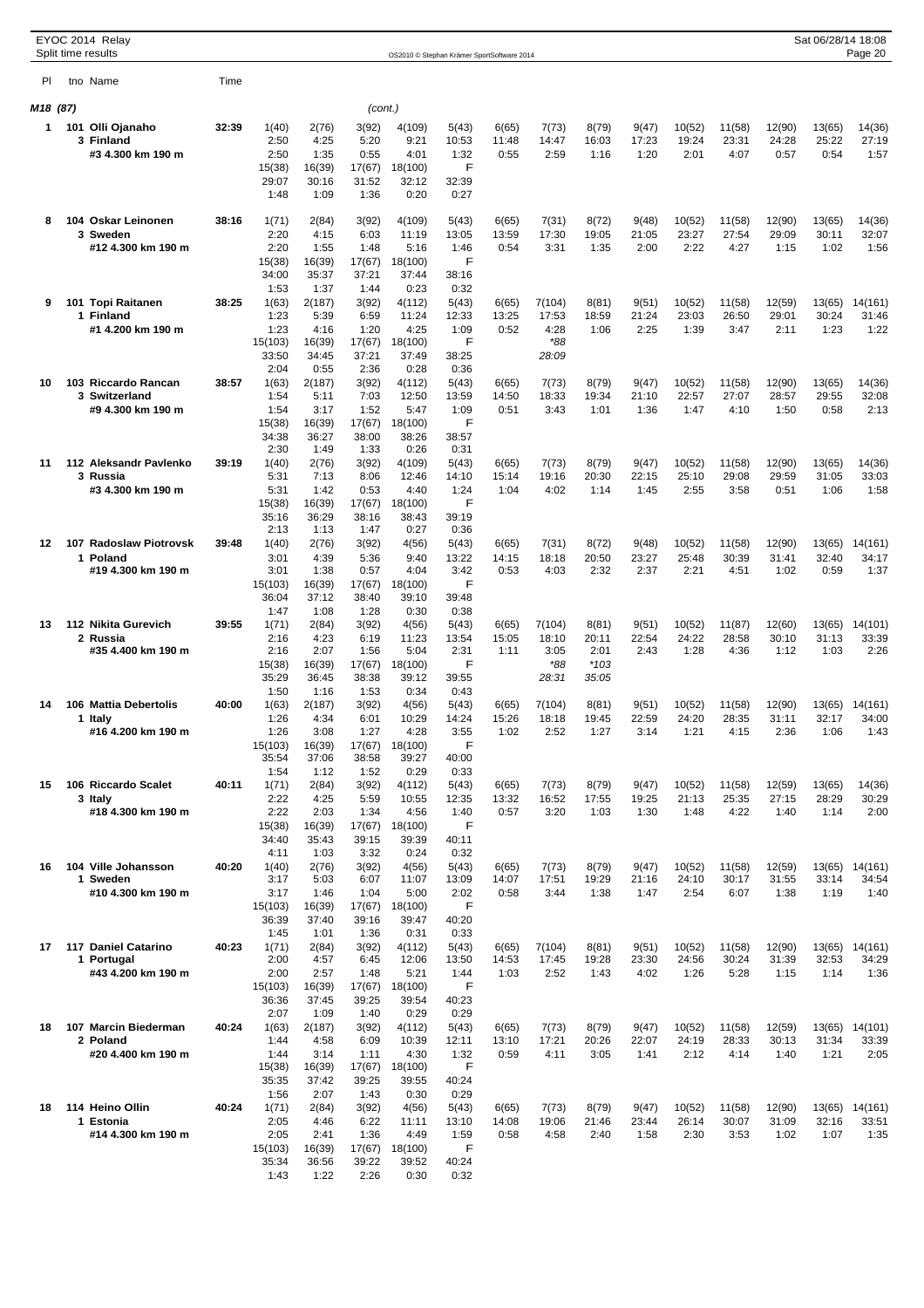|          |  | EYOC 2014 Relay<br>Split time results    |       |                  |                 |                 |                  | OS2010 © Stephan Krämer SportSoftware 2014 |                |                 |                |                |                 |                 |                 | Sat 06/28/14 18:08 | Page 21          |
|----------|--|------------------------------------------|-------|------------------|-----------------|-----------------|------------------|--------------------------------------------|----------------|-----------------|----------------|----------------|-----------------|-----------------|-----------------|--------------------|------------------|
| PI       |  | tno Name                                 | Time  |                  |                 |                 |                  |                                            |                |                 |                |                |                 |                 |                 |                    |                  |
| M18 (87) |  |                                          |       |                  |                 | (cont.)         |                  |                                            |                |                 |                |                |                 |                 |                 |                    |                  |
| 1        |  | 101 Olli Ojanaho                         | 32:39 | 1(40)            | 2(76)           | 3(92)           | 4(109)           | 5(43)                                      | 6(65)          | 7(73)           | 8(79)          | 9(47)          | 10(52)          | 11(58)          | 12(90)          | 13(65)             | 14(36)           |
|          |  | 3 Finland                                |       | 2:50             | 4:25            | 5:20            | 9:21             | 10:53                                      | 11:48          | 14:47           | 16:03          | 17:23          | 19:24           | 23:31           | 24:28           | 25:22              | 27:19            |
|          |  | #3 4.300 km 190 m                        |       | 2:50             | 1:35            | 0:55            | 4:01             | 1:32                                       | 0:55           | 2:59            | 1:16           | 1:20           | 2:01            | 4:07            | 0:57            | 0:54               | 1:57             |
|          |  |                                          |       | 15(38)<br>29:07  | 16(39)<br>30:16 | 17(67)<br>31:52 | 18(100)<br>32:12 | F<br>32:39                                 |                |                 |                |                |                 |                 |                 |                    |                  |
|          |  |                                          |       | 1:48             | 1:09            | 1:36            | 0:20             | 0:27                                       |                |                 |                |                |                 |                 |                 |                    |                  |
| 20       |  | 113 Martynas Germanavi                   | 40:27 | 1(71)            | 2(84)           | 3(92)           | 4(112)           | 5(43)                                      | 6(65)          | 7(104)          | 8(81)          | 9(51)          | 10(52)          | 11(87)          | 12(60)          | 13(65)             | 14(101)          |
|          |  | 1 Lithuania                              |       | 1:54             | 3:40            | 5:27            | 10:43            | 12:12                                      | 13:06          | 15:52           | 18:27          | 21:31          | 23:07           | 27:16           | 29:08           | 30:05              | 34:11            |
|          |  | #25 4.300 km 190 m                       |       | 1:54<br>15(38)   | 1:46<br>16(39)  | 1:47<br>17(67)  | 5:16<br>18(100)  | 1:29<br>F                                  | 0:54           | 2:46            | 2:35           | 3:04           | 1:36            | 4:09            | 1:52            | 0:57               | 4:06             |
|          |  |                                          |       | 36:11            | 37:32           | 39:28           | 39:58            | 40:27                                      |                |                 |                |                |                 |                 |                 |                    |                  |
|          |  |                                          |       | 2:00             | 1:21            | 1:56            | 0:30             | 0:29                                       |                |                 |                |                |                 |                 |                 |                    |                  |
| 21       |  | <b>124 Quentin Rauturier</b><br>2 France | 40:55 | 1(40)<br>2:48    | 2(76)<br>4:27   | 3(92)<br>5:28   | 4(109)<br>10:40  | 5(43)<br>13:27                             | 6(65)<br>14:22 | 7(31)<br>18:22  | 8(72)<br>22:11 | 9(48)<br>24:21 | 10(52)<br>27:22 | 11(87)<br>31:36 | 12(60)<br>32:43 | 13(65)<br>33:40    | 14(161)<br>35:17 |
|          |  | #58 4.300 km 190 m                       |       | 2:48             | 1:39            | 1:01            | 5:12             | 2:47                                       | 0:55           | 4:00            | 3:49           | 2:10           | 3:01            | 4:14            | 1:07            | 0:57               | 1:37             |
|          |  |                                          |       | 15(103)          | 16(39)          | 17(67)          | 18(100)          | F                                          |                |                 |                |                |                 |                 |                 |                    |                  |
|          |  |                                          |       | 37:19<br>2:02    | 38:22<br>1:03   | 39:56<br>1:34   | 40:22<br>0:26    | 40:55<br>0:33                              |                |                 |                |                |                 |                 |                 |                    |                  |
| 22       |  | 119 Martin Jonas                         | 41:28 | 1(71)            | 2(84)           | 3(92)           | 4(56)            | 5(43)                                      | 6(65)          | 7(31)           | 8(72)          | 9(48)          | 10(52)          | 11(87)          | 12(60)          | 13(65)             | 14(101)          |
|          |  | 2 Slovakia                               |       | 1:51             | 3:55            | 5:37            | 10:46            | 13:55                                      | 15:01          | 19:05           | 20:28          | 23:17          | 26:10           | 30:16           | 32:16           | 33:15              | 35:31            |
|          |  | #2 4.400 km 190 m                        |       | 1:51             | 2:04            | 1:42            | 5:09             | 3:09<br>F                                  | 1:06           | 4:04            | 1:23           | 2:49           | 2:53            | 4:06            | 2:00            | 0:59               | 2:16             |
|          |  |                                          |       | 15(38)<br>37:29  | 16(39)<br>38:41 | 17(67)<br>40:24 | 18(100)<br>40:57 | 41:28                                      |                |                 |                |                |                 |                 |                 |                    |                  |
|          |  |                                          |       | 1:58             | 1:12            | 1:43            | 0:33             | 0:31                                       |                |                 |                |                |                 |                 |                 |                    |                  |
| 23       |  | 118 Matouš Fürst                         | 41:30 | 1(40)<br>2:57    | 2(76)<br>5:26   | 3(92)<br>6:45   | 4(112)<br>11:33  | 5(43)<br>13:02                             | 6(65)<br>14:08 | 7(104)<br>17:08 | 8(81)<br>19:09 | 9(51)<br>23:57 | 10(52)<br>25:48 | 11(58)<br>30:53 | 12(90)<br>32:08 | 13(65)<br>33:16    | 14(101)          |
|          |  | 2 Czech Republic<br>#47 4.200 km 190 m   |       | 2:57             | 2:29            | 1:19            | 4:48             | 1:29                                       | 1:06           | 3:00            | 2:01           | 4:48           | 1:51            | 5:05            | 1:15            | 1:08               | 35:27<br>2:11    |
|          |  |                                          |       | 15(38)           | 16(39)          | 17(67)          | 18(100)          | F                                          |                |                 |                |                |                 |                 |                 |                    |                  |
|          |  |                                          |       | 37:13            | 38:18           | 40:13           | 40:41            | 41:30<br>0:49                              |                |                 |                |                |                 |                 |                 |                    |                  |
| 24       |  | 116 Stefan Mihailov                      | 41:34 | 1:46<br>1(71)    | 1:05<br>2(84)   | 1:55<br>3(92)   | 0:28<br>4(109)   | 5(43)                                      | 6(65)          | 7(104)          | 8(81)          | 9(51)          | 10(52)          | 11(58)          | 12(90)          | 13(65)             | 14(161)          |
|          |  | 2 Bulgaria                               |       | 2:16             | 4:26            | 8:22            | 12:59            | 14:21                                      | 15:46          | 20:22           | 22:55          | 25:31          | 27:22           | 31:53           | 32:49           | 33:53              | 35:20            |
|          |  | #41 4.100 km 190 m                       |       | 2:16             | 2:10            | 3:56            | 4:37             | 1:22                                       | 1:25           | 4:36            | 2:33           | 2:36           | 1:51            | 4:31            | 0:56            | 1:04               | 1:27             |
|          |  |                                          |       | 15(103)<br>37:09 | 16(39)<br>38:13 | 17(67)<br>40:31 | 18(100)<br>41:01 | F<br>41:34                                 |                |                 |                |                |                 |                 |                 |                    |                  |
|          |  |                                          |       | 1:49             | 1:04            | 2:18            | 0:30             | 0:33                                       |                |                 |                |                |                 |                 |                 |                    |                  |
| 25       |  | 103 Florian Attinger                     | 42:04 | 1(71)            | 2(84)           | 3(92)           | 4(109)           | 5(43)                                      | 6(65)          | 7(31)           | 8(72)          | 9(48)          | 10(52)          | 11(58)          | 12(59)          | 13(65)             | 14(101)          |
|          |  | 2 Switzerland<br>#8 4.300 km 190 m       |       | 2:18<br>2:18     | 4:28<br>2:10    | 6:03<br>1:35    | 10:41<br>4:38    | 15:41<br>5:00                              | 16:42<br>1:01  | 20:44<br>4:02   | 22:12<br>1:28  | 24:43<br>2:31  | 27:05<br>2:22   | 31:16<br>4:11   | 32:23<br>1:07   | 33:47<br>1:24      | 36:01<br>2:14    |
|          |  |                                          |       | 15(38)           | 16(39)          | 17(67)          | 18(100)          | F                                          |                |                 |                |                |                 |                 |                 |                    |                  |
|          |  |                                          |       | 37:54            | 39:06           | 40:55           | 41:28            | 42:04                                      |                |                 |                |                |                 |                 |                 |                    |                  |
| 26       |  | 111 Mathias Peter                        | 42:24 | 1:53<br>1(63)    | 1:12<br>2(187)  | 1:49<br>3(92)   | 0:33<br>4(112)   | 0:36<br>5(43)                              | 6(65)          | 7(104)          | 8(81)          | 9(51)          | 10(52)          | 11(58)          | 12(59)          | 13(65)             | 14(101)          |
|          |  | 2 Austria                                |       | 1:58             | 4:55            | 7:00            | 11:07            | 12:29                                      | 13:36          | 20:50           | 23:52          | 26:20          | 27:31           | 31:30           | 33:20           | 34:30              | 36:22            |
|          |  | #32 4.300 km 190 m                       |       | 1:58             | 2:57            | 2:05            | 4:07             | 1:22                                       | 1:07           | 7:14            | 3:02           | 2:28           | 1:11            | 3:59            | 1:50            | 1:10               | 1:52             |
|          |  |                                          |       | 15(38)<br>38:01  | 16(39)<br>39:17 | 17(67)<br>41:13 | 18(100)<br>41:43 | F<br>42:24                                 |                |                 |                |                |                 |                 |                 |                    |                  |
|          |  |                                          |       | 1:39             | 1:16            | 1:56            | 0:30             | 0:41                                       |                |                 |                |                |                 |                 |                 |                    |                  |
| 27       |  | 101 Topias Ahola<br>2 Finland            | 42:41 | 1(71)            | 2(84)           | 3(92)           | 4(56)            | 5(43)                                      | 6(65)          | 7(31)           | 8(72)          | 9(48)<br>25:06 | 10(52)          | 11(87)          | 12(60)          | 13(65)             | 14(101)          |
|          |  | #2 4.400 km 190 m                        |       | 2:09<br>2:09     | 5:27<br>3:18    | 7:08<br>1:41    | 11:57<br>4:49    | 17:54<br>5:57                              | 18:50<br>0:56  | 22:19<br>3:29   | 23:18<br>0:59  | 1:48           | 28:13<br>3:07   | 33:45<br>5:32   | 34:39<br>0:54   | 35:30<br>0:51      | 37:22<br>1:52    |
|          |  |                                          |       | 15(38)           | 16(39)          | 17(67)          | 18(100)          | F                                          |                |                 |                |                |                 |                 |                 |                    |                  |
|          |  |                                          |       | 39:08<br>1:46    | 40:08<br>1:00   | 41:46<br>1:38   | 42:11<br>0:25    | 42:41<br>0:30                              |                |                 |                |                |                 |                 |                 |                    |                  |
| 28       |  | 128 Peter Tusar                          | 42:43 | 1(71)            | 2(84)           | 3(92)           | 4(112)           | 5(43)                                      | 6(65)          | 7(104)          | 8(81)          | 9(51)          | 10(52)          | 11(87)          | 12(60)          | 13(65)             | 14(101)          |
|          |  | 1 Slovenia                               |       | 1:58             | 3:49            | 5:35            | 10:28            | 12:01                                      | 12:58          | 18:01           | 19:42          | 22:36          | 24:03           | 29:27           | 31:21           | 32:19              | 35:28            |
|          |  | #25 4.300 km 190 m                       |       | 1:58<br>15(38)   | 1:51<br>16(39)  | 1:46<br>17(67)  | 4:53<br>18(100)  | 1:33<br>F                                  | 0:57           | 5:03            | 1:41           | 2:54           | 1:27            | 5:24            | 1:54            | 0:58               | 3:09             |
|          |  |                                          |       | 37:19            | 38:48           | 41:26           | 42:00            | 42:43                                      |                |                 |                |                |                 |                 |                 |                    |                  |
|          |  |                                          |       | 1:51             | 1:29            | 2:38            | 0:34             | 0:43                                       |                |                 |                |                |                 |                 |                 |                    |                  |
| 29       |  | 111 Rafael Dobnik<br>1 Austria           | 43:06 | 1(40)<br>2:24    | 2(76)<br>5:13   | 3(92)<br>6:13   | 4(109)<br>15:28  | 5(43)<br>17:15                             | 6(65)<br>18:22 | 7(31)<br>22:15  | 8(72)<br>23:23 | 9(48)<br>25:47 | 10(52)<br>28:27 | 11(58)<br>32:38 | 12(90)<br>33:54 | 13(65)<br>35:06    | 14(161)<br>36:39 |
|          |  | #31 4.200 km 190 m                       |       | 2:24             | 2:49            | 1:00            | 9:15             | 1:47                                       | 1:07           | 3:53            | 1:08           | 2:24           | 2:40            | 4:11            | 1:16            | 1:12               | 1:33             |
|          |  |                                          |       | 15(103)          | 16(39)          | 17(67)          | 18(100)          | F                                          |                |                 |                |                |                 |                 |                 |                    |                  |
|          |  |                                          |       | 38:20<br>1:41    | 39:22<br>1:02   | 41:55           | 42:32<br>0:37    | 43:06                                      |                |                 |                |                |                 |                 |                 |                    |                  |
| 30       |  | 109 Mark Otto                            | 43:09 | 1(71)            | 2(84)           | 2:33<br>3(92)   | 4(112)           | 0:34<br>5(43)                              | 6(65)          | 7(104)          | 8(81)          | 9(51)          | 10(52)          | 11(87)          | 12(60)          | 13(65)             | 14(101)          |
|          |  | 1 Germany                                |       | 1:57             | 4:12            | 5:55            | 11:51            | 13:46                                      | 14:52          | 17:39           | 20:43          | 23:50          | 25:18           | 31:03           | 33:26           | 34:43              | 37:01            |
|          |  | #25 4.300 km 190 m                       |       | 1:57<br>15(38)   | 2:15<br>16(39)  | 1:43<br>17(67)  | 5:56<br>18(100)  | 1:55<br>F                                  | 1:06           | 2:47            | 3:04           | 3:07           | 1:28            | 5:45            | 2:23            | 1:17               | 2:18             |
|          |  |                                          |       | 38:51            | 40:11           | 42:02           | 42:32            | 43:09                                      |                |                 |                |                |                 |                 |                 |                    |                  |
|          |  |                                          |       | 1:50             | 1:20            | 1:51            | 0:30             | 0:37                                       |                |                 |                |                |                 |                 |                 |                    |                  |
| 31       |  | 107 Krzysztof Rzenca<br>3 Poland         | 43:11 | 1(71)<br>2:10    | 2(84)<br>3:57   | 3(92)<br>5:43   | 4(109)<br>10:20  | 5(43)<br>11:46                             | 6(65)<br>12:42 | 7(104)<br>15:16 | 8(81)<br>20:27 | 9(51)<br>23:32 | 10(52)<br>24:50 | 11(87)<br>32:46 | 12(60)<br>34:19 | 13(65)<br>35:11    | 14(36)<br>37:06  |
|          |  | #21 4.300 km 190 m                       |       | 2:10             | 1:47            | 1:46            | 4:37             | 1:26                                       | 0:56           | 2:34            | 5:11           | 3:05           | 1:18            | 7:56            | 1:33            | 0:52               | 1:55             |
|          |  |                                          |       | 15(38)           | 16(39)          | 17(67)          | 18(100)          | F                                          |                |                 |                |                |                 |                 |                 |                    |                  |
|          |  |                                          |       | 39:05<br>1:59    | 40:45<br>1:40   | 42:17<br>1:32   | 42:43<br>0:26    | 43:11<br>0:28                              |                |                 |                |                |                 |                 |                 |                    |                  |
|          |  |                                          |       |                  |                 |                 |                  |                                            |                |                 |                |                |                 |                 |                 |                    |                  |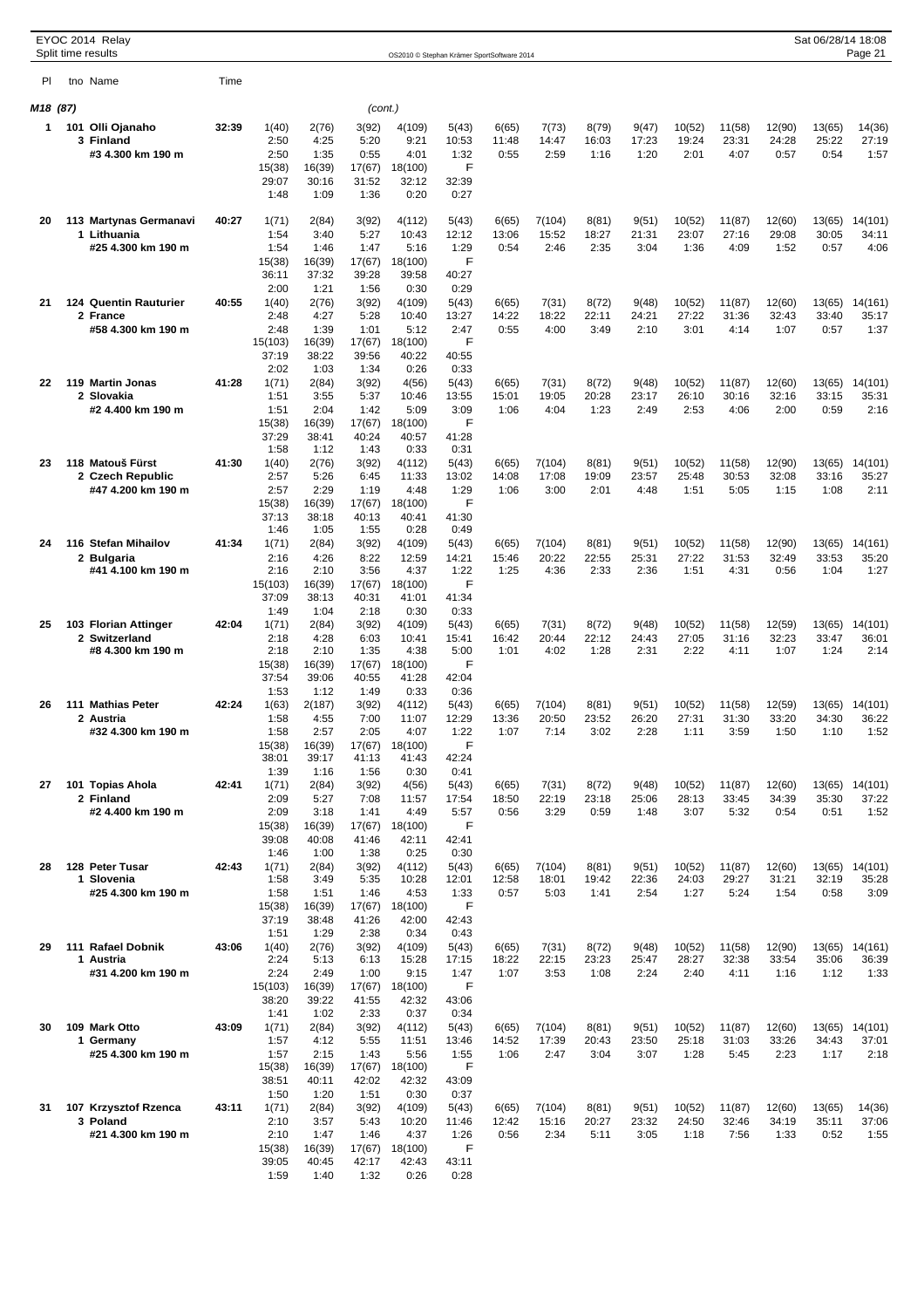|          |              | EYOC 2014 Relay<br>Split time results |       |                  |                 |                 |                  | OS2010 © Stephan Krämer SportSoftware 2014 |                |                |                |                |                 |                 |                 | Sat 06/28/14 18:08 | Page 22          |
|----------|--------------|---------------------------------------|-------|------------------|-----------------|-----------------|------------------|--------------------------------------------|----------------|----------------|----------------|----------------|-----------------|-----------------|-----------------|--------------------|------------------|
| PI       |              | tno Name                              | Time  |                  |                 |                 |                  |                                            |                |                |                |                |                 |                 |                 |                    |                  |
| M18 (87) |              |                                       |       |                  |                 | (cont.)         |                  |                                            |                |                |                |                |                 |                 |                 |                    |                  |
| 1        | 101          | Olli Ojanaho                          | 32:39 | 1(40)            | 2(76)           | 3(92)           | 4(109)           | 5(43)                                      | 6(65)          | 7(73)          | 8(79)          | 9(47)          | 10(52)          | 11(58)          | 12(90)          | 13(65)             | 14(36)           |
|          |              | 3 Finland                             |       | 2:50             | 4:25            | 5:20            | 9:21             | 10:53                                      | 11:48          | 14:47          | 16:03          | 17:23          | 19:24           | 23:31           | 24:28           | 25:22              | 27:19            |
|          |              | #3 4.300 km 190 m                     |       | 2:50             | 1:35            | 0:55            | 4:01             | 1:32<br>F                                  | 0:55           | 2:59           | 1:16           | 1:20           | 2:01            | 4:07            | 0:57            | 0:54               | 1:57             |
|          |              |                                       |       | 15(38)<br>29:07  | 16(39)<br>30:16 | 17(67)<br>31:52 | 18(100)<br>32:12 | 32:39                                      |                |                |                |                |                 |                 |                 |                    |                  |
|          |              |                                       |       | 1:48             | 1:09            | 1:36            | 0:20             | 0:27                                       |                |                |                |                |                 |                 |                 |                    |                  |
| 32       | 118          | Štepán Mudrák                         | 43:24 | 1(71)            | 2(84)           | 3(92)           | 4(56)            | 5(43)                                      | 6(65)          | 7(31)          | 8(72)          | 9(48)          | 10(52)          | 11(87)          | 12(60)          | 13(65)             | 14(161)          |
|          | $\mathbf{1}$ | <b>Czech Republic</b>                 |       | 1:52             | 4:38            | 6:24            | 11:01            | 13:03                                      | 14:00          | 18:30          | 21:53          | 27:17          | 29:11           | 33:21           | 34:42           | 35:41              | 37:24            |
|          |              | #46 4.400 km 190 m                    |       | 1:52<br>15(103)  | 2:46<br>16(39)  | 1:46<br>17(67)  | 4:37<br>18(100)  | 2:02<br>F                                  | 0:57           | 4:30           | 3:23           | 5:24           | 1:54            | 4:10            | 1:21            | 0:59               | 1:43             |
|          |              |                                       |       | 39:19            | 40:51           | 42:19           | 42:49            | 43:24                                      |                |                |                |                |                 |                 |                 |                    |                  |
| 33       |              | 119 Martin Smelik                     | 44:06 | 1:55<br>1(63)    | 1:32<br>2(187)  | 1:28<br>3(92)   | 0:30<br>4(109)   | 0:35<br>5(43)                              | 6(65)          | 7(104)         | 8(81)          | 9(51)          | 10(52)          | 11(58)          | 12(90)          | 13(65)             | 14(36)           |
|          |              | 3 Slovakia                            |       | 2:54             | 5:48            | 7:13            | 14:51            | 16:21                                      | 17:24          | 20:17          | 23:02          | 26:31          | 28:03           | 33:30           | 34:47           | 35:48              | 37:53            |
|          |              | #50 4.200 km 190 m                    |       | 2:54             | 2:54            | 1:25            | 7:38             | 1:30<br>F                                  | 1:03           | 2:53           | 2:45           | 3:29           | 1:32            | 5:27            | 1:17            | 1:01               | 2:05             |
|          |              |                                       |       | 15(38)<br>40:06  | 16(39)<br>41:17 | 17(67)<br>42:53 | 18(100)<br>43:21 | 44:06                                      |                |                |                |                |                 |                 |                 |                    |                  |
|          |              |                                       |       | 2:13             | 1:11            | 1:36            | 0:28             | 0:45                                       |                |                |                |                |                 |                 |                 |                    |                  |
| 34       |              | 111 Florian Kurz<br>3 Austria         | 44:07 | 1(71)<br>2:42    | 2(84)<br>4:57   | 3(92)<br>6:43   | 4(56)<br>11:05   | 5(43)<br>13:27                             | 6(65)<br>14:30 | 7(73)<br>18:30 | 8(79)<br>19:58 | 9(47)<br>21:42 | 10(52)<br>24:07 | 11(87)<br>32:02 | 12(60)<br>33:27 | 13(65)<br>34:29    | 14(36)<br>36:59  |
|          |              | #33 4.400 km 190 m                    |       | 2:42             | 2:15            | 1:46            | 4:22             | 2:22                                       | 1:03           | 4:00           | 1:28           | 1:44           | 2:25            | 7:55            | 1:25            | 1:02               | 2:30             |
|          |              |                                       |       | 15(38)<br>39:20  | 16(39)<br>41:22 | 17(67)<br>42:52 | 18(100)<br>43:20 | F<br>44:07                                 |                |                |                |                |                 |                 |                 |                    |                  |
|          |              |                                       |       | 2:21             | 2:02            | 1:30            | 0:28             | 0:47                                       |                |                |                |                |                 |                 |                 |                    |                  |
| 35       |              | 112 Vladislav Malyshev<br>1 Russia    | 44:55 | 1(63)            | 2(187)          | 3(92)           | 4(112)           | 5(43)                                      | 6(65)          | 7(31)          | 8(72)          | 9(48)          | 10(52)          | 11(58)          | 12(59)<br>35:23 | 13(65)             | 14(161)          |
|          |              | #34 4.300 km 190 m                    |       | 1:27<br>1:27     | 8:16<br>6:49    | 9:42<br>1:26    | 14:27<br>4:45    | 16:59<br>2:32                              | 18:00<br>1:01  | 23:33<br>5:33  | 24:52<br>1:19  | 27:10<br>2:18  | 29:53<br>2:43   | 34:33<br>4:40   | 0:50            | 36:50<br>1:27      | 38:28<br>1:38    |
|          |              |                                       |       | 15(103)          | 16(39)          | 17(67)          | 18(100)          | F                                          |                |                |                |                |                 |                 |                 |                    |                  |
|          |              |                                       |       | 40:18<br>1:50    | 41:48<br>1:30   | 43:46<br>1:58   | 44:16<br>0:30    | 44:55<br>0:39                              |                |                |                |                |                 |                 |                 |                    |                  |
| 36       |              | 108 Mátyás Mészáros                   | 44:58 | 1(40)            | 2(76)           | 3(92)           | 4(112)           | 5(43)                                      | 6(65)          | 7(31)          | 8(72)          | 9(48)          | 10(52)          | 11(58)          | 12(59)          | 13(65)             | 14(161)          |
|          |              | 1 Hungary<br>#22 4.200 km 190 m       |       | 3:05<br>3:05     | 4:38<br>1:33    | 5:39<br>1:01    | 10:30<br>4:51    | 11:59<br>1:29                              | 13:01<br>1:02  | 18:32<br>5:31  | 23:11<br>4:39  | 26:13<br>3:02  | 28:40<br>2:27   | 32:48<br>4:08   | 35:09<br>2:21   | 36:29<br>1:20      | 38:04<br>1:35    |
|          |              |                                       |       | 15(103)          | 16(39)          | 17(67)          | 18(100)          | F                                          |                |                |                |                |                 |                 |                 |                    |                  |
|          |              |                                       |       | 40:14            | 41:54           | 43:58           | 44:25            | 44:58                                      |                |                |                |                |                 |                 |                 |                    |                  |
| 37       |              | 118 Vojt ch Kettner                   | 45:02 | 2:10<br>1(63)    | 1:40<br>2(187)  | 2:04<br>3(92)   | 0:27<br>4(109)   | 0:33<br>5(43)                              | 6(65)          | 7(73)          | 8(79)          | 9(47)          | 10(52)          | 11(58)          | 12(59)          | 13(65)             | 14(36)           |
|          |              | 3 Czech Republic                      |       | 1:40             | 4:27            | 5:44            | 14:02            | 15:37                                      | 16:34          | 19:57          | 21:55          | 23:22          | 25:13           | 29:17           | 35:58           | 37:14              | 39:06            |
|          |              | #48 4.300 km 190 m                    |       | 1:40<br>15(38)   | 2:47<br>16(39)  | 1:17<br>17(67)  | 8:18<br>18(100)  | 1:35<br>F                                  | 0:57           | 3:23           | 1:58           | 1:27           | 1:51            | 4:04            | 6:41            | 1:16               | 1:52             |
|          |              |                                       |       | 41:13            | 42:23           | 44:04           | 44:31            | 45:02                                      |                |                |                |                |                 |                 |                 |                    |                  |
| 38       |              | 124 Adrien Delenne                    | 45:25 | 2:07<br>1(71)    | 1:10<br>2(84)   | 1:41<br>3(92)   | 0:27<br>4(56)    | 0:31<br>5(43)                              | 6(65)          | 7(73)          | 8(79)          | 9(47)          | 10(52)          | 11(58)          | 12(90)          | 13(65)             | 14(101)          |
|          |              | 1 France                              |       | 1:40             | 3:27            | 5:21            | 10:34            | 13:50                                      | 14:50          | 21:47          | 23:54          | 25:40          | 28:23           | 32:45           | 33:37           | 34:39              | 37:36            |
|          |              | #28 4.300 km 190 m                    |       | 1:40             | 1:47            | 1:54            | 5:13             | 3:16                                       | 1:00           | 6:57           | 2:07           | 1:46           | 2:43            | 4:22            | 0:52            | 1:02               | 2:57             |
|          |              |                                       |       | 15(38)<br>39:34  | 16(39)<br>41:53 | 17(67)<br>44:13 | 18(100)<br>44:42 | F<br>45:25                                 |                |                |                |                |                 |                 |                 |                    |                  |
|          |              |                                       |       | 1:58             | 2:19            | 2:20            | 0:29             | 0:43                                       |                |                |                |                |                 |                 |                 |                    |                  |
| 39       |              | 126 Endijs Titomers<br>1 Latvia       | 45:28 | 1(63)<br>1:31    | 2(187)<br>5:43  | 3(92)<br>7:10   | 4(112)<br>13:10  | 5(43)<br>15:37                             | 6(65)<br>16:42 | 7(31)<br>20:49 | 8(72)<br>21:57 | 9(48)<br>27:06 | 10(52)<br>30:33 | 11(58)<br>35:07 | 12(90)<br>36:20 | 13(65)<br>37:25    | 14(161)<br>39:00 |
|          |              | #59 4.300 km 190 m                    |       | 1:31             | 4:12            | 1:27            | 6:00             | 2:27                                       | 1:05           | 4:07           | 1:08           | 5:09           | 3:27            | 4:34            | 1:13            | 1:05               | 1:35             |
|          |              |                                       |       | 15(103)<br>41:02 | 16(39)<br>42:03 | 17(67)<br>44:19 | 18(100)<br>44:45 | F                                          |                |                |                |                |                 |                 |                 |                    |                  |
|          |              |                                       |       | 2:02             | 1:01            | 2:16            | 0:26             | 45:28<br>0:43                              |                |                |                |                |                 |                 |                 |                    |                  |
| 40       |              | 119 Martin Klabouch                   | 45:35 | 1(40)            | 2(76)           | 3(92)           | 4(112)           | 5(43)                                      | 6(65)          | 7(73)          | 8(79)          | 9(47)          | 10(52)          | 11(58)          | 12(59)          | 13(65)             | 14(161)          |
|          |              | 1 Slovakia<br>#49 4.300 km 190 m      |       | 3:19<br>3:19     | 5:12<br>1:53    | 6:28<br>1:16    | 12:20<br>5:52    | 15:12<br>2:52                              | 16:44<br>1:32  | 21:04<br>4:20  | 24:28<br>3:24  | 26:07<br>1:39  | 28:31<br>2:24   | 32:58<br>4:27   | 35:55<br>2:57   | 37:21<br>1:26      | 38:54<br>1:33    |
|          |              |                                       |       | 15(103)          | 16(39)          | 17(67)          | 18(100)          | F                                          |                |                |                |                |                 |                 |                 |                    |                  |
|          |              |                                       |       | 40:49<br>1:55    | 41:52<br>1:03   | 44:02<br>2:10   | 44:33<br>0:31    | 45:35<br>1:02                              |                |                |                |                |                 |                 |                 |                    |                  |
| 41       |              | 128 Zan Luka Sumecki                  | 46:39 | 1(63)            | 2(187)          | 3(92)           | 4(56)            | 5(43)                                      | 6(65)          | 7(73)          | 8(79)          | 9(47)          | 10(52)          | 11(58)          | 12(90)          | 13(65)             | 14(36)           |
|          |              | 3 Slovenia<br>#24 4.400 km 190 m      |       | 3:38<br>3:38     | 6:31<br>2:53    | 8:37<br>2:06    | 14:08<br>5:31    | 16:23<br>2:15                              | 17:27<br>1:04  | 21:45<br>4:18  | 24:44<br>2:59  | 27:06<br>2:22  | 29:11<br>2:05   | 34:16<br>5:05   | 35:25<br>1:09   | 36:29<br>1:04      | 38:55<br>2:26    |
|          |              |                                       |       | 15(38)           | 16(39)          | 17(67)          | 18(100)          | F                                          |                |                |                |                |                 |                 |                 |                    |                  |
|          |              |                                       |       | 41:36            | 43:02           | 45:30           | 46:06            | 46:39                                      |                |                |                |                |                 |                 |                 |                    |                  |
| 42       |              | 125 Joe Woodtey                       | 47:40 | 2:41<br>1(71)    | 1:26<br>2(84)   | 2:28<br>3(92)   | 0:36<br>4(56)    | 0:33<br>5(43)                              | 6(65)          | 7(104)         | 8(81)          | 9(51)          | 10(52)          | 11(87)          | 12(60)          | 13(65)             | 14(36)           |
|          |              | 3 Great Britain                       |       | 2:25             | 7:46            | 9:43            | 13:47            | 17:47                                      | 18:49          | 21:39          | 24:09          | 27:20          | 28:47           | 33:55           | 35:06           | 36:13              | 40:38            |
|          |              | #39 4.400 km 190 m                    |       | 2:25<br>15(38)   | 5:21<br>16(39)  | 1:57<br>17(67)  | 4:04<br>18(100)  | 4:00<br>F                                  | 1:02           | 2:50<br>$*180$ | 2:30           | 3:11           | 1:27            | 5:08            | 1:11            | 1:07               | 4:25             |
|          |              |                                       |       | 42:48            | 44:51           | 46:33           | 47:04            | 47:40                                      |                | 4:29           |                |                |                 |                 |                 |                    |                  |
|          |              |                                       |       | 2:10             | 2:03            | 1:42            | 0:31             | 0:36                                       |                |                |                |                |                 |                 |                 |                    |                  |
| 43       |              | 117 Joao Novo<br>3 Portugal           | 47:59 | 1(40)<br>3:27    | 2(76)<br>5:35   | 3(92)<br>6:52   | 4(109)<br>13:00  | 5(43)<br>14:56                             | 6(65)<br>15:56 | 7(73)<br>21:33 | 8(79)<br>22:48 | 9(47)<br>25:12 | 10(52)<br>27:23 | 11(87)<br>34:13 | 12(60)<br>36:09 | 13(65)<br>37:15    | 14(36)<br>40:03  |
|          |              | #45 4.400 km 190 m                    |       | 3:27             | 2:08            | 1:17            | 6:08             | 1:56                                       | 1:00           | 5:37           | 1:15           | 2:24           | 2:11            | 6:50            | 1:56            | 1:06               | 2:48             |
|          |              |                                       |       | 15(38)<br>42:22  | 16(39)<br>43:57 | 17(67)<br>46:36 | 18(100)<br>47:13 | F<br>47:59                                 |                |                |                |                |                 |                 |                 |                    |                  |
|          |              |                                       |       | 2:19             | 1:35            | 2:39            | 0:37             | 0:46                                       |                |                |                |                |                 |                 |                 |                    |                  |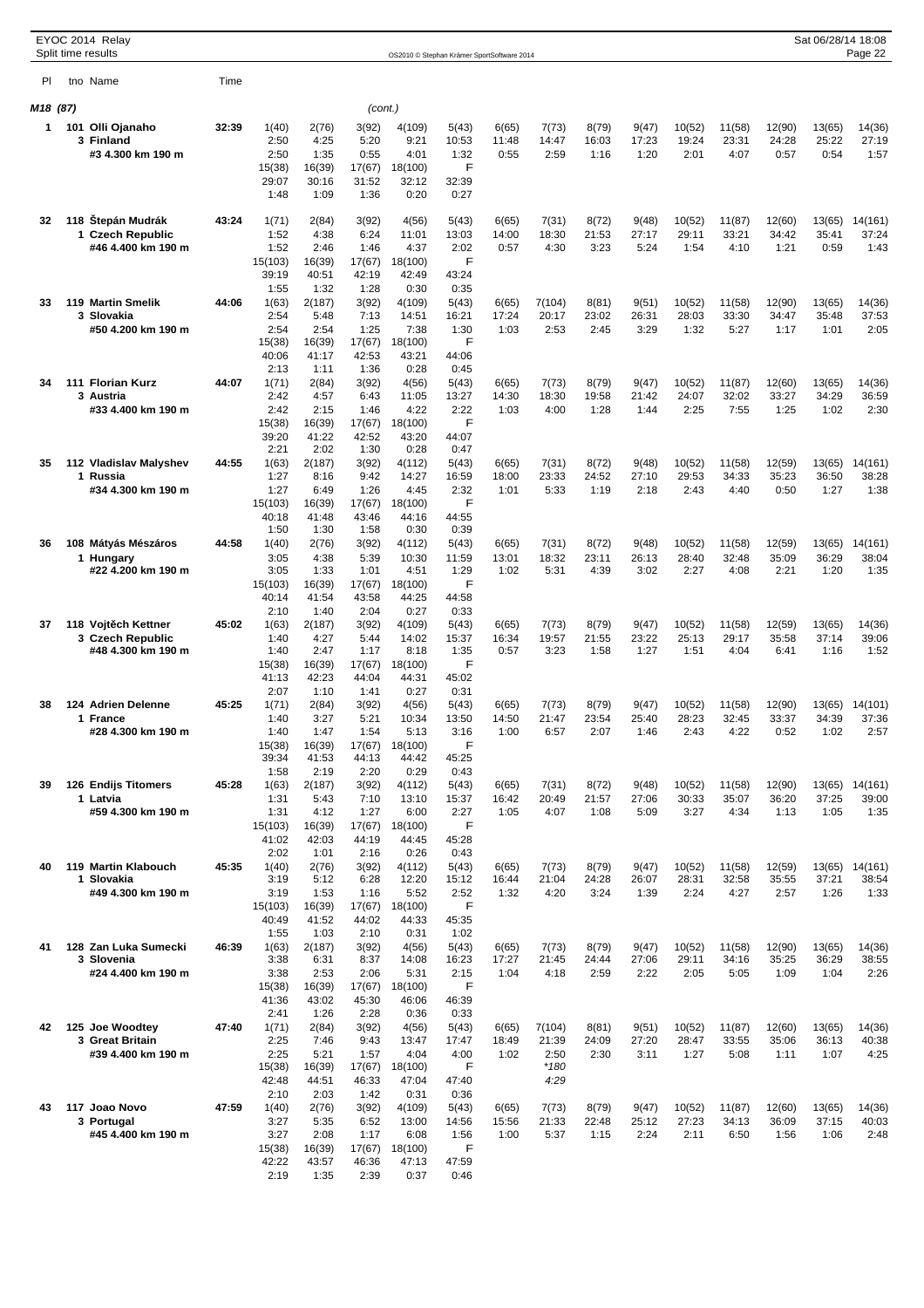|          |     | EYOC 2014 Relay<br>Split time results   |       |                  |                 |                 |                  | OS2010 © Stephan Krämer SportSoftware 2014 |                |                |                |                |                 |                 |                 | Sat 06/28/14 18:08 | Page 23          |
|----------|-----|-----------------------------------------|-------|------------------|-----------------|-----------------|------------------|--------------------------------------------|----------------|----------------|----------------|----------------|-----------------|-----------------|-----------------|--------------------|------------------|
| PI       |     | tno Name                                | Time  |                  |                 |                 |                  |                                            |                |                |                |                |                 |                 |                 |                    |                  |
| M18 (87) |     |                                         |       |                  |                 | (cont.)         |                  |                                            |                |                |                |                |                 |                 |                 |                    |                  |
| 1        | 101 | Olli Ojanaho                            | 32:39 | 1(40)            | 2(76)           | 3(92)           | 4(109)           | 5(43)                                      | 6(65)          | 7(73)          | 8(79)          | 9(47)          | 10(52)          | 11(58)          | 12(90)          | 13(65)             | 14(36)           |
|          |     | 3 Finland                               |       | 2:50             | 4:25            | 5:20            | 9:21             | 10:53                                      | 11:48          | 14:47          | 16:03          | 17:23          | 19:24           | 23:31           | 24:28           | 25:22              | 27:19            |
|          |     | #3 4.300 km 190 m                       |       | 2:50             | 1:35            | 0:55            | 4:01             | 1:32                                       | 0:55           | 2:59           | 1:16           | 1:20           | 2:01            | 4:07            | 0:57            | 0:54               | 1:57             |
|          |     |                                         |       | 15(38)<br>29:07  | 16(39)<br>30:16 | 17(67)<br>31:52 | 18(100)<br>32:12 | F<br>32:39                                 |                |                |                |                |                 |                 |                 |                    |                  |
|          |     |                                         |       | 1:48             | 1:09            | 1:36            | 0:20             | 0:27                                       |                |                |                |                |                 |                 |                 |                    |                  |
| 44       |     | 116 Dimitar Jeliazkov                   | 48:28 | 1(40)            | 2(76)           | 3(92)           | 4(56)            | 5(43)                                      | 6(65)          | 7(73)          | 8(79)          | 9(47)          | 10(52)          | 11(87)          | 12(60)          | 13(65)             | 14(36)           |
|          |     | 3 Bulgaria<br>#42 4.400 km 190 m        |       | 3:00<br>3:00     | 5:46<br>2:46    | 7:35<br>1:49    | 14:17<br>6:42    | 16:16<br>1:59                              | 17:14<br>0:58  | 21:17<br>4:03  | 25:01<br>3:44  | 27:29<br>2:28  | 29:50<br>2:21   | 33:59<br>4:09   | 36:53<br>2:54   | 38:02<br>1:09      | 40:13<br>2:11    |
|          |     |                                         |       | 15(38)           | 16(39)          | 17(67)          | 18(100)          | F                                          |                |                |                |                |                 |                 |                 |                    |                  |
|          |     |                                         |       | 43:50            | 45:10           | 47:22           | 47:51            | 48:28                                      |                |                |                |                |                 |                 |                 |                    |                  |
|          |     |                                         |       | 3:37             | 1:20            | 2:12            | 0:29             | 0:37                                       |                |                |                |                |                 |                 |                 |                    |                  |
| 45       |     | 125 Dane Blomquist<br>1 Great Britain   | 48:33 | 1(40)<br>2:26    | 2(76)<br>4:17   | 3(92)<br>5:25   | 4(109)<br>15:49  | 5(43)<br>17:23                             | 6(65)<br>18:19 | 7(31)<br>22:13 | 8(72)<br>25:52 | 9(48)<br>27:49 | 10(52)<br>30:42 | 11(58)<br>35:21 | 12(90)<br>39:41 | 13(65)<br>40:44    | 14(161)<br>42:25 |
|          |     | #31 4.200 km 190 m                      |       | 2:26             | 1:51            | 1:08            | 10:24            | 1:34                                       | 0:56           | 3:54           | 3:39           | 1:57           | 2:53            | 4:39            | 4:20            | 1:03               | 1:41             |
|          |     |                                         |       | 15(103)          | 16(39)          | 17(67)          | 18(100)          | F                                          |                |                |                |                |                 |                 |                 |                    |                  |
|          |     |                                         |       | 44:12<br>1:47    | 45:17<br>1:05   | 47:16<br>1:59   | 47:56<br>0:40    | 48:33<br>0:37                              |                |                |                |                |                 |                 |                 |                    |                  |
| 45       |     | 106 Samuele Tait                        | 48:33 | 1(40)            | 2(76)           | 3(92)           | 4(109)           | 5(43)                                      | 6(65)          | 7(31)          | 8(72)          | 9(48)          | 10(52)          | 11(87)          | 12(60)          | 13(65)             | 14(101)          |
|          |     | 2 Italy                                 |       | 3:14             | 5:09            | 6:44            | 16:50            | 18:42                                      | 19:50          | 25:35          | 26:47          | 29:07          | 32:51           | 37:04           | 38:45           | 39:44              | 41:55            |
|          |     | #17 4.300 km 190 m                      |       | 3:14<br>15(38)   | 1:55<br>16(39)  | 1:35<br>17(67)  | 10:06<br>18(100) | 1:52<br>F                                  | 1:08           | 5:45           | 1:12           | 2:20           | 3:44            | 4:13            | 1:41            | 0:59               | 2:11             |
|          |     |                                         |       | 44:01            | 45:35           | 47:22           | 47:55            | 48:33                                      |                |                |                |                |                 |                 |                 |                    |                  |
|          |     |                                         |       | 2:06             | 1:34            | 1:47            | 0:33             | 0:38                                       |                |                |                |                |                 |                 |                 |                    |                  |
| 47       | 121 | Diego Lazaro de Ju<br>2 Spain           | 48:47 | 1(71)<br>2:44    | 2(84)<br>6:57   | 3(92)<br>9:09   | 4(109)<br>16:11  | 5(43)<br>18:00                             | 6(65)<br>19:14 | 7(31)<br>24:08 | 8(72)<br>25:25 | 9(48)<br>27:58 | 10(52)<br>31:13 | 11(58)<br>36:43 | 12(59)<br>38:01 | 13(65)<br>39:23    | 14(161)<br>41:08 |
|          |     | #54 4.200 km 190 m                      |       | 2:44             | 4:13            | 2:12            | 7:02             | 1:49                                       | 1:14           | 4:54           | 1:17           | 2:33           | 3:15            | 5:30            | 1:18            | 1:22               | 1:45             |
|          |     |                                         |       | 15(103)<br>43:35 | 16(39)<br>44:56 | 17(67)<br>47:31 | 18(100)<br>48:04 | F<br>48:47                                 |                |                |                |                |                 |                 |                 |                    |                  |
|          |     |                                         |       | 2:27             | 1:21            | 2:35            | 0:33             | 0:43                                       |                |                |                |                |                 |                 |                 |                    |                  |
| 48       |     | 120 Tintar Mihai Andrei                 | 48:54 | 1(71)            | 2(84)           | 3(92)           | 4(109)           | 5(43)                                      | 6(65)          | 7(104)         | 8(81)          | 9(51)          | 10(52)          | 11(87)          | 12(60)          | 13(65)             | 14(161)          |
|          |     | 1 Romania<br>#51 4.200 km 190 m         |       | 1:59<br>1:59     | 4:14<br>2:15    | 6:02<br>1:48    | 14:23<br>8:21    | 16:43<br>2:20                              | 18:01<br>1:18  | 21:43<br>3:42  | 25:31<br>3:48  | 29:57<br>4:26  | 32:15<br>2:18   | 38:12<br>5:57   | 39:29<br>1:17   | 40:37<br>1:08      | 42:24<br>1:47    |
|          |     |                                         |       | 15(103)          | 16(39)          | 17(67)          | 18(100)          | F                                          |                |                |                |                |                 |                 |                 |                    |                  |
|          |     |                                         |       | 44:37            | 45:34           | 47:37           | 48:13            | 48:54                                      |                |                |                |                |                 |                 |                 |                    |                  |
| 49       |     | 125 Willam Rigg                         | 48:55 | 2:13<br>1(63)    | 0:57<br>2(187)  | 2:03<br>3(92)   | 0:36<br>4(112)   | 0:41<br>5(43)                              | 6(65)          | 7(73)          | 8(79)          | 9(47)          | 10(52)          | 11(58)          | 12(59)          | 13(65)             | 14(101)          |
|          |     | 2 Great Britain                         |       | 1:56             | 4:51            | 6:19            | 11:46            | 13:51                                      | 14:59          | 18:56          | 21:05          | 24:44          | 26:49           | 32:06           | 38:40           | 39:54              | 42:08            |
|          |     | #20 4.400 km 190 m                      |       | 1:56             | 2:55            | 1:28            | 5:27             | 2:05                                       | 1:08           | 3:57           | 2:09           | 3:39           | 2:05            | 5:17            | 6:34            | 1:14               | 2:14             |
|          |     |                                         |       | 15(38)<br>44:03  | 16(39)<br>45:25 | 17(67)<br>47:59 | 18(100)<br>48:23 | F<br>48:55                                 |                |                |                |                |                 |                 |                 |                    |                  |
|          |     |                                         |       | 1:55             | 1:22            | 2:34            | 0:24             | 0:32                                       |                |                |                |                |                 |                 |                 |                    |                  |
| 50       |     | 109 Korbinian Lehner                    | 49:14 | 1(63)            | 2(187)          | 3(92)           | 4(56)            | 5(43)                                      | 6(65)          | 7(73)          | 8(79)          | 9(47)          | 10(52)          | 11(58)          | 12(90)          | 13(65)             | 14(161)          |
|          |     | 2 Germany<br>#26 4.300 km 190 m         |       | 1:58<br>1:58     | 5:00<br>3:02    | 6:55<br>1:55    | 13:08<br>6:13    | 20:18<br>7:10                              | 21:28<br>1:10  | 25:48<br>4:20  | 27:21<br>1:33  | 30:11<br>2:50  | 32:20<br>2:09   | 37:23<br>5:03   | 38:40<br>1:17   | 39:43<br>1:03      | 41:15<br>1:32    |
|          |     |                                         |       | 15(103)          | 16(39)          | 17(67)          | 18(100)          | F                                          |                |                |                |                |                 |                 |                 |                    |                  |
|          |     |                                         |       | 44:07            | 45:22           | 48:11           | 48:40            | 49:14                                      |                |                |                |                |                 |                 |                 |                    |                  |
| 51       |     | 114 Veiko Vinkel                        | 49:15 | 2:52<br>1(40)    | 1:15<br>2(76)   | 2:49<br>3(92)   | 0:29<br>4(109)   | 0:34<br>5(43)                              | 6(65)          | 7(31)          | 8(72)          | 9(48)          | 10(52)          | 11(87)          | 12(60)          | 13(65)             | 14(101)          |
|          |     | 2 Estonia                               |       | 3:21             | 5:10            | 6:58            | 13:53            | 15:38                                      | 16:44          | 23:13          | 24:35          | 26:52          | 30:18           | 35:33           | 39:09           | 40:24              | 42:50            |
|          |     | #17 4.300 km 190 m                      |       | 3:21             | 1:49            | 1:48            | 6:55             | 1:45                                       | 1:06           | 6:29           | 1:22           | 2:17           | 3:26            | 5:15            | 3:36            | 1:15               | 2:26             |
|          |     |                                         |       | 15(38)<br>44:56  | 16(39)<br>46:13 | 17(67)<br>48:14 | 18(100)<br>48:43 | F<br>49:15                                 |                |                |                |                |                 |                 |                 |                    |                  |
|          |     |                                         |       | 2:06             | 1:17            | 2:01            | 0:29             | 0:32                                       |                |                |                |                |                 |                 |                 |                    |                  |
| 52       |     | 123 Yauhen Zhakhouski<br>1 Belarus      | 49:52 | 1(63)            | 2(187)          | 3(92)           | 4(112)           | 5(43)                                      | 6(65)          | 7(104)         | 8(81)          | 9(51)          | 10(52)          | 11(87)          | 12(60)          | 13(65)             | 14(161)          |
|          |     | #57 4.300 km 190 m                      |       | 1:44<br>1:44     | 5:11<br>3:27    | 7:12<br>2:01    | 13:53<br>6:41    | 17:28<br>3:35                              | 18:40<br>1:12  | 22:12<br>3:32  | 26:49<br>4:37  | 31:06<br>4:17  | 32:51<br>1:45   | 37:55<br>5:04   | 39:49<br>1:54   | 41:00<br>1:11      | 42:44<br>1:44    |
|          |     |                                         |       | 15(103)          | 16(39)          | 17(67)          | 18(100)          | F                                          |                |                |                |                |                 |                 |                 |                    |                  |
|          |     |                                         |       | 44:56            | 46:17           | 48:43           | 49:15            | 49:52                                      |                |                |                |                |                 |                 |                 |                    |                  |
| 53       |     | 108 Dalos Mate                          | 50:11 | 2:12<br>1(63)    | 1:21<br>2(187)  | 2:26<br>3(92)   | 0:32<br>4(56)    | 0:37<br>5(43)                              | 6(65)          | 7(73)          | 8(79)          | 9(47)          | 10(52)          | 11(58)          | 12(90)          | 13(65)             | 14(36)           |
|          |     | 3 Hungary                               |       | 2:05             | 5:12            | 11:34           | 16:03            | 18:17                                      | 19:16          | 26:17          | 27:30          | 29:25          | 31:40           | 36:18           | 37:33           | 38:34              | 40:45            |
|          |     | #24 4.400 km 190 m                      |       | 2:05             | 3:07            | 6:22            | 4:29             | 2:14<br>F                                  | 0:59           | 7:01           | 1:13           | 1:55           | 2:15            | 4:38            | 1:15            | 1:01               | 2:11             |
|          |     |                                         |       | 15(38)<br>45:09  | 16(39)<br>47:16 | 17(67)<br>49:16 | 18(100)<br>49:41 | 50:11                                      |                |                |                |                |                 |                 |                 |                    |                  |
|          |     |                                         |       | 4:24             | 2:07            | 2:00            | 0:25             | 0:30                                       |                |                |                |                |                 |                 |                 |                    |                  |
| 54       |     | 130 Vasili Fomicov<br>1 Moldova Moldova | 50:39 | 1(40)<br>3:02    | 2(76)<br>4:45   | 3(92)<br>5:42   | 4(109)<br>21:59  | 5(43)<br>23:59                             | 6(65)<br>25:12 | 7(73)<br>28:55 | 8(79)<br>30:51 | 9(47)<br>32:26 | 10(52)<br>35:28 | 11(58)<br>40:32 | 12(90)<br>41:35 | 13(65)<br>42:38    | 14(161)<br>44:12 |
|          |     | #65 4.200 km 190 m                      |       | 3:02             | 1:43            | 0:57            | 16:17            | 2:00                                       | 1:13           | 3:43           | 1:56           | 1:35           | 3:02            | 5:04            | 1:03            | 1:03               | 1:34             |
|          |     |                                         |       | 15(103)          | 16(39)          | 17(67)          | 18(100)          | F                                          |                |                |                |                |                 |                 |                 |                    |                  |
|          |     |                                         |       | 46:49            | 48:00           | 49:39           | 50:06            | 50:39                                      |                |                |                |                |                 |                 |                 |                    |                  |
| 55       |     | 110 Zhan Kozytskyi                      | 50:54 | 2:37<br>1(71)    | 1:11<br>2(84)   | 1:39<br>3(92)   | 0:27<br>4(56)    | 0:33<br>5(43)                              | 6(65)          | 7(73)          | 8(79)          | 9(47)          | 10(52)          | 11(58)          | 12(90)          | 13(65)             | 14(101)          |
|          |     | 1 Ukraine                               |       | 1:48             | 3:46            | 5:32            | 9:43             | 13:19                                      | 14:17          | 24:39          | 25:44          | 29:29          | 31:44           | 37:34           | 40:36           | 41:45              | 43:57            |
|          |     | #28 4.300 km 190 m                      |       | 1:48             | 1:58            | 1:46            | 4:11             | 3:36<br>F                                  | 0:58           | 10:22<br>$*81$ | 1:05<br>$*103$ | 3:45           | 2:15            | 5:50            | 3:02            | 1:09               | 2:12             |
|          |     |                                         |       | 15(38)<br>46:30  | 16(39)<br>47:48 | 17(67)<br>49:48 | 18(100)<br>50:18 | 50:54                                      |                | 19:18          | 45:51          |                |                 |                 |                 |                    |                  |
|          |     |                                         |       | 2:33             | 1:18            | 2:00            | 0:30             | 0:36                                       |                |                |                |                |                 |                 |                 |                    |                  |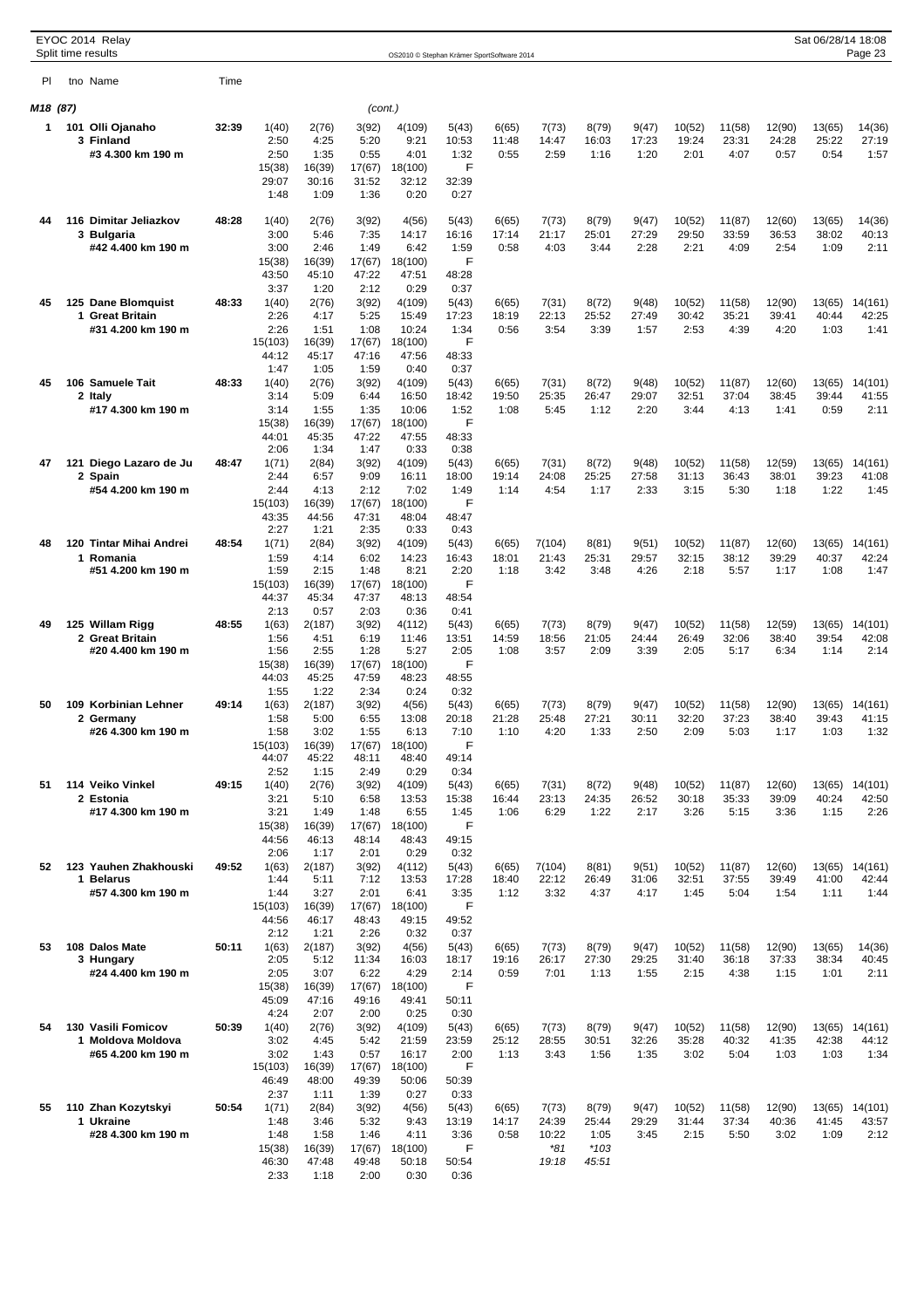|          |     | EYOC 2014 Relay<br>Split time results   |       |                  |                 |                 |                  | OS2010 © Stephan Krämer SportSoftware 2014 |                |                 |                |                |                 |                 |                 | Sat 06/28/14 18:08 | Page 24          |
|----------|-----|-----------------------------------------|-------|------------------|-----------------|-----------------|------------------|--------------------------------------------|----------------|-----------------|----------------|----------------|-----------------|-----------------|-----------------|--------------------|------------------|
| PI       |     | tno Name                                | Time  |                  |                 |                 |                  |                                            |                |                 |                |                |                 |                 |                 |                    |                  |
| M18 (87) |     |                                         |       |                  |                 | (cont.)         |                  |                                            |                |                 |                |                |                 |                 |                 |                    |                  |
| 1        |     | 101 Olli Ojanaho                        | 32:39 | 1(40)            | 2(76)           | 3(92)           | 4(109)           | 5(43)                                      | 6(65)          | 7(73)           | 8(79)          | 9(47)          | 10(52)          | 11(58)          | 12(90)          | 13(65)             | 14(36)           |
|          |     | 3 Finland                               |       | 2:50             | 4:25            | 5:20            | 9:21             | 10:53                                      | 11:48          | 14:47           | 16:03          | 17:23          | 19:24           | 23:31           | 24:28           | 25:22              | 27:19            |
|          |     | #3 4.300 km 190 m                       |       | 2:50             | 1:35            | 0:55            | 4:01             | 1:32<br>F                                  | 0:55           | 2:59            | 1:16           | 1:20           | 2:01            | 4:07            | 0:57            | 0:54               | 1:57             |
|          |     |                                         |       | 15(38)<br>29:07  | 16(39)<br>30:16 | 17(67)<br>31:52 | 18(100)<br>32:12 | 32:39                                      |                |                 |                |                |                 |                 |                 |                    |                  |
|          |     |                                         |       | 1:48             | 1:09            | 1:36            | 0:20             | 0:27                                       |                |                 |                |                |                 |                 |                 |                    |                  |
| 56       | 126 | <b>Jekabs Knets</b>                     | 51:00 | 1(40)            | 2(76)           | 3(92)           | 4(56)            | 5(43)                                      | 6(65)          | 7(73)           | 8(79)          | 9(47)          | 10(52)          | 11(58)          | 12(59)          | 13(65)             | 14(36)           |
|          |     | 3 Latvia                                |       | 3:15             | 5:26            | 9:18            | 15:47            | 18:17                                      | 19:24          | 23:48           | 25:40          | 27:39          | 30:11           | 36:09           | 37:25           | 39:13              | 42:03            |
|          |     | #60 4.400 km 190 m                      |       | 3:15<br>15(38)   | 2:11<br>16(39)  | 3:52<br>17(67)  | 6:29<br>18(100)  | 2:30<br>F                                  | 1:07           | 4:24            | 1:52           | 1:59           | 2:32            | 5:58            | 1:16            | 1:48               | 2:50             |
|          |     |                                         |       | 44:49            | 47:17           | 49:58           | 50:26            | 51:00                                      |                |                 |                |                |                 |                 |                 |                    |                  |
| 57       |     |                                         | 51:56 | 2:46<br>1(63)    | 2:28<br>2(187)  | 2:41<br>3(92)   | 0:28             | 0:34                                       |                |                 |                | 9(47)          | 10(52)          |                 | 12(90)          |                    |                  |
|          | 1.  | 121 Jesus Rodriguez C<br>Spain          |       | 1:42             | 5:41            | 7:27            | 4(56)<br>18:47   | 5(43)<br>21:34                             | 6(65)<br>23:19 | 7(73)<br>27:16  | 8(79)<br>29:20 | 31:23          | 34:05           | 11(58)<br>39:27 | 41:02           | 13(65)<br>42:09    | 14(101)<br>44:52 |
|          |     | #53 4.400 km 190 m                      |       | 1:42             | 3:59            | 1:46            | 11:20            | 2:47                                       | 1:45           | 3:57            | 2:04           | 2:03           | 2:42            | 5:22            | 1:35            | 1:07               | 2:43             |
|          |     |                                         |       | 15(38)<br>47:19  | 16(39)<br>48:43 | 17(67)<br>50:37 | 18(100)<br>51:14 | F<br>51:56                                 |                |                 |                |                |                 |                 |                 |                    |                  |
|          |     |                                         |       | 2:27             | 1:24            | 1:54            | 0:37             | 0:42                                       |                |                 |                |                |                 |                 |                 |                    |                  |
| 58       |     | 126 Atis Heinols<br>2 Latvia            | 52:01 | 1(71)<br>2:17    | 2(84)<br>6:50   | 3(92)<br>9:59   | 4(109)<br>18:14  | 5(43)<br>19:59                             | 6(65)<br>20:57 | 7(104)<br>24:11 | 8(81)<br>28:11 | 9(51)<br>31:52 | 10(52)<br>33:23 | 11(87)<br>40:23 | 12(60)<br>42:22 | 13(65)<br>43:24    | 14(101)<br>45:48 |
|          |     | #23 4.300 km 190 m                      |       | 2:17             | 4:33            | 3:09            | 8:15             | 1:45                                       | 0:58           | 3:14            | 4:00           | 3:41           | 1:31            | 7:00            | 1:59            | 1:02               | 2:24             |
|          |     |                                         |       | 15(38)           | 16(39)          | 17(67)          | 18(100)          | F                                          |                |                 |                |                |                 |                 |                 |                    |                  |
|          |     |                                         |       | 47:32<br>1:44    | 48:45<br>1:13   | 51:01<br>2:16   | 51:29<br>0:28    | 52:01<br>0:32                              |                |                 |                |                |                 |                 |                 |                    |                  |
| 59       | 130 | <b>Anatoli Fomicov</b>                  | 53:20 | 1(71)            | 2(84)           | 3(92)           | 4(56)            | 5(43)                                      | 6(65)          | 7(104)          | 8(81)          | 9(51)          | 10(52)          | 11(87)          | 12(60)          | 13(65)             | 14(101)          |
|          |     | 2 Moldova Moldova<br>#35 4.400 km 190 m |       | 2:38<br>2:38     | 4:37<br>1:59    | 6:55<br>2:18    | 13:09<br>6:14    | 15:31<br>2:22                              | 16:30<br>0:59  | 26:54<br>10:24  | 29:28<br>2:34  | 32:44<br>3:16  | 34:01<br>1:17   | 40:42<br>6:41   | 41:58<br>1:16   | 43:00<br>1:02      | 45:23<br>2:23    |
|          |     |                                         |       | 15(38)           | 16(39)          | 17(67)          | 18(100)          | F                                          |                |                 |                |                |                 |                 |                 |                    |                  |
|          |     |                                         |       | 47:24<br>2:01    | 48:39<br>1:15   | 52:13<br>3:34   | 52:47<br>0:34    | 53:20<br>0:33                              |                |                 |                |                |                 |                 |                 |                    |                  |
| 60       |     | 129 Oguzhan Karatepe                    | 53:54 | 1(71)            | 2(84)           | 3(92)           | 4(56)            | 5(43)                                      | 6(65)          | 7(73)           | 8(79)          | 9(47)          | 10(52)          | 11(87)          | 12(60)          | 13(65)             | 14(161)          |
|          |     | 1 Turkey                                |       | 2:02             | 4:06            | 5:58            | 10:53            | 13:19                                      | 14:20          | 19:23           | 22:11          | 23:52          | 26:19           | 42:42           | 43:55           | 44:55              | 46:33            |
|          |     | #63 4.400 km 190 m                      |       | 2:02<br>15(103)  | 2:04<br>16(39)  | 1:52<br>17(67)  | 4:55<br>18(100)  | 2:26<br>F                                  | 1:01           | 5:03            | 2:48           | 1:41           | 2:27            | 16:23           | 1:13            | 1:00               | 1:38             |
|          |     |                                         |       | 48:56            | 50:05           | 52:41           | 53:17            | 53:54                                      |                |                 |                |                |                 |                 |                 |                    |                  |
| 61       |     | 108 Miavecz Balazs                      | 54:11 | 2:23<br>1(71)    | 1:09<br>2(84)   | 2:36<br>3(92)   | 0:36<br>4(109)   | 0:37<br>5(43)                              | 6(65)          | 7(104)          | 8(81)          | 9(51)          | 10(52)          | 11(87)          | 12(60)          | 13(65)             | 14(101)          |
|          |     | 2 Hungary                               |       | 2:16             | 4:21            | 6:13            | 16:06            | 18:22                                      | 19:36          | 22:27           | 28:19          | 36:35          | 38:15           | 42:47           | 44:34           | 45:40              | 47:55            |
|          |     | #23 4.300 km 190 m                      |       | 2:16             | 2:05            | 1:52            | 9:53             | 2:16                                       | 1:14           | 2:51            | 5:52           | 8:16           | 1:40            | 4:32            | 1:47            | 1:06               | 2:15             |
|          |     |                                         |       | 15(38)<br>49:57  | 16(39)<br>51:18 | 17(67)<br>53:05 | 18(100)<br>53:34 | F<br>54:11                                 |                |                 |                |                |                 |                 |                 |                    |                  |
|          |     |                                         |       | 2:02             | 1:21            | 1:47            | 0:29             | 0:37                                       |                |                 |                |                |                 |                 |                 |                    |                  |
| 62       |     | 130 Donici Dimitru<br>3 Moldova Moldova | 55:43 | 1(63)<br>2:29    | 2(187)<br>6:07  | 3(92)<br>10:01  | 4(112)<br>16:48  | 5(43)<br>18:26                             | 6(65)<br>19:28 | 7(31)<br>25:32  | 8(72)<br>30:00 | 9(48)<br>32:54 | 10(52)<br>37:24 | 11(58)<br>42:45 | 12(59)<br>44:09 | 13(65)<br>45:25    | 14(36)<br>47:49  |
|          |     | #66 4.300 km 190 m                      |       | 2:29             | 3:38            | 3:54            | 6:47             | 1:38                                       | 1:02           | 6:04            | 4:28           | 2:54           | 4:30            | 5:21            | 1:24            | 1:16               | 2:24             |
|          |     |                                         |       | 15(38)<br>50:09  | 16(39)<br>51:27 | 17(67)<br>54:41 | 18(100)<br>55:07 | F<br>55:43                                 |                |                 |                |                |                 |                 |                 |                    |                  |
|          |     |                                         |       | 2:20             | 1:18            | 3:14            | 0:26             | 0:36                                       |                |                 |                |                |                 |                 |                 |                    |                  |
| 63       |     | 129 Ibrahim Dilek                       | 55:55 | 1(63)            | 2(187)          | 3(92)           | 4(112)           | 5(43)                                      | 6(65)          | 7(104)          | 8(81)          | 9(51)          | 10(52)          | 11(58)          | 12(59)          | 13(65)             | 14(101)          |
|          |     | 2 Turkey<br>#32 4.300 km 190 m          |       | 5:17<br>5:17     | 10:23<br>5:06   | 16:04<br>5:41   | 22:44<br>6:40    | 25:07<br>2:23                              | 26:30<br>1:23  | 31:40<br>5:10   | 33:26<br>1:46  | 36:42<br>3:16  | 38:24<br>1:42   | 43:02<br>4:38   | 44:29<br>1:27   | 45:47<br>1:18      | 48:32<br>2:45    |
|          |     |                                         |       | 15(38)           | 16(39)          | 17(67)          | 18(100)          | F                                          |                |                 |                |                |                 |                 |                 |                    |                  |
|          |     |                                         |       | 50:51<br>2:19    | 52:03<br>1:12   | 54:40<br>2:37   | 55:21<br>0:41    | 55:55<br>0:34                              |                |                 |                |                |                 |                 |                 |                    |                  |
| 64       |     | 129 Orhan Kuvlu                         | 55:57 | 1(40)            | 2(76)           | 3(92)           | 4(109)           | 5(43)                                      | 6(65)          | 7(31)           | 8(72)          | 9(48)          | 10(52)          | 11(58)          | 12(90)          | 13(65)             | 14(36)           |
|          |     | 3 Turkey<br>#64 4.200 km 190 m          |       | 2:59<br>2:59     | 10:14<br>7:15   | 11:43<br>1:29   | 18:01<br>6:18    | 19:59<br>1:58                              | 21:08<br>1:09  | 25:44<br>4:36   | 28:25<br>2:41  | 33:45<br>5:20  | 36:44<br>2:59   | 42:02<br>5:18   | 43:29<br>1:27   | 44:57<br>1:28      | 47:16<br>2:19    |
|          |     |                                         |       | 15(38)           | 16(39)          | 17(67)          | 18(100)          | F                                          |                |                 |                |                |                 |                 |                 |                    |                  |
|          |     |                                         |       | 49:33            | 52:47           | 55:08           | 55:30            | 55:57                                      |                |                 |                |                |                 |                 |                 |                    |                  |
| 65       |     | 113 Aurimas Ašmantas                    | 56:58 | 2:17<br>1(40)    | 3:14<br>2(76)   | 2:21<br>3(92)   | 0:22<br>4(56)    | 0:27<br>5(43)                              | 6(65)          | 7(73)           | 8(79)          | 9(47)          | 10(52)          | 11(58)          | 12(90)          | 13(65)             | 14(161)          |
|          |     | 2 Lithuania                             |       | 3:20             | 5:44            | 7:19            | 19:55            | 22:51                                      | 24:10          | 28:42           | 30:33          | 32:25          | 35:00           | 44:04           | 45:36           | 46:58              | 48:41            |
|          |     | #36 4.300 km 190 m                      |       | 3:20<br>15(103)  | 2:24<br>16(39)  | 1:35<br>17(67)  | 12:36<br>18(100) | 2:56<br>F                                  | 1:19           | 4:32            | 1:51           | 1:52           | 2:35            | 9:04            | 1:32            | 1:22               | 1:43             |
|          |     |                                         |       | 51:44            | 53:04           | 55:45           | 56:25            | 56:58                                      |                |                 |                |                |                 |                 |                 |                    |                  |
| 66       |     | 123 Anton Navichenka                    | 57:45 | 3:03             | 1:20            | 2:41            | 0:40             | 0:33                                       |                |                 |                |                |                 |                 |                 |                    |                  |
|          |     | 3 Belarus                               |       | 1(40)<br>2:44    | 2(76)<br>5:33   | 3(92)<br>7:38   | 4(109)<br>17:52  | 5(43)<br>19:37                             | 6(65)<br>20:32 | 7(31)<br>29:34  | 8(72)<br>31:14 | 9(48)<br>34:14 | 10(52)<br>37:11 | 11(58)<br>43:24 | 12(59)<br>44:49 | 13(65)<br>46:00    | 14(36)<br>49:44  |
|          |     | #27 4.300 km 190 m                      |       | 2:44             | 2:49            | 2:05            | 10:14            | 1:45                                       | 0:55           | 9:02            | 1:40           | 3:00           | 2:57            | 6:13            | 1:25            | 1:11               | 3:44             |
|          |     |                                         |       | 15(38)<br>53:03  | 16(39)<br>54:27 | 17(67)<br>56:42 | 18(100)<br>57:12 | F<br>57:45                                 |                |                 |                |                |                 |                 |                 |                    |                  |
|          |     |                                         |       | 3:19             | 1:24            | 2:15            | 0:30             | 0:33                                       |                |                 |                |                |                 |                 |                 |                    |                  |
| 67       |     | 128 Blaz Petrovic<br>2 Slovenia         | 58:26 | 1(40)<br>3:20    | 2(76)<br>5:12   | 3(92)<br>6:53   | 4(109)<br>21:15  | 5(43)<br>22:43                             | 6(65)<br>23:41 | 7(31)<br>29:26  | 8(72)<br>30:48 | 9(48)<br>36:15 | 10(52)<br>39:14 | 11(58)<br>44:00 | 12(59)<br>48:00 | 13(65)<br>49:12    | 14(161)<br>51:08 |
|          |     | #29 4.200 km 190 m                      |       | 3:20             | 1:52            | 1:41            | 14:22            | 1:28                                       | 0:58           | 5:45            | 1:22           | 5:27           | 2:59            | 4:46            | 4:00            | 1:12               | 1:56             |
|          |     |                                         |       | 15(103)<br>53:40 | 16(39)<br>54:57 | 17(67)<br>57:20 | 18(100)<br>57:52 | F<br>58:26                                 |                |                 |                |                |                 |                 |                 |                    |                  |
|          |     |                                         |       | 2:32             | 1:17            | 2:23            | 0:32             | 0:34                                       |                |                 |                |                |                 |                 |                 |                    |                  |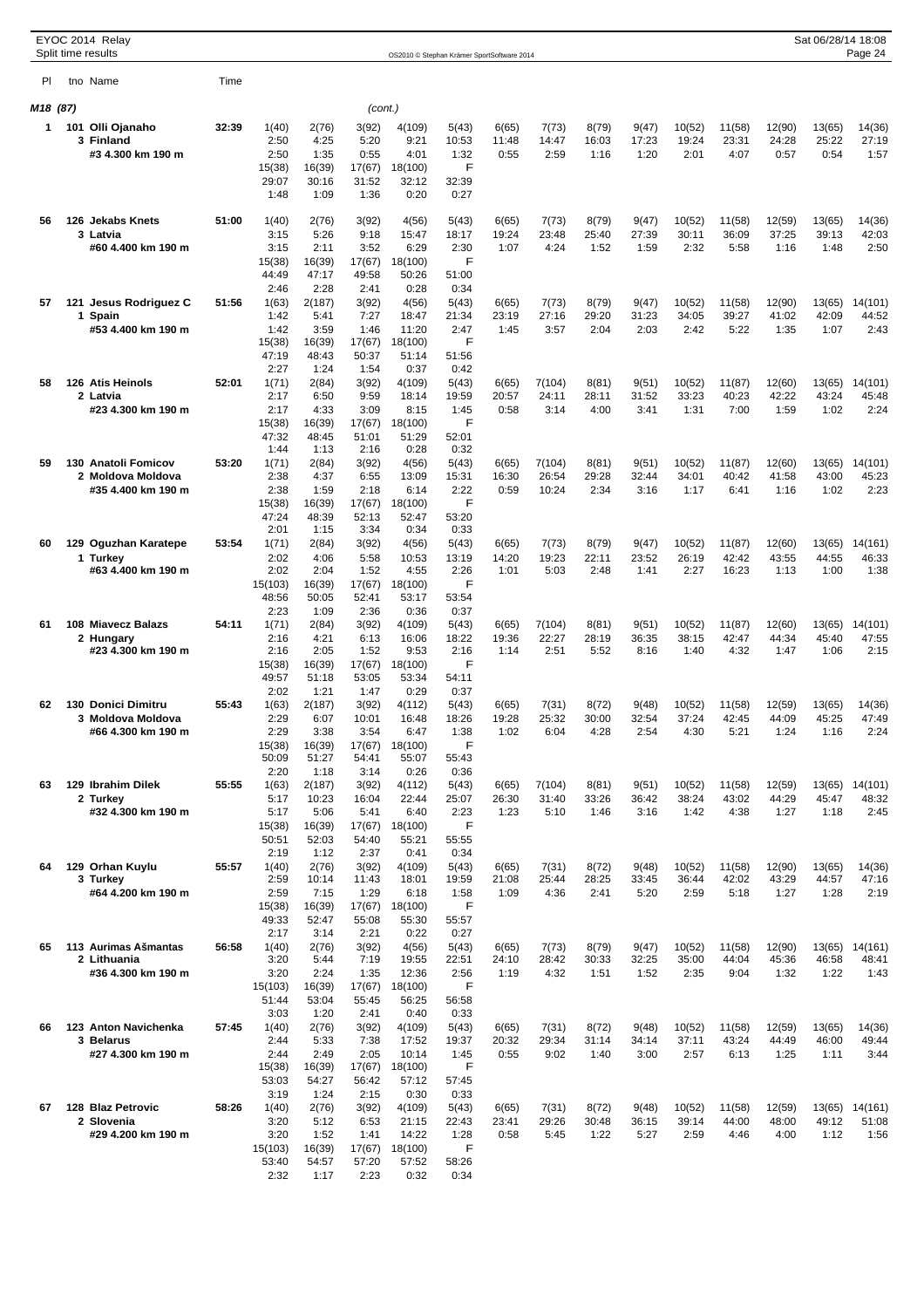| EYOC 2014 Relay<br>Split time results<br>OS2010 © Stephan Krämer SportSoftware 2014 |  |                                 |         |                   |                   |                   |                    |                      |                | Sat 06/28/14 18:08<br>Page 25 |                |                |                 |                 |                 |                 |                  |
|-------------------------------------------------------------------------------------|--|---------------------------------|---------|-------------------|-------------------|-------------------|--------------------|----------------------|----------------|-------------------------------|----------------|----------------|-----------------|-----------------|-----------------|-----------------|------------------|
| PI                                                                                  |  | tno Name                        | Time    |                   |                   |                   |                    |                      |                |                               |                |                |                 |                 |                 |                 |                  |
| M18 (87)                                                                            |  |                                 |         |                   |                   | (cont.)           |                    |                      |                |                               |                |                |                 |                 |                 |                 |                  |
| 1                                                                                   |  | 101 Olli Ojanaho                | 32:39   | 1(40)             | 2(76)             | 3(92)             | 4(109)             | 5(43)                | 6(65)          | 7(73)                         | 8(79)          | 9(47)          | 10(52)          | 11(58)          | 12(90)          | 13(65)          | 14(36)           |
|                                                                                     |  | 3 Finland                       |         | 2:50              | 4:25              | 5:20              | 9:21               | 10:53                | 11:48          | 14:47                         | 16:03          | 17:23          | 19:24           | 23:31           | 24:28           | 25:22           | 27:19            |
|                                                                                     |  | #3 4.300 km 190 m               |         | 2:50              | 1:35              | 0:55              | 4:01               | 1:32<br>F            | 0:55           | 2:59                          | 1:16           | 1:20           | 2:01            | 4:07            | 0:57            | 0:54            | 1:57             |
|                                                                                     |  |                                 |         | 15(38)<br>29:07   | 16(39)<br>30:16   | 17(67)<br>31:52   | 18(100)<br>32:12   | 32:39                |                |                               |                |                |                 |                 |                 |                 |                  |
|                                                                                     |  |                                 |         | 1:48              | 1:09              | 1:36              | 0:20               | 0:27                 |                |                               |                |                |                 |                 |                 |                 |                  |
| 68                                                                                  |  | 120 Zoltan Szocs                | 59:03   | 1(40)             | 2(76)             | 3(92)             | 4(112)             | 5(43)                | 6(65)          | 7(73)                         | 8(79)          | 9(47)          | 10(52)          | 11(58)          | 12(90)          | 13(65)          | 14(101)          |
|                                                                                     |  | 2 Romania                       |         | 3:29              | 5:38              | 10:24             | 16:05              | 20:57                | 22:04          | 27:00                         | 30:30          | 32:47          | 36:00           | 47:24           | 48:12           | 49:17           | 51:48            |
|                                                                                     |  | #5 4.300 km 190 m               |         | 3:29              | 2:09              | 4:46              | 5:41               | 4:52                 | 1:07           | 4:56                          | 3:30           | 2:17           | 3:13            | 11:24           | 0:48            | 1:05            | 2:31             |
|                                                                                     |  |                                 |         | 15(38)<br>54:34   | 16(39)<br>55:55   | 17(67)<br>57:45   | 18(100)<br>58:16   | F<br>59:03           |                |                               |                |                |                 |                 |                 |                 |                  |
|                                                                                     |  |                                 |         | 2:46              | 1:21              | 1:50              | 0:31               | 0:47                 |                |                               |                |                |                 |                 |                 |                 |                  |
| 69                                                                                  |  | 123 Dmitry Zhylinski            | 1:00:21 | 1(71)             | 2(84)             | 3(92)             | 4(56)              | 5(43)                | 6(65)          | 7(73)                         | 8(79)          | 9(47)          | 10(52)          | 11(58)          | 12(90)          | 13(65)          | 14(101)          |
|                                                                                     |  | 2 Belarus<br>#28 4.300 km 190 m |         | 3:08<br>3:08      | 5:49<br>2:41      | 8:15<br>2:26      | 17:07<br>8:52      | 19:57<br>2:50        | 21:14<br>1:17  | 26:31<br>5:17                 | 28:37<br>2:06  | 31:12<br>2:35  | 34:14<br>3:02   | 42:24<br>8:10   | 44:09<br>1:45   | 45:26<br>1:17   | 48:39<br>3:13    |
|                                                                                     |  |                                 |         | 15(38)            | 16(39)            | 17(67)            | 18(100)            | F                    |                |                               |                |                |                 |                 |                 |                 |                  |
|                                                                                     |  |                                 |         | 52:04             | 54:02             | 58:47             | 59:26              | 1:00:21              |                |                               |                |                |                 |                 |                 |                 |                  |
| 70                                                                                  |  | 120 Gergely Bogya               | 1:00:24 | 3:25<br>1(63)     | 1:58<br>2(187)    | 4:45<br>3(92)     | 0:39<br>4(56)      | 0:55<br>5(43)        | 6(65)          | 7(31)                         | 8(72)          | 9(48)          | 10(52)          | 11(58)          | 12(59)          | 13(65)          | 14(36)           |
|                                                                                     |  | 3 Romania                       |         | 2:08              | 5:38              | 8:55              | 15:21              | 18:41                | 20:12          | 30:50                         | 32:31          | 36:45          | 40:14           | 45:59           | 48:54           | 50:27           | 52:51            |
|                                                                                     |  | #52 4.400 km 190 m              |         | 2:08              | 3:30              | 3:17              | 6:26               | 3:20                 | 1:31           | 10:38                         | 1:41           | 4:14           | 3:29            | 5:45            | 2:55            | 1:33            | 2:24             |
|                                                                                     |  |                                 |         | 15(38)<br>55:21   | 16(39)<br>56:51   | 17(67)<br>59:21   | 18(100)<br>59:50   | F<br>1:00:24         |                |                               |                |                |                 |                 |                 |                 |                  |
|                                                                                     |  |                                 |         | 2:30              | 1:30              | 2:30              | 0:29               | 0:34                 |                |                               |                |                |                 |                 |                 |                 |                  |
| 71                                                                                  |  | 114 Janelk Piirisild            | 1:01:32 | 1(63)             | 2(187)            | 3(92)             | 4(112)             | 5(43)                | 6(65)          | 7(104)                        | 8(81)          | 9(51)          | 10(52)          | 11(58)          | 12(59)          | 13(65)          | 14(36)           |
|                                                                                     |  | 3 Estonia<br>#38 4.300 km 190 m |         | 2:14<br>2:14      | 6:15<br>4:01      | 11:45<br>5:30     | 22:01<br>10:16     | 23:45<br>1:44        | 24:57<br>1:12  | 28:16<br>3:19                 | 36:32<br>8:16  | 40:29<br>3:57  | 42:54<br>2:25   | 49:13<br>6:19   | 50:47<br>1:34   | 52:11<br>1:24   | 54:24<br>2:13    |
|                                                                                     |  |                                 |         | 15(38)            | 16(39)            | 17(67)            | 18(100)            | F                    |                |                               |                |                |                 |                 |                 |                 |                  |
|                                                                                     |  |                                 |         | 57:01<br>2:37     | 58:25<br>1:24     | 1:00:34<br>2:09   | 1:00:58<br>0:24    | 1:01:32<br>0:34      |                |                               |                |                |                 |                 |                 |                 |                  |
| 72                                                                                  |  | 113 Kostas Grauželis            | 1:02:00 | 1(63)             | 2(187)            | 3(92)             | 4(109)             | 5(43)                | 6(65)          | 7(31)                         | 8(72)          | 9(48)          | 10(52)          | 11(58)          | 12(59)          | 13(65)          | 14(36)           |
|                                                                                     |  | 3 Lithuania                     |         | 3:14              | 7:19              | 10:16             | 19:20              | 21:28                | 22:34          | 28:31                         | 34:07          | 36:41          | 40:18           | 46:35           | 49:39           | 51:39           | 54:22            |
|                                                                                     |  | #37 4.300 km 190 m              |         | 3:14<br>15(38)    | 4:05<br>16(39)    | 2:57<br>17(67)    | 9:04<br>18(100)    | 2:08<br>F            | 1:06           | 5:57                          | 5:36           | 2:34           | 3:37            | 6:17            | 3:04            | 2:00            | 2:43             |
|                                                                                     |  |                                 |         | 57:15             | 58:39             | 1:00:54           | 1:01:29            | 1:02:00              |                |                               |                |                |                 |                 |                 |                 |                  |
|                                                                                     |  |                                 |         | 2:53              | 1:24              | 2:15              | 0:35               | 0:31                 |                |                               |                |                |                 |                 |                 |                 |                  |
| 73                                                                                  |  | 117 Andre Esteves<br>2 Portugal | 1:02:37 | 1(63)<br>2:56     | 2(187)<br>6:53    | 3(92)<br>9:15     | 4(56)<br>18:06     | 5(43)<br>21:21       | 6(65)<br>22:23 | 7(31)<br>28:20                | 8(72)<br>30:34 | 9(48)<br>33:32 | 10(52)<br>37:14 | 11(58)<br>43:02 | 12(59)<br>46:52 | 13(65)<br>48:27 | 14(101)<br>55:00 |
|                                                                                     |  | #44 4.400 km 190 m              |         | 2:56              | 3:57              | 2:22              | 8:51               | 3:15                 | 1:02           | 5:57                          | 2:14           | 2:58           | 3:42            | 5:48            | 3:50            | 1:35            | 6:33             |
|                                                                                     |  |                                 |         | 15(38)            | 16(39)            | 17(67)            | 18(100)            | F                    |                |                               |                |                |                 |                 |                 |                 |                  |
|                                                                                     |  |                                 |         | 57:01<br>2:01     | 58:24<br>1:23     | 1:01:22<br>2:58   | 1:02:01<br>0:39    | 1:02:37<br>0:36      |                |                               |                |                |                 |                 |                 |                 |                  |
| 74                                                                                  |  | 109 Tobias Spangenber           | 1:02:46 | 1(40)             | 2(76)             | 3(92)             | 4(109)             | 5(43)                | 6(65)          | 7(31)                         | 8(72)          | 9(48)          | 10(52)          | 11(58)          | 12(59)          | 13(65)          | 14(36)           |
|                                                                                     |  | 3 Germany                       |         | 3:31              | 5:38              | 7:17              | 13:55              | 26:22                | 27:26          | 32:00                         | 36:43          | 39:01          | 42:43           | 48:27           | 50:02           | 51:51           | 54:17            |
|                                                                                     |  | #27 4.300 km 190 m              |         | 3:31<br>15(38)    | 2:07<br>16(39)    | 1:39<br>17(67)    | 6:38<br>18(100)    | 12:27<br>F           | 1:04           | 4:34                          | 4:43           | 2:18           | 3:42            | 5:44            | 1:35            | 1:49            | 2:26             |
|                                                                                     |  |                                 |         | 58:16             | 59:28             | 1:01:49           |                    | 1:02:18 1:02:46      |                |                               |                |                |                 |                 |                 |                 |                  |
| 75                                                                                  |  | 116 Valentin Shishkov           | 1:04:45 | 3:59<br>1(63)     | 1:12<br>2(187)    | 2:21<br>3(92)     | 0:29<br>4(112)     | 0:28<br>5(43)        | 6(65)          | 7(31)                         | 8(72)          | 9(48)          | 10(52)          | 11(58)          | 12(59)          | 13(65)          | 14(101)          |
|                                                                                     |  | 1 Bulgaria                      |         | 1:39              | 5:15              | 7:21              | 23:39              | 26:16                | 28:06          | 33:27                         | 35:36          | 42:39          | 45:58           | 50:37           | 52:54           | 54:19           | 56:38            |
|                                                                                     |  | #40 4.300 km 190 m              |         | 1:39              | 3:36              | 2:06              | 16:18              | 2:37                 | 1:50           | 5:21                          | 2:09           | 7:03           | 3:19            | 4:39            | 2:17            | 1:25            | 2:19             |
|                                                                                     |  |                                 |         | 15(38)<br>59:19   | 16(39)<br>1:00:51 | 17(67)<br>1:03:19 | 18(100)            | F<br>1:04:05 1:04:45 |                |                               |                |                |                 |                 |                 |                 |                  |
|                                                                                     |  |                                 |         | 2:41              | 1:32              | 2:28              | 0:46               | 0:40                 |                |                               |                |                |                 |                 |                 |                 |                  |
| 76                                                                                  |  | 121 Elmar Montero Carc 1:05:10  |         | 1(40)             | 2(76)             | 3(92)             | 4(112)             | 5(43)                | 6(65)          | 7(104)                        | 8(81)          | 9(51)          | 10(52)          | 11(87)          | 12(60)          | 13(65)          | 14(36)           |
|                                                                                     |  | 3 Spain<br>#55 4.300 km 190 m   |         | 2:55<br>2:55      | 6:19<br>3:24      | 7:35<br>1:16      | 12:45<br>5:10      | 15:19<br>2:34        | 16:26<br>1:07  | 19:28<br>3:02                 | 29:31<br>10:03 | 41:25<br>11:54 | 43:08<br>1:43   | 52:02<br>8:54   | 54:05<br>2:03   | 55:21<br>1:16   | 57:43<br>2:22    |
|                                                                                     |  |                                 |         | 15(38)            | 16(39)            | 17(67)            | 18(100)            | F                    |                |                               |                |                |                 |                 |                 |                 |                  |
|                                                                                     |  |                                 |         | 1:00:00           | 1:01:45           | 1:04:15           | 1:04:39            | 1:05:10              |                |                               |                |                |                 |                 |                 |                 |                  |
| 77                                                                                  |  | 110 Evgen Goldevski             | 1:05:32 | 2:17<br>1(63)     | 1:45<br>2(187)    | 2:30<br>3(92)     | 0:24<br>4(112)     | 0:31<br>5(43)        | 6(65)          | 7(104)                        | 8(81)          | 9(51)          | 10(52)          | 11(87)          | 12(60)          | 13(65)          | 14(36)           |
|                                                                                     |  | 3 Ukraine                       |         | 2:00              | 4:54              | 10:51             | 20:09              | 29:33                | 30:37          | 34:20                         | 37:20          | 42:13          | 46:58           | 52:01           | 53:39           | 54:44           | 57:24            |
|                                                                                     |  | #30 4.400 km 190 m              |         | 2:00              | 2:54              | 5:57              | 9:18               | 9:24                 | 1:04           | 3:43                          | 3:00           | 4:53           | 4:45            | 5:03            | 1:38            | 1:05            | 2:40             |
|                                                                                     |  |                                 |         | 15(38)<br>1:00:53 | 16(39)<br>1:02:14 | 17(67)<br>1:04:08 | 18(100)<br>1:04:53 | F<br>1:05:32         |                |                               |                |                |                 |                 |                 |                 |                  |
|                                                                                     |  |                                 |         | 3:29              | 1:21              | 1:54              | 0:45               | 0:39                 |                |                               |                |                |                 |                 |                 |                 |                  |
| 78                                                                                  |  | 122 Paul Pruzina                | 1:09:54 | 1(40)             | 2(76)             | 3(92)             | 4(109)             | 5(43)                | 6(65)          | 7(31)                         | 8(72)          | 9(48)          | 10(52)          | 11(58)          | 12(59)          | 13(65)          | 14(161)          |
|                                                                                     |  | 1 Ireland<br>#29 4.200 km 190 m |         | 7:57<br>7:57      | 10:49<br>2:52     | 13:03<br>2:14     | 29:15<br>16:12     | 31:41<br>2:26        | 33:18<br>1:37  | 41:15<br>7:57                 | 42:33<br>1:18  | 45:53<br>3:20  | 49:38<br>3:45   | 56:19<br>6:41   | 58:34<br>2:15   | 1:00:25<br>1:51 | 1:02:28<br>2:03  |
|                                                                                     |  |                                 |         | 15(103)           | 16(39)            | 17(67)            | 18(100)            | F                    |                |                               |                |                |                 |                 |                 |                 |                  |
|                                                                                     |  |                                 |         | 1:05:28           | 1:06:36           | 1:08:48           |                    | 1:09:19 1:09:54      |                |                               |                |                |                 |                 |                 |                 |                  |
| 79                                                                                  |  | 122 Frazer Howe                 | 1:18:28 | 3:00<br>1(63)     | 1:08<br>2(187)    | 2:12<br>3(92)     | 0:31<br>4(112)     | 0:35<br>5(43)        | 6(65)          | 7(104)                        | 8(81)          | 9(51)          | 10(52)          | 11(87)          | 12(60)          |                 | 13(65) 14(101)   |
|                                                                                     |  | 2 Ireland                       |         | 3:01              | 7:58              | 9:47              | 22:09              | 24:12                | 25:49          | 29:08                         | 40:17          | 45:12          | 49:07           | 57:04           | 1:04:52         | 1:06:17 1:09:11 |                  |
|                                                                                     |  | #11 4.300 km 190 m              |         | 3:01              | 4:57              | 1:49              | 12:22              | 2:03                 | 1:37           | 3:19                          | 11:09          | 4:55           | 3:55            | 7:57            | 7:48            | 1:25            | 2:54             |
|                                                                                     |  |                                 |         | 15(38)<br>1:12:06 | 16(39)<br>1:14:11 | 17(67)<br>1:17:05 | 18(100)            | F<br>1:17:49 1:18:28 |                |                               |                |                |                 |                 |                 |                 |                  |
|                                                                                     |  |                                 |         | 2:55              | 2:05              | 2:54              | 0:44               | 0:39                 |                |                               |                |                |                 |                 |                 |                 |                  |